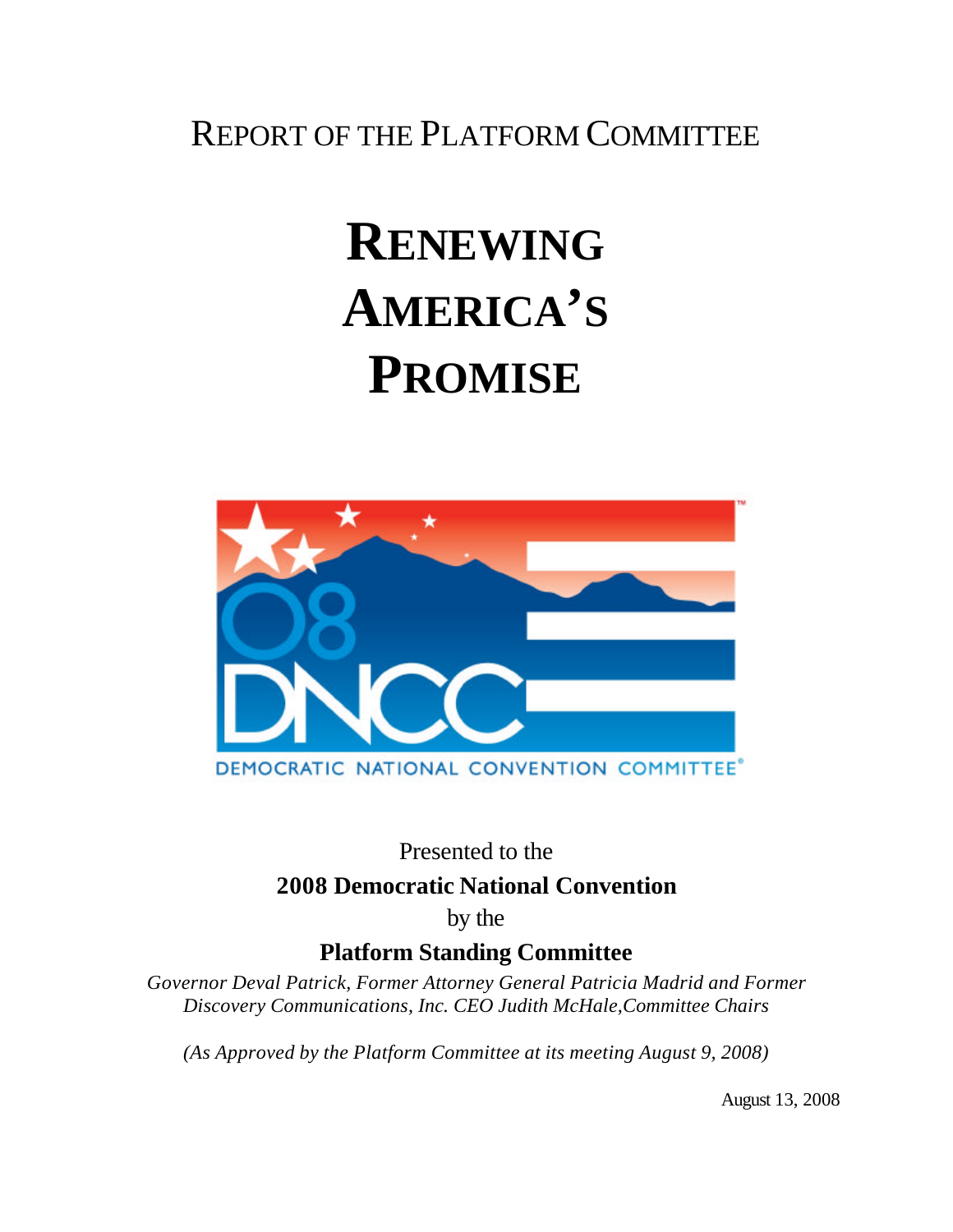Copyright © 2008 by the 2008 Democratic National Convention Committee, Inc.

For more information, contact: Democratic National Committee 430 South Capitol St., SE Washington, DC 20003

> 202-863-8000 www.democrats.org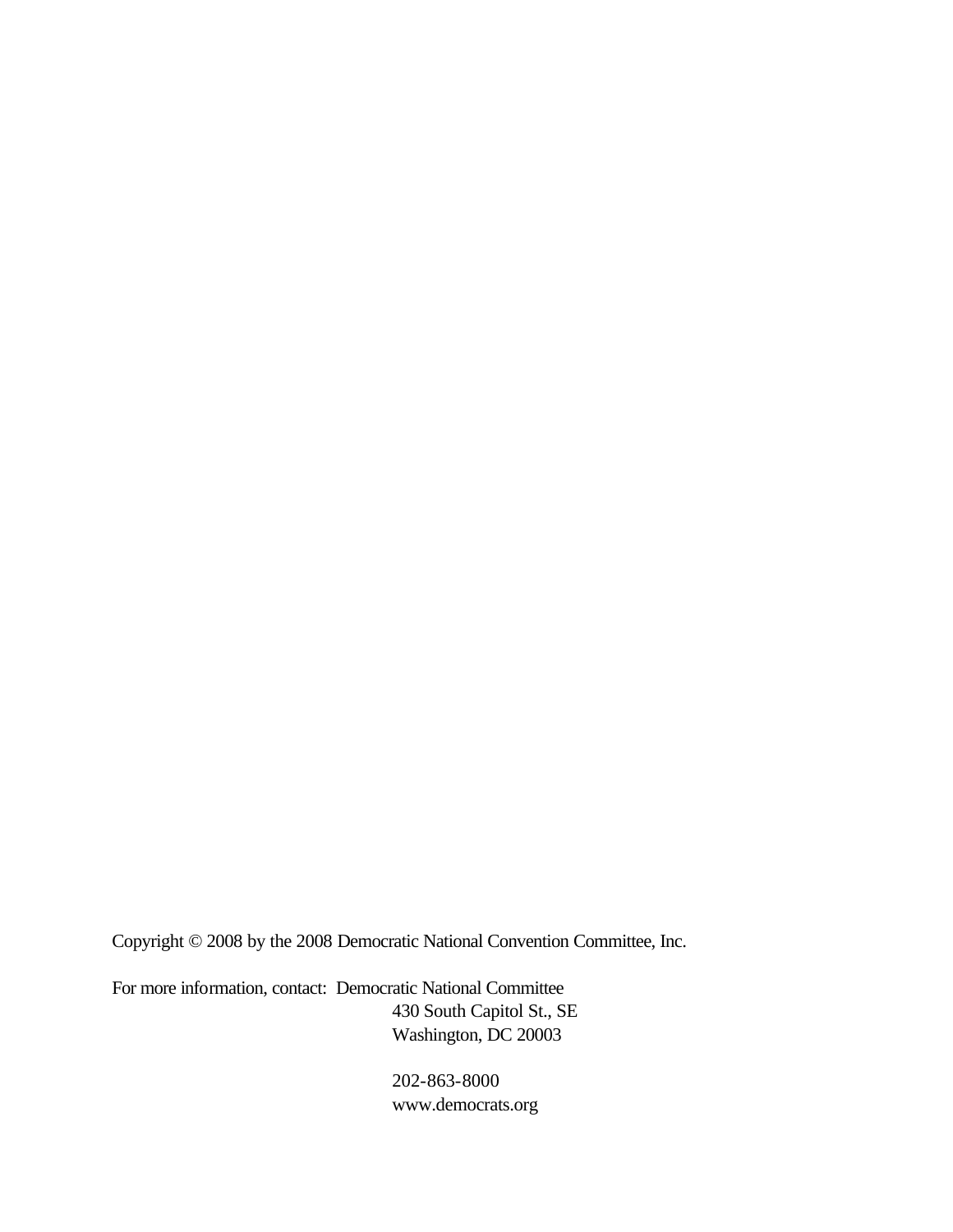Table of Contents

## **Renewing America's Promise**

## **Preamble**

## **I. Renewing the American Dream**

Introduction

Jumpstart the Economy and Provide Middle Class Americans Immediate Relief Empowering Families for a New Era

- Affordable, Quality Health Care Coverage for All Americans
- Retirement
- Good Jobs with Good Pay
- Work and Family
- Poverty
- Opportunity for Women

Investing in American Competitiveness

- New American Energy
- A World Class Education for Every Child
	- o *Early Childhood*
	- o *K-12*
- Higher Education
- Science, Technology, and Innovation
- Invest in Manufacturing and Our Manufacturing Communities
- Creating New Jobs by Rebuilding American Infrastructure
- A Connected America
- Support Small Business and Entrepreneurship
- Real Leadership for Rural America

## Economic Stewardship

- Restoring Fairness to our Tax Code
- Housing
- Reforming Financial Regulation and Corporate Governance
- Consumer Protection
- Savings
- Smart, Strong, and Fair Trade Policies
- Fiscal Responsibility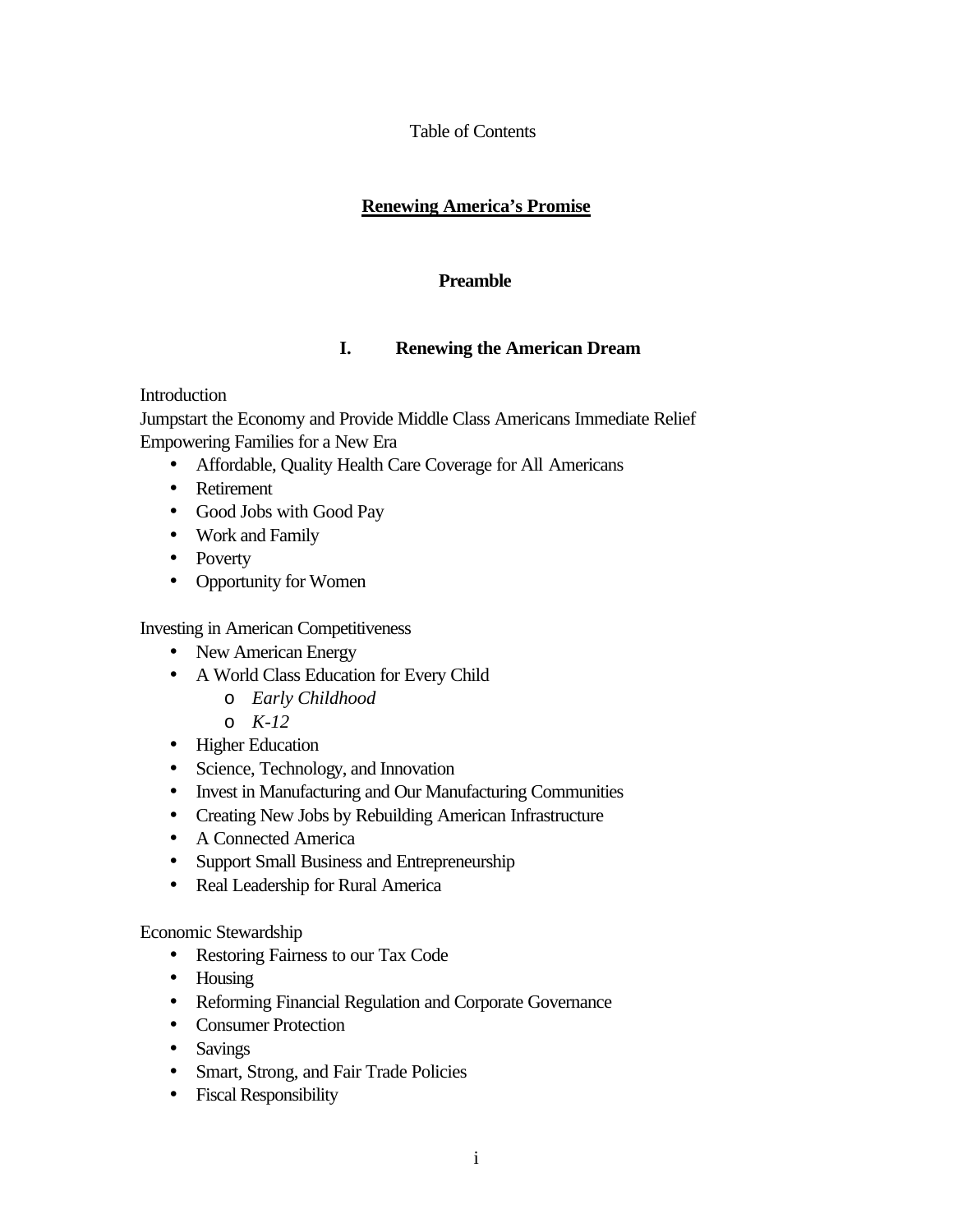## **II. Renewing American Leadership**

**Introduction** Ending the War in Iraq Defeating Al Qaeda and Combating Terrorism

- Win in Afghanistan
- Seek a New Partnership with Pakistan
- Combat Terrorism
- Secure the Homeland
- Pursue Intelligence Reform

Preventing the Spread and Use of Weapons of Mass Destruction

- A World without Nuclear Weapons
- Secure Nuclear Weapons and the Materials to Make Them
- End the Production of Fissile Material
- End Cold War Nuclear Postures
- Prevent Iran from Acquiring Nuclear Weapons
- De-Nuclearize North Korea
- Biological and Chemical Weapons
- Stronger Cyber-Security

Revitalizing and Supporting Our Military, Keeping Faith with Veterans

- Expand the Armed Forces
- Recruit and Retain
- Rebuild the Military for 21st-Century Tasks
- Develop Civilian Capacity to Promote Global Stability and Improve Emergency Response
- Do Right by Our Veterans
- Lift Burdens on Our Troops and Their Families
- Restore the Readiness of the Guard and Reserve
- Allow All Americans to Serve
- Reform Contracting Practices and Make Contractors Accountable

#### Working for Our Common Security

- Support Africa's Democratic Development
- Recommit to an Alliance of the Americas
- Lead in Asia
- Strengthen Transatlantic Relations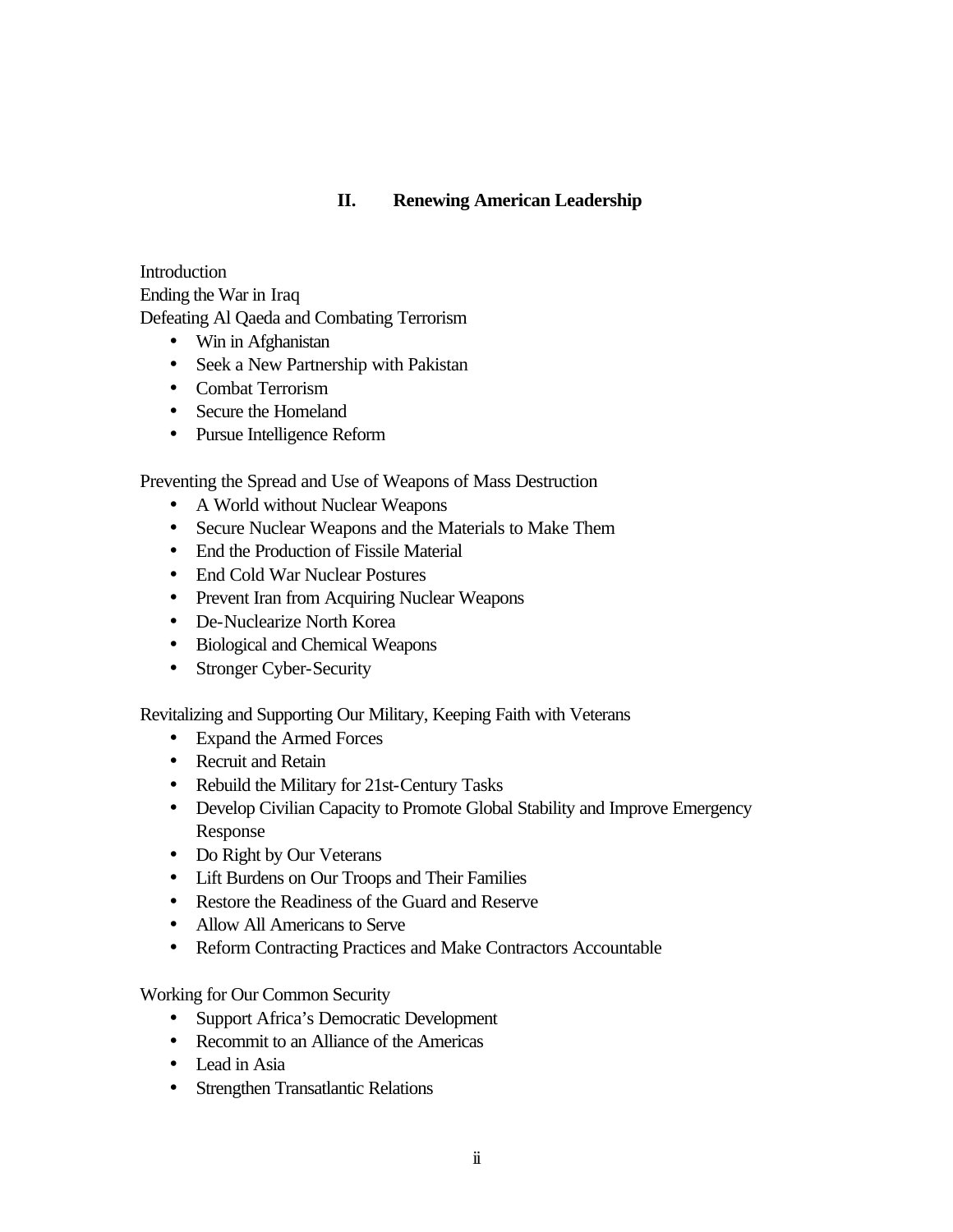- Stand with Allies and Pursue Diplomacy in the Middle East
- Deepen Ties With Emerging Powers
- Revitalize Global Institutions

Advancing Democracy, Development, and Respect for Human Rights

- Build Democratic Institutions
- Invest in Our Common Humanity
- Global Health
- Human Trafficking

Protecting our Security and Saving our Planet

- Establish Energy Security
- Lead to Combat Climate Change

Seizing the Opportunity

#### **III. Renewing the American Community**

**Service** 

Immigration Hurricane Katrina Preventing and Responding to Future Catastrophes Stewardship of Our Planet and Natural Resources Metropolitan and Urban Policy Firearms Faith The Arts Americans with Disabilities Children and Families Fatherhood Seniors **Choice** Criminal Justice A More Perfect Un ion

## **IV. Renewing American Democracy**

Open, Accountable and Ethical Government Reclaiming Our Constitution and Our Liberties Voting Rights Partnerships with States Invest in Social Innovation and Ideas that Work District of Columbia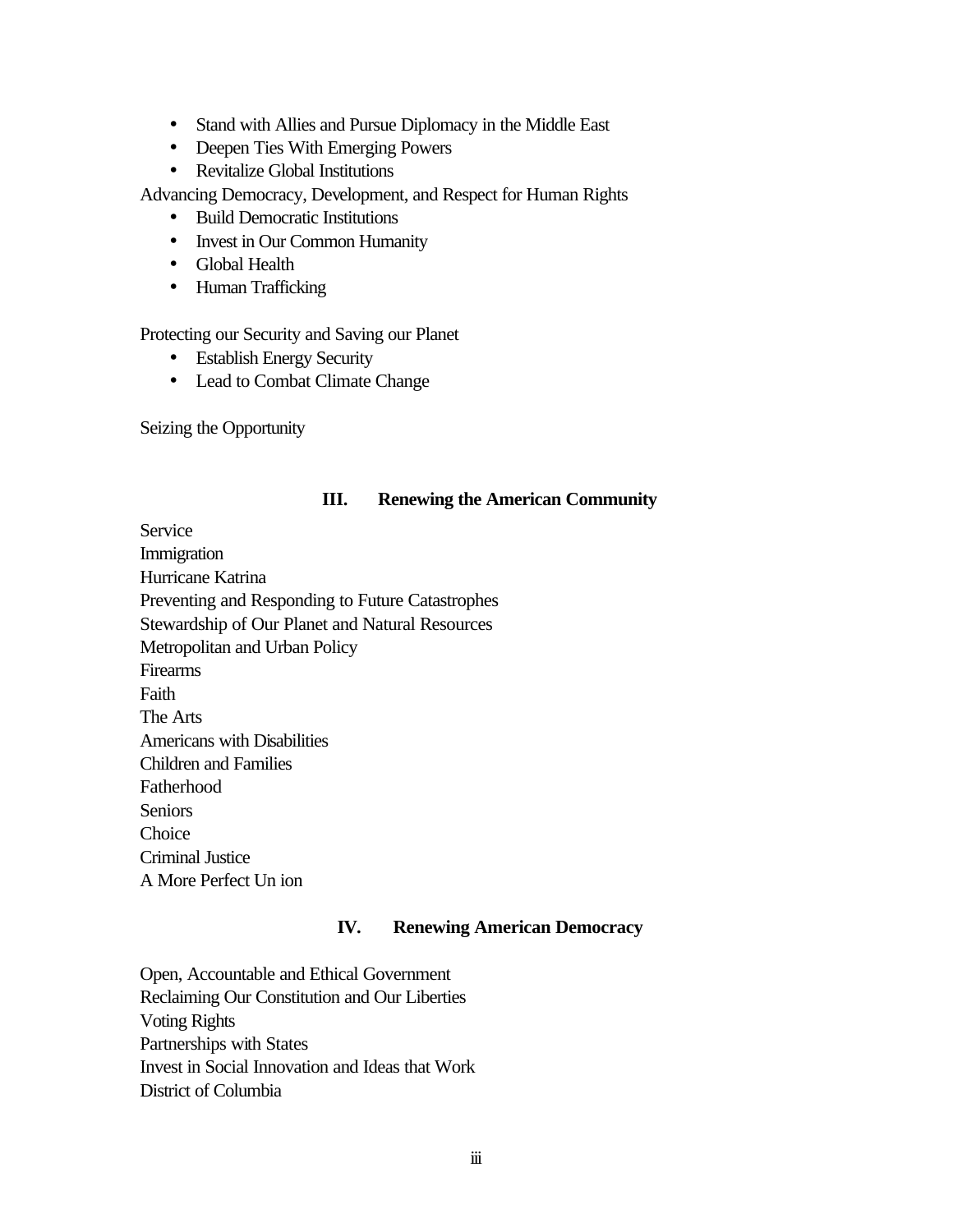Tribal Sovereignty Puerto Rico, Guam, American Samoa, the Northern Mariana Islands and the U.S. Virgin Islands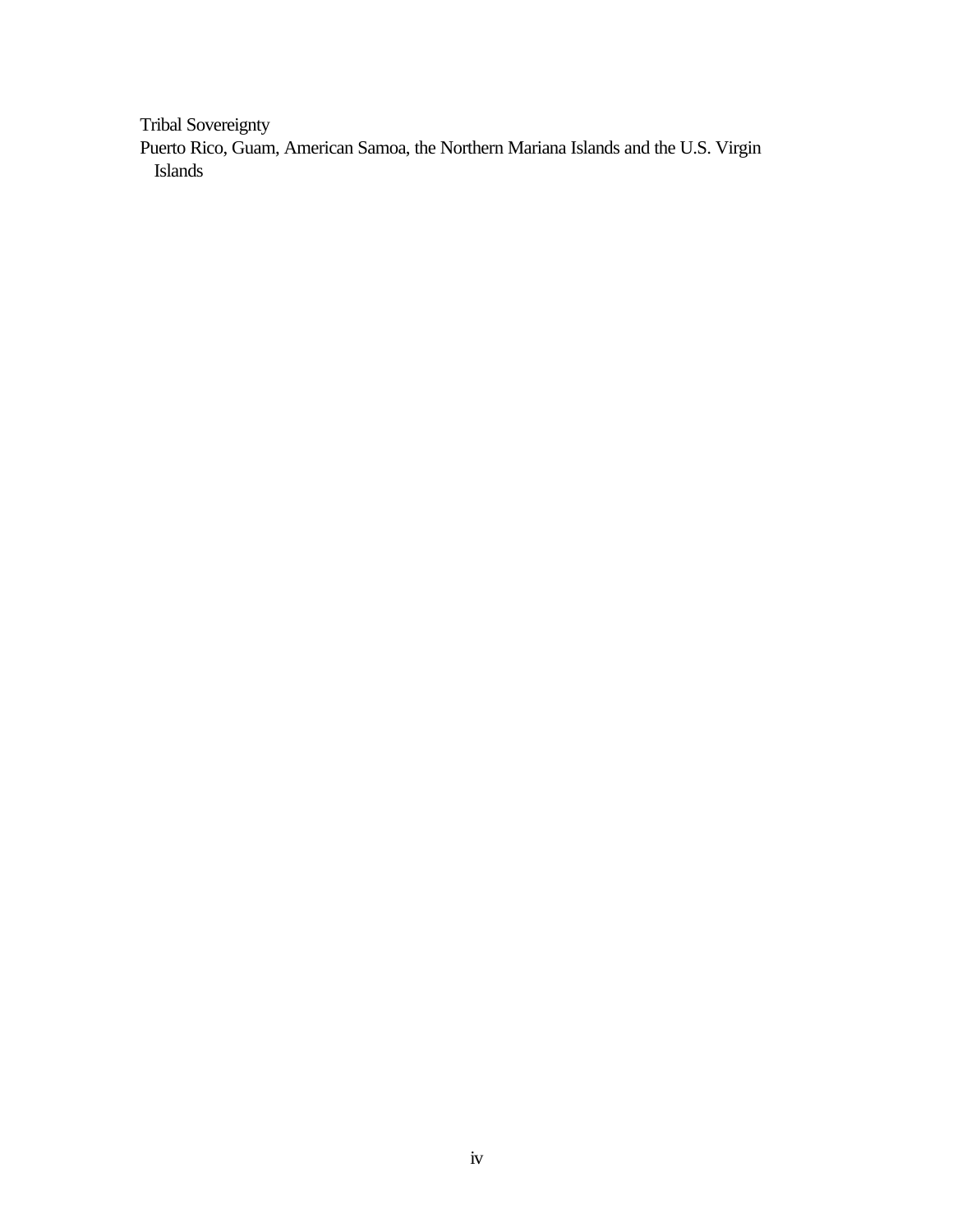#### **Preamble**

We come together at a defining moment in the history of our nation – the nation that led the  $20<sup>th</sup>$ century, built a thriving middle class, defeated fascism and communism, and provided bountiful opportunity to many. We Democrats have a special commitment to this promise of America. We believe that every American, whatever their background or station in life, should have the chance to get a good education, to work at a good job with good wages, to raise and provide for a family, to live in safe surroundings, and to retire with dignity and security. We believe that quality and affordable health care is a basic right. We believe that each succeeding generation should have the opportunity, through hard work, service and sacrifice, to enjoy a brighter future than the last.

But today, we are at a crossroads. As we meet, we are in the sixth year of a two-front war. Our economy is struggling. Our planet is in peril.

A great nation now demands that its leaders abandon the politics of partisan division and find creative solutions to promote the common good. A people that prizes candor, accountability, and fairness insists that a government of the people must level with them and champion the interests of all American families. A land of historic resourcefulness has lost its patience with elected officials who have failed to lead.

It is time for a change. We can do better.

And so, Democrats – through the most open platform process in history – are reaching out today to Republicans, Independents, and all Americans who hunger for a new direction a reason to hope. Today, at a defining moment in our history, the Democratic Party resolves to renew America's promise.

Over the past eight years, our nation's leaders have failed us. Sometimes they invited calamity, rushing us into an ill-considered war in Iraq. But other times, when calamity arrived in the form of hurricanes or financial storms, they sat back, doing too little too late, and too poorly. The list of failures of this Administration is historic.

The American Dream is at risk. Incomes are down and foreclosures are up. Millions of our fellow citizens have no health insurance while families working longer hours are pressed for time to care for their children and aging parents. Gas and home heating costs are squeezing seniors and working families alike. We are less secure and less respected in the world. After September 11, we could have built the foundation for a new American century, but instead we instigated an unnecessary war in Iraq before finishing a necessary war in Afghanistan. Careless policies, inept stewardship and the broken politics of this Administration have taken their toll on our economy, our security and our reputation.

But even worse than the conditions we find ourselves in are the false promises that brought us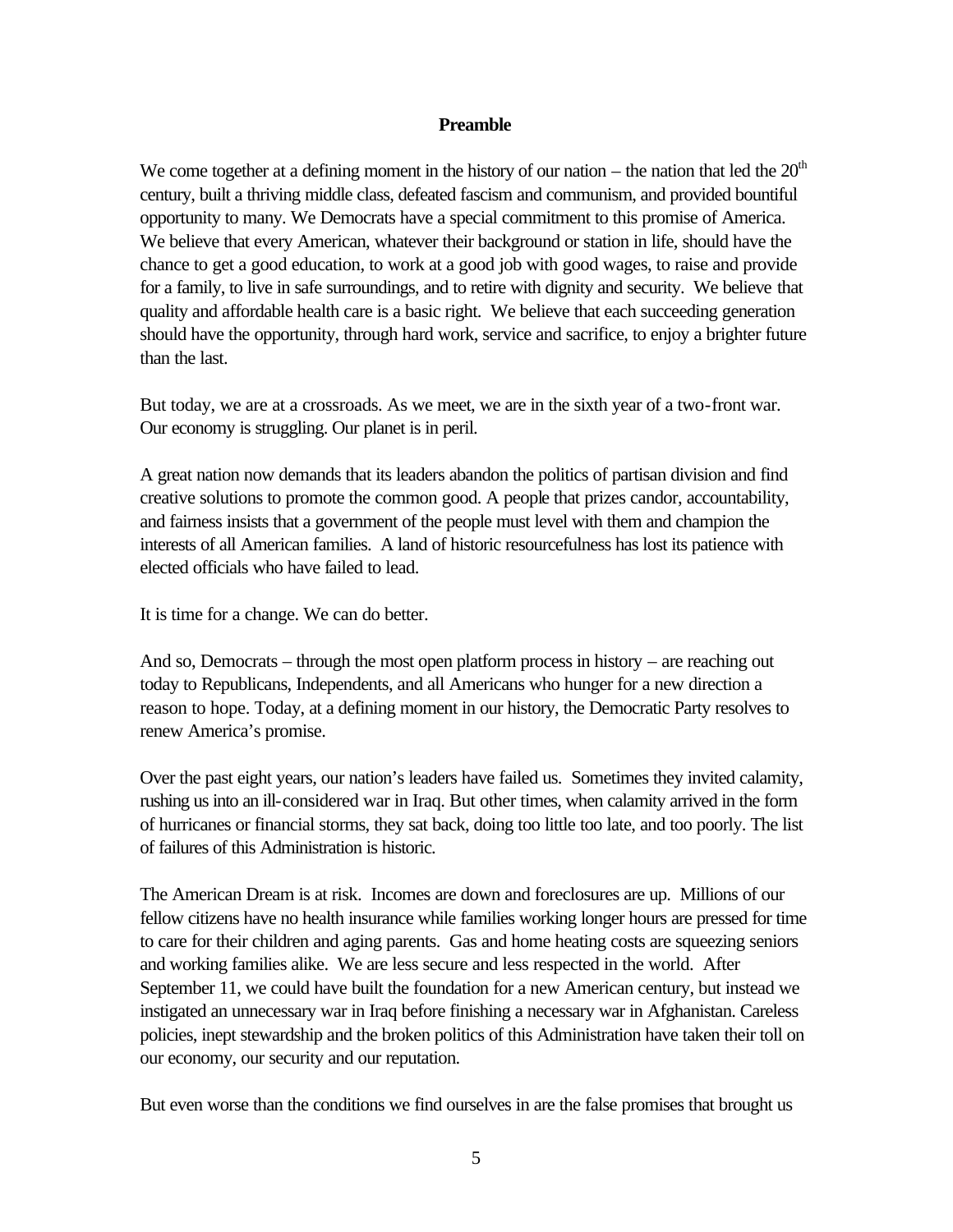here. The Republican leadership said they would keep us safe, but they overextended our military and failed to respond to new challenges. They said they would be compassionate conservatives, but they failed to rescue our citizens from the rooftops of New Orleans, neglected our veterans, and denied health insurance to children. They promised fiscal responsibility but instead gave tax cuts to the wealthy few and squandered almost a trillion dollars in Iraq. They promised reform but allowed the oil companies to write our energy agenda and the credit card companies to write the bankruptcy rules.

These are not just policy failures. They are failures of a broken politics –a politics that rewards self-interest over the common interest and the short-term over the long-term, that puts our government at the service of the powerful. A politics that creates a state-of-the-art system for doling out favors and shuts out the voice of the American people.

So, we come together not only to replace this President and his party –and not only to offer policies that will undo the damage they have wrought. Today, we pledge a return to core moral principles like stewardship, service to others, personal responsibility, shared sacrifice and a fair shot for all –values that emanate from the integrity and optimism of our Founders and generations of Americans since. Today, we Democrats offer leaders – from the White House to the State House – worthy of this country's trust.

We will start by renewing the American Dream for a new era – with the same new hope and new ideas that propelled Franklin Delano Roosevelt towards the New Deal and John F. Kennedy to the New Frontier. We will provide immediate relief to working people who have lost their jobs, families who are in danger of losing their homes, and those who – no matter how hard they work – are seeing prices go up more than their income. We will invest in America again –in world-class public education, in our infrastructure, and in green technology –so that our economy can generate the good, high-paying jobs of the future. We will end the outrage of unaffordable, unavailable health care, protect Social Security, and help Americans save for retirement. And we will harness American ingenuity to free this nation from the tyranny of oil.

The Democratic Party believes that there is no more important priority than renewing American leadership on the world stage. This will require diplomatic skill as capable as our military might. Instead of refusing to confront our most pressing threats, we will use all elements of American power to keep us safe, prosperous, and free. Instead of alienating our nation from the world, we will enable America –once again –to lead.

For decades, Americans have been told to act for ourselves, by ourselves, on our own. Democrats reject this recipe for division and failure. Today, we commit to renewing our American community by recognizing that solutions to our greatest challenges can only be rooted in common ground and the strength of our civic life. The American people do not want government to solve all our problems; we know that personal responsibility, character, imagination, diligence, hard work and faith ultimately determine individual achievement. But we also know that at every turning point in our nation's history, we have demonstrated our love of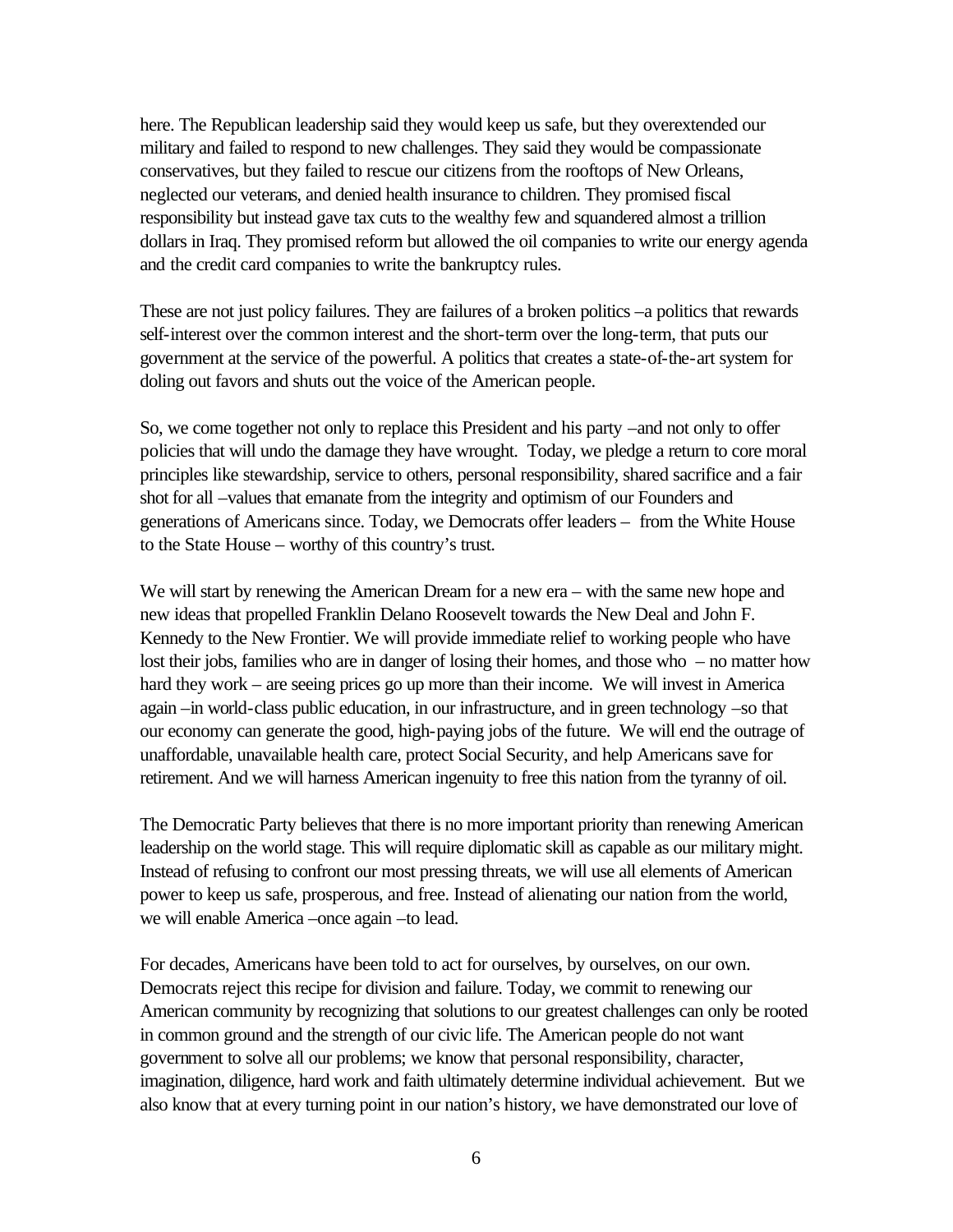country by uniting to overcome our challenges—whether ending slavery, fighting two world wars for the cause of freedom or sending a man to the moon. Today, America must unite again –to help our most vulnerable residents get back on their feet and to restore the vitality of both urban centers and family farms –because the success of each depends on the success of the other. And America must challenge us again –to serve our country and to meet our responsibilities –whether in our families or local governments; our civic organizations or places of worship.

Americans have been promised change before. And too often we have been disappointed. We believe we must change not just our policies, but our politics as well. We cannot keep doing the same things and expect to get different results. That is why today we come together not only to prevent a third Bush term. Today, we pledge to renew American democracy by promoting the use of new technologies to make it easier for Americans to participate in their government. We will shine a light on government spending and Washington lobbying –so that every American is empowered to be a watchdog and a whistle blower. We are the party of inclusion and respect differences of perspective and belief. And so, even when we disagree, we will work together to move this country forward. There can be no Republican or Democratic ideas, only policies that are smart and right and fair and good for America –and those that aren't. We will form a government as decent, candid, purposeful and compassionate as the American people themselves.

This is the essence of what it means to be a patriot: not only to declare our love of this nation, but to show it –by our deeds, our priorities, and the commitments we keep.

If we choose to change, just imagine what we can do. What makes America great has never been its perfection, but the belief that it can be made better. And that people who love this country can change it. This is the country of Abraham Lincoln, Susan B. Anthony, Martin Luther King Jr., Cesar Chavez, and Rosa Parks – people who had the audacity to believe that their country could be a better place, and the courage to work to make it so. And this Party has always made the biggest difference in the lives of the American people when we summoned the entire nation to a common purpose.

We have a choice to make. We can choose to stay the current failed course. Or we can choose a path that builds upon the best of who and what we are, that reflects our highest values. We can have more of the last eight years, or we can rise together and create a new kind of government. The time for change has come, and America must seize it.

#### **I. Renewing the American Dream**

For months the state of our economy has dominated the headlines–and the news has not been good. The sub-prime lending debacle has sent the housing market into a tailspin, and many Americans have lost their homes. By early August, the economy had shed 463,000 jobs over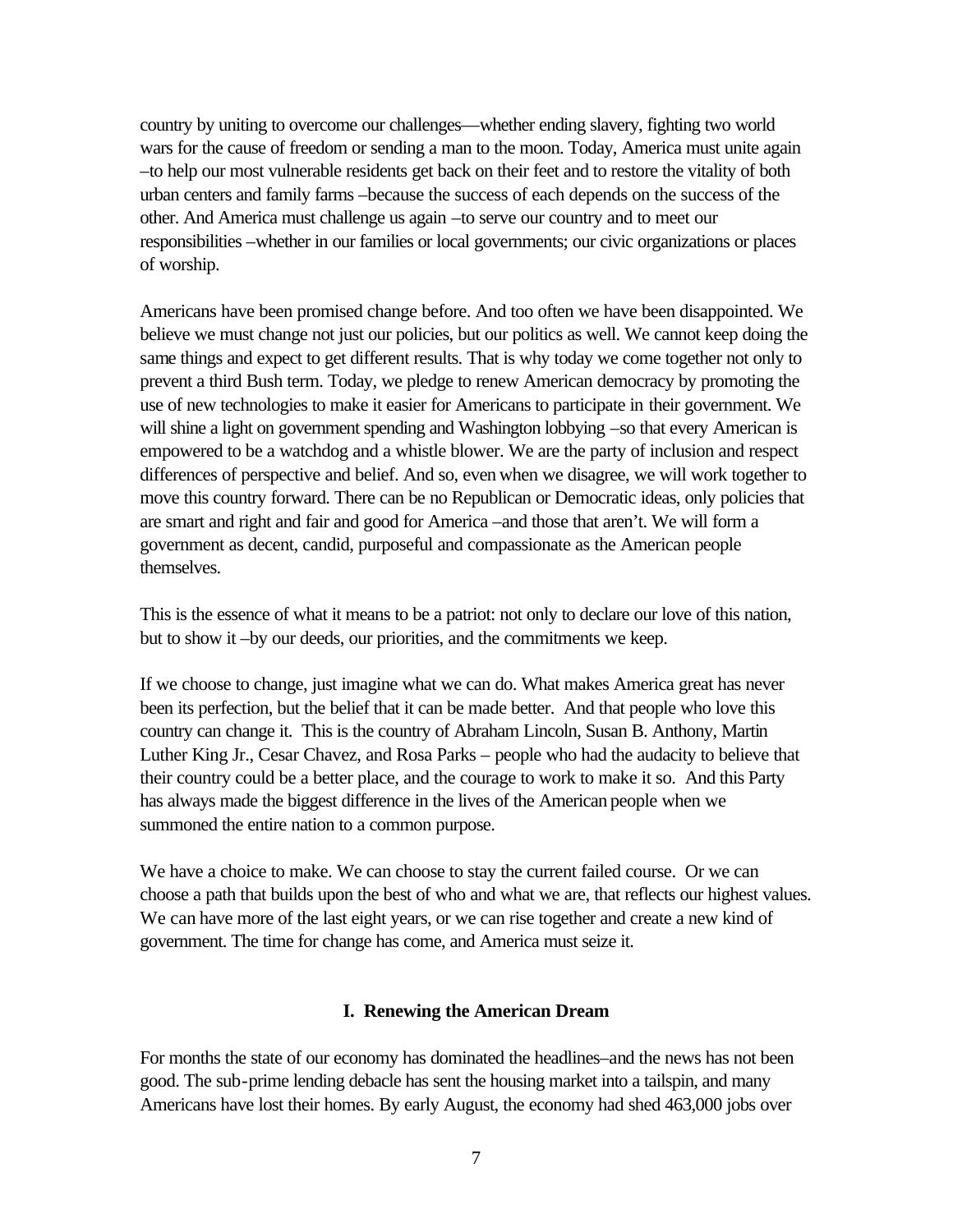seven straight months of job loss. Health, gas and food prices are rising dramatically.

But the problem goes deeper than the current crisis. Families have seen their incomes go down even as they have been working longer hours and as productivity has grown. At the same time, health costs have risen while companies have shed health insurance coverage and pensions. Worse yet, too many Americans have lost confidence in the fundamental American promise that our children will have a better life than we do.

We are living through an age of fundamental economic transformation. Technology has changed the way we live and the way the world does business. The collapse of the Soviet Union and the advance of capitalism have vanquished old challenges to America's global leadership, but new challenges have emerged. Today, jobs and industries can move to any country with an Internet connection and willing workers.

Leadership on these issues has been sorely lacking these past eight years. In the 1990s, under Bill Clinton's leadership, employment and incomes grew and we built up a budget surplus. However, our current President pursued misguided policies, missed opportunities, and maintained a rigid, ideological adherence to discredited ideas. Our surplus is now a deficit, and almost a decade into this century, we still have no coherent national strategy to compete in a global economy. The price tag for these failures is being passed on to our families.

From the mother working two jobs to pay the bills and the couple struggling to care for young children and aging parents, to the tens of millions of Americans without health insurance and the workers who have seen their jobs shipped overseas, too many Americans have been invisible to our current President and his party for too long. The people who do the work in America have never been invisible to the Democratic Party. It is time to make the American Dream real for them again.

We need a government that stands up for the hopes, values, and interests of working people, and gives everyone willing to work hard the chance to make the most of their God-given potential.

In platform hearings around the country, Americans reaffirmed our belief that this great nation can compete–and succeed–in the  $21<sup>st</sup>$  century but only if we take a new approach. One that is both innovative and faithful to the basic economic principles that made this country great. We Democrats want–and we hereby pledge–a government led by Barack Obama that looks out for families in the new economy with health care, retirement security, and help, especially in bad times. Investment in our country–in energy, education, infrastructure, science. A ladder of opportunity for all. Democrats see these as the pillars of a more competitive and fair economy that will allow all Americans to take advantage of the opportunities of our new era.

#### **Jumpstart the Economy and Provide Middle Class Americans Immediate Relief**

We will provide an immediate energy rebate to American families struggling with the record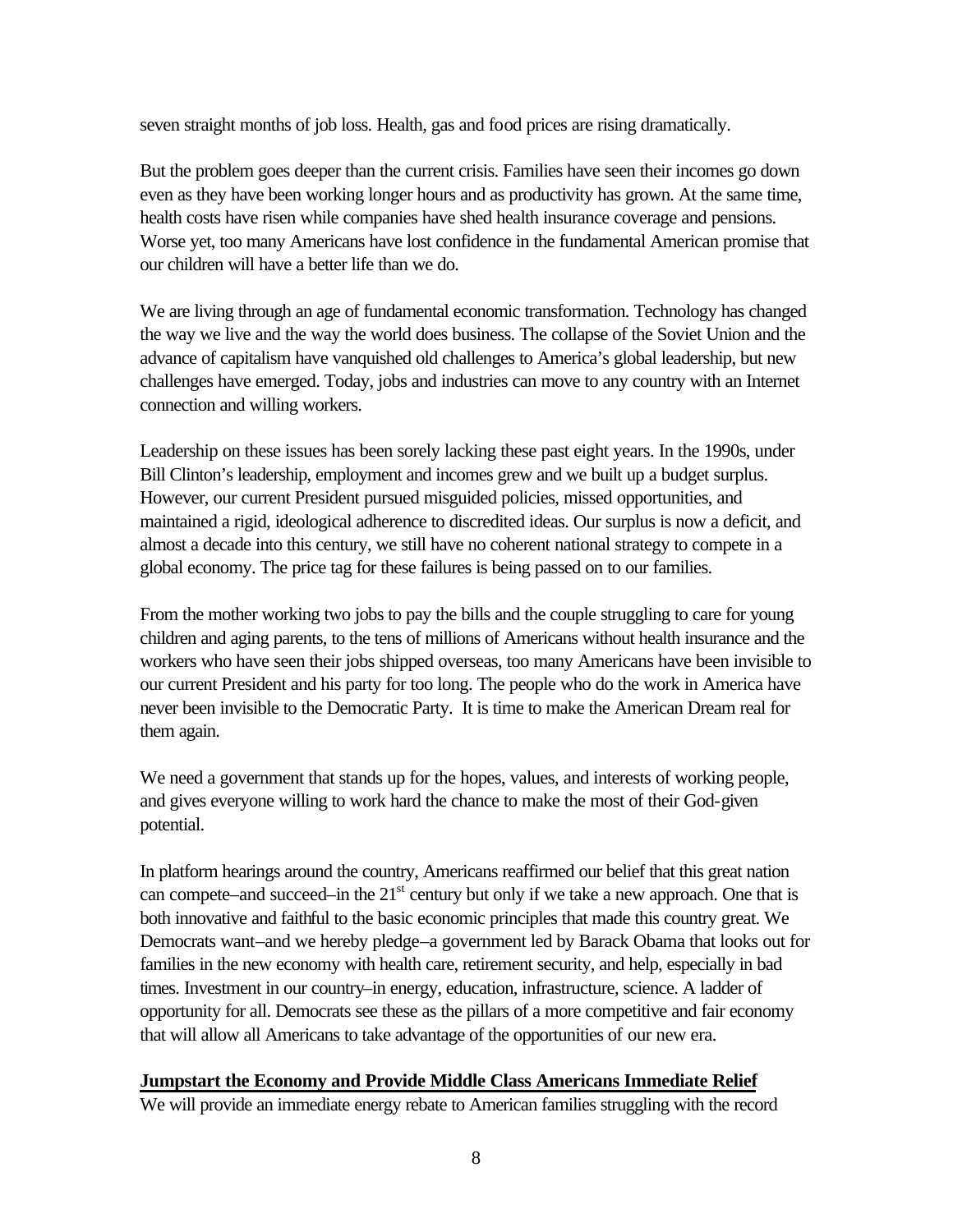price of gasoline and the skyrocketing cost of other necessities – to spend on those basic needs and energy efficient measures. We will devote \$50 billion to jumpstarting the economy, helping economic growth, and preventing another one million jobs from being lost. This will include assistance to states and localities to prevent them fromhaving to cut their vital services like education, health care, and infrastructure. We will quickly implement the housing bill recently passed by Congress and ensure that states and localities that have been hard-hit by the housing crisis can avoid cuts in vital services. We support investments in infrastructure to replenish the highway trust fund, invest in road and bridge maintenance and fund new, fasttracked projects to repair schools. We believe that it is essential to take immediate steps to stem the loss of manufacturing jobs. Taking these immediate measures will provide good jobs and will help the economy today. But generating truly shared prosperity is only possible if we also address our most significant long-run challenges like the rising cost of health care, energy, and education.

#### **Empowering Families for a New Era**

Many Americans once worked 40 hours a week for 40 years for a single employer who provided pay to support a family, health insurance, and a pension. Today, Americans change jobs more frequently than ever and compete against workers around the world for pay and benefits.

The face of America's families is also changing, and so are the challenges they confront. Today, in the majority of families, all parents work. Millions of working Americans are also members of a new "sandwich generation," playing dual roles as working parents and working children, responsible not only for their kids but for their aging mothers and fathers. They are working longer hours than ever, while at the same time having to meet a new and growing set of caregiving responsibilities.

Our government's policies–many designed in the New Deal era–have not kept up with the new economy and the changing nature of people's lives. Democrats believe that it is time for our policies and our expectations to catch up. From health care to pensions, from unemployment insurance to paid leave, we need to modernize our policies in order to provide working Americans the tools they need to meet new realities and challenges.

#### **Affordable, Quality Health Care Coverage for All Americans**

If one thing came through in the platform hearings, it was that Democrats are united around a commitment that every American man, woman, and child be guaranteed affordable, comprehensive healthcare. In meeting after meeting, people expressed moral outrage with a health care crisis that leaves millions of Americans–including nine million children–without health insurance and millions more struggling to pay rising costs for poor quality care. Half of all personal bankruptcies in America are caused by medical bills. We spend more on health care than any other country, but we're ranked 47th in life expectancy and 43rd in child mortality. Our nation faces epidemics of obesity and chronic diseases as well as new threats like pandemic flu and bioterrorism. Yet despite all of this, less than four cents of every health care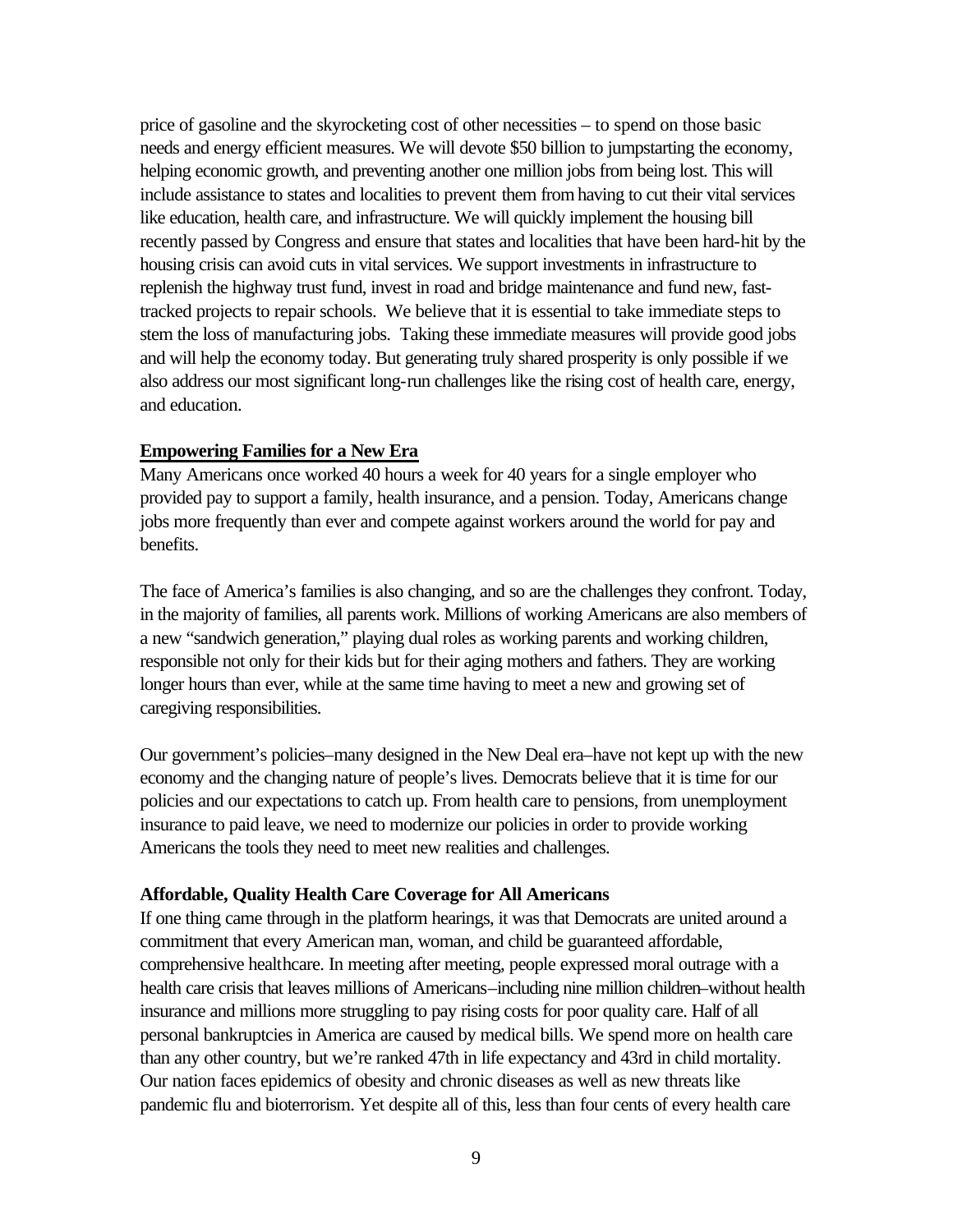dollar is spent on prevention and public health.

The American people understand that good health is the foundation of individual achievement and economic prosperity. Ensuring quality, affordable health care for every single American is essential to children's education, workers' productivity and businesses' competitiveness. We believe that covering all is not just a moral imperative, but is necessary to making our health system workable and affordable. Doing so would end cost-shifting from the uninsured, promote prevention and wellness, stop insurance discrimination, help eliminate health care disparities, and achieve savings through competition, choice, innovation, and higher quality care. While there are different approaches within the Democratic Party about how best to achieve the commitment of covering every American, with everyone in and no one left out, we stand united to achieve this fundamental objective through the legislative process.

"I worked for a manufacturer for over fifteen years. My wages stayed the same for six years as I found myself paying more and more for health care. Co-pays went up, deductibles went up. In late 2006, the company sent my production job to Mexico and China and I was laid off. I could not afford COBRA premiums. I am two years away from Medicare and unemployed and on the "faith based" healthcare system— meaning I just pray I don't get sick. Oh yeah, and I'm a cancer survivor and I haven't done the yearly checkup in three years." – quoted at *Listening to America* National Hearing

We therefore oppose those who advocate policies that would thrust millions of Americans out of their current private employer-based coverage without providing them access to an affordable, comprehensive alternative, thereby subjecting them to the kind of insurance discrimination that leads to excessive premiums or coverage denials for older and sicker Americans. We reject those who have steadfastly opposed insurance coverage expansions for millions of our nation's children while they have protected overpayments to insurers and allowed underpayments to our nation's doctors. Our vision of a strengthened and improved health care system for all Americans stands in stark contrast to the Republican Party's and includes:

*Covering All Americans and Providing Real Choices of Affordable Health Insurance Options.* Families and

individuals should have the option of keeping the coverage they have or choosing from a wide array of health insurance plans, including many private health insurance options and a public plan. Coverage should be made affordable for all Americans with subsidies provided through tax credits and other means.

*Shared Responsibility.* Health care should be a shared responsibility between employers, workers, insurers, providers and government. All Americans should have coverage they can afford; employers should have incentives to provide coverage to their workers; insurers and providers should ensure high quality affordable care; and the government should ensure that health insurance is affordable and provides meaningful coverage. As affordable coverage is made available, individuals should purchase

"I am self-employed and have always managed to have health insurance, but am about to lose my coverage, and can't find any company in Arizona that will insure anyone with type I diabetes. It's not that I can't afford health insurance, or that I have huge medical bills—it's simply that I have a disease that they decide makes me uninsurable. It's a terrible situation to be in, and I'm still much better off than most." -*Listening to America* participant, Lucia, Tucson, AZ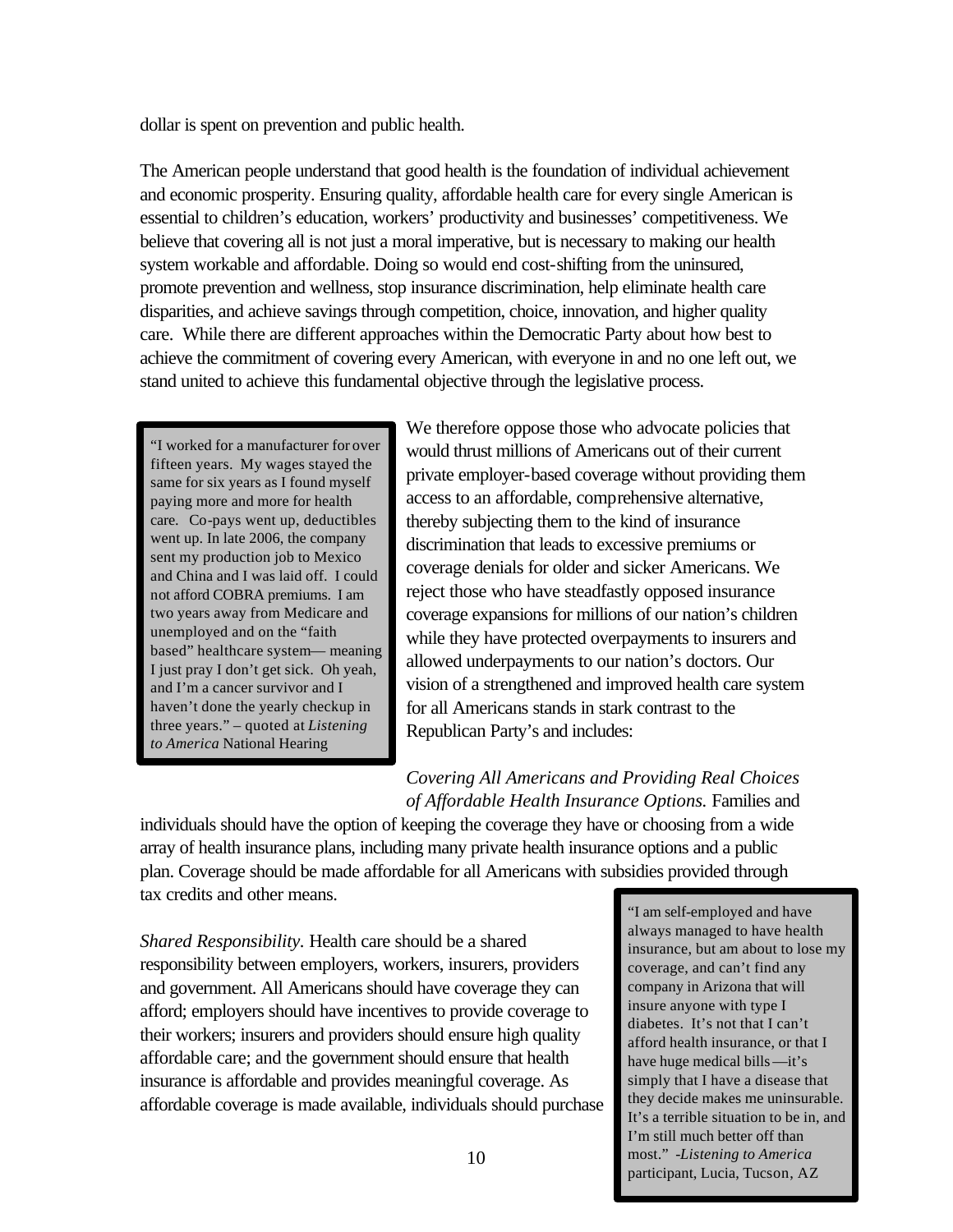health insurance and take steps to lead healthy lives.

*An End to Insurance Discrimination.* Health insurance plans should accept all applicants and be prohibited from charging different prices based on pre-existing conditions. They should compete on the cost of providing health care and the quality of that care, not on their ability to avoid or over-charge people who are or may get sick. Premiums collected by insurers should be primarily dedicated to care, not profits.

*Portable Insurance.* No one should have to worry about losing health coverage if they change or lose their job.

*Meaningful Benefits.* Families should have health insurance coverage similar to what Members of Congress enjoy. They should not be forced to bear the burden of skyrocketing premiums, unaffordable deductibles or benefit limits that leave them at financial risk when they become sick. We will finally achieve long-overdue mental health and addiction treatment parity.

*An Emphasis on Prevention and Wellness.* Chronic diseases account for 70 percent of the nation's overall health care spending. We need to promote healthy lifestyles and disease prevention and management especially with health promotion programs at work and physical education in schools. All Americans should be empowered to promote wellness and have access to preventive services to impede the development of costly chronic conditions, such as obesity, diabetes, heart disease, and hypertension. Chronic-care and behavioral health management should be assured for all Americans who require care coordination. This includes assistance for those recovering from traumatic, life-altering injuries and illnesses as well as those with mental health and substance use disorders. We should promote additional tobacco and substance abuse prevention.

*A Modernized System That Lowers Cost and Improves the Quality of Care.* As Americans struggle with increasing health care costs, we believe a strengthened, uniquely American system should provide the highest-quality, most cost-effective care. This should be advanced by aggressive efforts to cut costs and eliminate waste from our health system, which will save the typical family up to \$2,500 per year. These efforts include driving adoption of state-of-the-art health information technology systems, privacy-protected electronic medical records, reimbursement incentives, and an independent organization that reviews drugs, devices, and procedures to ensure that people get the right care at the right time. By working with the medical community to improve quality, these reforms will have the added benefit of reducing the prevalence of lawsuits related to medical errors. We should increase competition in the insurance and drug markets; remove some of the cost burden of catastrophic illness from employers and their employees; and lower drug costs by allowing Medicare to negotiate for lower prices, permitting importation of safe medicines from other developed countries, creating a generic pathway for biologic drugs, and increasing use of generics in public programs.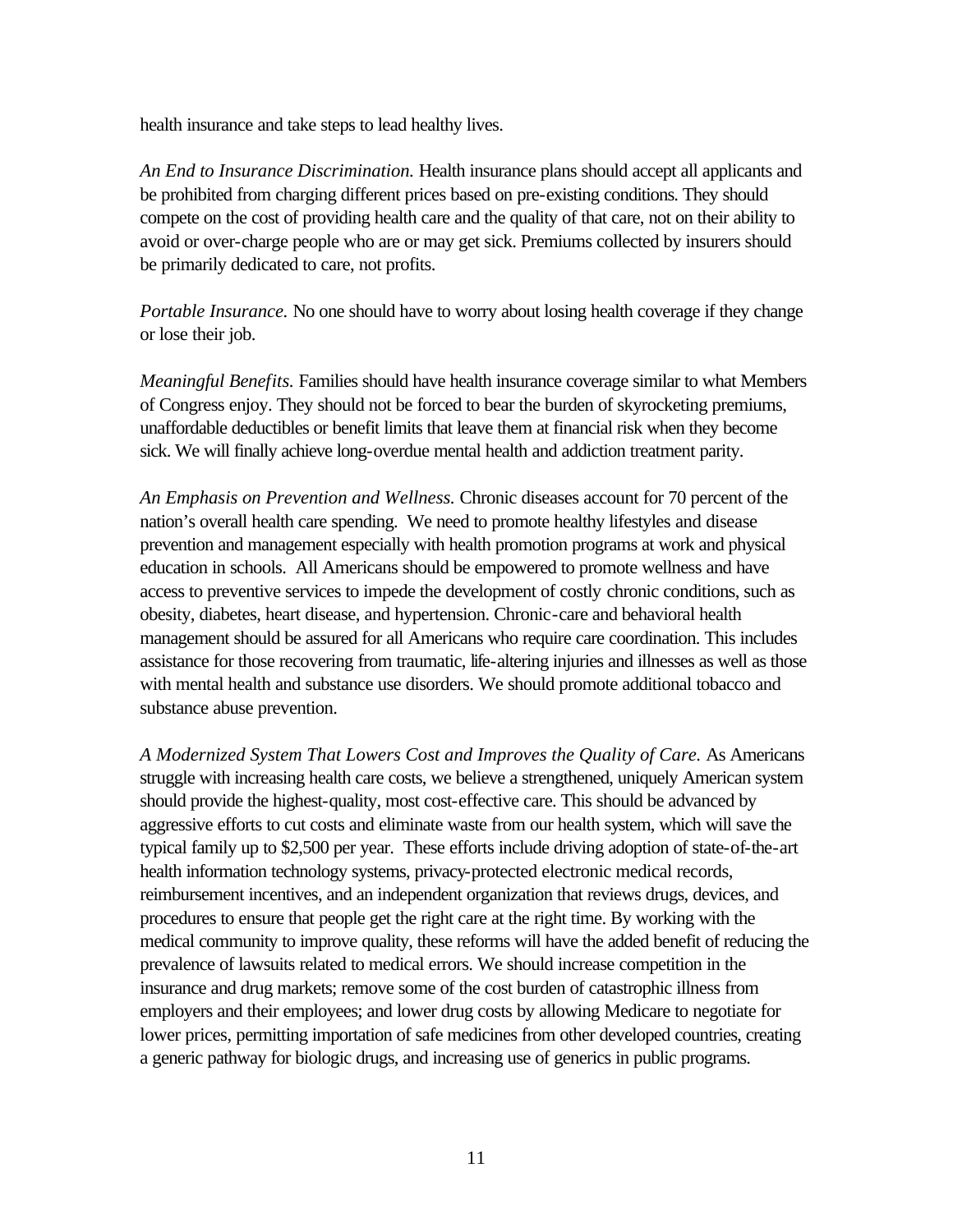*A Strong Health Care Workforce.* Through training and reimbursement incentives, there must be a commitment to sufficient and well-qualified primary care physicians and nurses as well as direct care workers.

*Commitment to the Elimination of Disparities in Health Care.* We must end health care disparities among minorities, American Indians, women, and low-income people through better research and better funded community-based health centers. We will make our health care system culturally sensitive and accessible to those who speak different languages. We will support programs that diversify the health are workforce to ensure culturally effective care. We will also address the social determinants that fuel health disparities, and empower the communities most impacted by providing them the resources and technical assistance to be their own agents of wellness.We will speed up and improve reimbursements by the Indian Health Service.

*Public Health and Research.* Health and wellness is a shared responsibility among individuals and families, school systems, employers, the medical and public health workforce and government at all levels. We will ensure that Americans can benefit from healthy environments that allow them to pursue healthy choices. Additionally, as childhood obesity rates have more than doubled in the last 30 years, we will work to ensure healthy environments in our schools.

We must fight HIV/AIDS in our country and around the world. We support increased funding into research, care and prevention of HIV/AIDS. We support a comprehensive national strategic plan to combat HIV/AIDS and a Ryan White Care Act designed and funded to meet today's epidemic, that ends ADAP waiting lists and that focuses on the communities such as African Americans and Latino Americans who are disproportionately impacted through an expanded and renewed minority HIV/AIDS initiative, and on new epicenters such as the Southern part of our nation. We support providing Medicaid coverage to more low-income HIV-positive Americans.

Health care reform must also provide adequate incentives for innovation to ensure that Americans have access to evidence-based and cost-effective health care. Research should be based on science, not ideology. For the millions of Americans and their families suffering from debilitating physical and emotional effects of disease, time is a precious commodity, and it is running out. Yet, over the past eight years, the current Administration has not only failed to promote biomedical and stem cell research, it has actively stood in the way of that research. We cannot tolerate any further inaction or obstruction. We need to invest in biomedical research and stem cell research, so that we are at the leading edge of prevention and treatment. This includes adequate funding for research into diseases such as heart disease, Alzheimer's disease, Parkinson's disease, multiple sclerosis, breast cancer, diabetes, autism and other common and rare diseases, and disorders. We will increase funding to the National Institutes of Health, the National Science Foundation, and the National Cancer Institutes.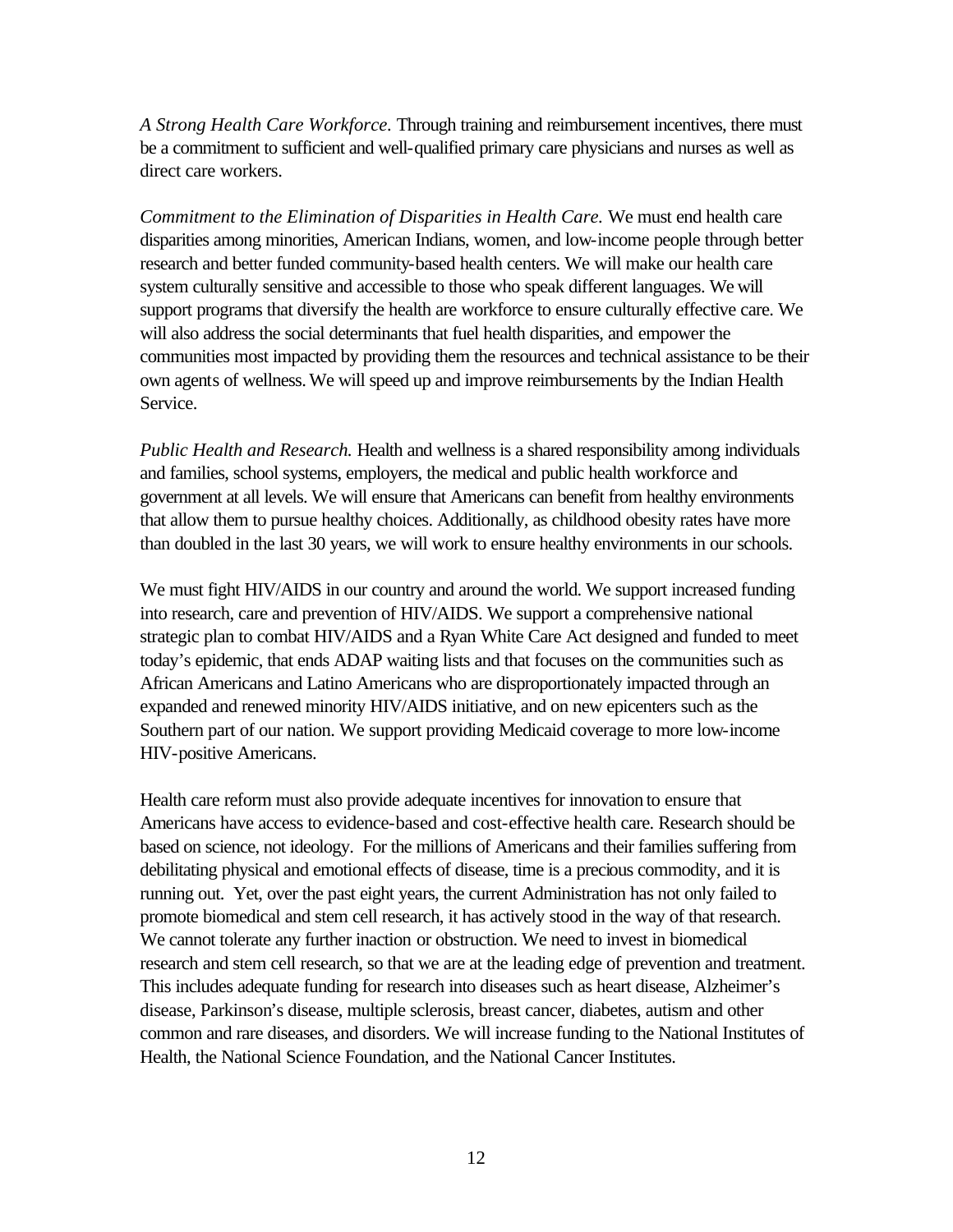*A Strong Partnership with States, Local Governments, Tribes, and Territories.*  Recognizing that considerable progress in health care delivery has been pioneered by state and local governments, necessary nationwide reform should build on successful state models of care.

*A Strong Safety-Net.* Achieving our health goals requires strengthening the safety-net programs, safety-net providers, and public health infrastructure to fill in gaps and ensure public safety in times of disease outbreak or disaster.

*Empowerment and Support of Older Americans and People with Disabilities.* Seniors and people with disabilities should have access to quality affordable long-term care services, and those services should be readily available at home and in the community. Americans should not be forced to choose between getting care and living independent and productive lives.

*Reproductive Health Care.* We oppose the current Administration's consistent attempts to undermine a woman's ability to make her own life choices and obtain reproductive health care, including birth control. We will end health insurance discrimination against contraception and provide compassionate care to rape victims. We will never put ideology above women's health.

*Fiscal Responsibility.* As we improve and strengthen our health care system, we must do so in a fiscally responsible way that ensures that we get value for the dollars that are invested.

#### **Retirement and Social Security**

We will make it a priority to secure for hardworking families the part of the American Dream that includes a secure and healthy retirement. Individuals, employers, and government must all play a role. We will adopt measures to preserve and protect existing public and private pension plans. In the  $21<sup>st</sup>$  century, Americans also need better ways to save for retirement. We will automatically enroll every worker in a workplace pension plan that can be carried from job to job and we will match savings for working families who need the help. We will make sure that CEOs can't dump workers' pensions with one hand while they line their own pockets with the other. At platform hearings, Americans made it clear they feel that's an outrage, and it's time we had leaders who treat it as an outrage. We will ensure all employees who have company pensions receive annual disclosures about their pension fund's investments, including full details about which projects have been invested in, the performance of those investments and appropriate details about probable future investments strategies. We also will reform corporate bankruptcy laws so that workers' retirements are a priority for funding and workers are not left with worthless IOU's after years of service. Finally, we will eliminate all federal income taxes for seniors making less than \$50,000 per year. Lower- and middle-income seniors already have to worry about high health care and energy costs; they should not have to worry about tax burdens as well.

We reject the notion of the presumptive Republican nominee that Social Security is a disgrace; we believe that it is indispensable. We will fulfill our obligation to strengthen Social Security and to make sure that it provides guaranteed benefits Americans can count on, now and in future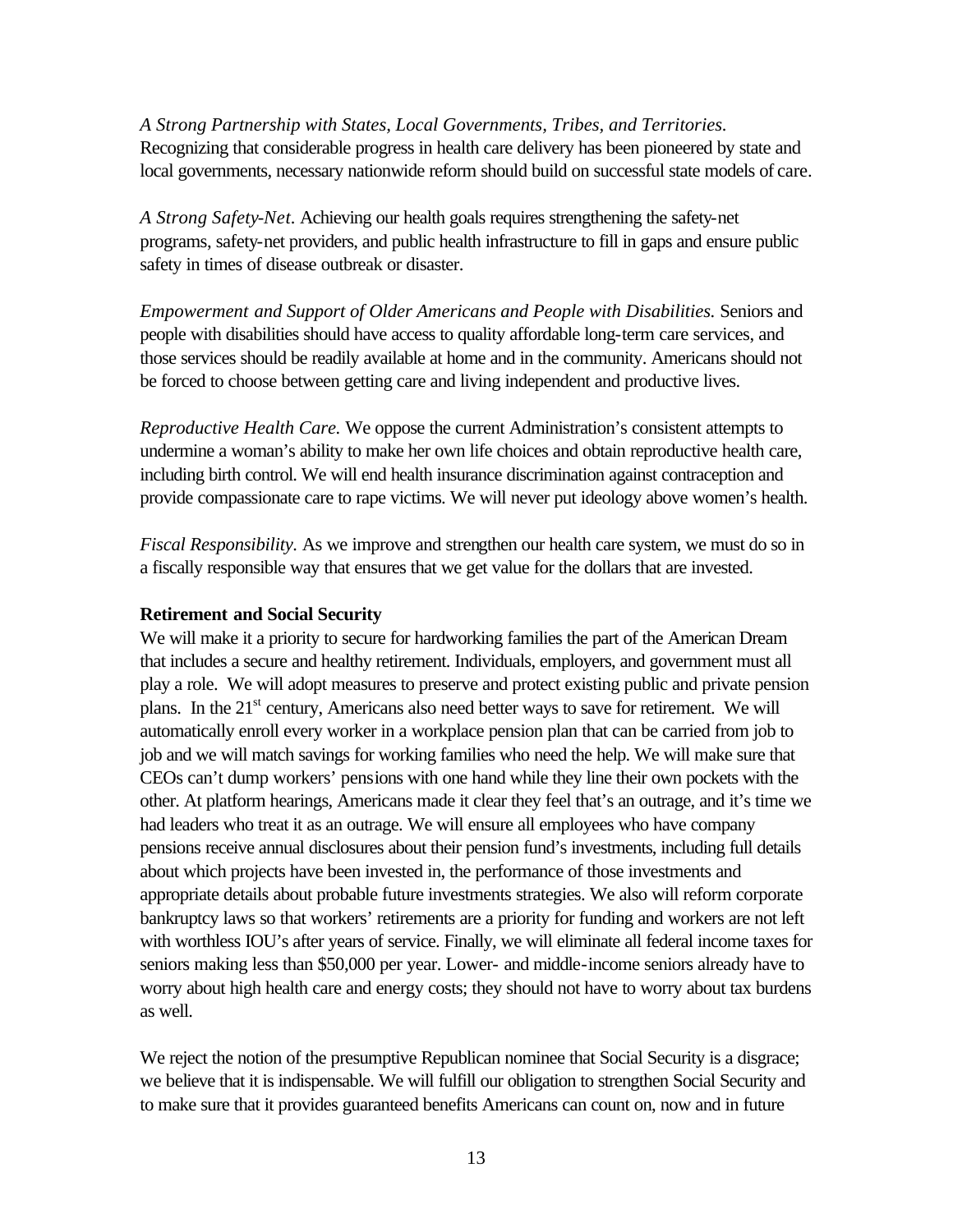generations. We will not privatize it.

#### **Good Jobs with Good Pay**

In the platform hearings, Americans expressed dismay that people who are willing to study and work cannot get a job that pays enough to live on in the current economy. Democrats are committed to an economic policy that produces good jobs with good pay and benefits. That is why we support the right to organize. We know that when unions are allowed to do their job of making sure that workers get their fair share, they pull people out of poverty and create a stronger middle class. We will strengthen the ability of workers to organize unions and fight to pass the Employee Free Choice Act.We will restore pro-worker voices to the National Labor Relations Board and the National Mediation Board and we support overturning the NLRB's and NMB's many harmful decisions that undermine the collective bargaining rights of millions of workers. We will ensure that federal employees, including public safety officers who put their lives on the line every day, have the right to bargain collectively, and we will fix the broken bargaining process at the Federal Aviation Administration. We will fight to ban the permanent replacement of striking workers, so that workers can stand up for themselves without worrying about losing their livelihoods. We will continue to vigorously oppose "Right-to-Work" Laws and "paycheck protection" efforts whenever they are proposed. Suspending labor protections during national emergencies compounds the devastation from the emergency. We opposed suspension of Davis-Bacon following Hurricane Katrina, and we support broad application of Davis-Bacon worker protections to all federal projects. We will stop the abuse of privatization of government jobs. We will end the exploitative practice of employers wrongly misclassifying workers as independent contractors.

The Bush Administration Department of Labor has failed in its obligation to stand up and protect American workers. Our Department of Labor will restore and expand overtime rights for millions of Americans, and will actively enforce wage and hour laws. The Bush Administration is the only administration that has never voluntarily issued a significant final standard for workplace safety. Our Occupational Safety and Health Administration will adopt and enforce comprehensive safety standards. Right now, far too many workers – especially those in the construction and mining industries-risk their lives every day just by going to work.

In America, if someone is willing to work, he or she should be able to make ends meet and have the opportunity to prosper. To that end, we will raise the minimum wage and index it to inflation, and increase the Earned Income Tax Credit so that workers can

"My husband and I are just squeaking by. We both have good jobs. We make decent money, not great. But we never expected this to happen. Our pays just don't make it, and we're the middle class. Politicians keep talking, but I just don't think they know how it feels if you're choosing between gas and groceries. I watch the news at night, and there's often tips on TV on how to save. Conserve gas. Don't eat out. Don't buy coffees or lattes. I already don't do these things. This election matters a lot to me. I really try and make sure I make the right decision this year. I am a registered Independent, and I am supporting Senator Obama. We simply cannot go another year with Republican leadership. I don't see how anything the Republicans are doing right now is helping the middle class at all." -Marcie Wozniak, Pittsburgh area, PA (*Listening to America* National Hearing)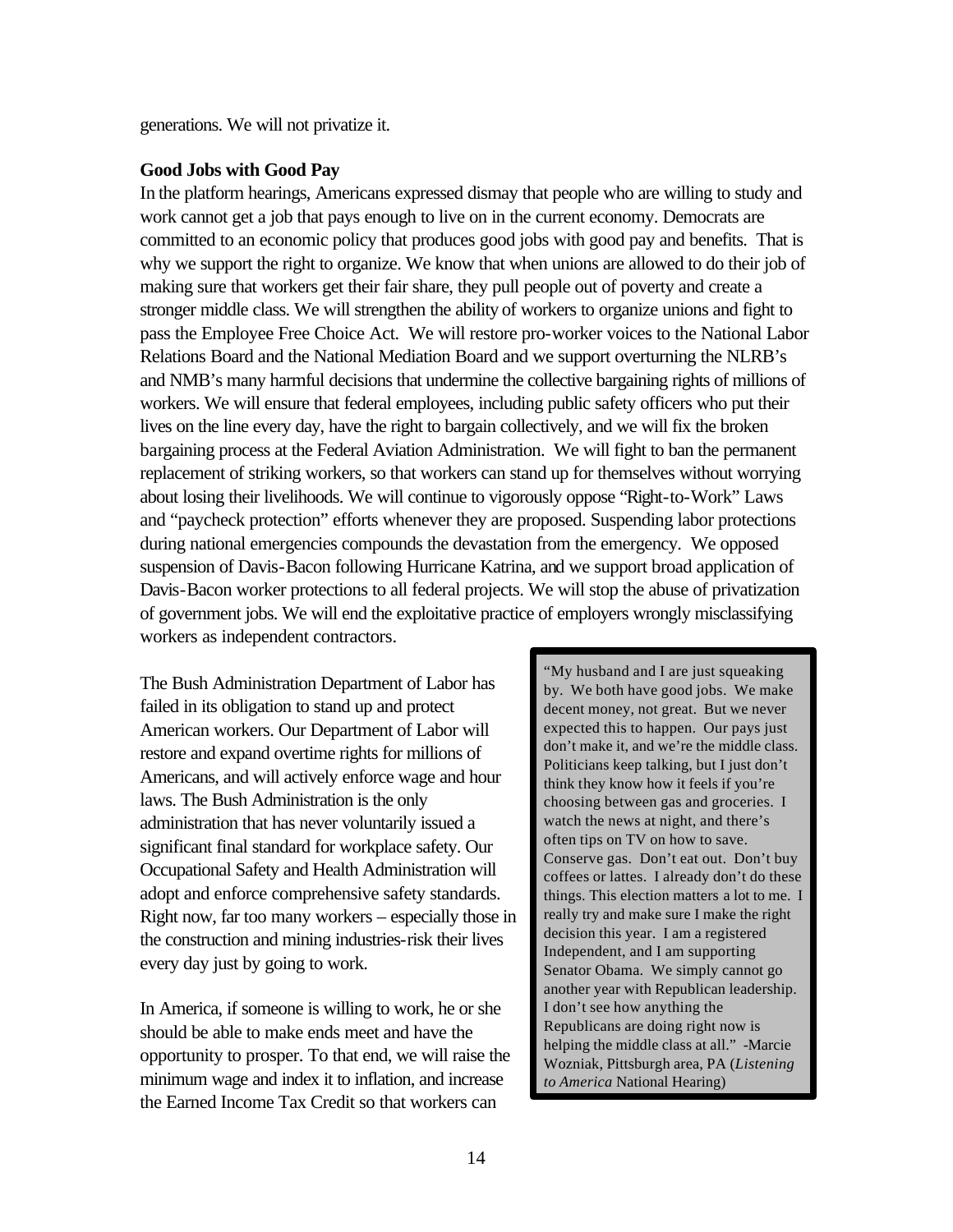support themselves and their families. We will modernize the unemployment insurance program to close gaps and extend benefits to the workers who now fall outside it.

#### **Work and Family**

Over the last few decades, fundamental changes in the way we work and live have trapped too many American families between an economy that's gone global and a government that's gone AWOL. It's time we stop just talking about family values, and start pursuing policies that truly value families. We will expand the Family and Medical Leave Act to reach millions more workers than are currently covered, and we will enable workers to take leave to care for an elderly parent, address domestic violence and sexual assault, or attend a parent-teacher conference. Today 78 percent of the workers who are eligible for leave cannot take it because it's unpaid, so we will work with states and make leave paid. We will also ensure that every American worker is able earn up to seven paid sick days to care for themselves or an ill family member. And we will encourage employers to provide flexible work arrangements—with the federal government leading by example. We will expand the childcare tax credit, provide every child access to quality, affordable early childhood education, and double funding for afterschool and summer learning opportunities for children. We will provide assistance to those who need long-term care and to the working men and women of this country who do the heroic job of providing care for their aging relatives. All Americans who are working hard and taking responsibility deserve the chance to do right by their loved ones. That's the America we believe in.

#### **Poverty**

When Bobby Kennedy saw the shacks and poverty along the Mississippi Delta, he asked, "How can a country like this allow it?" Forty years later, we're still asking that question. The most American answer we can give is: "We won't allow it." One in eight Americans lives in poverty today all across our country, in our cities, in our suburbs, and in our rural communities. Most of these people work but still can't pay the bills. Nearly thirteen million of the poor are children. We can't allow this kind of suffering and hopelessness to exist in our country. It's not who we are.

Working together, we can cut poverty in half within ten years. We will provide all our children a world-class education, from early childhood through college. We will develop innovative transitional job programs that place unemployed people into temporary jobs and train them for permanent ones. To help workers share in our country's productivity, we'll expand the Earned Income Tax Credit, and raise the minimum wage and index it to inflation. The majority of adults in poverty are women, and to combat poverty we must work for fair pay, support for mothers, and policies that promote responsible fatherhood. We'll start letting our unions do what they do best again—organize and lift up our workers. We'll make sure that every American has affordable health care that stays with them no matter what happens. We will assist American Indian communities, since 10 of the 20 poorest counties in the United States are on Indian lands. We'll bring businesses back to our inner-cities, increase the supply of affordable housing, and establish "promise neighborhoods" that provide comprehensive services in areas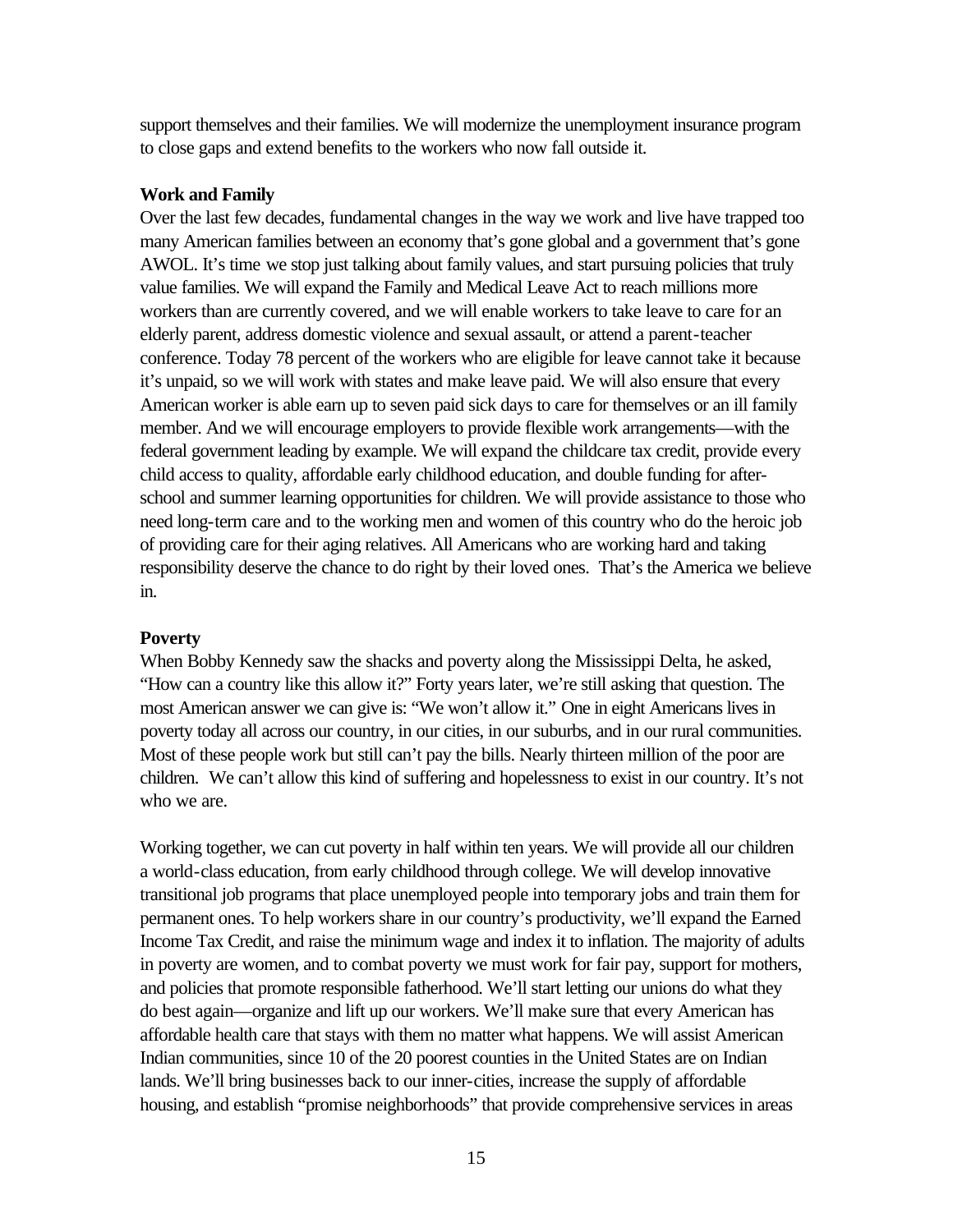of concentrated poverty. These will be based on proven models, such as the Harlem Children's Zone in New York City, which seeks to engage all residents with tangible goals such as attendance at parenting schools, retention of meaningful employment, college for every participating student, and strong physical and mental health outcomes for children. The Democratic Party believes that the fight against poverty must be national priority. Eradicating poverty will require the sustained commitment of the President of the United States, and we believe that the White House must offer leadership and resources to advance this agenda.

#### **Opportunity for Women**

We, the Democratic Party, are the party that has produced more women Governors, Senators, and Members of Congress than any other. We have produced the first woman Secretary of State, the first woman Speaker of the House of Representatives, and, in 2008, Hillary Rodham Clinton, the first woman in American history to win presidential primaries in our nation. We believe that our daughters should have the same opportunities as our sons; our party is proud that we have put eighteen million cracks in the highest glass ceiling. We know that when America extends its promise to women, the result is increased opportunity for families, communities, and aspiring people everywhere.

When women still earn 76 cents for every dollar that a man earns, it doesn't just hurt women; it hurts families and children. We will pass the "Lilly Ledbetter" Act, which will make it easier to combat pay discrimination; we will pass the Fair Pay Act; and we will modernize the Equal Pay Act. We will invest in women-owned small businesses and remove the capital gains tax on startup small businesses. We will support women in math and science, increasing American competitiveness by retaining the best workers in these fields, regardless of gender. We recognize that women still carry the majority of childrearing responsibilities, so we have created a comprehensive work and family agenda. We recognize that women are the majority of adults who make the minimum wage, and are particularly hard-hit by recession and poverty; we will protect Social Security, increase the minimum wage, and expand programs to combat poverty and improve education so that parents and children can lift themselves out of poverty. We will work to combat violence against women.

We believe that standing up for our country means standing up against sexism and all intolerance. Demeaning portrayals of women cheapen our debates, dampen the dreams of our daughters, and deny us the contributions of too many. Responsibility lies with us all.

#### **Investing in American Competitiveness**

At a critical moment of transition like this one, Americans understand that, more than anything else, success will depend on the dynamism, determination, and innovation of the American people. But success also depends on national leadership that can move this country forward with confidence and a common purpose. In platform hearings, Americans called on their government to "invest back" in them and their country. That's what Lincoln did when he pushed for a transcontinental railroad, incorporated our National Academy of Sciences, passed the Homestead Act and created the land grant colleges. That's what Franklin Delano Roosevelt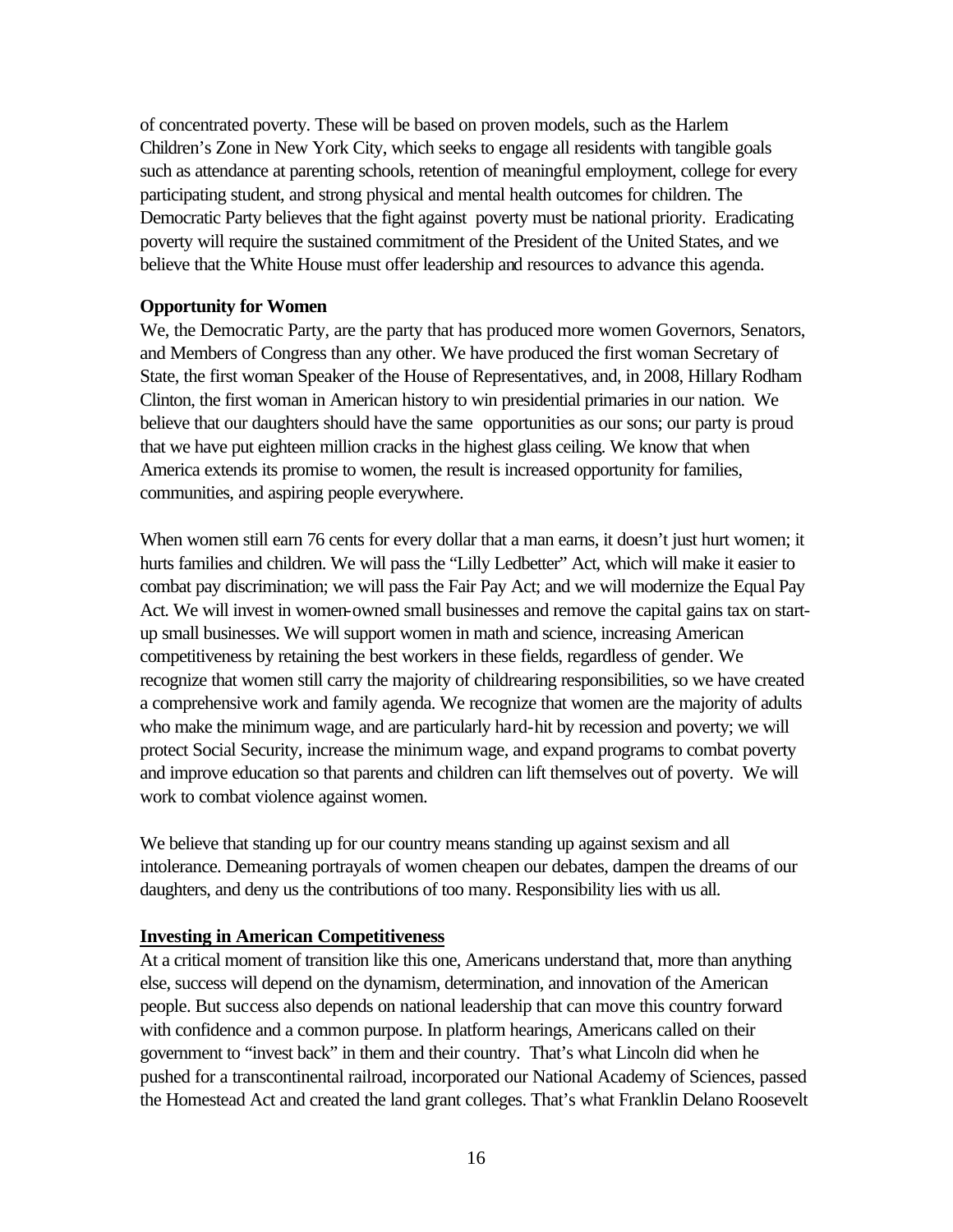did in creating the Tennessee Valley Authority, electrifying rural America and investing in an Arsenal of Democracy. That's the kind of leadership we intend to provide.

#### **New American Energy**

In the local platform hearings, Americans talked about the importance of energy to the economy, to national security, and to the health of our planet. Speaking loud and clear, they said that America needs a new bold and sustainable energy policy to meet the challenges of our time. In the past, America has been stirred to action when faced with new threats to our national security, or new competitive conditions that undercut our economic leadership. The energy threat we face today may be less immediate than threats from dictators, but it is as real and as dangerous. The dangers are eclipsed only by the opportunities that would come with change. We know that the jobs of the  $21<sup>st</sup>$  century will be created in developing new energy solutions. The question is whether these jobs will be created in America, or abroad. We should use government procurement policies to incentivize domestic production of clean and renewable energy. Already, we've seen countries like Germany, Spain and Brazil reap the benefits of economic growth from clean energy. But we are decades behind in confronting this challenge.

For the sake of our security–and for every American family that is paying the price at the pump– we will break our addiction to foreign oil. In platform hearings around the country, Americans called for a Manhattan or Apollo Project-level commitment to achieve energy independence. We hear that call and we Democrats commit to fast-track investment of billions of dollars over the next ten years to establish a green energy sector that will create up to five million jobs. Good jobs, like those in Pennsylvania where workers manufacture wind turbines, the ones in the factory in Nevada producing components for solar energy generation plants, or the jobs that will be created when plug-in hybrids start rolling off the assembly line in Michigan. This transition to a clean-energy industry will also benefit low-income communities: we'll create an energyfocused youth job program to give disadvantaged youth job skills for this emerging industry.

It will not be easy, but neither was getting to the moon. We know we can't drill our way to energy independence and so we must summon all of our ingenuity and legendary hard work and we must invest in research and development, and deployment of renewable energy technologies—such as solar, wind, geothermal, as well as technologies to store energy through advanced batteries and clean up our coal plants. And we will call on businesses, government, and the American people to make America 50 percent more energy efficient by 2030, because we know that the most energy efficient economy will also gain the competitive edge for new manufacturing and jobs that stay here at home. We will help pay for all of it by dedicating a portion of the revenues generated by an economy-wide cap and trade program- a step that will also dramatically reduce our greenhouse gas emissions and jumpstart billions in private capital investment in a new energy economy.

We'll dramatically increase the fuel efficiency of automobiles, and we'll help auto manufacturers and parts suppliers convert to build the cars and trucks of the future and their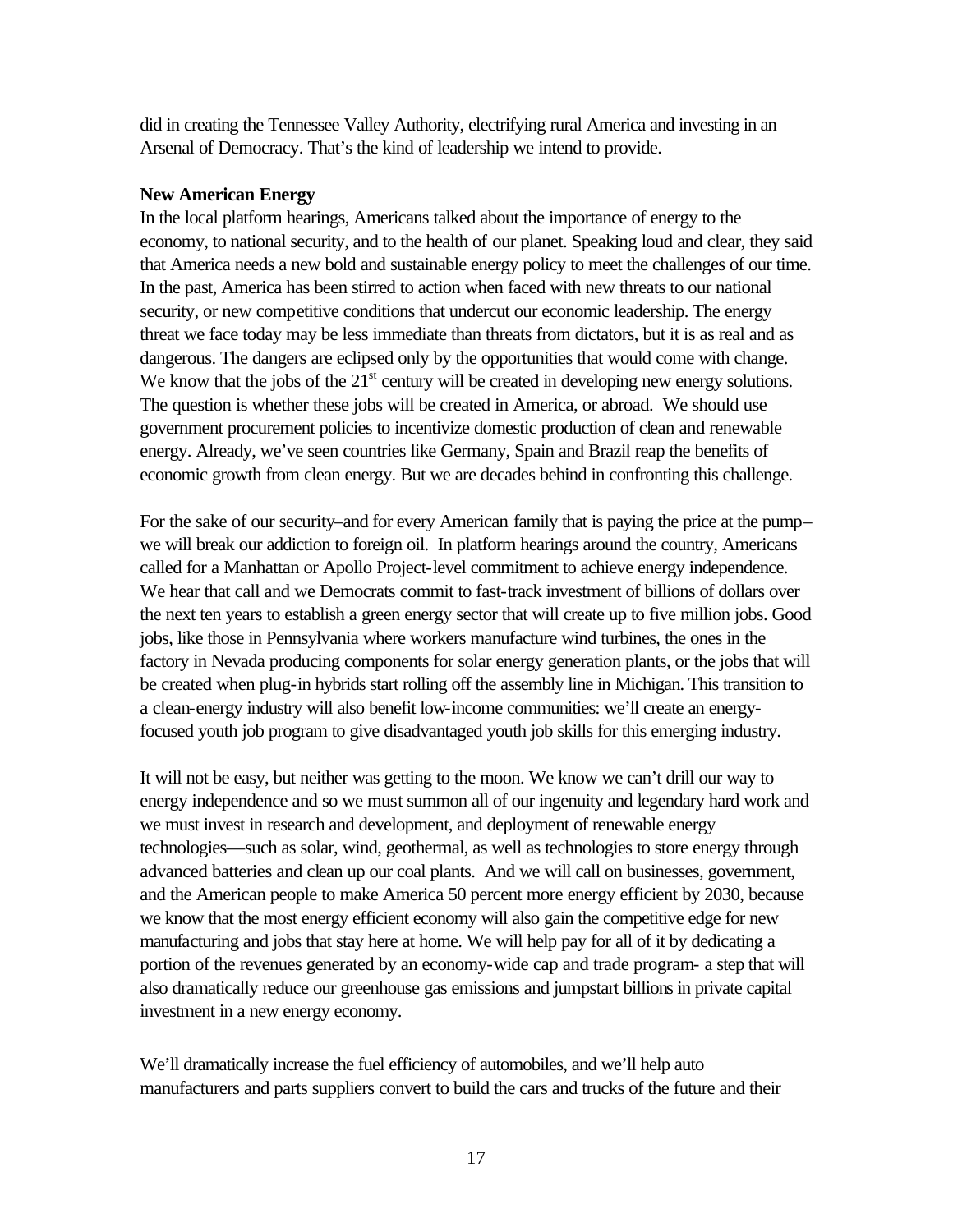key components in the United States. And we will help workers learn the skills they need to compete in the green economy. We are committed to getting at least 25 percent of our electricity from renewable sources by 2025. Building on the innovative efforts of the private sector, states, cities, and tribes across the country, we will create new federal-local partnerships to scale the success and deployment of new energy solutions, install a smarter grid, build more efficient buildings, and use the power of federal and military purchasing programs to jumpstart promising new markets and technologies. We'll invest in advanced biofuels like cellulosic ethanol which will provide American-grown fuel and help free us from the tyranny of oil. We will use innovative measures to dramatically improve the energy efficiency of buildings.

To lower the price of gasoline, we will crack down on speculators who are driving up prices beyond the natural market rate. We will direct the Federal Trade Commission and Department of Justice to vigorously investigate and prosecute market manipulation in oil futures. And we will help those who are hit hardest by high energy prices by increasing funding for low-income heating assistance and weatherization programs, and by providing energy assistance to help middle-class families make ends meet in this time of inflated energy prices.

This plan will safeguard our economy, our country, and the future of our planet. This plan will create good jobs that pay well and can't be outsourced. With these policies, we will protect our country from the national security threats created by reliance on foreign oil and global insecurity due to climate change. And this is how we'll solve the problem of four-dollar-a-gallon gas with a comprehensive plan and investment in clean energy.

#### **A World Class Education for Every Child**

In the  $21<sup>st</sup>$  century, where the most valuable skill is knowledge, countries that out-educate us today will out-compete us tomorrow. In the platform hearings, Americans made it clear that it is morally and economically unacceptable that our high-schoolers continue to score lower on math and science tests than most other students in the world and continue to drop-out at higher rates than their peers in other industrialized nations. We cannot accept the persistent achievement gap between minority and white students or the harmful disparities that exist between different schools within a state or even a district. Americans know we can and should do better.

The Democratic Party firmly believes that graduation from a quality public school and the opportunity to succeed in college must be the birthright of every child–not the privilege of the few. We must prepare all our students with the  $21<sup>st</sup>$  century skills they need to succeed by progressing to a new era of mutual responsibility in education. We must set high standards for our children, but we must also hold ourselves accountable–our schools, our teachers, our parents, business leaders, our community and our elected leaders. And we must come together, form partnerships, and commit to providing the resources and reforms necessary to help every child reach their full potential.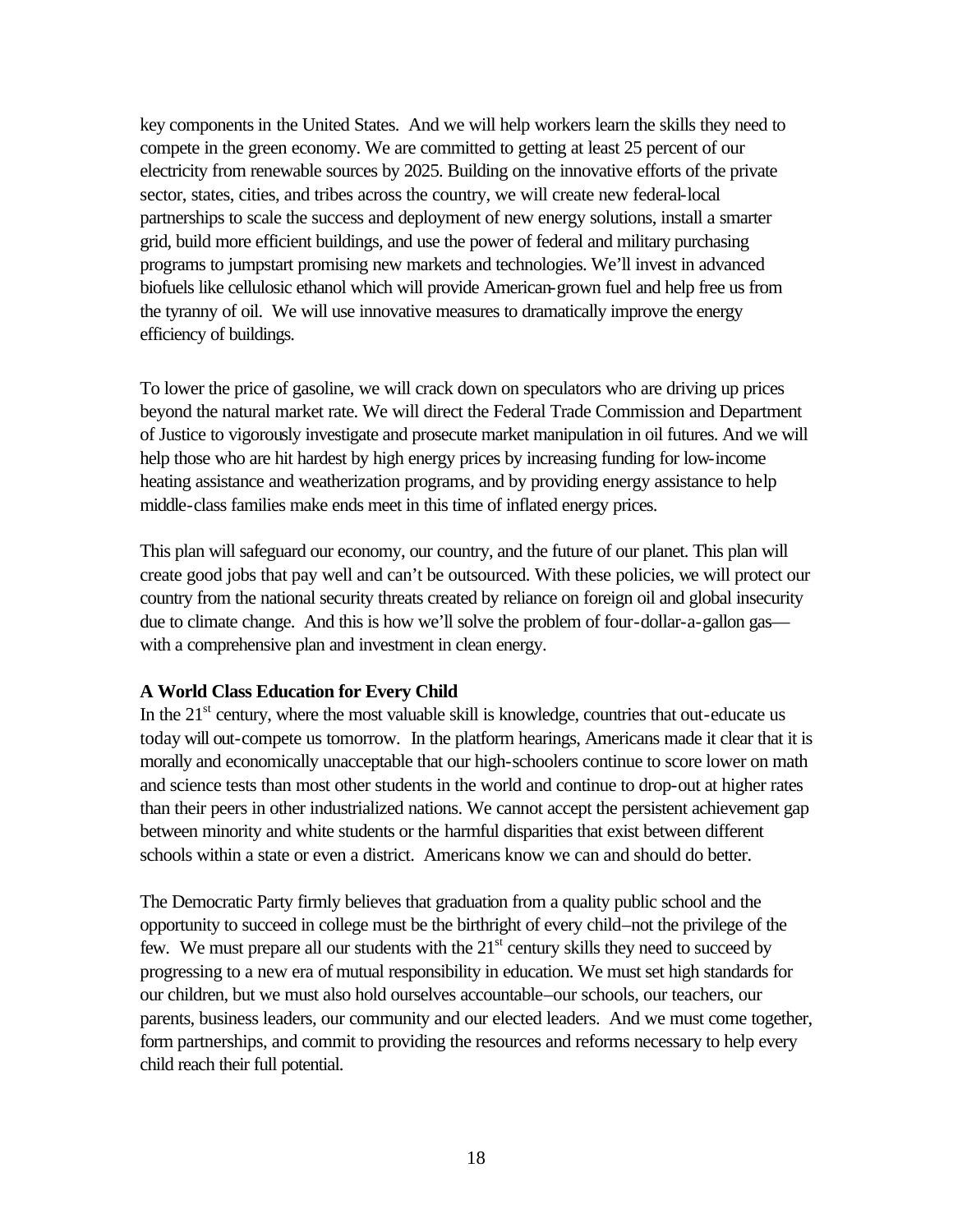## *Early Childhood*

We will make quality, affordable early childhood care and education available to every American child from the day he or she is born. Our Children's First Agenda, including increases in Head Start and Early Head Start, and investments in high-quality Pre-K, will improve quality and provide learning and support to families with children ages zero to five. Our Presidential Early Learning Council will coordinate these efforts.

## *K-12*

We must ensure that every student has a high-quality teacher and an effective principal. That starts with recruiting a new generation of teachers and principals by making this pledge–if you commit your life to teaching, America will commit to paying for your college education. We'll provide better preparation, mentoring and career ladders. Where there are teachers who are still struggling and

"Strong public schools are the foundation of democratic community life. With the intention of helping all children to succeed, we must facilitate improved education, including vocational and special education programs" –*Listening to America* participant, Denver, CO

underperforming we should provide them with individual help and support. And if they're still underperforming after that, we should find a quick and fair way—consistent with due process to put another teacher in that classroom.

To reward our teachers, we will follow the lead of school districts and educators that have pioneered innovative ways to increase teacher pay that are developed with teachers, not imposed on them. We will make an unprecedented national investment to provide teachers with better pay and better support to improve their skills, and their students' learning. We'll reward effective teachers who teach in underserved areas, take on added responsibilities like mentoring new teachers, or consistently excel in the classroom.

We will fix the failures and broken promises of No Child Left Behind–while holding to the goal of providing every child access to a world-class education, raising standards, and ensuring accountability for closing the achievement gap. We will end the practice of labeling a school and its students as failures and then throwing our hands up and walking away from them without having provided the resources and supports these students need. But this alone is not an education policy. It's just a starting point. We will work with our nation's governors and educators to create and use assessments that will improve student learning and success in school districts all across America by including the kinds of critical thinking, communication, and problem-solving skills that our children will need. We will address the dropout crisis by investing in intervention strategies in middle schools and high schools and we will invest in after-school programs, summer school, alternative education programs, and youth jobs.

We will promote innovation within our public schools–because research shows that resources alone will not create the schools that we need to help our children succeed. We need to adapt curricula and the school calendar to the needs of the  $21<sup>st</sup>$  century; reform the schools of education that produce most of our teachers; promote public charter schools that are accountable; and streamline the certification process for those with valuable skills who want to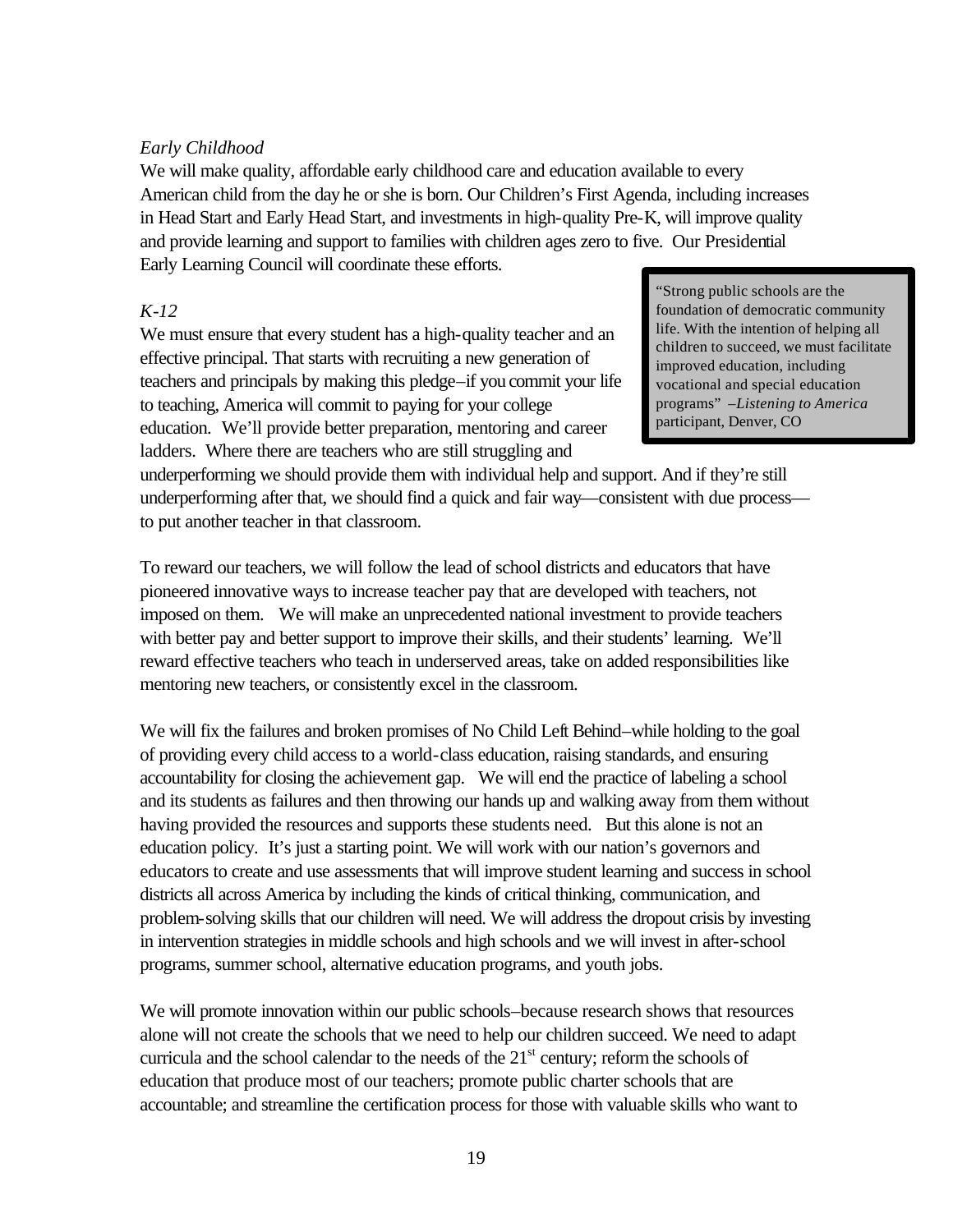shift careers and teach.

We will also meet our commitment to special education and to students who are English Language Learners. We support full funding of the Individuals with Disabilities Education Act. We also support transitional bilingual education and will help Limited English Proficient students get ahead by supporting and funding English Language Learner classes. We support teaching students second languages, as well as contributing through education to the revitalization of American Indian languages.

We know that there is no program and no policy that can substitute for parents who are involved in their children's education from day one–who make sure their children are in school on time, help them with their homework, and attend those parent-teacher conferences; who are willing to turn off the TV once in a while, put away the video games, and read to their children. Responsibility for our children's education has to start at home. We have to set high standards for them, and spend time with them, and love them. We have to hold ourselves accountable.

## **Higher Education**

We believe that our universities, community colleges, and other institutions of higher learning must foster among their graduates the skills needed to enhance economic competitiveness. We will work with institutions of higher learning to produce highly skilled graduates in science, technology, engineering, and math disciplines who will become innovative workers prepared for the  $21<sup>st</sup>$  century economy.

At community colleges and training programs across the country, we will invest in short-term accelerated training and technical certifications for the unemployed and under-employed to speed their transition to careers in high-demand occupations and emerging industries. We will reward successful community colleges with grants so they can continue their good work. We support education delivery that makes it possible for non-traditional students to receive support and encouragement to obtain a college education, including Internet, distance education, and night and weekend programs.

We must also invest in training and education to prepare incumbent job-holders with skills to meet the rigors of the new economic environment and provide them access to the broad knowledge and concrete tools offered by apprenticeships, internships, and postsecondary education. We need to fully fund joint labor-management apprenticeship programs and reinvigorate our industrial crafts programs to train the next generation of skilled American craft workers.

We recognize the special value and importance of our Historically Black Colleges and Universities and other minority serving institutions in meeting the needs of our increasingly diverse society and will work to ensure their viability and growth.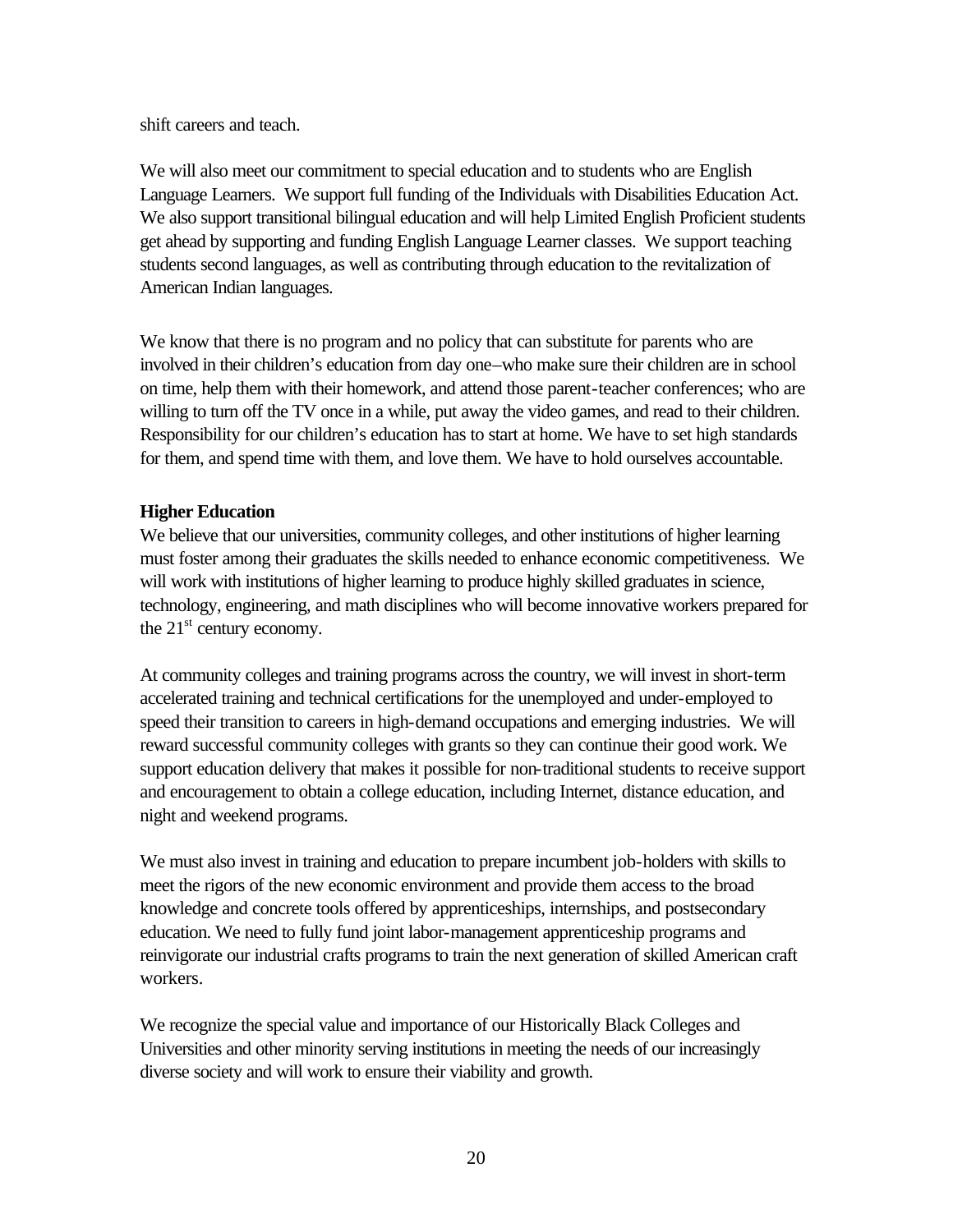We will make college affordable for all Americans by creating a new American Opportunity Tax Credit to ensure that the first \$4,000 of a college education is completely free for most Americans. In exchange for the credit, students will be expected to perform community service. We will continue to support programs, especially the Pell Grant program, that open the doors of college opportunity to low-income Americans. We will enable families to apply for financial aid simply by checking a box on their tax form.

Our institutions of higher education are also the economic engines of today and tomorrow. We will partner with them to translate new ideas into innovative products, processes and services.

#### **Science, Technology and Innovation**

America has long led the world in innovation. But this Administration's hostility to science has taken a toll. At a time when technology helps shape our future, we devote a smaller and smaller share of our national resources to research and development.

It is time again to lead. We took a critical step with the America Competes Act and we will start by implementing that Act —then we will do more. We will make science, technology, engineering, and math education a national priority. We will double federal funding for basic research, invest in a strong and inspirational vision for space exploration, and make the Research and Development Tax Credit permanent. We will invest in the next generation of transformative energy technologies and health IT and we will renew the defense R&D system. We will lift the current Administration's ban on using federal funding for embryonic stem cells– cells that would have otherwise have been discarded and lost forever–for research that could save lives. We will ensure that our patent laws protect legitimate rights while not stifling innovation and creativity. We will end the Bush Administration's war on science, restore scientific integrity, and return to evidence-based decision-making.

In sum, we will strengthen our system, treat science and technology as crucial investments, and

use these forces to ensure a future of economic leadership, health well-being and national security.

## **Invest in Manufacturing and Our Manufacturing Communities**

We will invest in American jobs and finally end the tax breaks that ship jobs overseas. We will create an Advanced Manufacturing Fund to provide for our next generation of innovators and job creators; we will expand the Manufacturing Extension Partnerships and create

new job training programs for clean technologies. We will bring together government, private industry, workers, and academia to turn around the manufacturing sector of the U.S. economy and

"I work in the maintenance department at General Electric in Bloomington, Indiana. Our plant is closing in a year and, we hear, going to Mexico. With one year left before I can retire, I could end up losing my pension. I'm two years away from my retirement, but I'm not going to quite make it. They tell me I can go to another factory, but I'd start out at lower pay and at the bottom of the rung. I feel like I'd be throwing everything away I've worked for over the last 24 years. The closest factory is three hours away. I've never really been interested in elections before. And honestly, the first time I ever voted was in the primary of this year. But everything seems more important to me this year. I've decided to get more involved. It's not the time to sit and watch the world go by. I know this year, with the economy, we've got to elect Senator Obama." –David Landrum, Bloomington, Indiana (*Listening to America* National Hearing)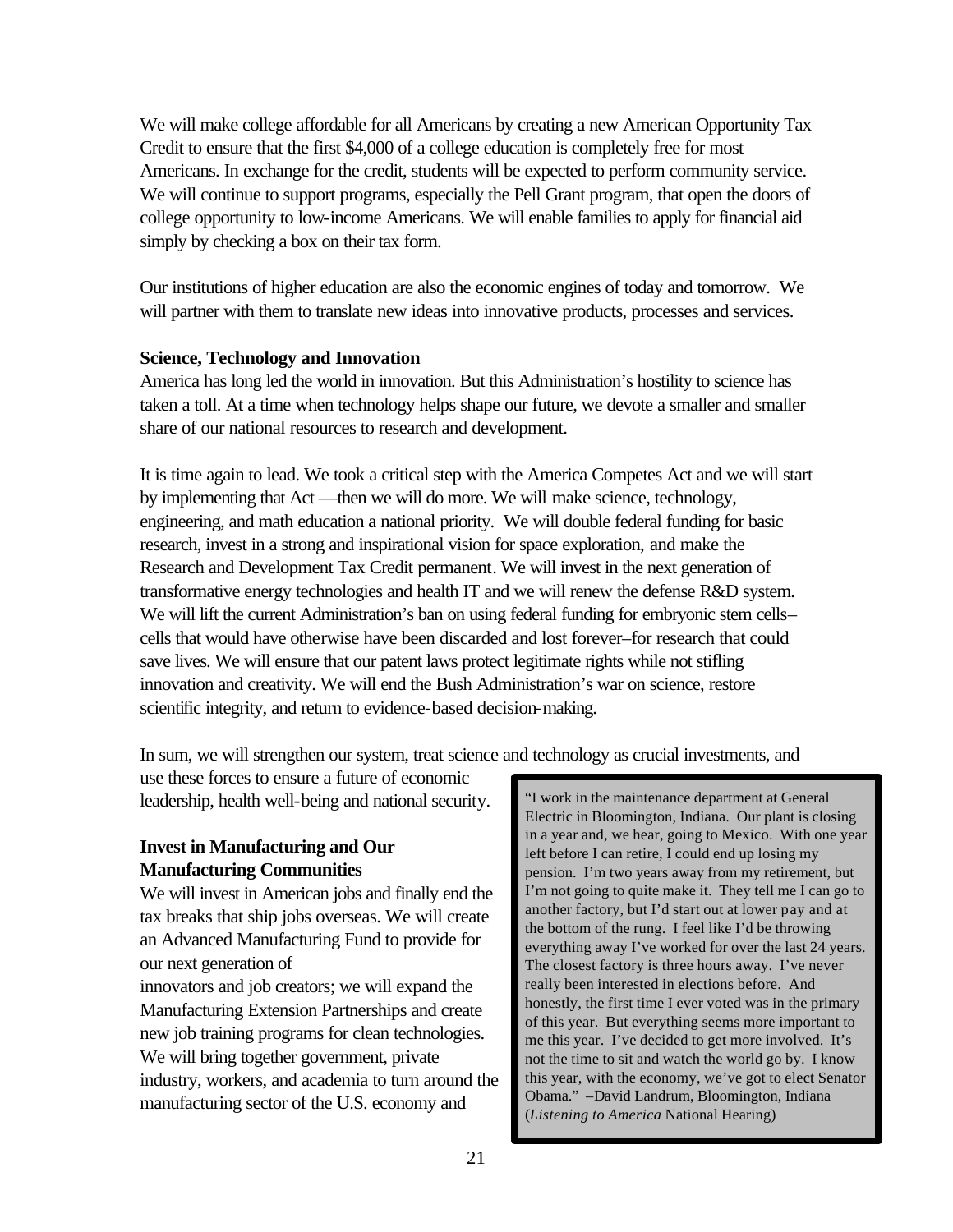provide assistance to automakers and parts companies to encourage retooling of facilities in this country to produce advanced technology vehicles and their key components. We will support efforts like the recently proposed Senate Appropriations measure that gives manufacturers access to low-interest loans to help convert factories to build more fuel-efficient vehicles. And we will invest in a clean energy economy to create up to five million new green-collar jobs.

Our manufacturing communities need immediate relief. And we will help states and localities whose budgets are strained in times of need. We will modernize and expand Trade Adjustment Assistance. We will help workers build a safety net, with health care, retirement security, and a way to stay out of crippling debt. We will partner with community colleges and other higher education institutions, so that we're training workers to meet the demands of local industry, including environmentally-friendly technology.

#### **Creating New Jobs by Rebuilding American Infrastructure**

A century ago, Teddy Roosevelt called together leaders from business and government to develop a plan for the next century's infrastructure. It falls to us to do the same. Right now, we are spending less than at any time in recent history and far less than our international competitors on this critical component of our nation's strength. We will start a National Infrastructure Reinvestment Bank that can leverage private investment in infrastructure improvements, and create nearly two million new good jobs. We will undertake projects that maximize our safety and security and ability to compete, which we will fund as we bring the war in Iraq to a responsible close. We will modernize our power grid, which will help conservation and spur the development and distribution of clean energy. We need a national transportation policy, including high-speed rail and light rail. We can invest in our bridges, roads, and public transportation so that people have choices in how they get to work. We will ensure every American has access to highspeed broadband and we will take on special interests in order to unleash the power of the wireless spectrum.

#### **A Connected America**

In the  $21<sup>st</sup>$  century, our world is more intertwined than at any time in human history. This new connectedness presents us with untold opportunities for innovation, but also new challenges. We will protect the Internet's traditional openness and ensure that it remains a dynamic platform for free speech, innovation, and creativity. We will implement a national broadband strategy (especially in rural areas, and our reservations and territories) that enables every American household, school, library, and hospital to connect to a world-class communications infrastructure. We will rededicate our nation to ensuring that all Americans have access to broadband and the skills to use it effectively. In an increasingly technology-rich, knowledgebased economy, we understand that connectivity is a key part of the solution to many of our most important challenges: job creation, economic growth, energy, health care, and education. We will establish a Chief Technology Officer for the nation, to ensure we use technology to enhance the functioning, transparency, and expertise of government, including establishing a national interoperable public safety communications network to help first responders at the local, state and national level communicate with one another during a crisis.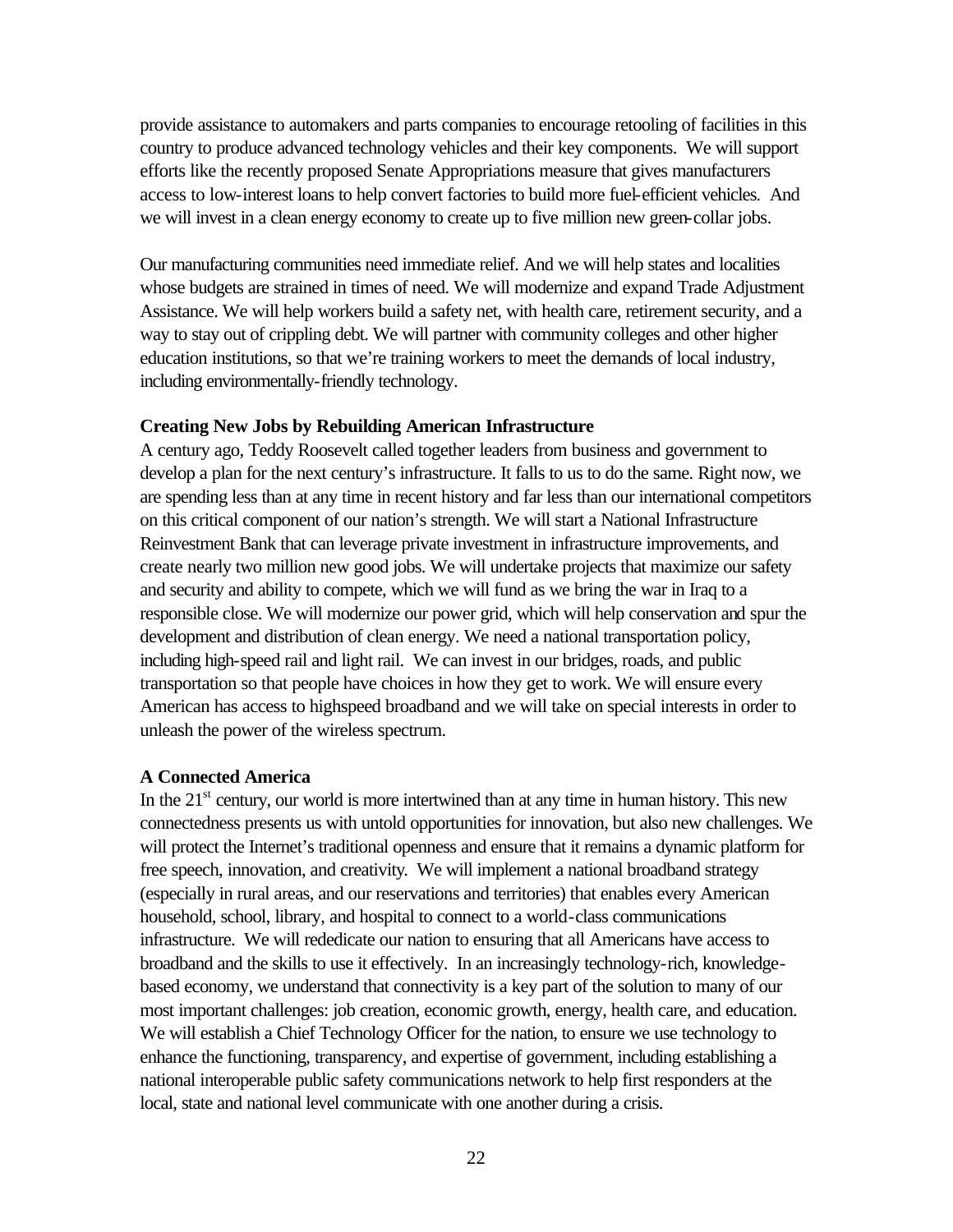We will toughen penalties, increase enforcement resources, and spur private sector cooperation with law enforcement to identify and prosecute those who exploit the Internet to try to harm children. We will encourage more educational content on the Web and in our media. We will give parents the tools and information they need to manage what their children see on television and the Internet – in ways fully consistent with the First Amendment. We will strengthen privacy protections in the digital age and will harness the power of technology to hold government and business accountable for violations of personal privacy. We will encourage diversity in the ownership of broadcast media, promote the development of new media outlets for expression of diverse viewpoints, and clarify the public interest obligations of broadcasters who occupy the nation's spectrum.

## **Support Small Business and Entrepreneurship**

Encouraging new industry and creating jobs means giving more support to American entrepreneurs. We will exempt all start-up companies from capital gains taxes and provide them a tax credit for health insurance. We will provide a new tax credit for small businesses that offer quality health insurance to their employees. We will help small businesses facing high energy costs. We will work to remove bureaucratic barriers for small and start-up businesses–for example, by making the patent process more efficient and reliable. Our Small Business Administration will recognize the importance of small business to women, people of color, tribes, and rural America and will work to help nurture entrepreneurship. We will create a national network of public-private business incubators and technical support.

## **Real Leadership for Rural America**

Rural America is home to 60 million Americans. The agricultural sector is critical to the rural economy and to all Americans. We depend on those in agriculture to produce the food, feed, fiber, and fuel that support our society. Thankfully, American farmers possess an unrivaled capacity to produce an abundance of these high-quality products.

"I am a farmer that grows corn, wheat, soybeans 100 percent, full time, no till to help protect the resources. I work seven days a week the year round to pay my bills. We, the American farmer, have the ability, the enthusiasm, the skills, the tools, and the fierce sense of patriotism to win the war on foreign oil and still provide the food and fiber in a safe manner for not only for this country, but for the rest of the world. However, we are threatened by a climate that brings us droughts one year nationwide and then, this year, floods of historic biblical proportion. Because of the high cost of farming, because of the risk and the stress, no longer are the young people of rural America wanting to stay on the farm." –Ray McCormick, Southwestern Indiana (*Listening to America* National Hearing)

In return, we will provide a strong safety net for family farms, a permanent disaster relief program, expansion of agriculture research, and an emphasis on agricultural trade. We will promote economic development in rural and tribal communities by investing in renewable energy, which will transform the rural economy and create millions of new jobs, by upgrading technological and physical infrastructure, by addressing the challenges faced by public schools in rural areas, including forest county schools,

supporting higher education opportunities and by attracting quality teachers, doctors and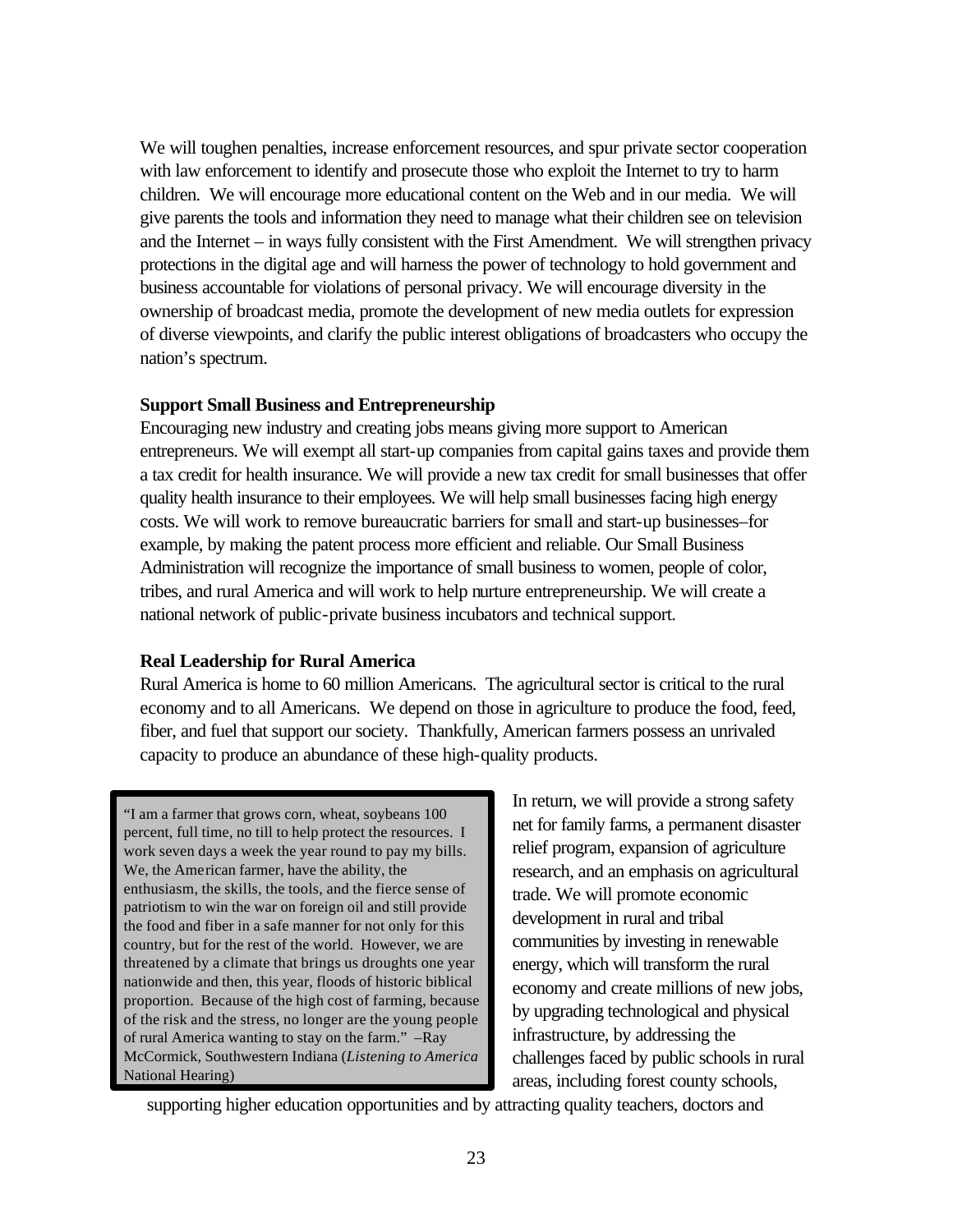nurses through loan forgiveness programs and other incentive programs. All Americans, urban and rural, hold a shared interest in preserving and increasing the economic vitality of family farms. We will continue to develop and advance policies that promote sustainable and local agriculture, including funding for soil and water conservation programs.

#### **Economic Stewardship**

Since the time of our Founders, we have struggled to balance the same forces that confronted Alexander Hamilton and Thomas Jefferson–self-interest and community; markets and democracy; the concentration of wealth and power, and the necessity of transparency and opportunity for each and every American. Throughout our history, Americans have pursued their dreams within a free market that has been the engine of America's progress. It's a market that has created a prosperity that is the envy of the world, and opportunity for generations of Americans. A market that has provided great rewards to the innovators and risk-takers who have made America a beacon for science, technology, and discovery.

But the American experiment has worked in large part because we have guided the market's invisible hand with a higher principle. Our free market was never meant to be a free license to take whatever you can get, however you can get it. That is why we have put in place rules of the road to make competition fair, open, and honest. We have done this not to stifle–but rather to advance – prosperity and liberty.

In this time of economic transformation and crisis, we must be stewards of this economy more than ever before. We will maintain fiscal responsibility, so that we do not mortgage our children's future on a mountain of debt. We can do this at the same time that we invest in our future. We will restore fairness and responsibility to our tax code. We will bring balance back to the housing markets, so that people do not have to lose their homes. And we will encourage personal savings, so that our economy remains strong and Americans can live well in their retirements.

#### **Restoring Fairness to Our Tax Code**

We must reform our tax code. It's thousands of pages long, a monstrosity that high-priced lobbyists have rigged with page after page of special interest loopholes and tax shelters. We will shut down the corporate loopholes and tax havens and use the money so that we can provide an immediate middle-class tax cut that will offer relief to workers and their families. We'll eliminate federal income taxes for millions of retirees, because all seniors deserve to live out their lives with dignity and respect. We will not increase taxes on any family earning under \$250,000 and we will offer additional tax cuts for middle class families. For families making more than \$250,000, we'll ask them to give back a portion of the Bush tax cuts to invest in health care and other key priorities. We will end the penalty within the current Social Security system for public service that exists in several states. We will expand the Earned Income Tax Credit, and dramatically simplify tax filings so that millions of Americans can do their taxes in less than five minutes.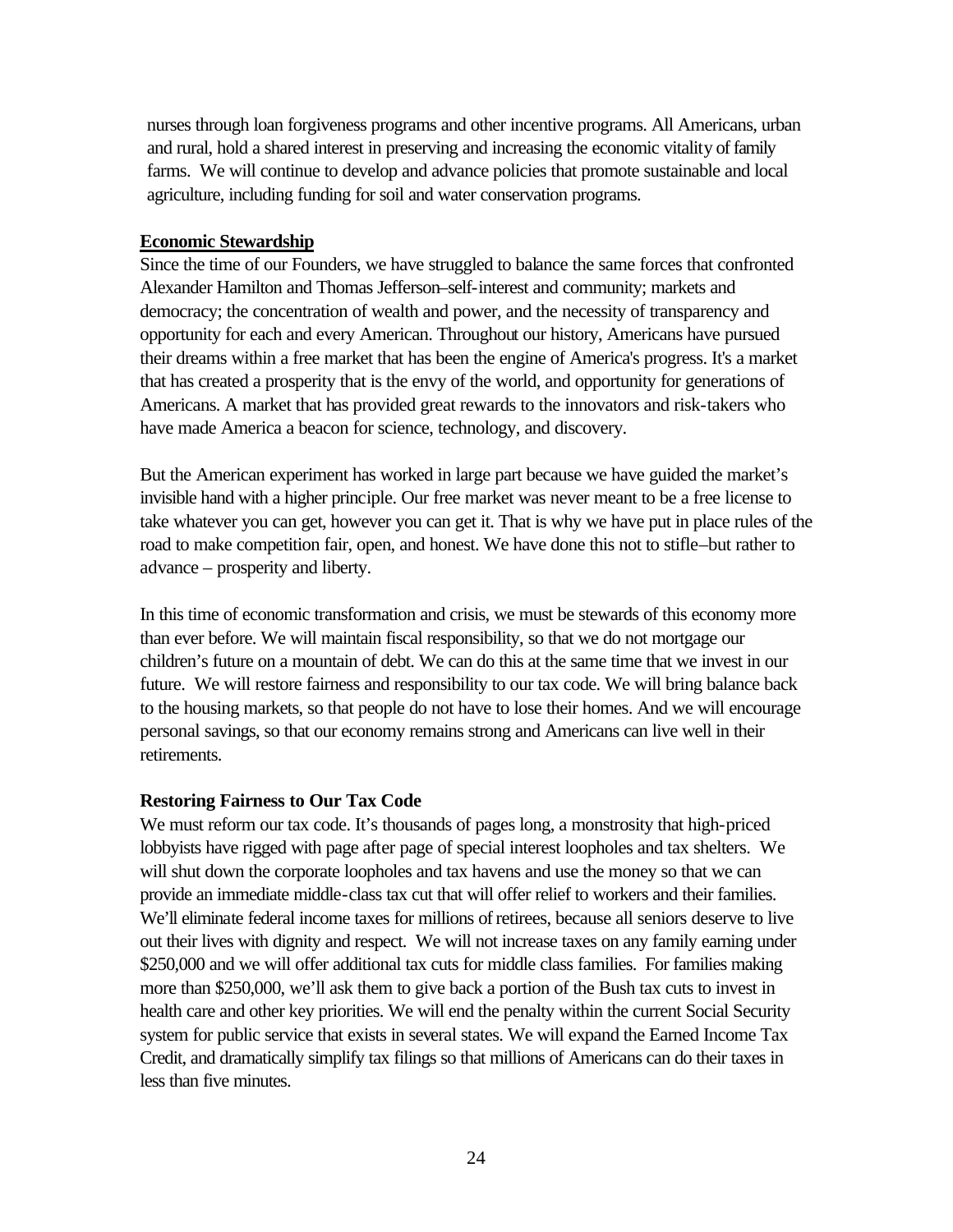#### **Housing**

The housing crisis has been devastating for many Americans. Minorities have been hit particularly hard—in 2006, more than 40 percent of the home loans made to Hispanic borrowers were subprime, while more than half of those made to African Americans were subprime. We will ensure that the foreclosure prevention program enacted by Congress is implemented quickly and effectively so that at-risk homeowners can get help and hopefully stay in their homes. We will work to reform bankruptcy laws to restore balance between lender and homeowner rights. Because we have an obligation to prevent this crisis from recurring in the future, we will crack down on fraudulent brokers and lenders and invest in financial literacy. We will pass a Homebuyers Bill of Rights, which will include establishing new lending standards to ensure that loans are affordable and fair, provide adequate remedies to make sure the standards are met, and ensure that homeowners have accurate and complete information about their mortgage options. We will support affordable rental housing, which is now more critical than ever. We will implement the newly created Affordable Housing Trust Fund to ensure that it can start to support the development and preservation of affordable housing in mixed-income neighborhoods throughout the country, restore cuts to public housing operating subsidies, and fully fund the Community Development Block Grant program. We will work with local jurisdictions on the problem of vacant and abandoned housing in our communities. We will work to end housing discrimination and to ensure equal housing opportunity. We will combat homelessness and target homelessness among veterans in particular by expanding proven programs and launching innovative preventive services.

#### **Reforming Financial Regulation and Corporate Governance**

We have failed to guard against practices that all too often rewarded financial manipulation instead of productivity and sound business practices. We have let the special interests put their thumbs on the economic scales. We do not believe that government should stand in the way of innovation, or turn back the clock to an older era of regulation. But we do believe that government has a role to play in advancing our common prosperity: by providing stable macroeconomic and financial conditions for sustained growth; by demanding transparency; and by ensuring fair competition in the marketplace. We will reform and modernize our regulatory structures and will work to promote a shift in the cultures of our financial institutions and our regulatory agencies. We will ensure shareholders have an advisory vote on executive compensation, in order to spur increased transparency and public debate over pay packages. To make our communities stronger and more livable, and to meet the challenges of increasing global competitiveness, America will lead innovation in corporate responsibility to create jobs and leverage our private sector entrepreneurial leadership to help build a better world.

#### **Consumer Protection**

We will establish a Credit Card Bill of Rights to protect consumers and a Credit Card Rating System to improve disclosure. Americans need to pay what they owe, but they should pay what's fair. We'll reform our bankruptcy laws to give Americans in debt a second chance. If people can demonstrate that they went bankrupt because of medical expenses, they will be able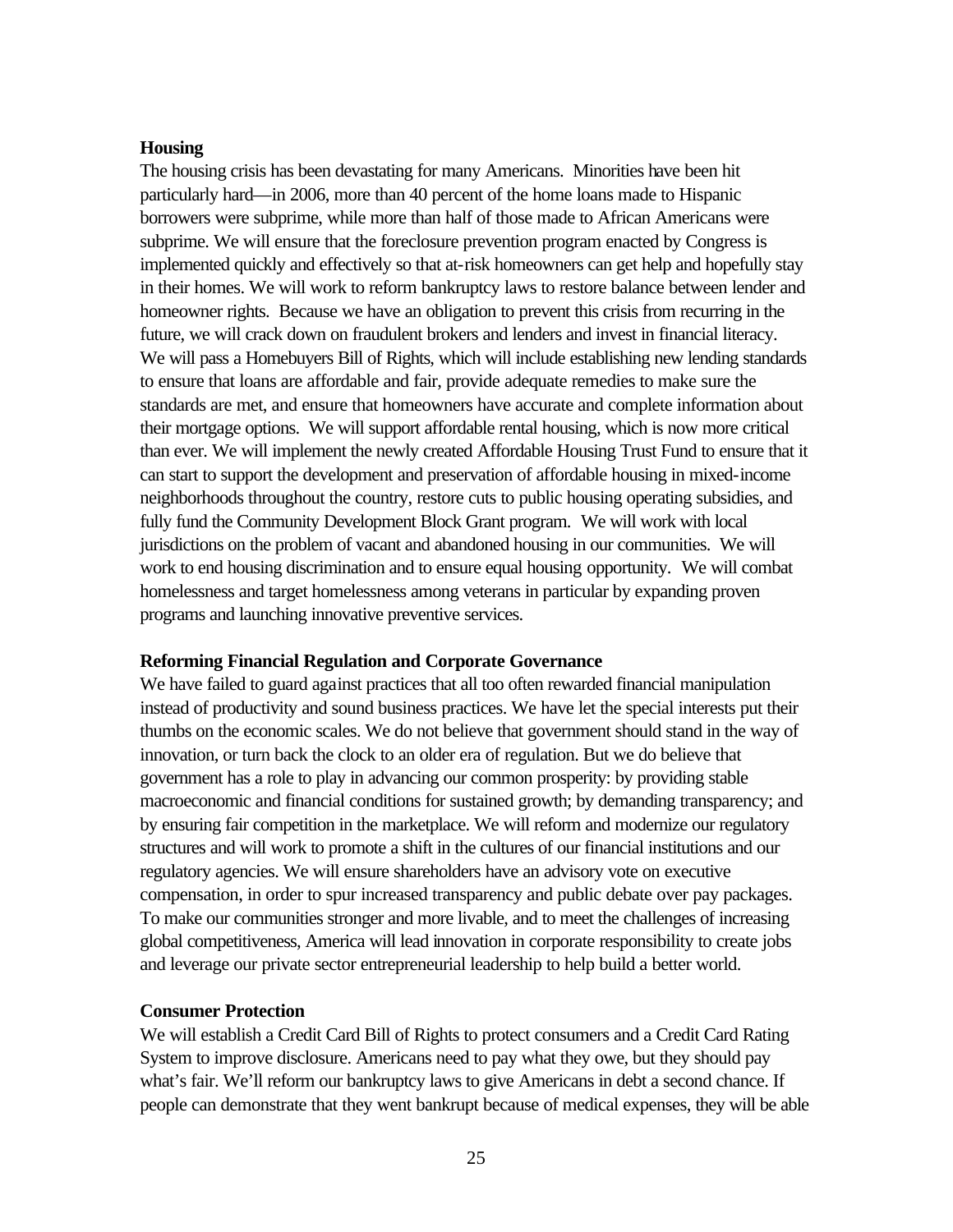to relieve that debt and get back on their feet. We will ban executive bonuses for bankrupt companies. We will crack down on predatory lenders and make it easier for low-income families to buy homes. We will require all non-home-based child care facilities to be lead-safe within five years. We must guarantee that consumer products coming in from other countries are truly safe, and will call on the Federal Trade Commission to ensure vulnerable consumer populations, such as seniors, are addressed.

#### **Savings**

The personal saving rate is at its lowest since the Great Depression. Currently, 75 million working Americans—roughly half the workforce—lack employer-based retirement plans. That's why we will create automatic workplace pensions. People can add to their pension, or can opt out at any time; the savings account will be easily transferred between jobs; and people can control it themselves if they become self-employed. We will ensure savings incentives are fair to all workers by matching half of the initial \$1000 of savings for families that need help; and employers will have an easy opportunity to match employee savings. We believe this program will increase the saving participation rate for low- and middle-income workers from its current 15 percent to 80 percent. We support good pensions, and will adopt measures to preserve and protect existing public and private pension plans. We will require that employees who have company pensions receive annual disclosures about their pension fund's investments. This will put a secure retirement within reach for millions of working families.

#### **Smart, Strong, and Fair Trade Policies**

We believe that trade should strengthen the American economy and create more American jobs, while also laying a foundation for democratic, equitable, and sustainable growth around the world. Trade has been a cornerstone of our growth and global development, but we will not be able to sustain this growth if it favors the few rather than the many. We must build on the wealth that open markets have created, and share its benefits more equitably.

Trade policy must be an integral part of an overall national economic strategy that delivers on the promise of good jobs at home and shared prosperity abroad. We will enforce trade laws and safeguard our workers, businesses, and farmers from unfair trade practices–including currency manipulation, lax consumer standards, illegal subsidies, and violations of workers' rights and environmental standards. We must also show leadership at the World Trade Organization to improve transparency and accountability, and to ensure it acts effectively to stop countries from continuing unfair government subsidies to foreign exporters and non-tariff barriers on U.S. exports.

We need tougher negotiators on our side of the table–to strike bargains that are good not just for Wall Street, but also for Main Street. We will negotiate bilateral trade agreements that open markets to U.S. exports and include enforceable international labor and environmental standards; we pledge to enforce those standards consistently and fairly. We will not negotiate bilateral trade agreements that stop the government from protecting the environment, food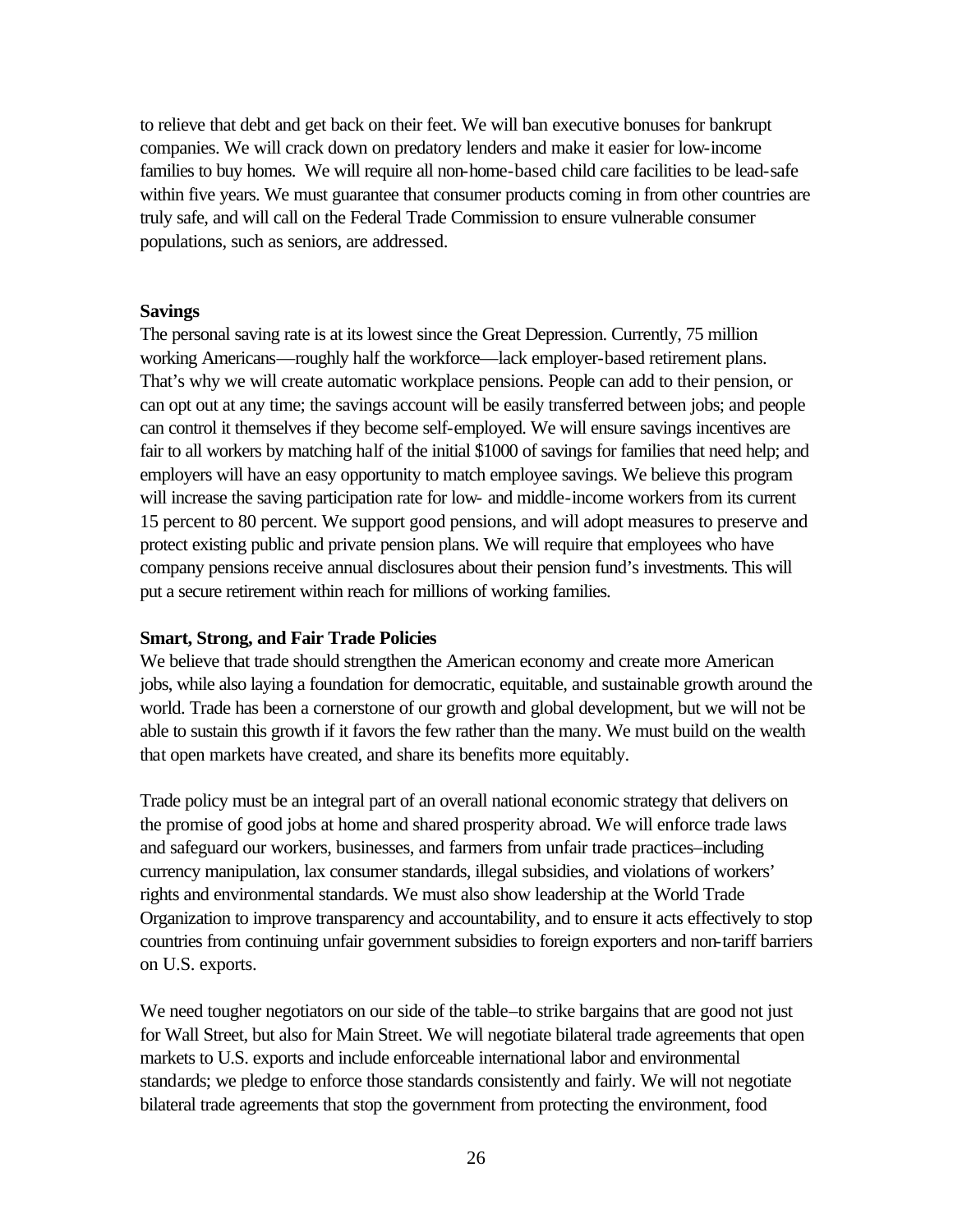safety, or the health of its citizens; give greater rights to foreign investors than to U.S. investors; require the privatization of our vital public services; or prevent developing country governments from adopting humanitarian licensing policies to improve access to life-saving medications. We will stand firm against bilateral agreements that fail to live up to these important benchmarks, and will strive to achieve them in the multilateral framework. We will work with Canada and Mexico to amend the North American Free Trade Agreement so that it works better for all three North American countries. We will work together with other countries to achieve a successful completion of the Doha Round Agreement that would increase U.S. exports, support good jobs in America, protect worker rights and the environment, benefit our businesses and our farms, strengthen the rules-based multilateral system, and advance development of the world's poorest countries.

Just as important, we will invest in a world-class infrastructure, skilled workforce, and cuttingedge technology so that we can compete successfully on high-value-added products, not sweatshop wages and conditions. We will end tax breaks for companies that ship American jobs overseas, and provide incentives for companies that keep and maintain good jobs here in the United States. We will also provide access to affordable health insurance and enhance retirement security, and we will update and expand Trade Adjustment Assistance to help workers in industries vulnerable to international competition, as well as service sector and public sector workers impacted by trade, and we will improve TAA's health care benefits. The United States should renew its own commitment to respect for workers' fundamental human rights, and at the same time strengthen the ILO's ability to promote workers' rights abroad through technical assistance and capacity building.

#### **Fiscal Responsibility**

Our agenda is ambitious–particularly in light of the current Administration's policies that have run up the national debt to over \$4 trillion. Just as America cannot afford to continue to run up huge deficits, so too can we not afford to short-change investments. The key is to make the tough choices, in particular enforcing pay-as-you-go budgeting rules. We will honor these rules by our plan to end the Iraq war responsibly, eliminate waste in existing government programs, generate revenue by charging polluters for the greenhouse gases they are releasing, and put an end to the reckless, special interest driven corporate loopholes and tax cuts for the wealthy that have been the centerpiece of the Bush Administration's economic policy. We will not raise taxes on people making less than \$250,000, and we will eliminate federal income taxes for seniors making less than \$50,000. We recognize that Social Security is not in crisis and we should do everything we can to strengthen this vital program, including asking those making over \$250,000 to pay a bit more. The real long-run fiscal challenge is rooted in the rising spending on health care, but we cannot address this in a way that puts our most vulnerable families in jeopardy. Instead, we must strengthen our public programs by bringing down the cost of health care and reducing waste while making strategic investments that emphasize quality, efficiency, and prevention. In the name of our children, we reject the proposals of those who want to continue George Bush's disastrous economic policies.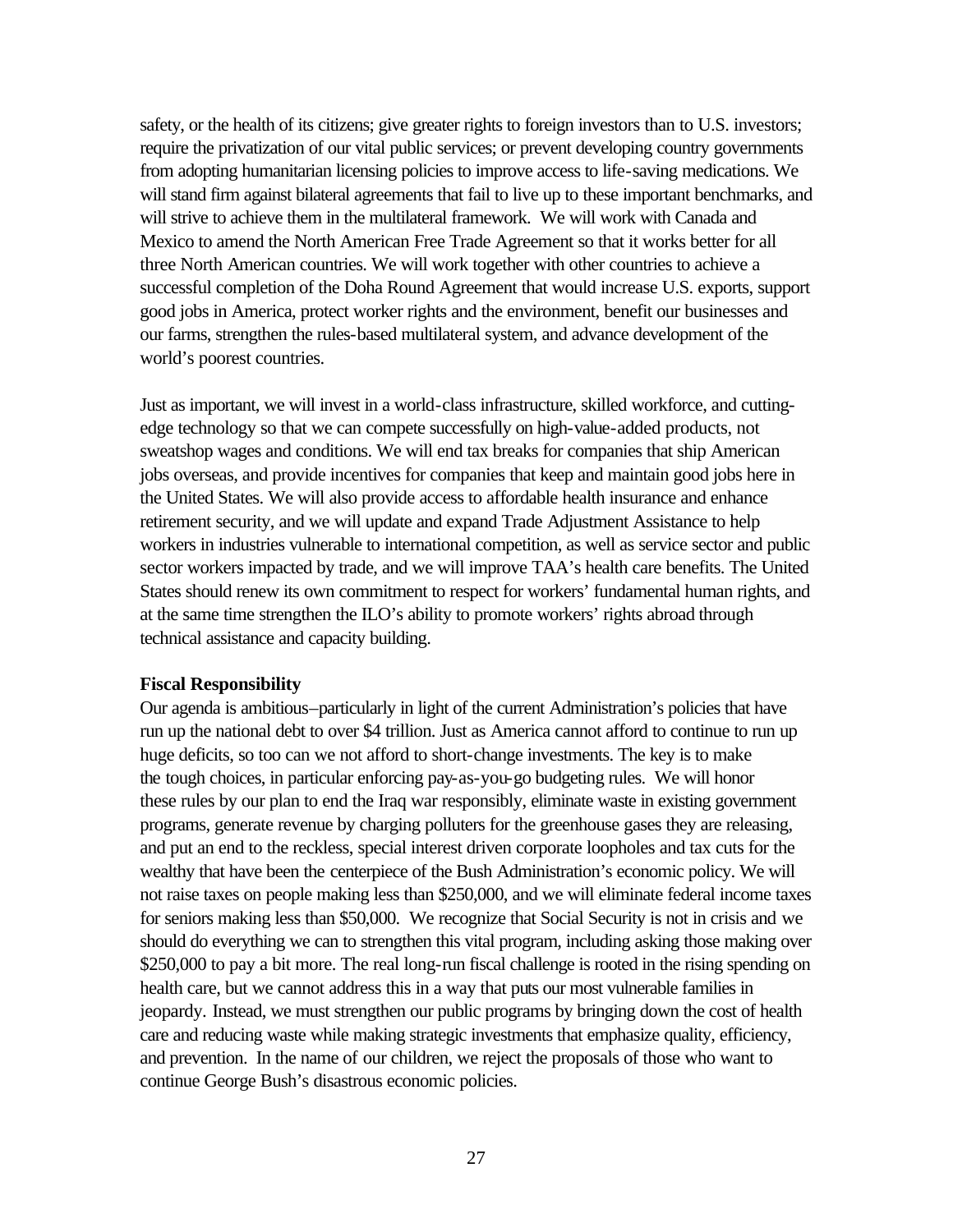#### **II. Renewing American Leadership**

At moments of great peril in the last century, American leaders such as Franklin Roosevelt, Harry Truman, and John F. Kennedy managed both to protect the American people and to expand opportunity for the next generation. They ensured that America, by deed and example, led and lifted the world–that we stood for and fought for the freedoms sought by billions of people beyond our borders. They used our strengths to show people everywhere America at its best. Just as John Kennedy said that after Hoover we needed Franklin Roosevelt, so too after our experience of the last eight years we need Barack Obama.

Today, we are again called to provide visionary leadership. This century's threats are at least as dangerous as, and in some ways more complex than, those we have confronted in the past. They come from weapons that can kill on a mass scale and from violent extremists who exploit alienation and perceived injustice to spread terror. They come from rogue states allied to terrorists and from rising powers that could challenge both America and the international foundation of liberal democracy. They come from weak states that cannot control their territory or provide for their people. They come from an addiction to oil that helps fund the extremism we must fight and empowers repressive regimes. And they come from a warming planet that will spur new diseases, spawn more devastating natural disasters, and catalyze deadly conflicts.

We will confront these threats head on while working with our allies and restoring our standing in the world. We will pursue a tough, smart, and principled national security strategy. It is a strategy that recognizes that we have interests not just in Baghdad, but in Kandahar and Karachi, in Beijing, Berlin, Brasilia and Bamako. It is a strategy that contends with the many disparate forces shaping this century, including: the fundamentalist challenge to freedom; the emergence of new powers like China, India, Russia, and a united Europe; the spread of lethal weapons; uncertain supplies of energy, food, and water; the persistence of poverty and the growing gap between rich and poor; and extraordinary new technologies that send people, ideas, and money across the globe at ever faster speeds.

Barack Obama will focus this strategy on seven goals: (i) ending the war in Iraq responsibly; (ii) defeating Al Qaeda and combating violent extremism; (iii) securing nuclear weapons and materials from terrorists; (iv) revitalizing and supporting our military; (v) renewing our partnerships to promote our common security; (vi) advancing democracy and development; and (vii) protecting our planet by achieving energy security and combating climate change.

#### **Ending the War in Iraq**

To renew American leadership in the world, we must first bring the Iraq war to a responsible end. Our men and women in uniform have performed admirably while sacrificing immeasurably. Our civilian leaders have failed them. Iraq was a diversion from the fight against the terrorists who struck us on 9-11, and incompetent prosecution of the war by civilian leaders compounded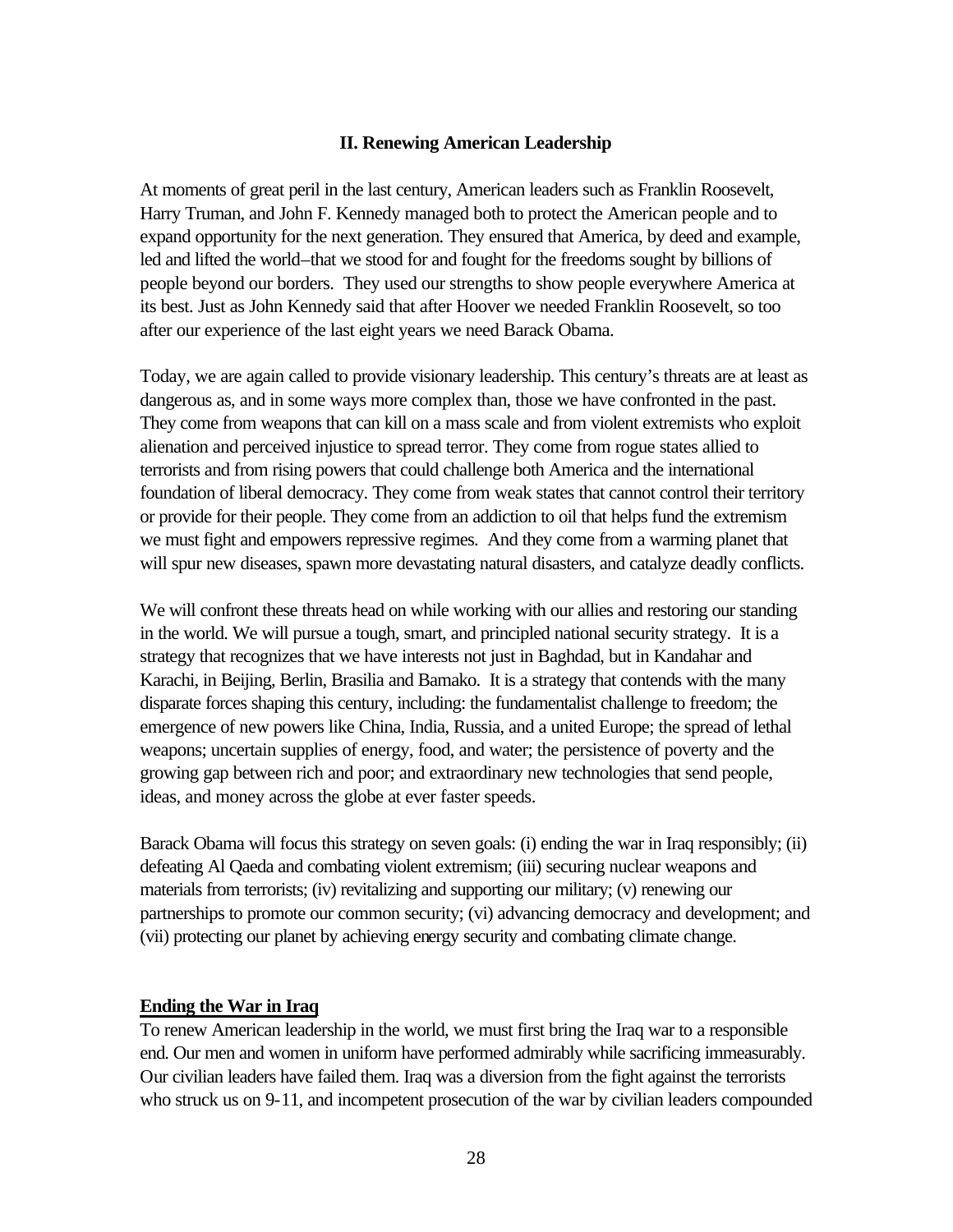the strategic blunder of choosing to wage it in the first place.

We will re-center American foreign policy by responsibly redeploying our combat forces from Iraq and refocusing them on urgent missions. We will give our military a new mission: ending this war and giving Iraq back to its people. We will be as careful getting out of Iraq as we were careless getting in. We can safely remove our combat brigades at the pace of one to two per month and expect to complete redeployment within sixteen months. After this redeployment, we will keep a residual force in Iraq to perform specific missions: targeting terrorists; protecting our embassy and civil personnel; and advising and supporting Iraq's Security Forces, provided the Iraqis make political progress.

At the same time, we will provide generous assistance to Iraqi refugees and internally displaced persons. We will launch a comprehensive regional and international diplomatic surge to help broker a lasting political settlement in Iraq, which is the only path to a sustainable peace. We will make clear that we seek no permanent bases in Iraq. We will encourage Iraq's government to devote its oil revenues and budget surplus to reconstruction and development. This is the future the American people want. This is the future that Iraqis want. This is what our common interests demand.

## **Defeating Al Qaeda and Combating Terrorism**

The central front in the war on terror is not Iraq, and it never was. We will defeat Al Qaeda in Afghanistan and Pakistan, where those who actually attacked us on 9-11 reside and are resurgent.

## **Win in Afghanistan**

Our troops are performing heroically in Afghanistan, but as countless military commanders and the Chairman of the Joint Chiefs of Staff acknowledge, we lack the resources to finish the job because of our commitment to Iraq. We will finally make the fight against Al Qaeda and the Taliban the top priority that it should be.

We will send at least two additional combat brigades to Afghanistan, and use this commitment to seek greater contributions–with fewer restrictions–from our NATO allies. We will focus on building up our special forces and intelligence capacity, training, equipping and advising Afghan security forces, building Afghan governmental capacity, and promoting the rule of law. We will bolster our State Department's Provincial Reconstruction Teams and our other government agencies helping the Afghan people. We will help Afghans educate their children, including their girls, provide basic human services to their population, and grow their economy from the bottom up, with an additional \$1 billion in non-military assistance each year–including investments in alternative livelihoods to poppy-growing for Afghan farmers–just as we crack down on trafficking and corruption. Afghanistan must not be lost to a future of narco-terrorism–or become again a haven for terrorists.

## **Seek a New Partnership with Pakistan**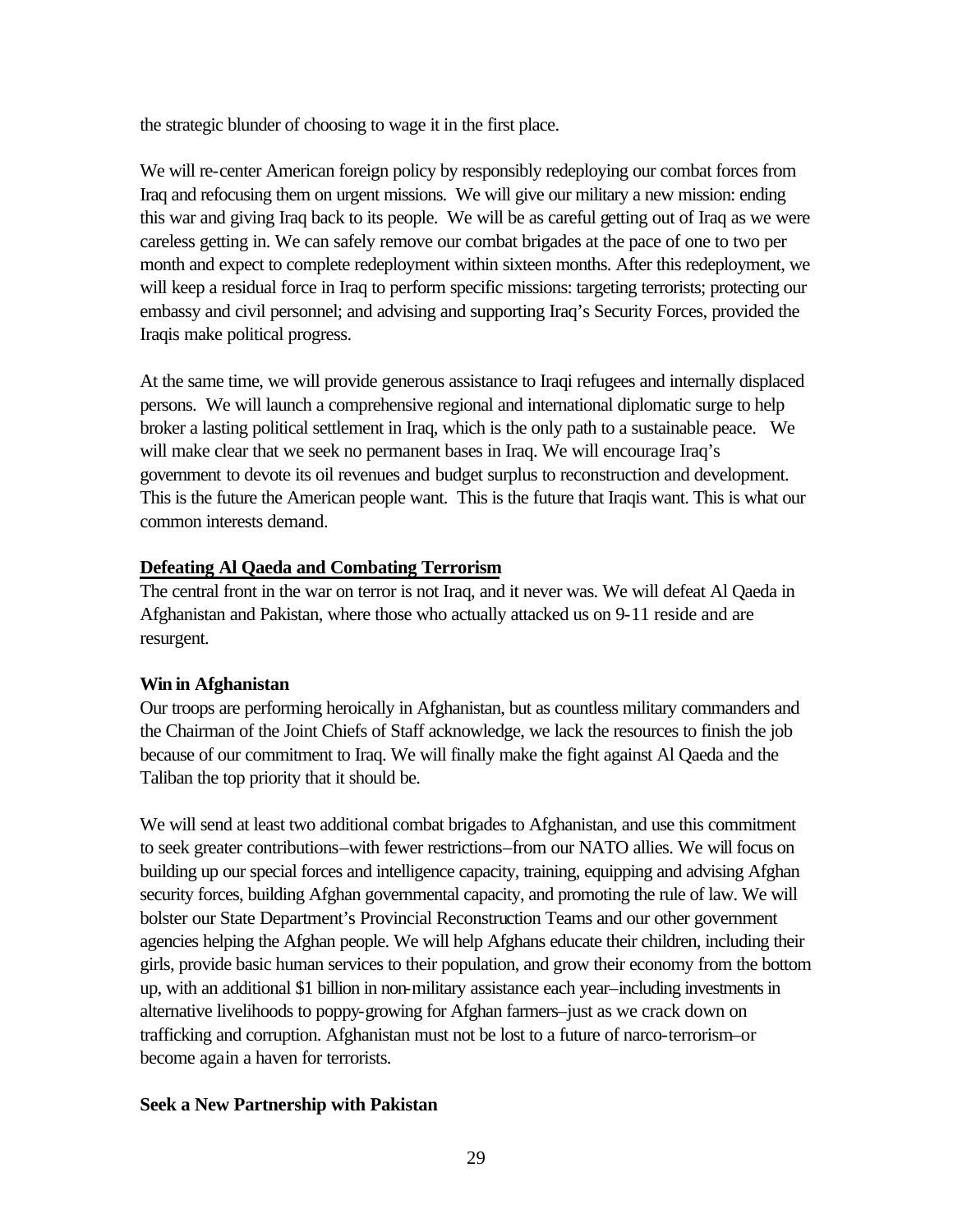The greatest threat to the security of the Afghan people–and the American people–lies in the tribal regions of Pakistan, where terrorists train, plot attacks, and strike into Afghanistan and move back across the border. We cannot tolerate a sanctuary for Al Qaeda. We need a stronger and sustained partnership between Afghanistan, Pakistan, and NATO–including necessary assets like satellites and predator drones–to better secure the border, to take out terrorist camps, and to crack down on cross-border insurgents. We must help Pakistan develop its own counter-terrorism and counter-insurgency capacity. We will invest in the long-term development of the Pashtun border region, so that the extremists' program of hate is met with an agenda of hope.

We will ask more of the Pakistani government, rather than offer a blank check to an undemocratic President. We will significantly increase non-military aid to the Pakistani people and sustain it for a decade, while ensuring that the military assistance we provide is actually used to fight extremists. We must move beyond an alliance built on individual leaders, or we will face mounting opposition in a nuclear-armed nation at the nexus of terror, extremism, and the instability wrought by autocracy.

#### **Combat Terrorism**

Beyond Afghanistan and Pakistan, we must forge a more effective global response to terrorism. There must be no safe haven for those who plot to kill Americans. We need a comprehensive strategy to defeat global terrorists–one that draws on the full range of American power, including but not limited to our military might. We will create a properly resourced Shared Security Partnership to enhance counter-terrorism cooperation with countries around the world, including through information sharing as well as funding for training, operations, border security, anti-corruption programs, technology, and targeting terrorist financing.

We will pursue policies to undermine extremism, recognizing that this contest is also between two competing ideas and visions of the future. A crucial debate is occurring within Islam. The vast majority of Muslims believe in a future of peace, tolerance, development, and democratization. A small minority embrace a rigid and violent intolerance of personal liberty and the world at large. To empower forces of moderation, America must live up to our values, respect civil liberties, reject torture, and lead by example. We will make every effort to export hope and opportunity–access to education, that opens minds to tolerance, not extremism; secure food and water supplies; and health care, trade, capital, and investment. We will provide steady support for political reformers, democratic institutions, and civil society that is necessary to uphold human rights and build respect for the rule of law.

#### **Secure the Homeland**

Here at home, we will strengthen our security and protect the critical infrastructure on which the entire world depends. We will fully fund and implement the recommendations of the bipartisan 9-11 Commission. We will spend homeland security dollars on the basis of risk. This means investing more resources to defend mass transit, closing the gaps in our aviation security by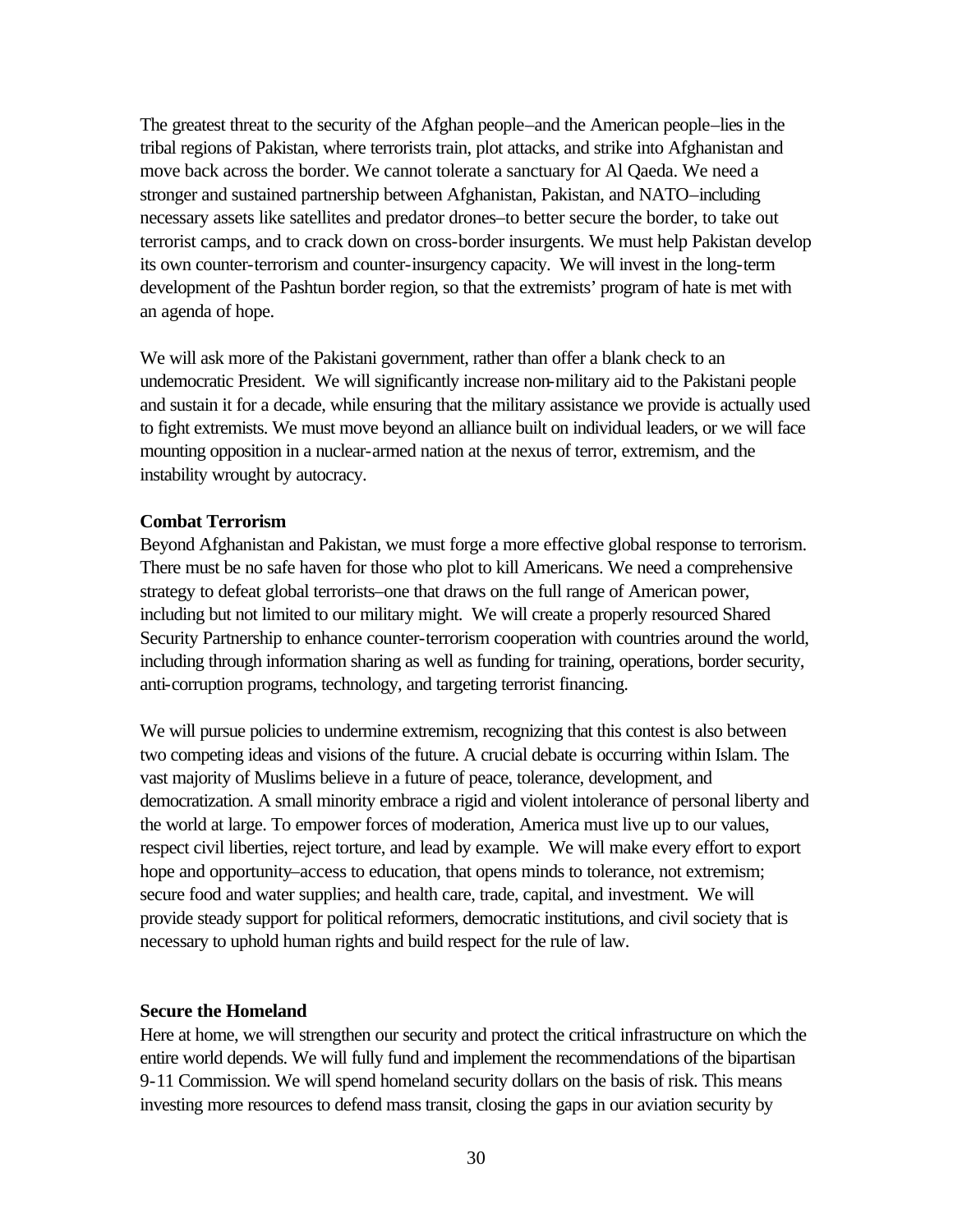screening all cargo on passenger airliners and checking all passengers against a reliable and comprehensive watch list, and upgrading plant security and port security by ensuring that cargo is screened for radiation. To ensure that resources are targeted, we will establish a Quadrennial Review at the Department of Homeland Security to undertake a top to bottom assessment of the threats we face and our ability to confront them. And we will develop a comprehensive National Infrastructure Protection Plan that draws on both local know-how and national priorities. We will ensure direct coordination with state, local, and tribal jurisdictions so that first responders are always resourced and prepared.

#### **Pursue Intelligence Reform**

To succeed, our homeland security and counter-terrorism actions must be linked to an intelligence community that deals effectively with the threats we face. Today, we rely largely on the same institutions and practices that were in place before 9-11. Barack Obama will depoliticize intelligence by appointing a Director of National Intelligence with a fixed term, create a bipartisan Consultative Group of congressional leaders on national security, and establish a National Declassification Center to ensure openness. To keep pace with highly adaptable enemies, we need technologies and practices that enable us to efficiently collect and share information within and across our intelligence agencies. We must invest still more in human intelligence and deploy additional trained operatives with specialized knowledge of local cultures and languages. And we will institutionalize the practice of developing competitive assessments of critical threats and strengthen our methodologies of analysis.

#### **Preventing the Spread and Use of Weapons of Mass Destruction**

We will urgently seek to reduce dramatically the risks from three potentially catastrophic threats: nuclear weapons, biological attacks, and cyber warfare. In an age of terrorism, these dangers take on new dimensions. Nuclear, biological, and cyber attacks all pose the potential for largescale damage and destruction to our people, to our economy and to our way of life. The capacity to inflict such damage is spreading not only to other countries, but also potentially to terrorist groups.

#### **A World Without Nuclear Weapons**

America will seek a world with no nuclear weapons and take concrete actions to move in this direction. We face the growing threat of terrorists acquiring nuclear weapons or the materials to make them, as more countries seek nuclear weapons and nuclear materials remain unsecured in too many places. As George Shultz, Bill Perry, Henry Kissinger, and Sam Nunn have warned, current measures are not adequate to address these dangers. We will maintain a strong and reliable deterrent as long as nuclear weapons exist, but America will be safer in a world that is reducing reliance on nuclear weapons and ultimately eliminates all of them. We will make the goal of eliminating nuclear weapons worldwide a central element of U.S. nuclear weapons policy.

#### **Secure Nuclear Weapons and the Materials to Make Them**

We will work with other nations to secure, eliminate, and stop the spread of nuclear weapons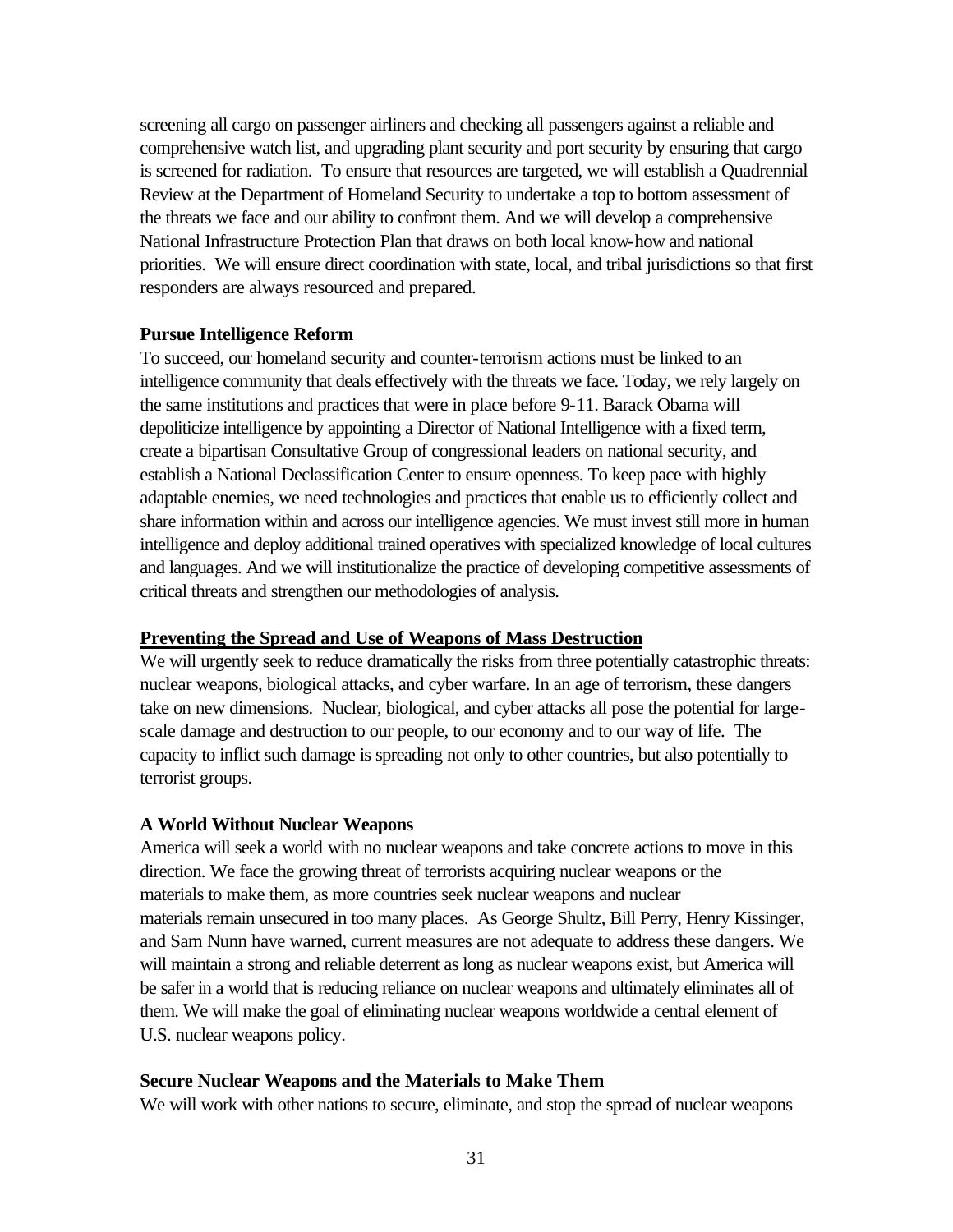and materials to dramatically reduce the dangers to our nation and the world. There are nuclear weapons materials in 40 countries, and we will lead a global effort to work with other countries to secure all nuclear weapons material at vulnerable sites within four years. We will work with nations to increase security for nuclear weapons. We will convene a summit in 2009 (and regularly thereafter) of leaders of Permanent Members of the U.N. Security Council and other key countries to agree on implementing many of these measures on a global basis.

#### **End the Production of Fissile Material**

We will negotiate a verifiable global ban on the production of fissile material for nuclear weapons. We will work to prevent the spread of nuclear weapons technology so that countries cannot build–or come to the brink of building–a weapons program under the guise of developing peaceful nuclear power. We will seek to double the International Atomic Energy Agency's budget, support the creation of an IAEA-controlled nuclear fuel bank to guarantee fuel supply to countries that do not build enrichment facilities, and work to strengthen the Nuclear Non-Proliferation Treaty.

#### **End Cold War Nuclear Postures**

To enhance our security and help meet our commitments under the Non-Proliferation Treaty, we will seek deep, verifiable reductions in United States and Russian nuclear weapons and work with other nuclear powers to reduce global stockpiles dramatically. We will work with Russia to take as many weapons as possible off Cold War, quick-launch status, and extend key provisions of the START Treaty, including its essential monitoring and verification requirements. We will not develop new nuclear weapons, and will work to create a bipartisan consensus to support ratification of the Comprehensive Nuclear Test Ban Treaty, which will strengthen the NPT and aid international monitoring of nuclear activities.

#### **Prevent Iran from Acquiring Nuclear Weapons**

The world must prevent Iran from acquiring nuclear weapons. That starts with tougher sanctions and aggressive, principled, and direct high-level diplomacy, without preconditions. We will pursue this strengthened diplomacy alongside our European allies, and with no illusions about the Iranian regime. We will present Iran with a clear choice: if you abandon your nuclear weapons program, support for terror, and threats to Israel, you will receive meaningful incentives; so long as you refuse, the United States and the international community will further ratchet up the pressure, with stronger unilateral sanctions; stronger multilateral sanctions inside and outside the U.N. Security Council, and sustained action to isolate the Iranian regime. The Iranian people and the international community must know that it is Iran, not the United States, choosing isolation over cooperation. By going the extra diplomatic mile, while keeping all options on the table, we make it more likely the rest of the world will stand with us to increase pressure on Iran, if diplomacy is failing.

#### **De-Nuclearize North Korea**

We support the belated diplomatic effort to secure a verifiable end to North Korea's nuclear weapons program and to fully account for and secure any fissile material or weapons North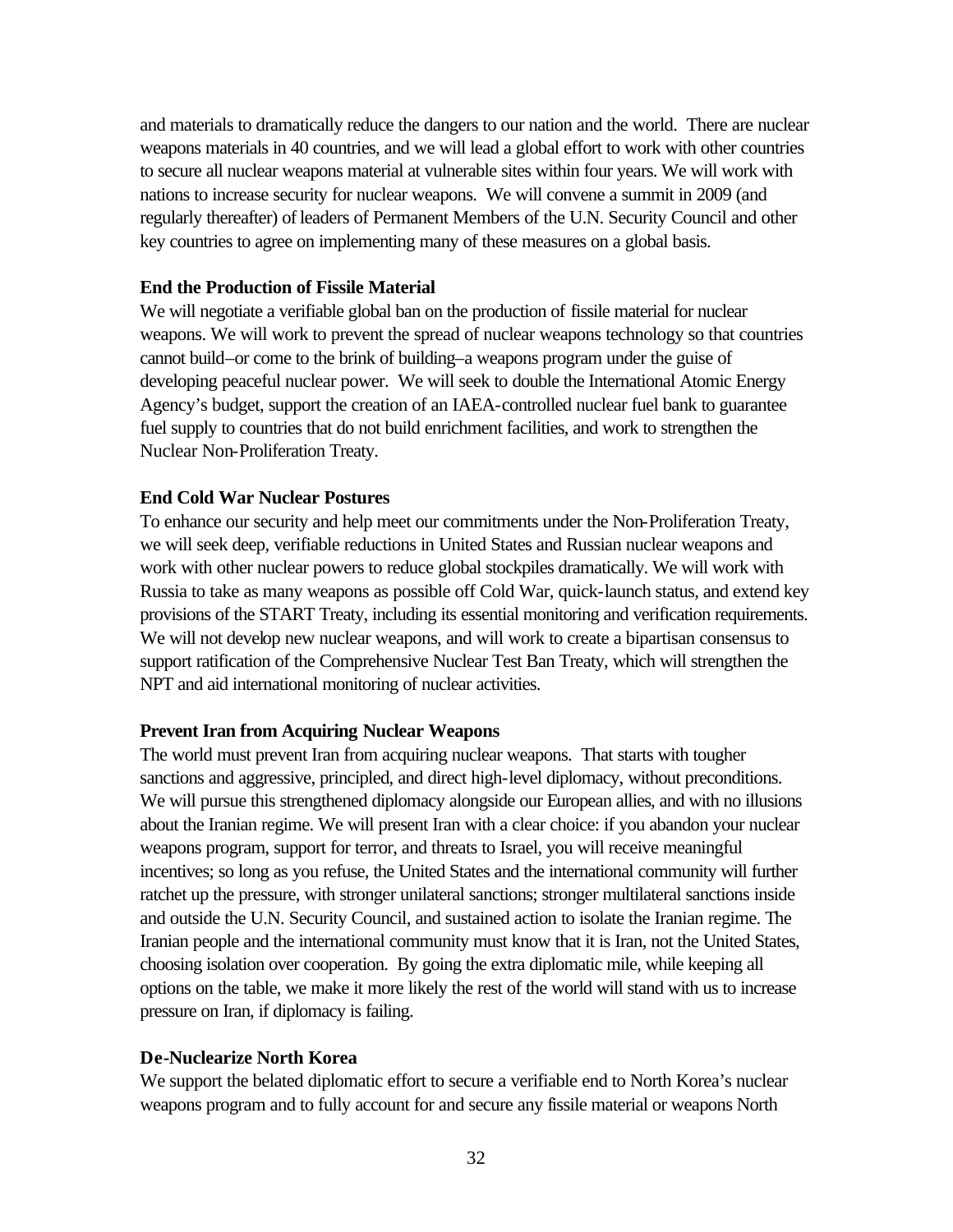Korea has produced to date. We will continue direct diplomacy and are committed to working with our partners through the six-party talks to ensure that all agreements are fully implemented in the effort to achieve a verifiably nuclear-free Korean peninsula.

## **Biological and Chemical Weapons**

We will strengthen U.S. intelligence collection overseas to identify and interdict would-be bioterrorists before they strike. We will also build greater capacity to mitigate the consequences of bio-terror attacks, ensuring that the federal government does all it can to get citizens the information and resources they need to help protect themselves and their families. We will accelerate the development of new medicines, vaccines, and production capabilities, and lead an international effort to detect and diminish the impact of major infectious disease epidemics. And we will fully fund our contribution to the Organization for the Prohibition of Chemical Weapons and work to ensure that remaining stockpiles of chemical weapons are destroyed swiftly, safely, and securely.

## **Stronger Cyber-Security**

We will work with private industry, the research community and our citizens, to build a trustworthy and accountable cyber-infrastructure that is resilient, protects America's competitive advantage, and advances our national and homeland security.

## **Revitalizing and Supporting the Military, Keeping Faith With Veterans**

To renew American leadership in the world, we must revitalize our military. A strong military is, more than anything, necessary to sustain peace.

Ending the war in Iraq will be the beginning, but not the end, of addressing our defense challenges. We will use this moment both to rebuild our military and to prepare it for the missions of the future. We must retain the capacity to swiftly defeat any conventional threat to our country and our vital interests. But we must also become better prepared to take on foes that fight asymmetrical and highly adaptive campaigns on a global scale.

We will not hesitate to use force to protect the American people or our vital interests whenever we are attacked or imminently threatened. But we will use our armed forces wisely, with others when we can, unilaterally when we must. When we send our men and women into harm's way, we must clearly define the mission, listen to the advice of our military commanders, objectively evaluate intelligence, and ensure that our troops have the strategy, resources, and support they need to prevail.

We believe we must also be willing to consider using military force in circumstances beyond self-defense in order to provide for the common security that underpins global stability–to support friends, participate in stability and reconstruction operations, or confront mass atrocities. But when we do use force in situations other than self-defense, we should make every effort to garner the clear support and participation of others. The consequences of forgetting that lesson in the context of the current conflict in Iraq have been grave.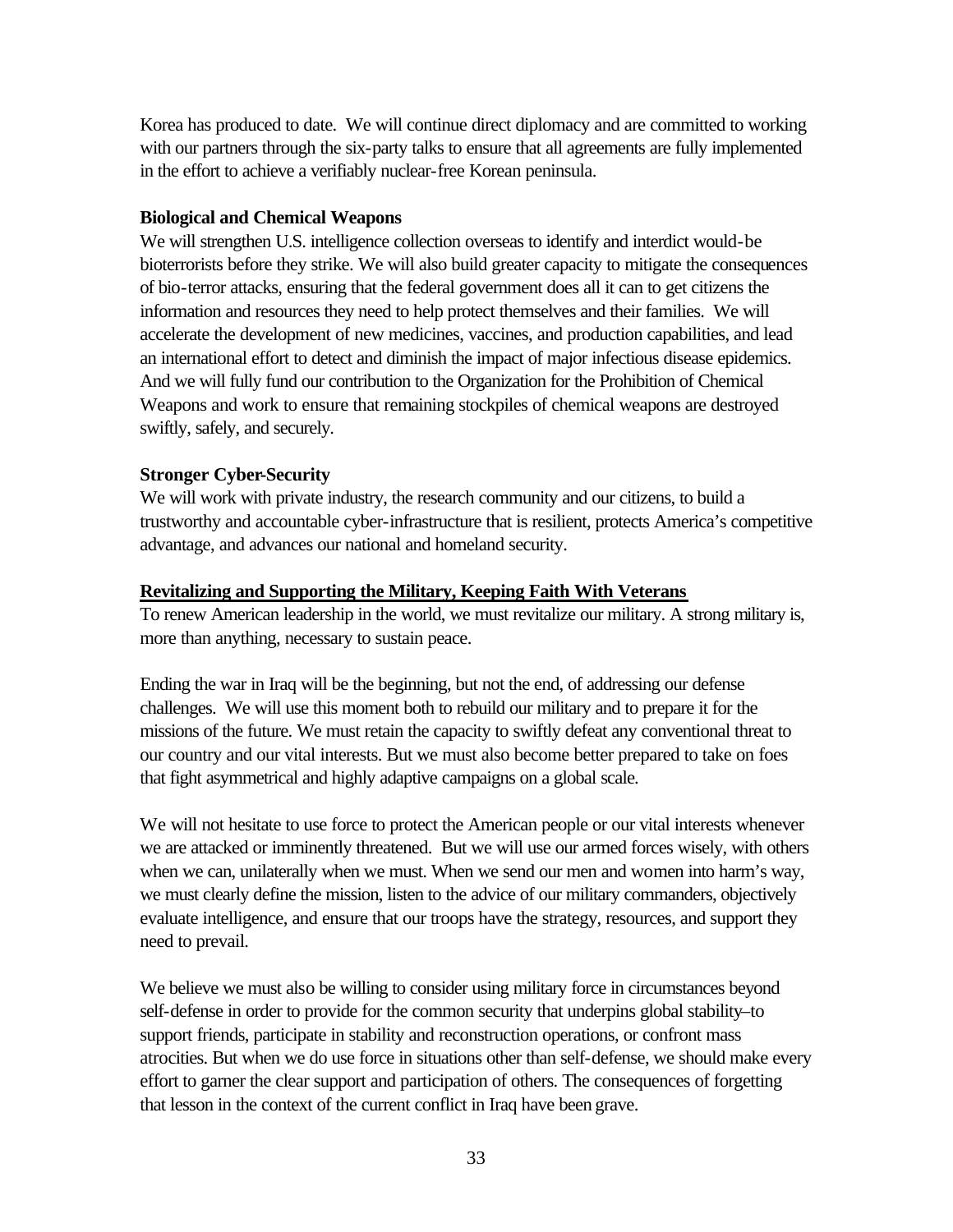## **Expand the Armed Forces**

We support plans to increase the size of the Army by 65,000 troops and the Marines by 27,000 troops. Increasing our end strength will help units retrain and re-equip properly between deployments and decrease the strain on military families.

## **Recruit and Retain**

A nation of 300 million people should not struggle to find additional qualified personnel to serve. Recruitment and retention problems have been swept under the rug, including by applying inconsistent standards and using the "Stop Loss" program to keep our servicemen and women in the force after their enlistment has expired. We will reach out to youth, as well as to the parents, teachers, coaches, and community and religious leaders who influence them, and make it an imperative to restore the ethic of public service, whether it be serving their local communities in such roles as teachers or first responders, or serving in the military and reserve forces or diplomatic corps that keep our nation free and safe.

## **Rebuild the Military for 21st -Century Tasks**

We will rebuild our armed forces to meet the full spectrum needs of the new century. We will strongly support efforts to: build up our special operations forces, civil affairs, information operations, engineers, foreign area officers, and other units and capabilities that remain in chronic short supply; invest in foreign language training, cultural awareness, human intelligence, and other needed counter-insurgency and stabilization skill sets; and create a specialized military advisor corps, which will enable us to better build up local allies' capacities to take on mutual threats. We also will ensure that military personnel have sufficient training time before they are sent into battle. This is not the case at the moment, when American forces are being rushed to Iraq and Afghanistan, often with less individual and unit training than is required.

## **Develop Civilian Capacity to Promote Global Stability and Improve Emergency Response**

We will build the capacity of U.S. civilian agencies to deploy personnel and area experts where they are needed, so that we no longer have to ask our men and women in uniform to perform non-military functions. The creation of a volunteer Civilian Assistance Corps of skilled experts (e.g., doctors, lawyers, engineers, city planners, agriculture specialists, police) who are pretrained and willing to aid in emergencies will involve more Americans in public service and provide our nation with a pool of talent to assist America in times of need at home and abroad.

## **Do Right by Our Veterans and Their Families**

We believe that every servicemember is a hero who deserves our respect and gratitude, not just on Veterans Day or Memorial Day, but every day. When they put on their uniforms, these servicemembers all become all of our daughters and all of our sons, and it is time we started treating them as such. As the shameful events at Walter Reed hospital and the recent reports on growing numbers of homeless and unemployed veterans show, this Administration that has asked so much of them has not repaid their sacrifice.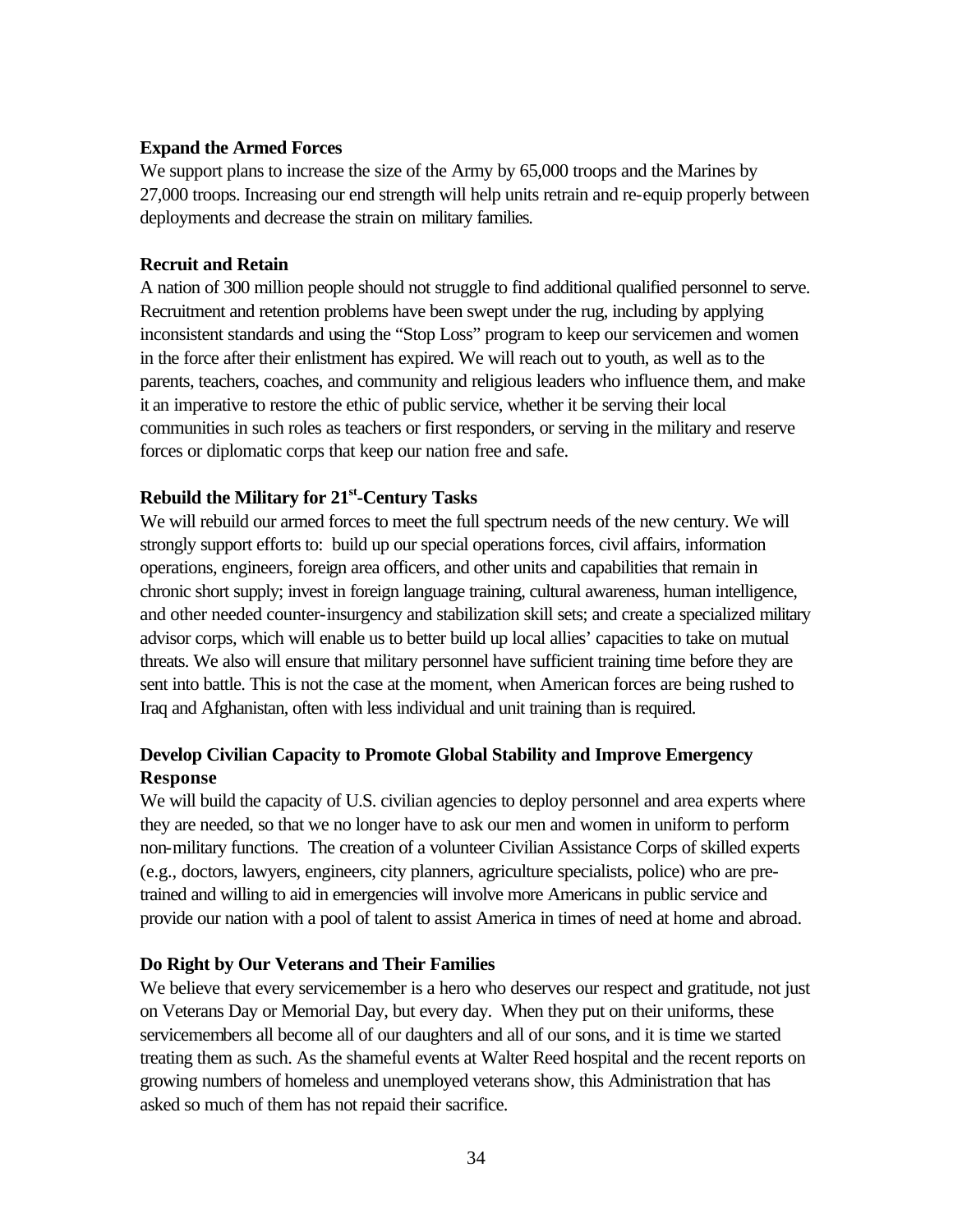We will build a  $21<sup>st</sup>$  century Department of Veterans Affairs that reflects the reality of America's all volunteer military and has the resources, without returning every year to

fight the same battles, to uphold America's sacred trust with our veterans. We will make sure that members of our Armed Forces have a fair shot at the American Dream by implementing the new GI Bill. We will ensure that every veteran has access to quality health care for injuries both physical and mental, and we will require that health professionals screen all servicemembers upon

"Americans are frustrated with our continued involvement in the War and Middle East involvement. We feel too much money has been spent on a war that is not needed. Many young lives have been lost, and too many of our brave heroes are coming home wounded, both physically and psychologically, to a veteran hospital system unequipped to adequately care for them." -*Listening to America* participant, Tell City, IN

their return from combat. We will aggressively address Post-Traumatic Stress Disorder and Traumatic Brain Injury. We will work to ensure that every veteran receives the benefits he or she has earned and the assistance he or she needs by making the disability benefits process more fair, efficient, and equitable. We will dramatically reduce the backlog of disability claims. We will combat homelessness, unemployment, and underemployment among veterans and improve the transition for servicemen between the Departments of Defense and Veterans Affairs. We will continue to honor our promises to all veterans, including the Filipino veterans, especially with regards to citizenship and family reunification.

#### **Lift Burdens on Our Troops and Their Families**

We must better support those families of whom we are asking so much. We will create a Military Families Advisory Board to help identify and develop practical policies to ease the burden on spouses and families.

We will protect our military families from losing their homes to foreclosure. We will work for pay parity so that compensation for military service is more in line with that of the private sector. We will end the stop-loss and reserve recall policies that allow an individual to be forced to remain on active duty well after his or her enlistment has expired, and we will establish regularity in deployments so that active duty and reserve troops know what they must expect and their families can plan for it.

#### **Support the Readiness of the Guard and Reserve**

Democrats will provide the National Guard with the equipment it needs for foreign and domestic emergencies and provide time and support to restore and refit between deployments. We will also ensure that reservists and Guard members are treated fairly when it comes to employment, health, education benefits, deployment, and reintegration. We will do this by adequately funding reintegration programs to assist returning service members and by enforcing the Service Members Civil Relief Act and the Uniformed Service Employment Rights and Readjustment Act, laws too often observed in the breach today. To ensure that the concerns of our citizen soldiers reach the level they mandate, Democrats will elevate the Chief of the National Guard to be a member of the Joint Chiefs of Staff.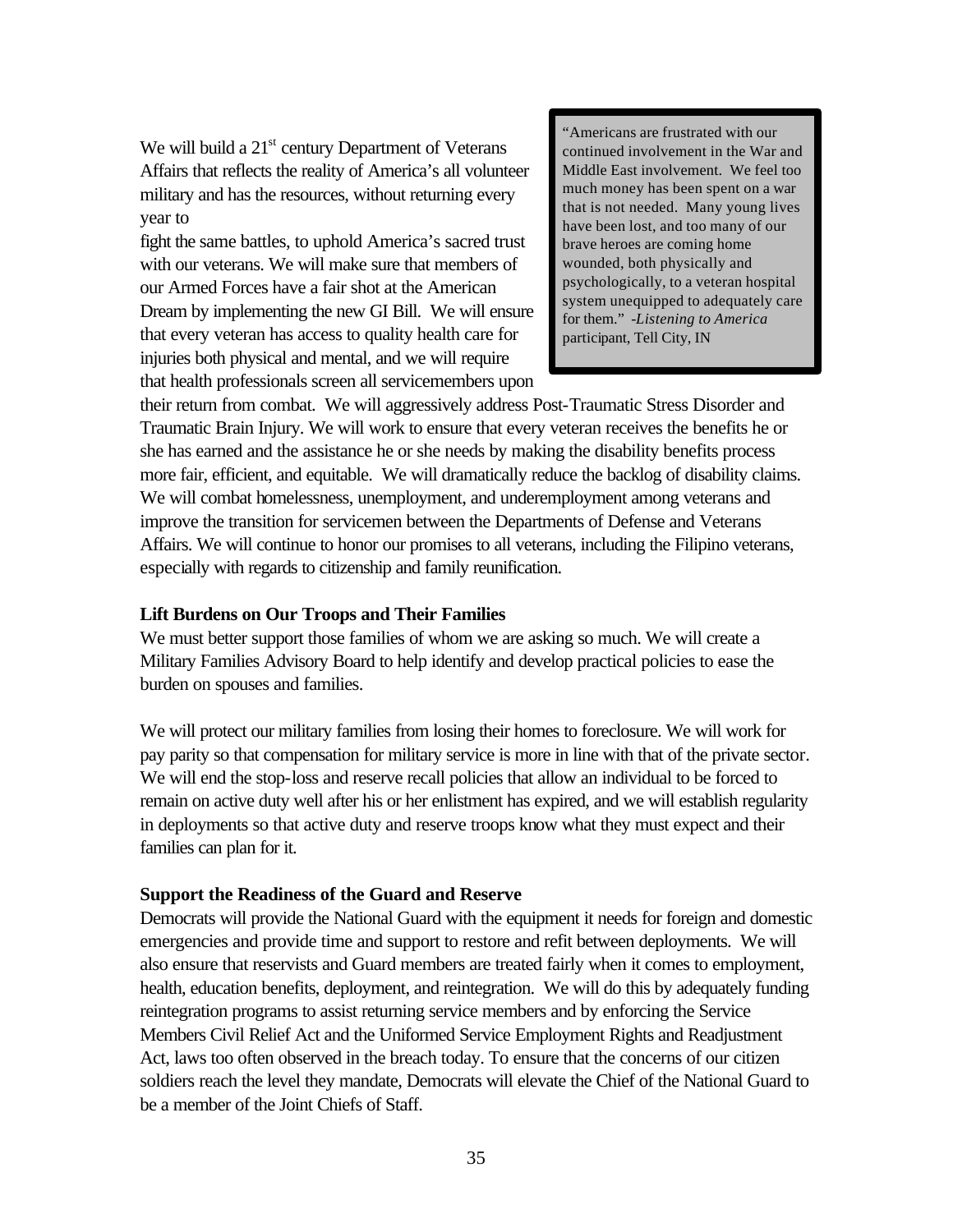#### **Allow All Americans to Serve**

We will also put national security above divisive politics. More than 12,500 service men and women have been discharged on the basis of sexual orientation since the "Don't Ask, Don't Tell" policy was implemented, at a cost of over \$360 million. Many of those forced out had special skills in high demand, such as translators, engineers, and pilots. At a time when the military is having a tough time recruiting and retaining troops, it is wrong to deny our country the service of brave, qualified people. We support the repeal of "Don't Ask Don't Tell" and the implementation of policies to allow qualified men and women to serve openly regardless of sexual orientation

# **Reform Contracting Practices and Make Contractors Accountable**

We believe taxpayer dollars should be spent to invest in our fighting men and women, not to fatten the pockets of private companies. We will instruct the Defense and State Departments to develop a strategy for determining when contracting makes sense, and when certain functions are "inherently governmental" and should not be contracted out. We will establish the legal status of contractor personnel, making possible prosecution of any abuses committed by private military contractors, and create a system of improved oversight and management, so that government can restore honesty, openness, and efficiency to contracting and procurement.

# **Working for Our Common Security**

To renew American leadership in the world, we will rebuild the alliances, partnerships, and institutions necessary to confront common threats and enhance common security. Needed reform of these alliances and institutions will not come by bullying other countries to ratify American demands. It will come when we convince other governments and peoples that they too have a stake in effective partnerships. It is only leadership if others join America in working toward our common security.

Too often, in recent years, we have sent the opposite signal to our international partners. In the case of Europe, we dismissed European reservations about the wisdom and necessity of the Iraq war and their concerns about climate change. In Asia, we belittled South Korean efforts to improve relations with the North. In Latin America, from Mexico to Argentina, we failed to address concerns about immigration and equity and economic growth. In Africa, we have allowed genocide to persist

"We believe in and demand a new era of civility and support in international affairs to promote decent living conditions, protect the environment, and support human rights." -*Listening to America* participant, Poison, MT

for over five years in Darfur and have not done nearly enough to answer the United Nation's call for more support to stop the killing. Under Barack Obama, we will rebuild our ties to our allies in Europe and Asia and strengthen our partnerships throughout the Americas and Africa.

# **Support Africa's Democratic Development**

U.S. engagement with Africa should reflect its vital significance to the U.S. as well as its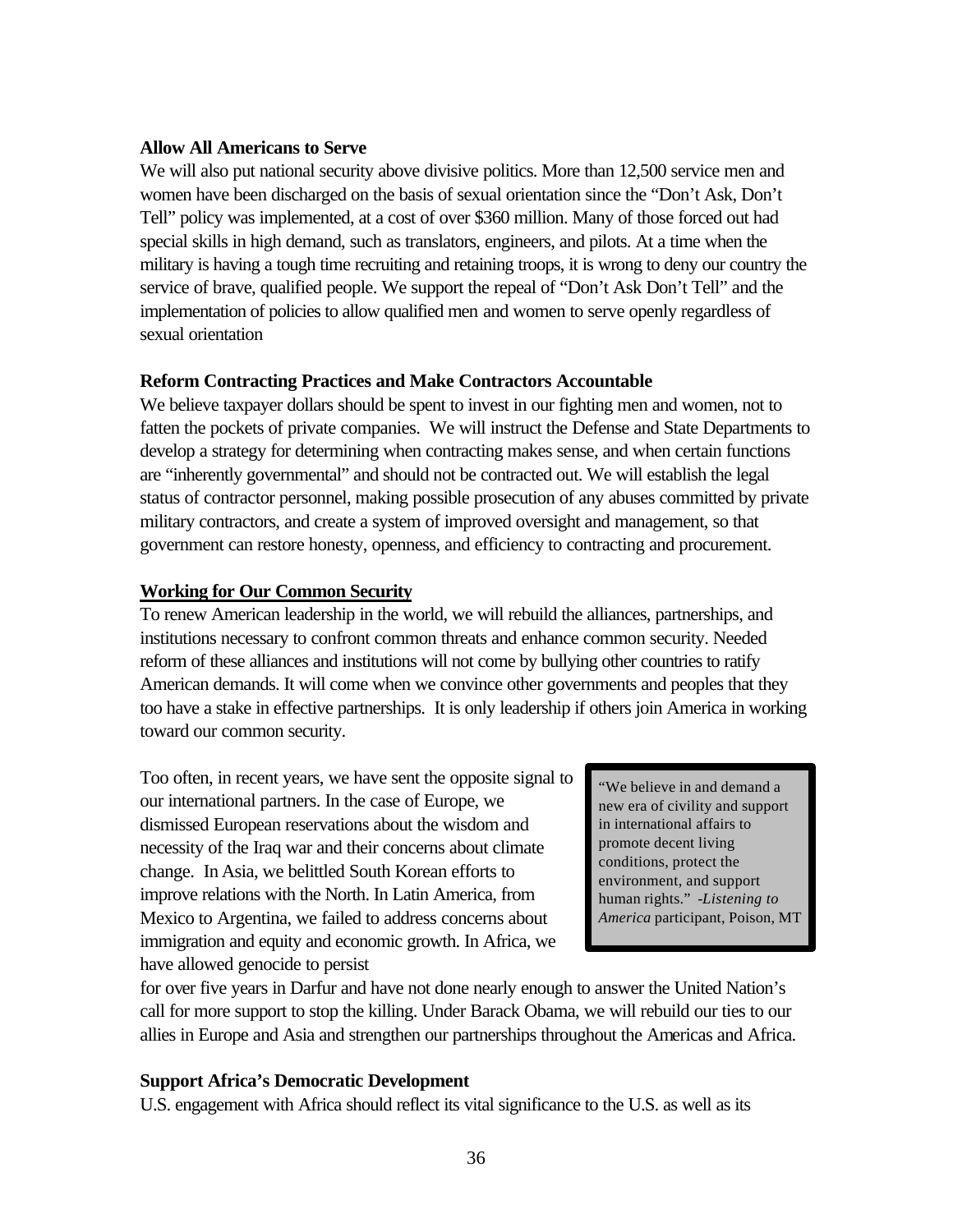emerging role in the global economy. We recognize Africa's promise as a trade and investment partner and the importance of policies that can contribute to sustainable economic growth, job creation, and poverty alleviation. We are committed to bringing the full weight of American leadership to bear in unlocking the spirit of entrepreneurship and economic independence that is sweeping across markets of Africa.

We believe that sustainable economic growth and development will mitigate and even help to reverse such chronic and debilitating challenges as poverty, hunger, conflict, and HIV/AIDS. We are committed to bringing the full weight of American leadership to bear to work in partnership with Africa to confront these crises. We will work with the United Nations and Africa's regional organizations to prevent and resolve conflict and to build the capacity of Africa's weak and failing states. We must respond effectively when there is a humanitarian crisis–particularly at this moment in Sudan where genocide persists in Darfur and the Comprehensive Peace Agreement is threatened.

Many African countries have embraced democratization and economic liberalization. We will help strengthen Africa's democratic development and respect for human rights, while encouraging political and economic reforms that result in improved transparency and accountability. We will defend democracy and stand up for rule of law when it is under assault, such as in Zimbabwe.

#### **Recommit to an Alliance of the Americas**

We recognize that the security and prosperity of the United States is fundamentally tied to the future of the Americas. We believe that in the  $21<sup>st</sup>$  century, the U.S. must treat Latin America and the Caribbean as full partners, just as our neighbors to the south should reject the bombast of authoritarian bullies. Our relationship with Canada, our long-time ally, should be strengthened and enhanced. An alliance of the Americas will only succeed if it is founded on the bedrock of mutual respect and works to advance democracy, opportunity, and security from the bottomup. We must turn the page on the arrogance in Washington and the anti-Americanism across the region that stands in the way of progress. We must work with close partners like Mexico, Brazil, and Colombia on issues like ending the drug trade, fighting poverty and inequality, and immigration. We must work with the Caribbean community to help restore stability and the rule of law to Haiti, to improve the lives of its people, and to strengthen its democracy. And we must build ties to the people of Cuba and help advance their liberty by allowing unlimited family visits and remittances to the island, while presenting the Cuban regime with a clear choice: if it takes significant steps toward democracy, beginning with the unconditional release of all political prisoners, we will be prepared to take steps to begin normalizing relations.

#### **Lead in Asia**

We are committed to U.S. engagement in Asia. This begins with maintaining strong relationships with allies like Japan, Australia, South Korea, Thailand, and the Philippines, and deepening our ties to vital democratic partners, like India, in order to create a stable and prosperous Asia. We must also forge a more effective framework in Asia that goes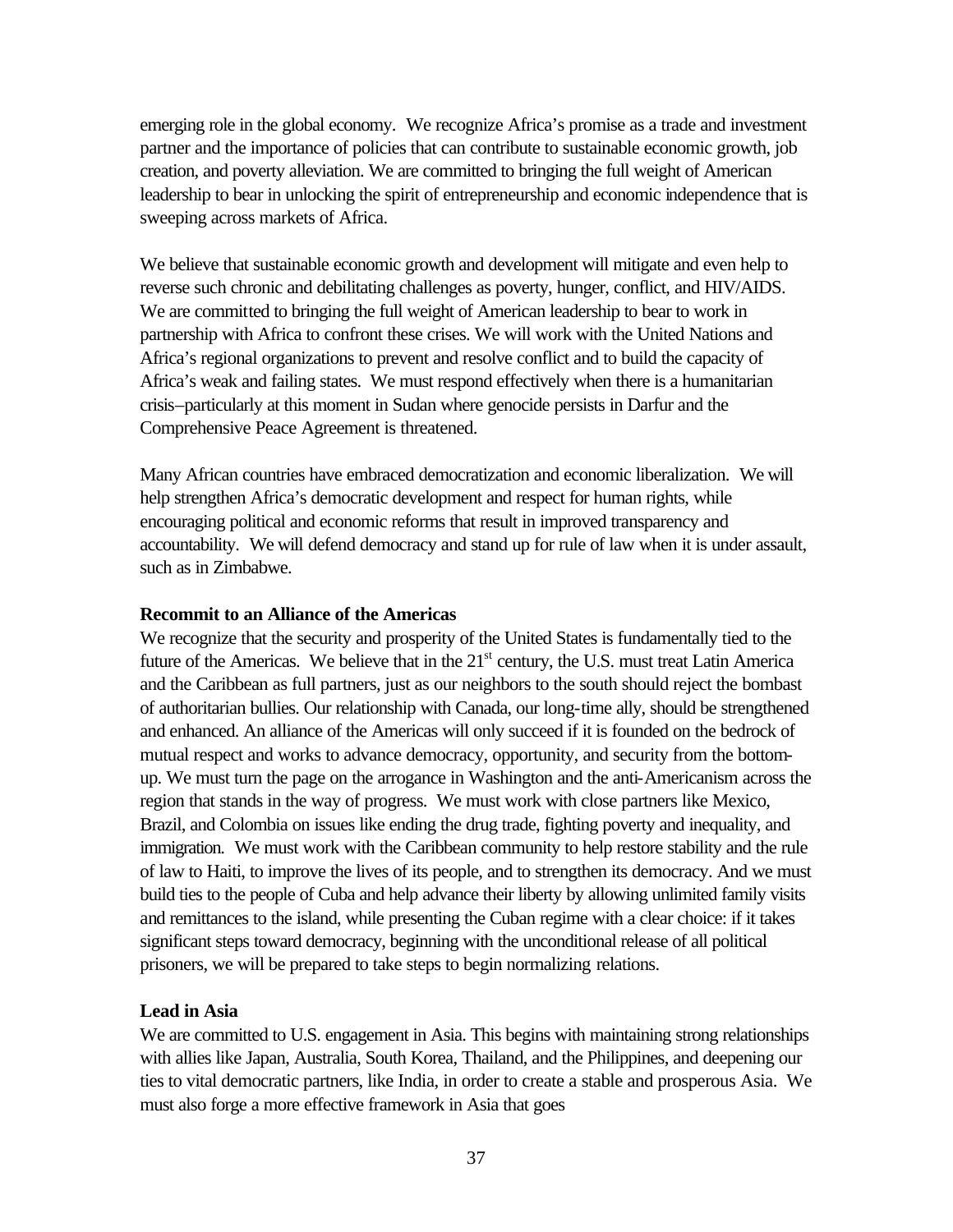beyond bilateral agreements, occasional summits, and ad hoc diplomatic arrangements.

"We need to be a 'super smart power' not a 'super power.' That means we need to be a world leader; not a world bully." - *Listening to America* participant, Lebanon, PA

We need an open and inclusive infrastructure with the countries in Asia that can promote stability, prosperity, and human rights, and help confront transnational threats, from terrorist cells in the Philippines to avian flu in Indonesia. We will encourage China to play a responsible role as a growing power–to help lead in addressing the common

problems of the 21<sup>st</sup> century. We are committed to a "One China" policy and the Taiwan Relations Act, and will continue to support a peaceful resolution of cross-Straits issues that is consistent with the wishes and best interests of the people of Taiwan. It's time to engage China on common interests like climate change, trade, and energy, even as we continue to encourage its shift to a more open society and a market-based economy, and promote greater respect for human rights, including freedom of speech, press, assembly, religion, uncensored use of the internet, and Chinese workers' right to freedom of association, as well as the rights of Tibetans.

#### **Strengthen Transatlantic Relations**

Europe remains America's indispensable partner. We support the historic project to build a strong European Union that can be an even stronger partner for the United States. NATO has made tremendous strides over the last fifteen years, transforming itself from a Cold War security structure into a partnership for peace. But today, NATO's challenge in Afghanistan has exposed a gap between its missions and its capabilities. To close this gap, we will invest more in NATO's mission in Afghanistan and use that investment to leverage our NATO allies to contribute more resources to collective security operations and to invest more in reconstruction and stabilization capabilities. As we promote democracy and accountability in Russia, we must work with the country in areas of common interest–above all, in making sure that nuclear weapons and materials are secure. We will insist that Russia abide by international law and respect the sovereignty and territorial integrity of its neighbors. We are committed to active Presidential leadership in the full implementation of the Irish Good Friday Agreement and St. Andrews Accords. We will seek to strengthen and broaden our strategic partnership with Turkey, end the division of Cyprus, and continue to support a close U.S. relationship with states that seek to strengthen their ties to NATO and the West, such as Georgia and Ukraine.

#### **Stand with Allies and Pursue Diplomacy in the Middle East**

For more than three decades, Israelis, Palestinians, Arab leaders, and the rest of the world have looked to America to lead the effort to build the road to a secure and lasting peace. Our starting point must always be our special relationship with Israel, grounded in shared interests and shared values, and a clear, strong, fundamental commitment to the security of Israel, our strongest ally in the region and its only established democracy. That commitment, which requires us to ensure that Israel retains a qualitative edge for its national security and its right to selfdefense, is all the more important as we contend with growing threats in the region–a strengthened Iran, a chaotic Iraq, the resurgence of Al Qaeda, the reinvigoration of Hamas and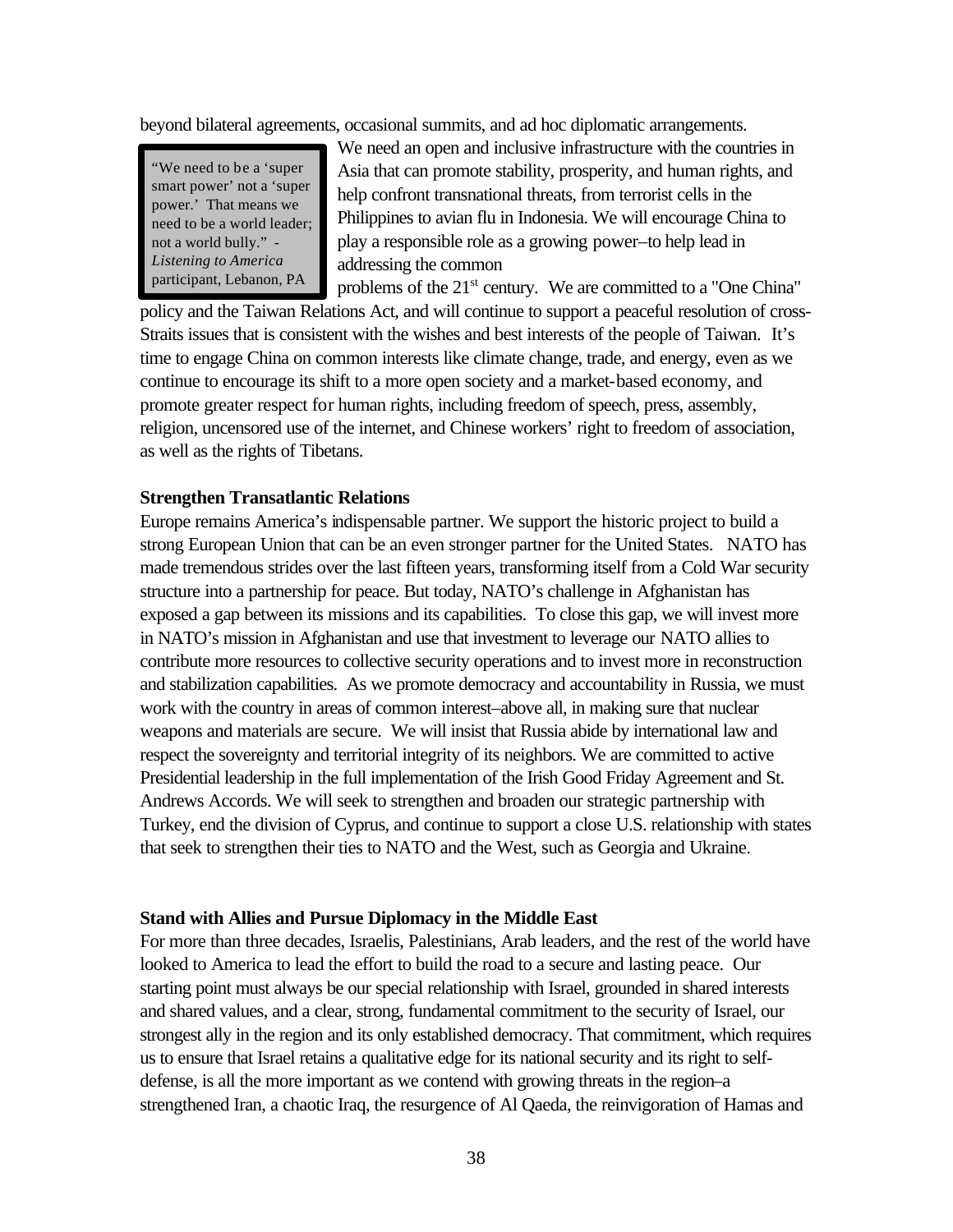Hezbollah. We support the implementation of the memorandum of understanding that pledges \$30 billion in assistance to Israel over the next decade to enhance and ensure its security.

It is in the best interests of all parties, including the United States, that we take an active role to help secure a lasting settlement of the Israeli-Palestinian conflict with a democratic, viable Palestinian state dedicated to living in peace and security side by side with the Jewish State of Israel. To do so, we must help Israel identify and strengthen those partners who are truly committed to peace, while isolating those who seek conflict and instability, and stand with Israel against those who seek its destruction. The United States and its Quartet partners should continue to isolate Hamas until it renounces terrorism, recognizes Israel's right to exist, and abides by past agreements. Sustained American leadership for peace and security will require patient efforts and the personal commitment of the President of the United States. The creation of a Palestinian state through final status negotiations, together with an international compensation mechanism, should resolve the issue of Palestinian refugees by allowing them to settle there, rather than in Israel. All understand that it is unrealistic to expect the outcome of final status negotiations to be a full and complete return to the armistice lines of 1949. Jerusalem is and will remain the capital of Israel. The parties have agreed that Jerusalem is a matter for final status negotiations. It should remain an undivided city accessible to people of all faiths.

# **Deepen Ties with Emerging Powers**

We also will pursue effective collaboration on pressing global issues among all the major powers–including such newly emerging ones as China, India, Russia, Brazil, Nigeria, and South Africa. With India, we will build on the close partnership developed over the past decade. As two of the world's great, multi-ethnic democracies, the U.S. and India are natural strategic allies, and we must work together to advance our common interests and to combat the common threats of the  $21<sup>st</sup>$  century. We believe it is in the United States' interest that all of these emerging powers and others assume a greater stake in promoting international peace and respect for human rights, including through their more constructive participation in key global institutions.

# **Revitalize Global Institutions**

To enhance global cooperation on issues from weapons proliferation to climate change, we need stronger international institutions. We believe that the United Nations is indispensable but requires far-reaching reform. The U.N. Secretariat's management practices remain inadequate. Peacekeeping operations are overextended. The new U.N. Human Rights Council remains biased and ineffective. Yet none of these problems will be solved unless America rededicates itself to the organization and its mission. We support reforming key global institutions —such as the U.N. Security Council and the  $G-8$ —so they will be more reflective of  $21<sup>st</sup>$  century realities.

# **Advancing Democracy, Development, and Respect for Human Rights**

No country in the world has benefited more from the worldwide expansion of democracy than the United States. Democracies are our best trading partners, our most valuable allies, and the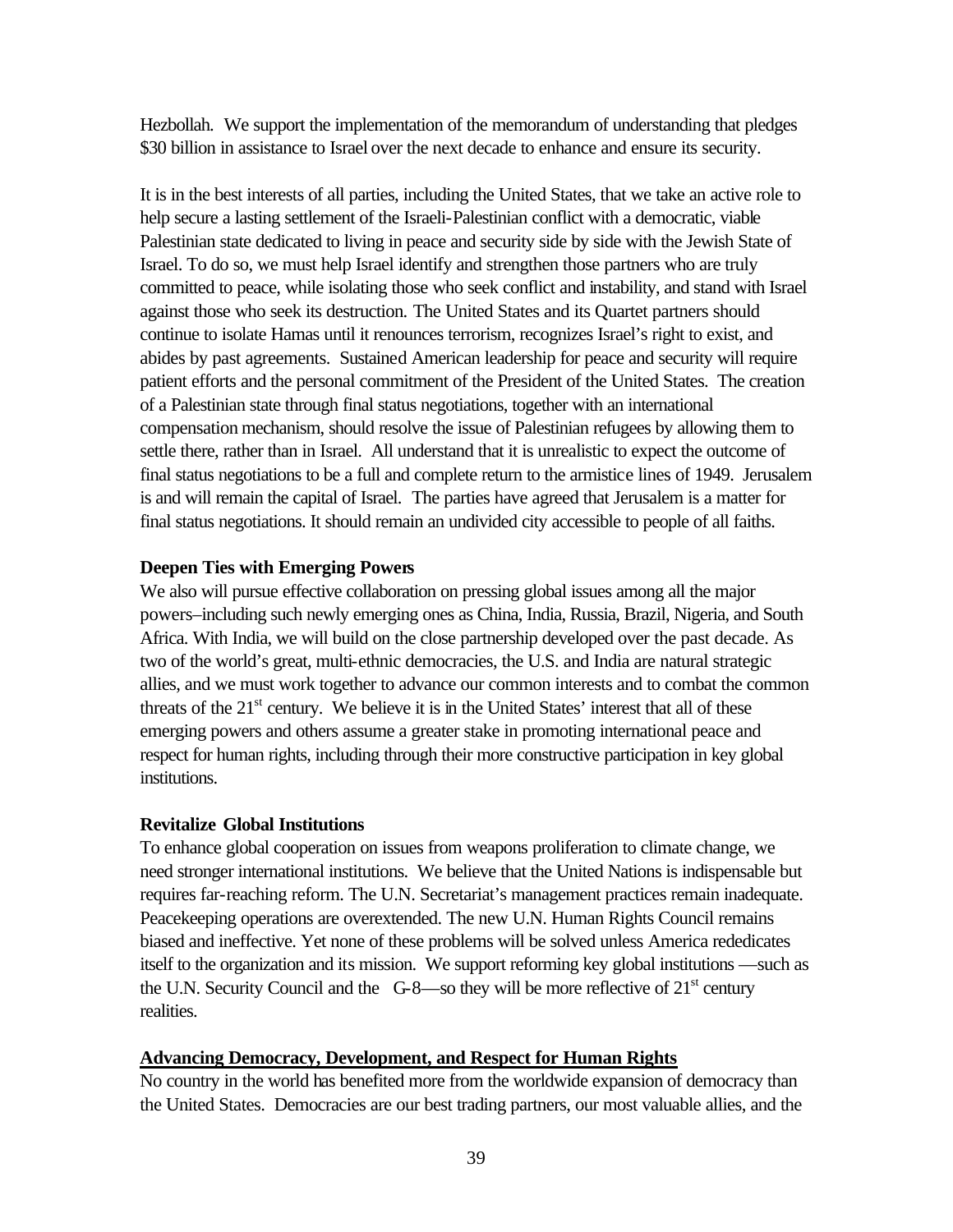nations with which we share our deepest values. The United States must join with our democratic partners around the world to meet common security challenges and uphold our shared values whenever they are threatened by autocratic practices, coups, human rights abuses, or genocide.

#### **Build Democratic Institutions**

The Democratic Party reaffirms its longstanding commitment to support democratic institutions and practices worldwide. A more democratic world is a more peaceful and prosperous place. Yet democracy cannot be imposed by force from the outside; it must be nurtured with moderates on the inside by building democratic institutions.

The United States must be a relentless advocate for democracy and put forward a vision of democracy that goes beyond the ballot box. We will increase our support for strong legislatures, independent judiciaries, free press, vibrant civil society, honest police forces, religious freedom, equality for women and minorities, and the rule of law. In new democracies, we will support the development of civil society and representative institutions that can protect fundamental human rights and improve the quality of life for all citizens, including independent and democratic unions. In non-democratic countries, we pledge to work with international partners to assist the efforts of those struggling to promote peaceful political reforms. Ongoing funding to the National Endowment for Democracy and other U.S. government-funded democracy programs reflects American values and serves our interests.

#### **Invest in Our Common Humanity**

To renew American leadership in the world, we will strengthen our common security by investing in our common humanity. In countries wracked by poverty and conflict, citizens long to enjoy freedom from want. Because extremely poor societies and weak states provide optimal breeding grounds for terrorism, disease, and conflict, the United States has a direct national security interest in dramatically reducing global poverty and joining with our allies in sharing more of our riches to help those most in need.

It is time to make the U.N. Millennium Development Goals, which aim to cut extreme poverty in half by 2015, America's goals as well. We need to invest in building capable, democratic states that can establish healthy and educated communities, develop markets, and generate wealth. Such states would also have greater institutional capacities to fight terrorism, halt the spread of deadly weapons, and build health-care infrastructures to prevent, detect, and treat deadly diseases such as HIV/AIDS, malaria, and avian flu.

We will double our annual investment in meeting these challenges to \$50 billion by 2012 and ensure that those new resources are directed toward worthwhile goals. We will work with philanthropic organizations and the private sector to invest in development and poverty reduction. But if America is going to help others build more just and secure societies, our trade deals, debt relief, and foreign aid must not come as blank checks. We will recognize the fragility of small nations in the Caribbean, the Americas, Africa, and Asia and work with them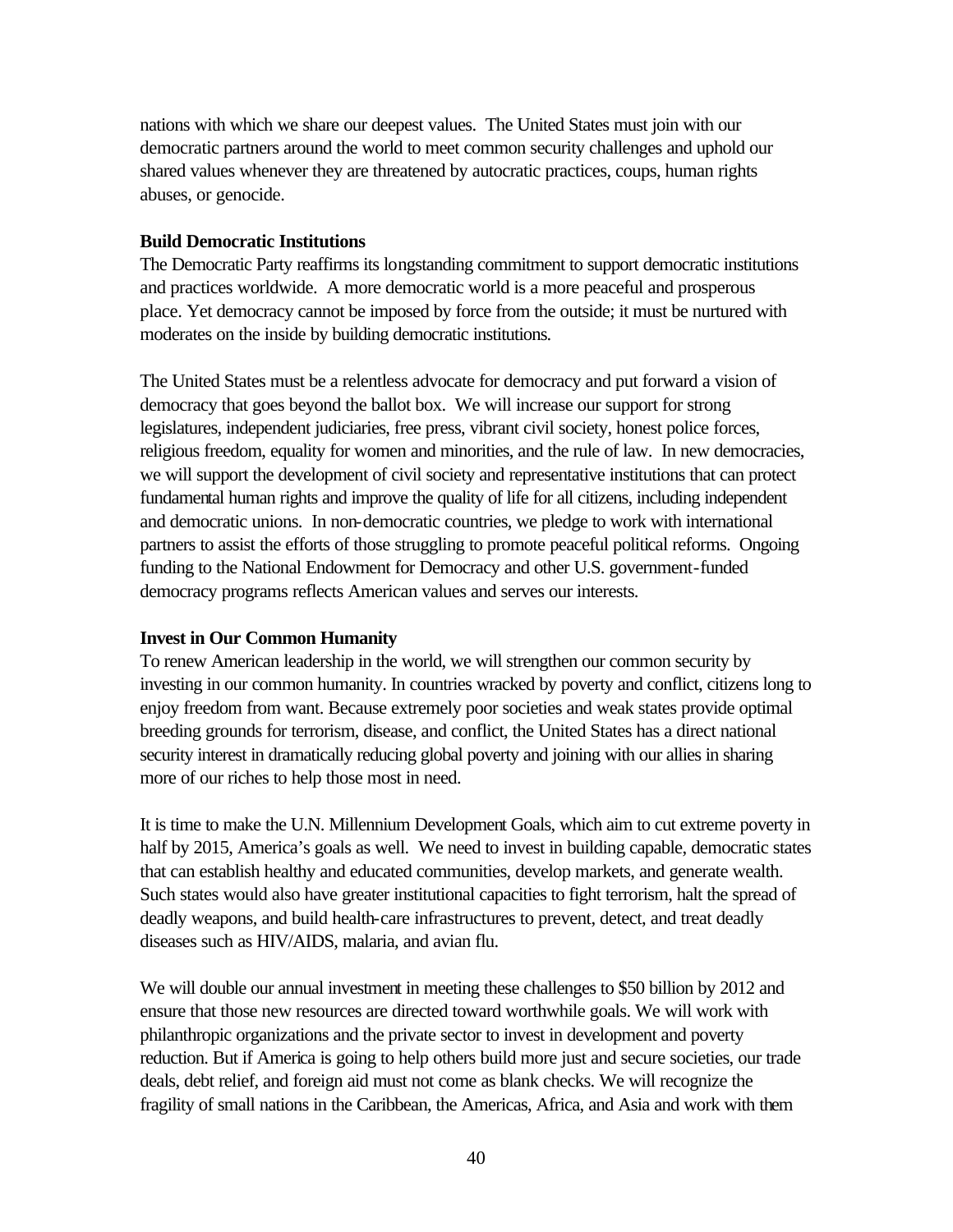to successfully transition to a new global economy. We will couple our support with an insistent call for reform, to combat the corruption that rots societies and governments from within. As part of this new funding, we will create a \$2 billion Global Education Fund that will bring the world together in eliminating the global education deficit with the goal of supporting a free, quality, basic education for every child in the world. Education increases incomes, reduces poverty, strengthens communities, prevents the spread of disease, improves child and maternal health, and empowers women and girls. We cannot hope to shape a world where opportunity outweighs danger unless we ensure that every child everywhere is taught to build and not to destroy.

Our policies will recognize that human rights are women's rights and that women's rights are human rights. Women make up the majority of the poor in the world. So we will expand access to women's economic development opportunities and seek to expand microcredit. Women produce half of the world's food but only own one percent of the land upon which it is grown. We will work to ensure that women have equal protection under the law and are not denied rights and therefore locked into poverty.

We will modernize our foreign assistance policies, tools, and operations in an elevated, empowered, consolidated, and streamlined U.S. development agency. Development and diplomacy will be reinforced as key pillars of U.S. foreign policy, and our civilian agencies will be staffed, resourced, and equipped to address effectively new global challenges.

American leadership on human rights is essential to making the world safer, more just, and more humane. Such leadership must begin with steps to undo the damage of the Bush years. But we also must go much further. We should work with others to shape human rights institutions and instruments tailored to the  $21<sup>st</sup>$  century. We must make the United Nations' human rights organs more objective, energetic, and effective. The U.S. must lead global efforts to promote international humanitarian standards and to protect civilians from indiscriminate violence during warfare. We will champion accountability for genocide and war crimes, ending the scourge of impunity for massive human rights abuses. We will stand up for oppressed people from Cuba to North Korea and from Burma to Zimbabwe and Sudan. We will accord greater weight to human rights, including the rights of women and children, in our relationships with other global powers, recognizing that America's long-term strategic interests are more likely to be advanced when our partners are rights-respecting.

#### **Global Health**

Democrats will invest in improving global health. It is a human shame that many of the diseases which compound the problem of global poverty are treatable, but they are yet to be treated.

The HIV/AIDS pandemic is a massive human tragedy. It is also a security risk of the highest order that threatens to plunge nations into chaos. There are an estimated 33 million people across the planet infected with HIV/AIDS, including more than one million people in the U.S. Nearly 8,000 people die every day of AIDS. We must do more to fight the global HIV/AIDS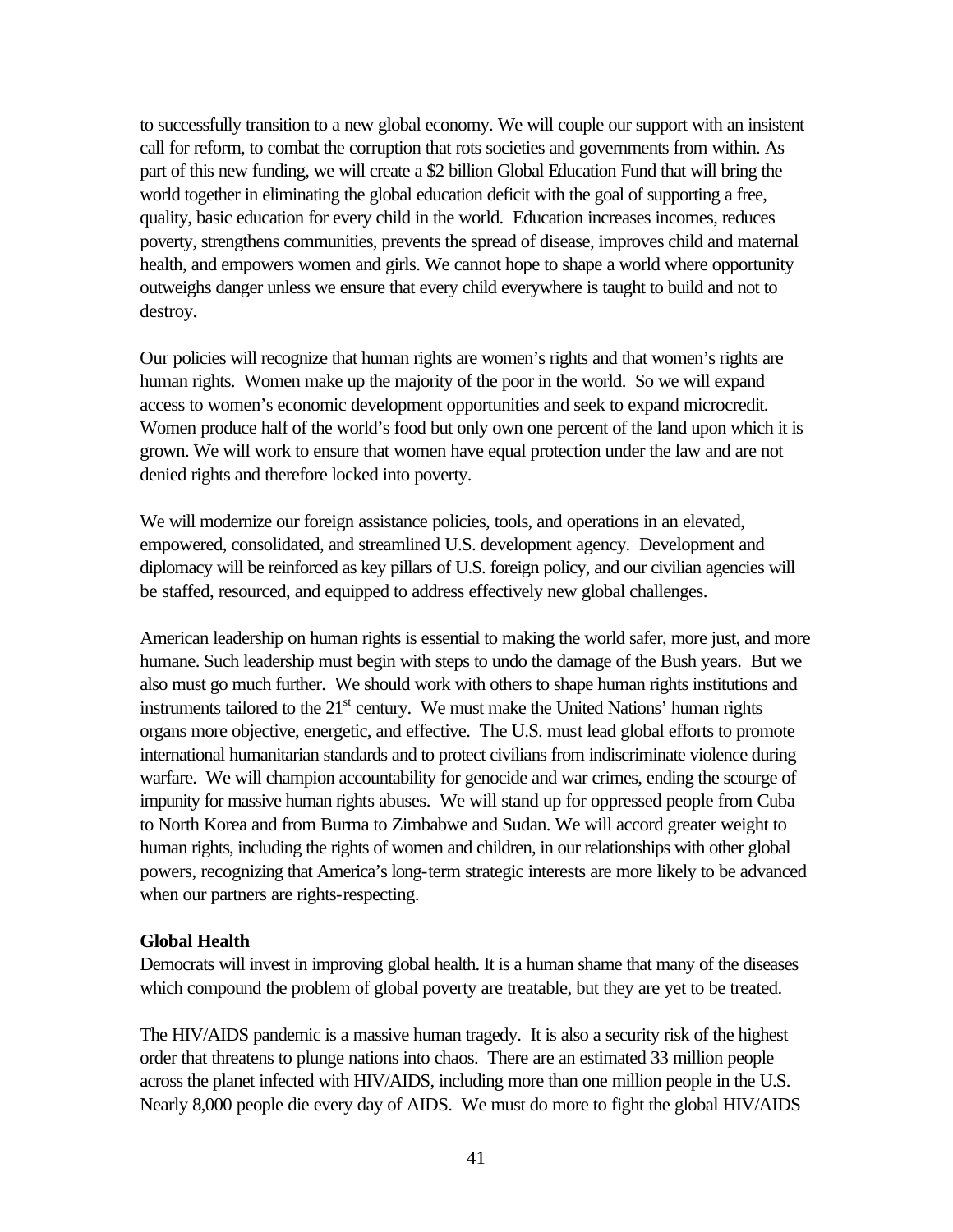pandemic, as well as malaria, tuberculosis, and neglected tropical diseases. We will provide \$50 billion over five years to strengthen existing U.S. programs and expand them to new regions of the world, including Southeast Asia, India, and parts of Europe, where the HIV/AIDS burden is growing. We will increase U.S. contributions to the Global Fund to ensure that global efforts to fight endemic disease continue to move ahead.

We also support the adoption of humanitarian licensing policies that ensure medications developed with the U.S. taxpayer dollars are available off patent in developing countries. We will repeal the global gag rule and reinstate funding to the United Nations Population Fund (UNFPA). We will expand access to health care and nutrition for women and reduce the burden of maternal mortality.

We will leverage the engagement of the private sector and private philanthropy to launch Health Infrastructure 2020**–**a global effort to work with developing countries to invest in the full range of infrastructure needed to improve and protect both American and global health.

## **Human Trafficking**

We will address human trafficking—both labor and sex trafficking–through strong legislation and enforcement to ensure that trafficking victims are protected and traffickers are brought to justice. We will also address the root causes of human trafficking, including poverty, discrimination, and gender inequality, as well as the demand for prostitution.

#### **Protecting our Security and Saving our Planet**

We must end the tyranny of oil in our time. This immediate danger is eclipsed only by the longer-term threat from climate change, which will lead to devastating weather patterns, terrible storms, drought, conflict, and famine. That means people competing for food and water in the next fifty years in the very places that have known horrific violence in the last fifty: Africa, the Middle East, and South Asia. That could also mean destructive storms on our shores, and the disappearance of our coastline.

We understand that climate change is not just an economic issue or an environmental concern– this is a national security crisis.

# **Establish Energy Security**

Not since the 1970s has America's national security been so threatened by its energy insecurity, and, as we have learned the hard way over the past eight years, achieving energy security in the

"The health of our planet is at risk. We believe all citizens of our planet require us as Americans to make real changes in the way we consumer our planet's limited resources, produce energy, and use energy."-*Listening to America* participant, Anne Arundel, MD

 $21<sup>st</sup>$  century requires far more than simply expending our economic and political resources to keep oil flowing steadily out of unstable and even hostile countries and regions.

Rather, energy security requires stemming the flow of money to oil rich regimes that are hostile to America and its allies; it requires combating climate change and preparing for its impacts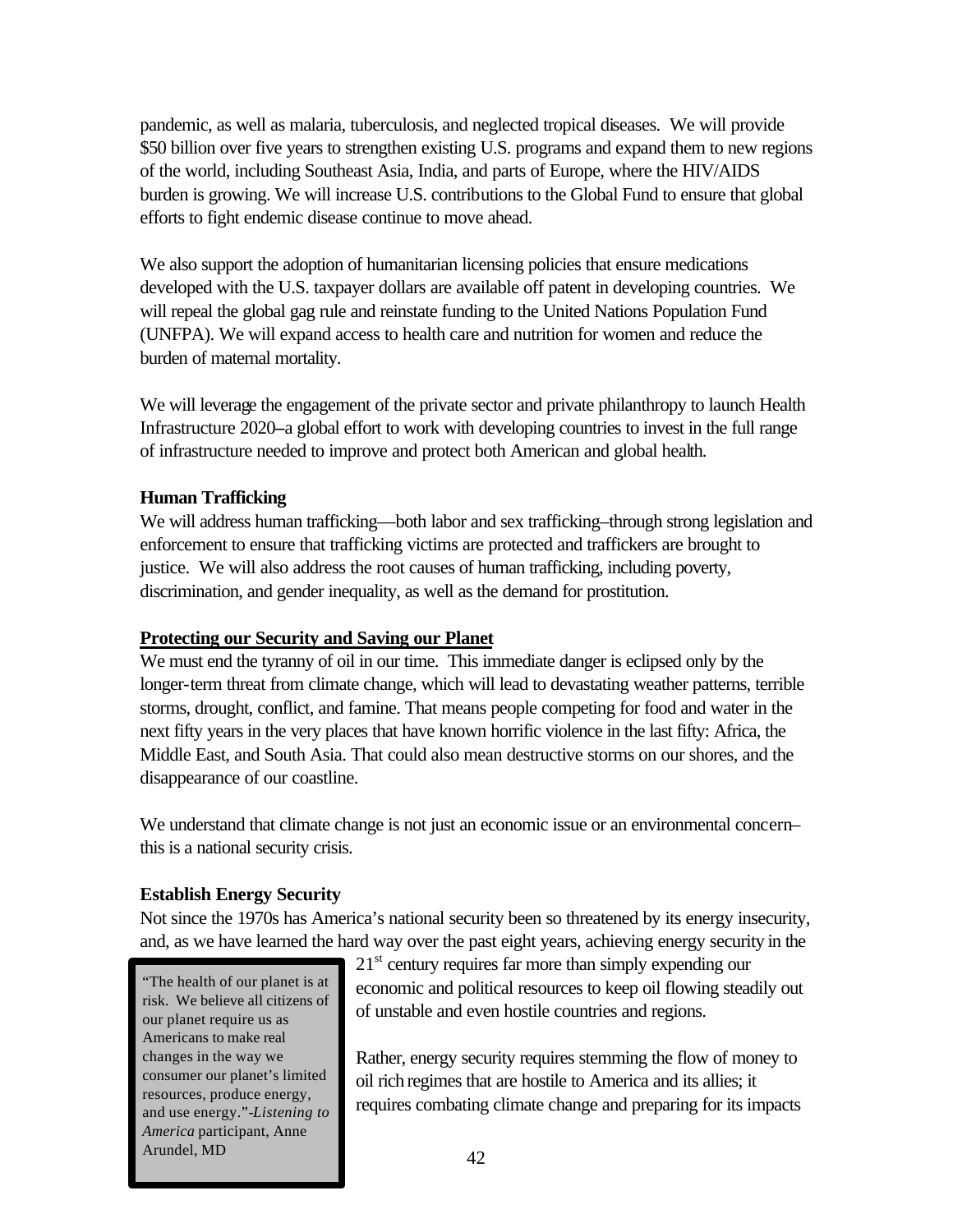both at home and abroad; it requires making international energy markets work for us and not against us; it requires standing up to the oil companies that spend hundreds of millions of dollars on lobbying and political contributions; it requires addressing nuclear safety, waste, and proliferation challenges around the world; and more.

Democrats will halt this dangerous trend, and take the necessary steps to achieving energy independence. We will make it a top priority to reduce oil consumption by at least 35 percent, or ten million barrels per day, by 2030. This will more than offset the amount of oil we are expected to import from OPEC nations in 2030.

#### **Lead to Combat Climate Change**

We will lead to defeat the epochal, man-made threat to the planet: climate change. Without dramatic changes, rising sea levels will flood coastal regions around the world. Warmer temperatures and declining rainfall will reduce crop yields, increasing conflict, famine, disease, and poverty. By 2050, famine could displace more than 250 million people worldwide. That means increased instability in some of the most volatile parts of the world.

Never again will we sit on the sidelines, or stand in the way of collective action to tackle this global challenge. Getting our own house in order is only a first step. We will invest in efficient and clean technologies at home while using our assistance policies and export promotions to help developing countries preserve biodiversity, curb deforestation, and leapfrog the carbonenergy-intensive stage of development.

We will reach out to the leaders of the biggest carbon emitting nations and ask them to join a new Global Energy Forum that will lay the foundation for the next generation of climate protocols. China has replaced America as the world's largest emitter of greenhouse gases. Clean energy development must be a central focus in our relationships with major countries in Europe and Asia. We need a global response to climate change that includes binding and enforceable commitments to reducing emissions, especially for those that pollute the most: the United States, China, India, the European Union, and Russia.

This challenge is massive, but rising to it will also bring new benefits to America. By 2050, global demand for low-carbon energy could create an annual market worth \$500 billion. Meeting that demand would open new frontiers for American entrepreneurs and workers.

# **Seizing the Opportunity**

It is time for a new generation to tell the next great American story. If we act with boldness and foresight, we will be able to tell our grandchildren that this was the time we confronted climate change and secured the weapons that could destroy the human race. This was the time we defeated global terrorists and brought opportunity to forgotten corners of the world. This was the time when we helped forge peace in the Middle East. This was the time when we renewed the America that has led generations of weary travelers from all over the world to find opportunity and liberty and hope on our doorstep.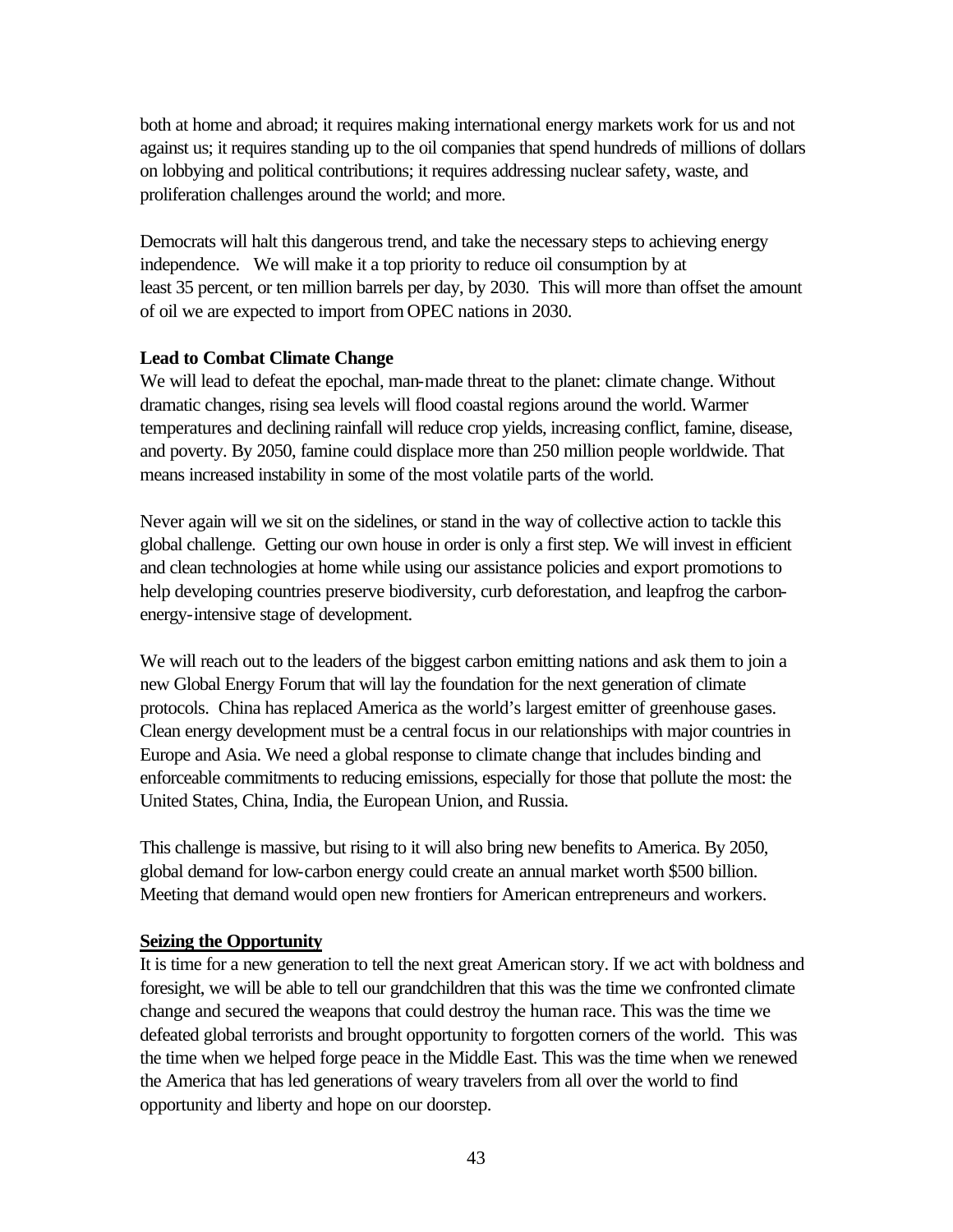It was not all that long ago that farmers in Venezuela and Indonesia welcomed American doctors to their villages and hung pictures of John F. Kennedy on their living room walls, when millions waited every day for a letter in the mail that would grant them the privilege to come to America to study, work, live, or just be free.

We can be this America again. This is our moment to renew the trust and faith of our peopleand all people–in an America that battles immediate evils, promotes an ultimate good, and leads the world once more.

#### **III. Renewing the American Community**

In local platform hearings around the country and the world, Americans talked of the need for compassion, empathy, a commitment to our values, and the importance of being united in order to take on the challenges and opportunities of the new century. They sounded the same themes we have heard since the campaign began, whether in town halls in Nevada, policy roundtables in Philadelphia, or online gatherings held by Democrats Abroad. They said that they valued Barack Obama's message that alongside Americans' famous individualism, there's another ingredient in the American saga: a belief that we are connected to each other. We could all choose to focus on our own concerns and live our lives in a way that tries to keep our individual stories separate from the larger story of America. But that is not who we are. That is not our American story. If there's a child on the south side of Chicago who can't read, that matters to us, even if it's not our child. Similarly, if there's a senior citizen in Elko, Nevada who has to choose between medicine and the rent, that makes our lives poorer, even if it's not our grandmother. Because it is only when we join together in something larger than ourselves that we can write the next great chapter in America's story.

#### **Service**

The future of our country will be determined not only by our government and our policies but through the efforts of the American people. That is why we will ask all Americans to be actively involved in meeting the challenges of the new century. In this young century, our military has answered the call to serve, even as that call has come too often. We must now make it possible for all citizens to serve. We will expand AmeriCorps, double the size of the Peace Corps, enable more to serve in the military, create new opportunities for international service, integrate service into primary education, and create new opportunities for experienced and retired persons to serve. And if you invest in America, America will invest in you: we will increase support for service-learning, establish tax incentives for college students who serve, and create scholarships for students who pledge to become teachers. We will use the Internet to better match volunteers to service opportunities. In these ways, we will unleash the power of service to meet America's challenges in a uniquely American way.

#### **Immigration**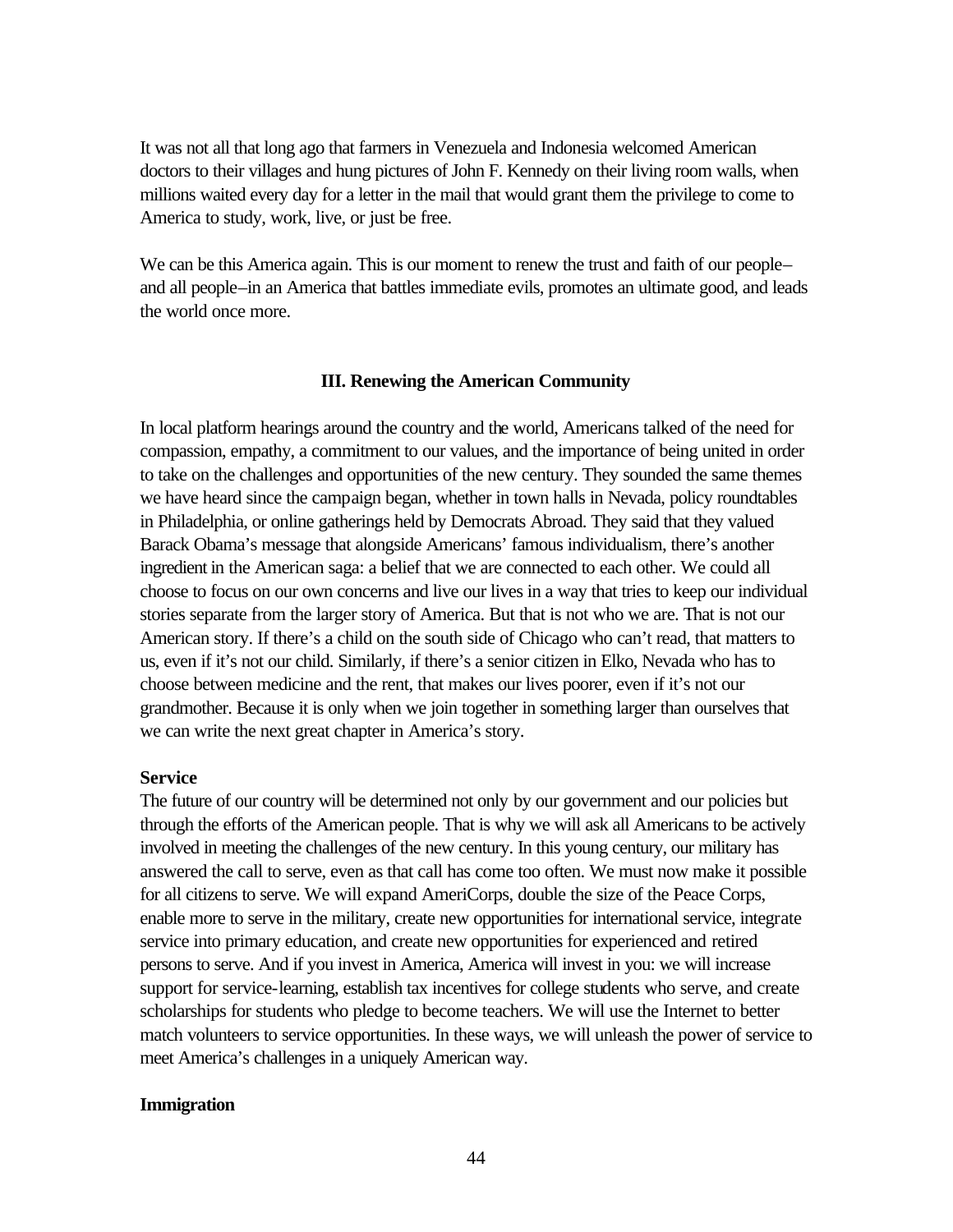America has always been a nation of immigrants. Over the years, millions of people have come here in the hope that in America, you can make it if you try. Each successive wave of immigrants has contributed to our country's rich culture, economy and spirit. Like the immigrants that came before them, today's immigrants will shape their own destinies and enrich our country.

Nonetheless, our current immigration system has been broken for far too long. We need comprehensive immigration reform, not just piecemeal efforts. We must work together to pass immigration reform in a way that unites this country, not in a way that divides us by playing on our worst instincts and fears. We are committed to pursuing tough, practical, and humane immigration reform in the first year of the next administration.

We cannot continue to allow people to enter the United States undetected, undocumented, and unchecked. The American people are a welcoming and generous people, but those who enter our country's borders illegally, and those who employ them, disrespect the rule of the law. We need to secure our borders, and support additional personnel, infrastructure, and technology on the border and at our ports of entry. We need additional Customs and Border Protection agents equipped with better technology and real-time intelligence. We need to dismantle human smuggling organizations, combating the crime associated with this trade. We also need to do more to promote economic development in migrant-sending nations, to reduce incentives to come to the United States illegally. And we need to crack down on employers who hire undocumented immigrants. It's a problem when we only enforce our laws against the immigrants themselves, with raids that are ineffective, tear apart families, and leave people detained without adequate access to counsel. We realize that employers need a method to verify whether their employees are legally eligible to work in the United States, and we will ensure that our system is accurate, fair to legal workers, safeguards people's privacy, and cannot be used to discriminate against workers.

We must also improve the legal immigration system, and make our nation's naturalization process fair and accessible to the thousands of legal permanent residents who are eager to become full Americans. We should fix the dysfunctional immigration bureaucracy that hampers family reunification, the cornerstone of our immigration policy for years. Given the importance of both keeping families together and supporting American businesses, we will increase the number of immigration visas for family members of people living here and for immigrants who meet the demand for jobs that employers cannot fill, as long as appropriate labor market protections and standards are in place. We will fight discrimination against Americans who have always played by our immigration rules but are sometimes treated as if they had not.

For the millions living here illegally but otherwise playing by the rules, we must require them to come out of the shadows and get right with the law. We support a system that requires undocumented immigrants who are in good standing to pay a fine, pay taxes, learn English, and go to the back of the line for the opportunity to become citizens. They are our neighbors, and we can help them become full tax-paying, law-abiding, productive members of society.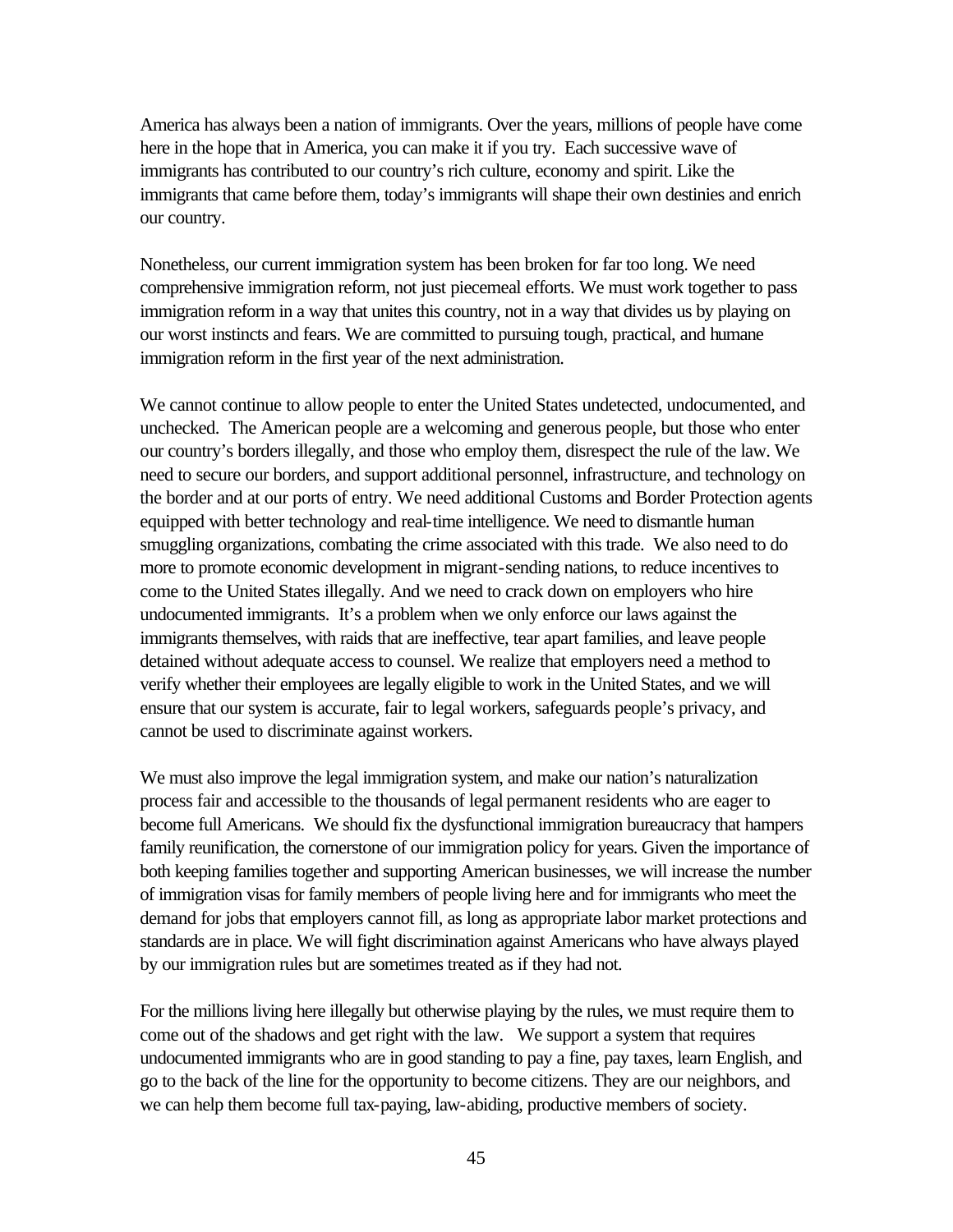#### **Hurricane Katrina**

For many in America, Hurricane Katrina conjures up the memory of a time when America's government failed its citizens. When the winds blew and the floodwaters came, we learned that for all of our wealth and power, something wasn't right with Washington. Our government's response during Hurricane Katrina is a national shame–and yet three years later, the government has still failed to keep its promise to rebuild.

The people of New Orleans and the Gulf Coast are heroes for returning and rebuilding, and they shouldn't face these challenges alone. We will partner with the people of the Gulf Coast to assist the victims of Hurricane Katrina and restore the region economically. We will create jobs and training opportunities for returning and displaced workers as well as contracting opportunities for local businesses to help create stronger, safer, and more equitable communities. We will increase funding for affordable housing and home ownership opportunities for returning families, workers, and residents moving out of

unsafe trailers. We will reinvest in infrastructure in New Orleans: we will construct levees that

work, fight crime by rebuilding local police departments and courthouses, invest in hospitals, and rebuild the public school system.

We also commit to the rebuilding and restoration of the Iowa communities affected by the floods of 2008.

# **Preventing and Responding to Future Catastrophes**

We will also work to prevent future catastrophic response failures, whether the emergency comes from hurricanes, earthquakes, floods, tornadoes, wild fires, drought, bridge collapses, or any other natural or man-made disaster. Maintaining our levees and dams is not pork barrel spending—it is an urgent priority. We will fix governmental agencies like the Federal Emergency

"Every American community and city is vulnerable, as recent floods in the Midwest and fires and earthquakes in California have reminded us. All citizens and elected leaders must understand that [today's crisis] could occur in your city today or tomorrow!"-*Women of the Storm*, a non-partisan grassroots civic organization made up of diverse women from metropolitan New Orleans and South Louisiana (*Listening to America* National Hearing)

Management Agency, ensure that they are staffed with professionals, and create integrated communication and response plans. We will reform the Small Business Administration bureaucracy, and develop a real National Response Plan.

We will develop a National Catastrophic Insurance Fund to offer an affordable insurance mechanism for high-risk catastrophes that no single private insurer can cover by itself for fear of bankruptcy. This will allow states and territories to deal comprehensively with the economic dislocation of natural disasters.

# **Stewardship of Our Planet and Natural Resources**

Global climate change is the planet's greatest threat, and our response will determine the very future of life on this earth. Despite the efforts of our current Administration to deny the science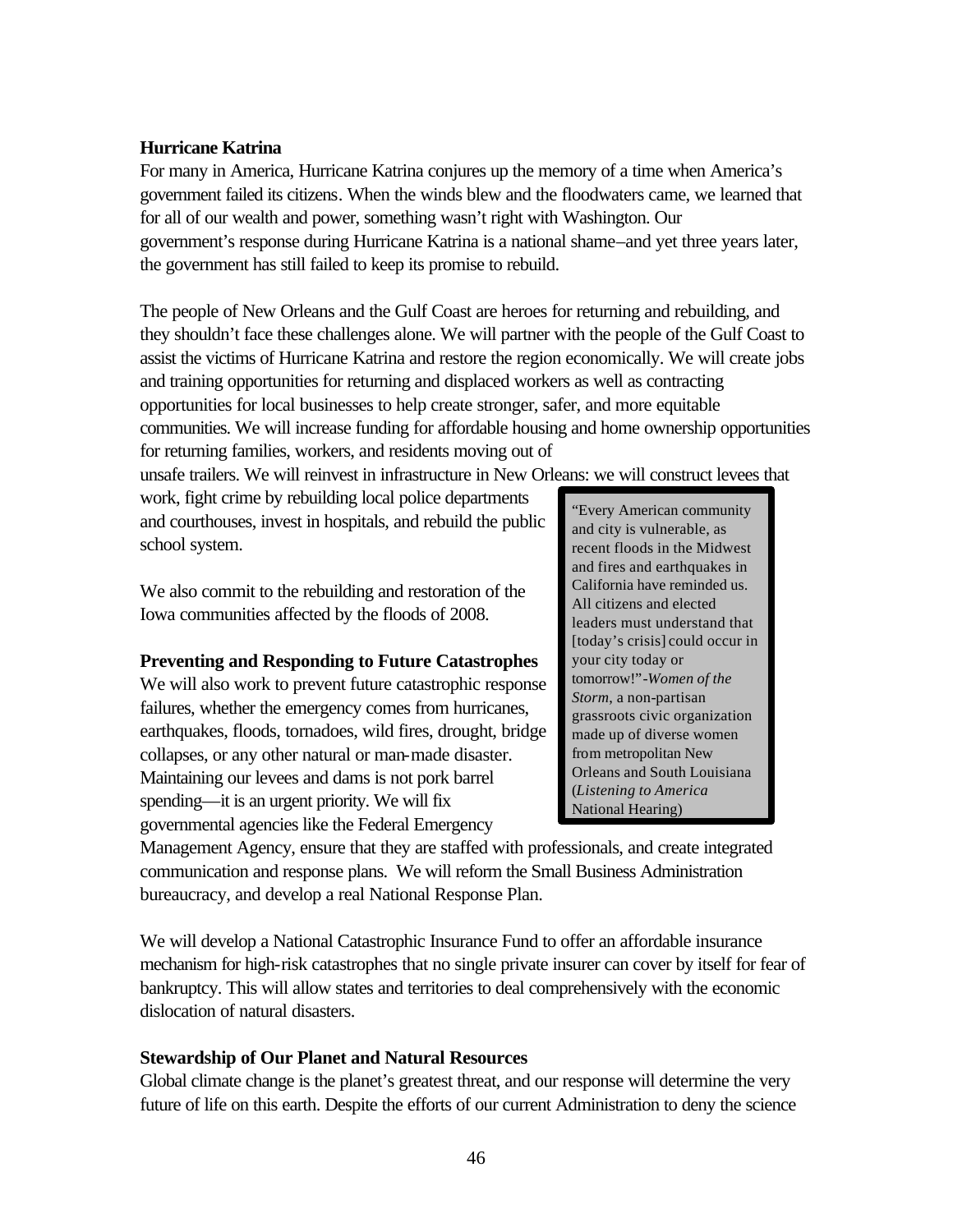of climate change and the need to act, we still believe that America can be earth's best hope. We will implement a market-based cap and trade system to reduce carbon emissions by the amount scientists say is necessary to avoid catastrophic change and we will set interim targets along the way to ensure that we meet our goal. We will invest in advanced energy technologies, to build the clean energy economy and create millions of new, good "Green Collar" American jobs. Because the environment is a truly global concern, the United States must be a leader in combating climate change around the world, including exporting climate-friendly technologies to developing countries. We will use innovative measures to dramatically improve the energy efficiency of buildings, including establishing a grant program for early adopters and providing incentives for energy conservation. We will encourage local initiatives, sustainable communities, personal responsibility, and environmental stewardship and education nationwide.

We will help local communities in the American West preserve water to meet their fast growing needs. We support a comprehensive solution for restoring our national treasures—such as the Great Lakes, Everglades, and Chesapeake Bay—including expanded scientific research and protections for species and habitats there. We will reinvigorate the Environmental Protection Agency so that we can work with communities to reduce air and water pollution and protect our children from environmental toxins, and never sacrifice science to politics. We will protect Nevada and its communities from the high-level nuclear waste dump at Yucca Mountain, which has not been proven to be safe by sound science. We will restore the "polluter pays" principle to fund the cleanup of the most polluted sites, so that those who cause environmental problems pay to fix them.

#### *Federal Lands*

We will create a new vision for conservation that works with local communities to conserve our existing publicly-owned lands while dramatically expanding investments in conserving and restoring forests, grasslands, and wetlands across America for generations to come. Unlike the current Administration, we will reinvest in our nation's forests by providing federal agencies with resources to reduce the threat of wildland fires, promote sustainable forest product industries for rural economic development and ensure that national resources are in place to respond to catastrophic wildland fires. We will treat our national parks with the same respect that millions of families show each year when they visit. We will recognize that our parks are national treasures, and will ensure that they are protected as part of the overall natural system so they are here for generations to come. We are committed to conserving the lands used by hunters and anglers, and we will open millions of new acres of land to public hunting and fishing.

#### **Metropolitan and Urban Policy**

We believe that strong cities are the building blocks of strong regions, and strong regions are essential for a strong America. To build vibrant and diverse cities and regions, we support equitable development strategies that create opportunities for those traditionally left behind by economic development efforts.

For the past eight years, the current Administration has ignored urban areas. We look forward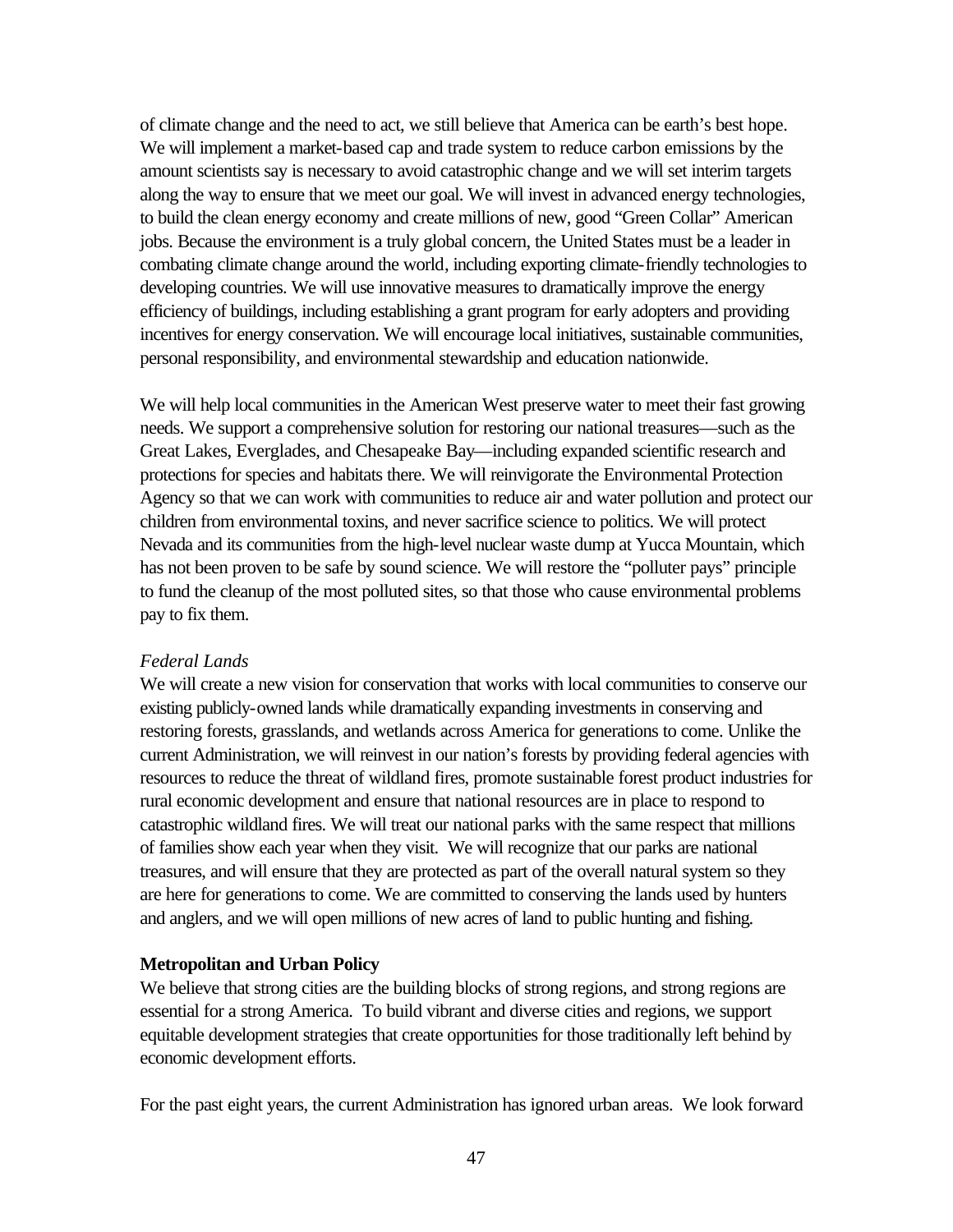to greater partnership with urban America. We will strengthen federal commitment to cities, including by creating a new White House Office on Urban Policy and fully funding the Community Development Block Grant. We support community-based initiatives, such as micro-loans, business assistance centers, community economic development corporations, and community development financial institutions. To help regional business development we will double federal funding for basic research, expand the deployment of broadband technology, increase access to capital for businesses in underserved areas, create a national network of public-private business incubators, and provide grants to support regional innovation clusters. Since businesses can only function when workers can get to their place of employment, we will invest in public transportation including rail, expand transportation options for low-income communities, and strengthen core infrastructure like our roads and bridges. We will provide cities the support they need to perform public safety and national security functions, reinvest in Community Oriented Policing Services, and keep children off the streets by supporting expanded after-school and summer opportunities. Finally, we will work to make cities greener and more livable by training employees to work in skilled clean technologies industries, improving the environmental efficiency of city buildings, and taking smart growth principles into account when designing transportation.

#### **Firearms**

We recognize that the right to bear arms is an important part of the American tradition, and we will preserve Americans' Second Amendment right to own and use firearms. We believe that the right to own firearms is subject to reasonable regulation, but we know that what works in Chicago may not work in Cheyenne. We can work together to enact and enforce commonsense laws and improvements – like closing the gun show loophole, improving our background check system, and reinstating the assault weapons ban, so that guns do not fall into the hands of terrorists or criminals. Acting responsibly and with respect for differing views on this issue, we can both protect the constitutional right to bear arms and keep our communities and our children safe.

#### **Faith**

We honor the central place of faith in our lives. Like our Founders, we believe that our nation, our communities, and our lives are made vastly stronger and richer by faith and the countless acts of justice and mercy it inspires. We believe that change comes not from the top-down, but from the bottom-up, and that few are closer to the people than our churches, synagogues, temples, and mosques. To face today's challenges–from saving our planet to ending poverty we need all hands on deck. Faith-based groups are not a replacement for government or secular non-profit programs; rather, they are yet another sector working to meet the challenges of the  $21<sup>st</sup>$  century. We will empower grassroots faith-based and community groups to help meet challenges like poverty, ex-offender reentry, and illiteracy. At the same time, we can ensure that these partnerships do not endanger First Amendment protections – because there is no conflict between supporting faith-based institutions and respecting our Constitution. We will ensure that public funds are not used to proselytize or discriminate. We will also ensure that taxpayer dollars are only used on programs that actually work.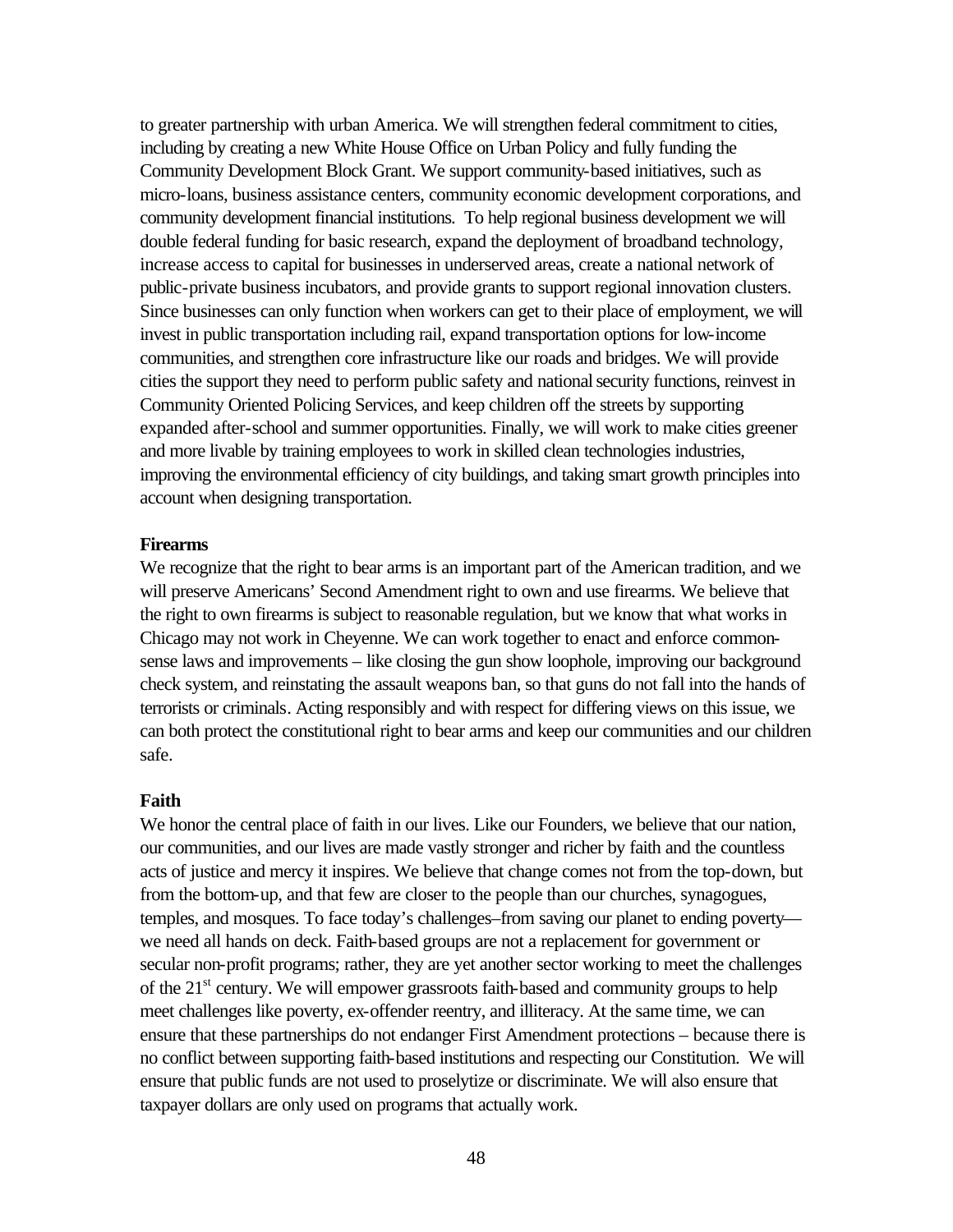## **The Arts**

Investment in the arts is an investment in our creativity and cultural heritage, in our diversity, in our communities, and in our humanity. We support art in schools and increased public funding for the National Endowment for the Arts and the National Endowment for the Humanities. We support the cultural exchange of artists around the world, spreading democracy and renewing

"I was a college student when I became disabled and had to ready myself for the workforce. In spite of my grades, extra-curricular activities and achievements, I received no job offers after 30 initial interviews and 2 second round interviews. I know my story is like millions of other people with disabilities who desperately wish to work and are qualified to do so." -Carmen Jones, Solutions Marketing Group (*Listening to America* National Hearing)

America's status as a cultural and artistic center.

## **Americans with Disabilities**

We will once again reclaim our role as world leaders in protecting the rights of people with disabilities. We will lead the United States in ratifying the U.N. Convention on the Rights of Persons with Disabilities, the first human rights treaty approved in the United Nations in the 21st century. We will ensure there is sufficient funding to empower Americans with disabilities to succeed in school and beyond. We will fully fund and increase staffing for the Equal Employment Opportunity Commission. We will restore dignity for Americans with disabilities by signing the

Community Choice Act into law, which will allow them the choice of living in their communities rather than being warehoused in nursing homes or other institutions.

#### **Children and Families**

If we are to renew America, we must do a better job of investing in the next generation of Americans. For parents, the first and most sacred responsibility is to support our children: setting an example of excellence, turning off the TV, and helping with the homework. But we must also support parents as they strive to raise their children in a new era. We must make it easier for working parents to spend time with their families when they need to. We will make an unprecedented national investment to guarantee that every child has access to high-quality early education, including investments in Pre-K, Head Start, and Early Head Start, and we will help pay for child care. We will ensure that every child has health insurance, invest in playgrounds to promote healthy and active lifestyles, and protect children from lead poisoning in their homes and toys. Improving maternal health also improves children's health, so we will provide access to home visits by medical professionals to low-income expectant first-time mothers. We must protect our most vulnerable children, by supporting and supplementing our struggling foster care system, enhancing adoption programs for all caring parents, and protecting children from violence and neglect. Online and on TV, we will give parents tools to block content they find objectionable. We also must recognize that caring for family members and managing a household is real and valuable work.

# *Fatherhood*

Too many fathers are missing–missing from too many lives and too many homes. Children who grow up without a father are five times more likely to live in poverty and are more likely to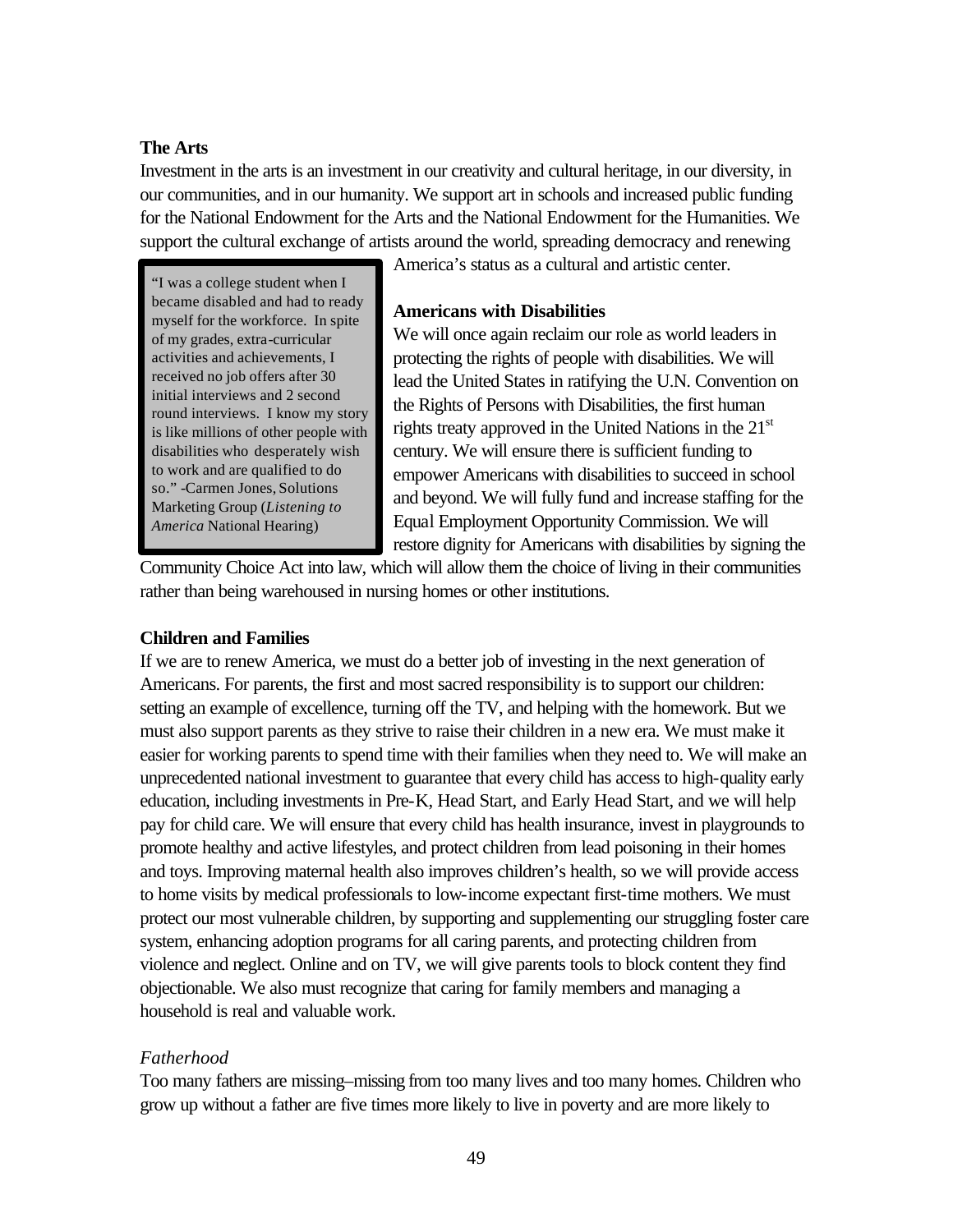commit crime, drop out of school, abuse drugs, and end up in prison. We need more fathers to realize that responsibility does not end at conception. We need them to understand that what makes a man is not the ability to have a child–it's the courage to raise one. We will support fathers by providing transitional training to get jobs, removing tax penalties on married families, and expanding maternity and paternity leave. We will reward those who are responsibly supporting their children by giving them a tax credit and we will crack down on men who avoid child support payments and ensure those payments go directly to families instead of bureaucracies.

#### **Seniors**

We will protect and strengthen Medicare by cutting costs, protecting seniors from fraud, and fixing Medicare's prescription drug program. We will repeal the prohibition on negotiating prescription drug prices, ban drug companies from paying generic producers to refrain from entering drug markets, and eliminate drug company interference with generic competition–and we will dedicate all of the savings from these measures towards closing the donut hole. We will end special preferences for insurance companies and private plans like Medicare Advantage to force them to compete on a level playing field. We will address the challenges that older Americans who are not yet eligible for Medicare face in finding affordable and quality health insurance.

We will take steps to ensure that our seniors have meaningful long-term care options that are consistent with their individual needs, including the option of home care. We believe that we must pay caregivers a fair wage and train more nurses and health care workers so as to improve the availability and quality of long-term care. We must reform the financing of long-term care to ease the burden on seniors and their families. We will safeguard Social Security. We will develop new retirement plans and pension protections that will give Americans a secure, portable way to save for retirement. We will ensure a safe and dignified retirement. We will work to end abuse of the elderly. We will safeguard from discrimination those who choose to work past the age of 65.

#### **Choice**

The Democratic Party strongly and unequivocally supports *Roe v. Wade* and a woman's right to choose a safe and legal abortion, regardless of ability to pay, and we oppose any and all efforts to weaken or undermine that right.

The Democratic Party also strongly supports access to comprehensive affordable family planning services and age-appropriate sex education which empower people to make informed choices and live healthy lives. We also recognize that such health care and education help reduce the number of unintended pregnancies and thereby also reduce the need for abortions.

The Democratic Party also strongly supports a woman's decision to have a child by ensuring access to and availability of programs for pre- and post-natal health care, parenting skills,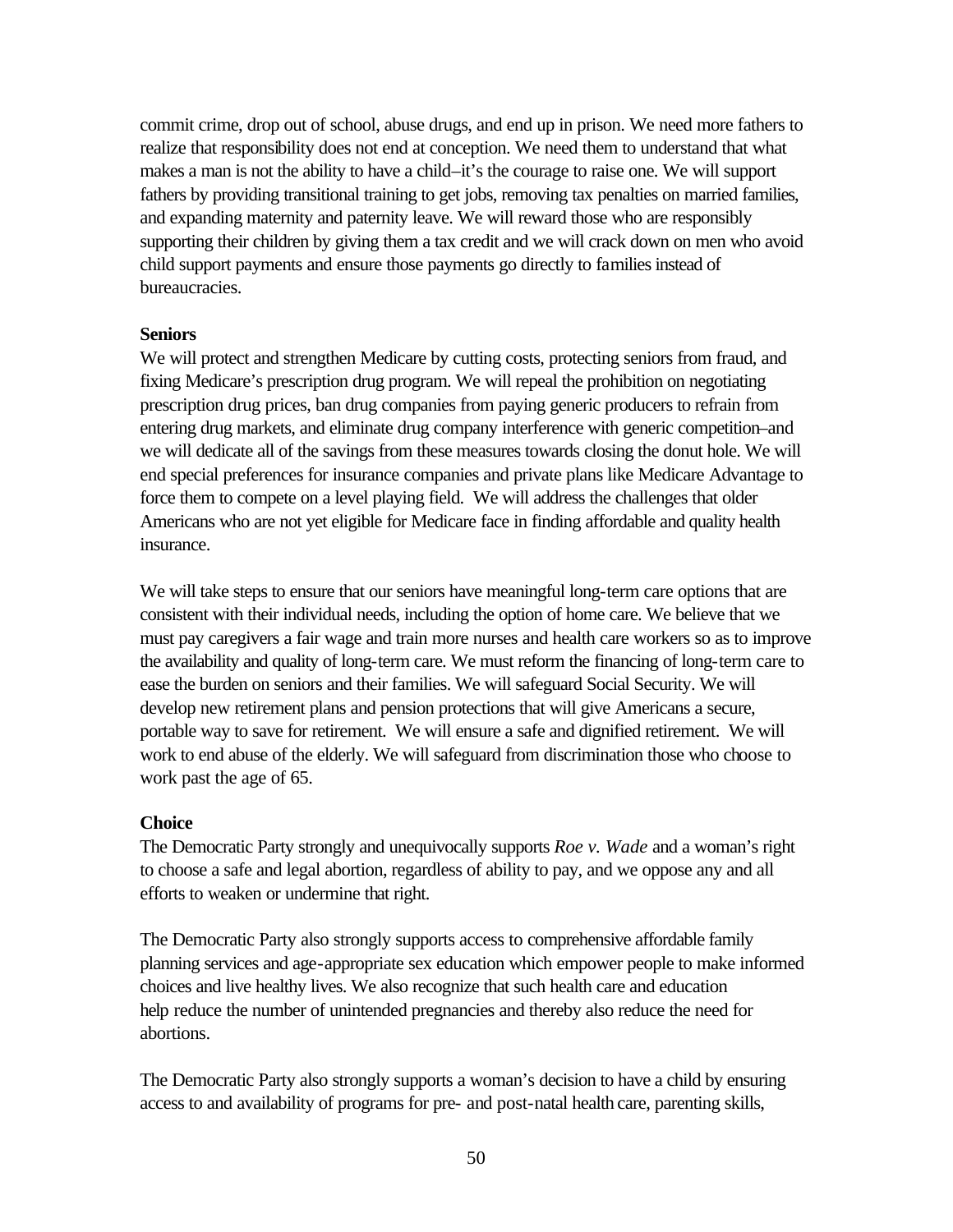income support, and caring adoption programs.

#### **Criminal Justice**

As Democrats, we are committed to being smart on crime. That means being tough on violent crime, funding strategic, and effective community policing, and holding offenders accountable, and it means getting tough on the root causes of crime by investing in successful crime prevention, including proven initiatives that get youth and nonviolent offenders back on track. We will support communities as they work to save their residents from the violence that plagues our streets. We will reverse the policy of cutting resources for the brave men and women who protect our communities every day. At a time when our nation's officers are being asked both to provide traditional law enforcement services and to help protect the homeland, taking police off of the street is neither tough nor smart; we reject this disastrous approach. We support and will restore funding to our courageous police officers and will ensure that they are equipped with the best technology, equipment, and innovative strategies to prevent and fight crimes.

We will end the dangerous cycle of violence, especially youth violence, with proven communitybased law enforcement programs such as the Community Oriented Policing Services. We will reduce recidivism in our neighborhoods by supporting local prison-to-work programs. We will continue to fight inequalities in our criminal justice system. We believe that the death penalty must not be arbitrary. DNA testing should be used in all appropriate circumstances, defendants should have effective assistance of counsel. In all death row cases, and thorough postconviction reviews should be available.

We must help state, local, and tribal law enforcement work together to combat and prevent drug crime and drug and alcohol abuse, which are a blight on our communities. We will restore funding for the Byrne Justice Assistance Grant Program and expand the use of drug courts and rehabilitation programs for first-time, non-violent drug offenders.

We support the rights of victims to be respected, to be heard, and to be compensated.

Ending violence against women must be a top priority. We will create a special advisor to the president regarding violence against women. We will increase funding to domestic violence and sexual assault prevention programs. We will strengthen sexual assault and domestic violence laws, support the Violence Against Women Act, and provide job security to survivors. Our foreign policy will be sensitive to issues of aggression against women around the world.

# **A More Perfect Union**

We believe in the essential American ideal that we are not constrained by the circumstances of birth but can make of our lives what we will. Unfortunately, for too many, that ideal is not a reality. We have more work to do. Democrats will fight to end discrimination based on race, sex, ethnicity, national origin, language, religion, sexual orientation, gender identity, age, and disability in every corner of our country, because that's the America we believe in.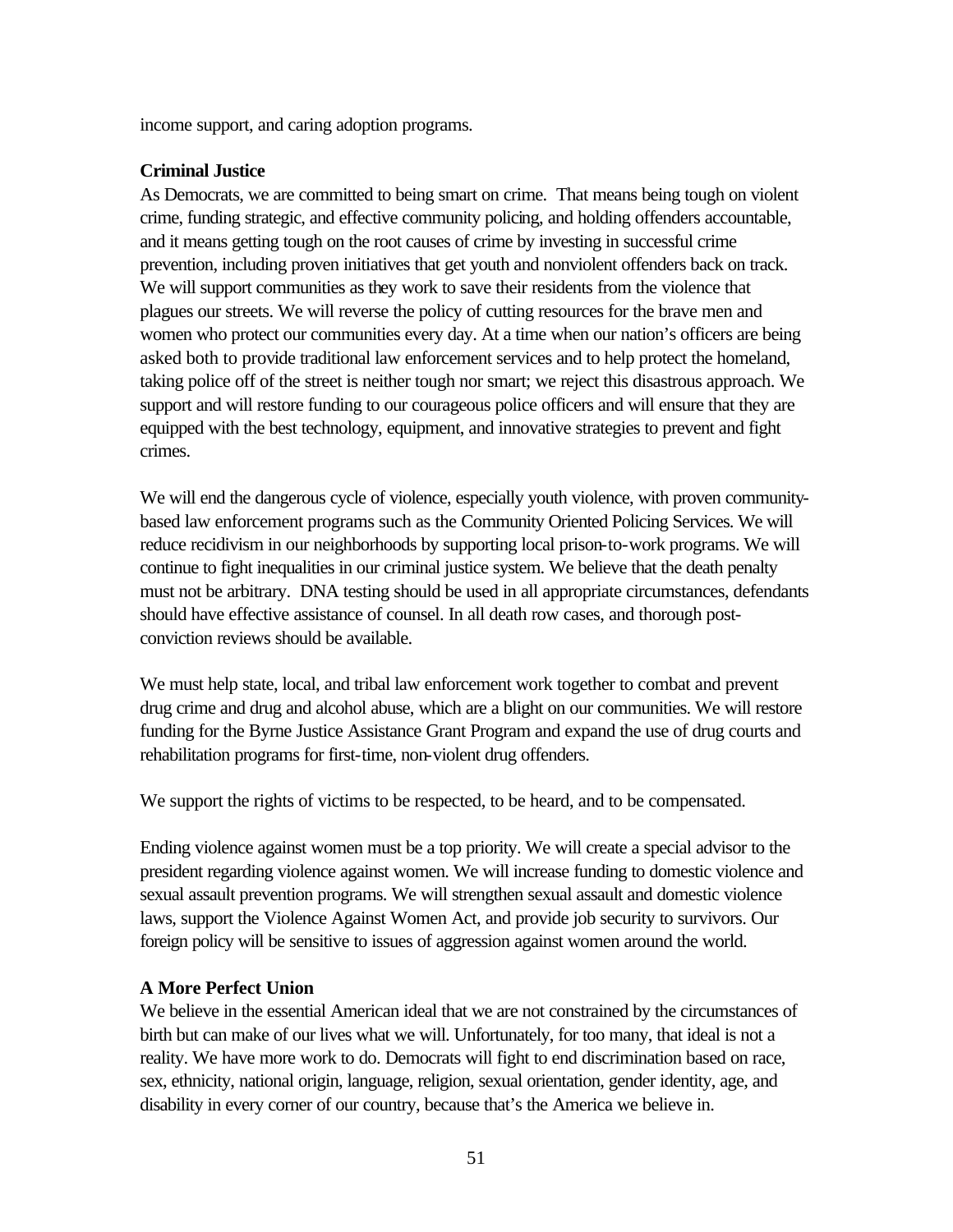We all have to do our part to lift up this country, and that means changing hearts and changing minds, and making sure that every American is treated equally under the law. We will restore professionalism over partisanship at the Department of Justice, and staff the civil rights division with civil rights lawyers, not ideologues. We will restore vigorous federal enforcement of civil rights laws in order to provide every American an equal chance at employment, housing, health, contracts, and pay. We are committed to banning racial, ethnic, and religious profiling and requiring federal, state, and local enforcement agencies to take steps to eliminate the practice.

We are committed to ensuring full equality for women: we reaffirm our support for the Equal Rights Amendment, recommit to enforcing Title IX, and will urge passage of the Convention on the Elimination of All Forms of Discrimination Against Women. We will pursue a unified foreign and domestic policy that promotes civil rights and human rights, for women and minorities, at home and abroad. We will pass the Local Law Enforcement Hate Crimes Prevention Act. We will restore and support the White House Initiative on Asian-American and Pacific Islanders, including enforcement on disaggregation of Census data. We will make the Census more culturally sensitive, including outreach, language assistance, and increased confidentiality protections to ensure accurate counting of the growing Latino and Asian American, and Pacific Islander populations, and continue working on efforts to be more inclusive. We will sign the U.N. Convention on the Rights of Persons with Disabilities and restore the original intent of the Americans with Disabilities Act. That is the America we believe in.

It is not enough to look back in wonder at how far we have come; those who came before us did not strike a blow against injustice only so that we would allow injustice to fester in our time. That means removing the barriers of prejudice and misunderstanding that still exist in America. We support the full inclusion of all families, including same-sex couples, in the life of our nation, and support equal responsibility, benefits, and protections. We will enact a comprehensive bipartisan employment non-discrimination act. We oppose the Defense of Marriage Act and all attempts to use this issue to divide us.

But it is no good to be able to ride the bus when you can't afford the bus fare. We will work to provide real opportunities for all Americans suffering from disadvantage; we will pioneer new policies and remedies against poverty and violence that address real human needs and we will close the achievement gap in education and provide every child a world-class education. We support affirmative action, including in federal contracting and higher education, to make sure that those locked out of the doors of opportunity will be able to walk through those doors in the future. As the late Ann Richards said, "We offer a vision where opportunity knows no race, no gender, no color, a glimpse of what can happen in government if we simply open the doors let the people in."

#### **IV. Renewing American Democracy**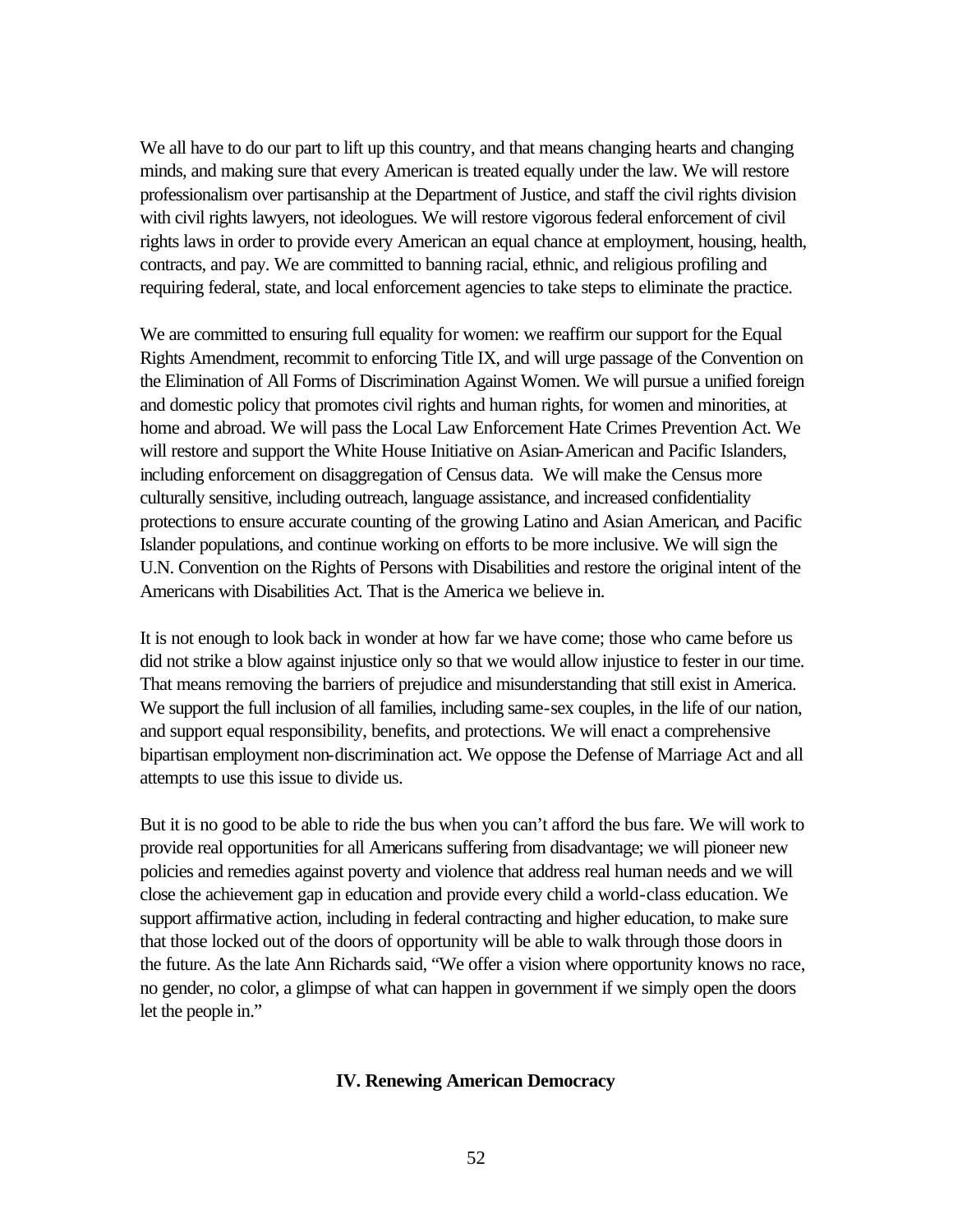Americans of every political stripe are hungry for a new kind of government. We want a government that favors common sense over ideology, honesty over spin, that worries less about losing the next election and more about winning the battles we owe to the next generation.

The over 30,000 Americans who attended 1645 local platform hearings demonstrated their commitment to reasserting government of, by, and for the people. So too did the millions of Americans who turned out in primaries and caucuses, and the record-breaking number of Americans abroad who participated – including men and the women who serve in our military. Democrats want to continue the momentum of the election. Only by doing so can we bring the change necessary to restore the promise of America.

The government we create will open up democracy to the people and protect our civil liberties. We'll invite the service and participation of American citizens, and use the tools of government and technology to lead us into a new era of connectedness, teamwork, and progress. A Barack Obama Administration will make it clear to the special interests that their days of setting the agenda in Washington are over, because the American people are not the problem in the  $21<sup>st</sup>$ century—they are the solution. We'll make every vote count, because in America, everyone's voice matters in the political process.

#### **Open, Accountable, and Ethical Government**

In Barack Obama's Administration, we will open up the doors of democracy. We will use technology to make government more transparent, accountable, and inclusive. Rather than obstruct people's use of the Freedom of Information Act, we will require that agencies conduct significant business in public and release all relevant information unless an agency reasonably foresees harm to a protected interest.

We will lift the veil of secret deals in Washington by publishing searchable, online information about federal grants, contracts, earmarks, loans, and lobbyist contacts with government officials. We will make government data available online and will have an online video archive of significant agency meetings. We will put all non-emergency bills that Congress has passed online for five days, to allow the American public to review and comment on them before they are signed into law. We will require Cabinet officials to have periodic national online town hall meetings to discuss issues before their agencies.

Implementing our Party's agenda will require running competent, innovative, and efficient public agencies at all levels of government with the resources necessary to get results. We will develop a comprehensive management agenda to prevent operational breakdowns in government and ensure that government provides the level of service that the American people deserve. Because we understand that good government depends on good people, we will work to rebuild and reengage our federal workforce and encourage state and local governments to do the same. We will make government a more attractive place to work. Our hiring will be based only on qualification and experience, and not on ideology or party affiliation. We will pay for our new spending, eliminate waste in government programs, demand, and measure results, and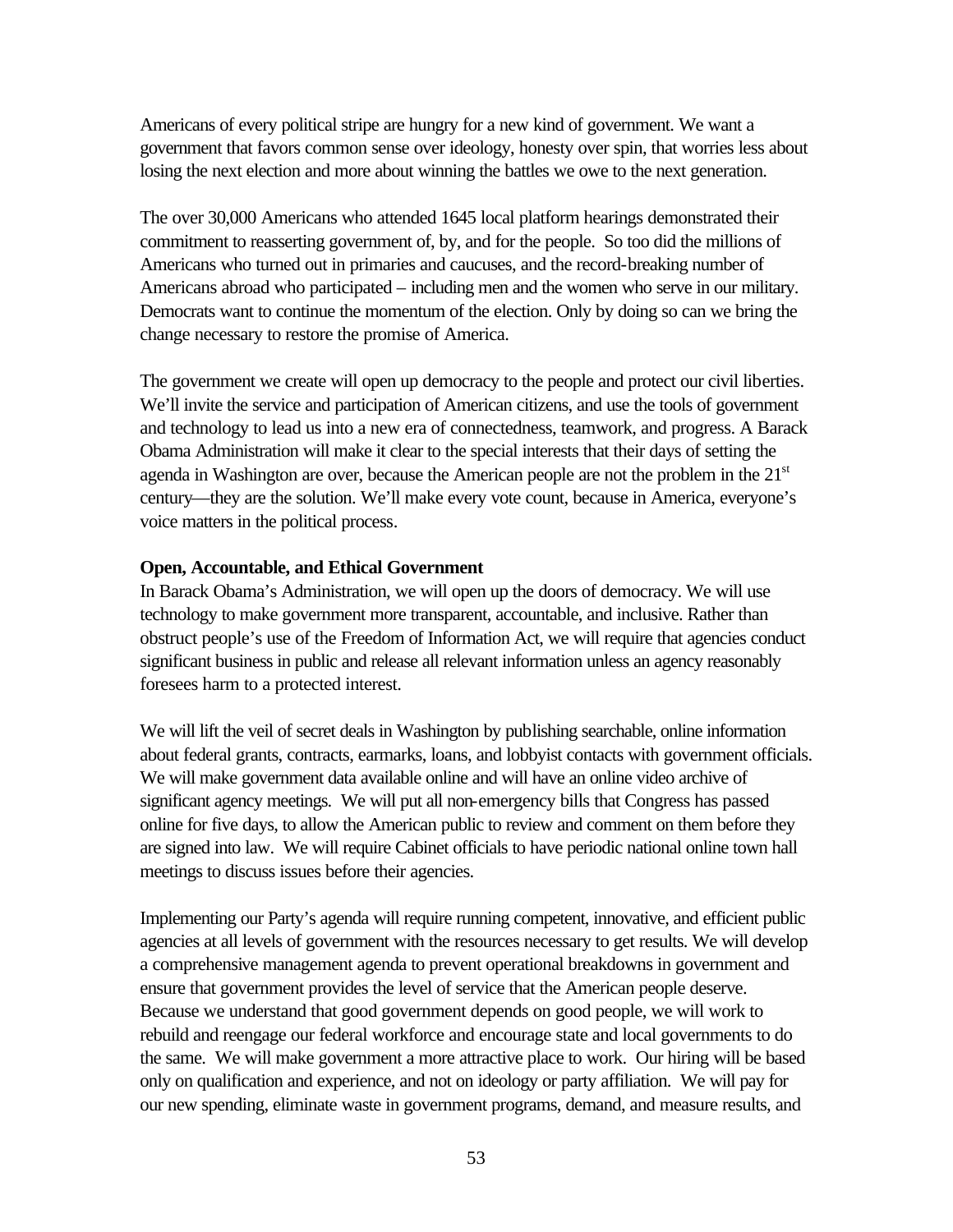stop funding programs that don't work. We will not privatize public services for the sake of privatizing. We will use carefully crafted guidelines when determining whether to contract out any government service and whether a function is "inherently governmental." We will provide improved accountability, oversight, and management in the contracting process to protect the public.

We are committed to a participatory government. We will use the most current technology

"We the people need to be citizen participants, not consumers of government." -*Listening to America* participant, Littleton, NH

available to improve the quality of government decision-making and make government less beholden to special interest groups and lobbyists. We will enhance the flow of information between citizens and government—in both directions—by involving the public in the work of government agencies. We will not simply solicit opinions, but will also use new technology to tap into the

vast expertise of the American citizenry, for the benefit of government and our democracy.

Americans want real reform that will help them pay their medical bills and put the country on the path to energy independence. They are tired of lobbyists standing in their way. So we'll end the abuse of no-bid contracts by requiring nearly all contract orders over \$25,000 to be competitively awarded and tell the drug companies and the oil companies and the insurance industry that, while they may get a seat at the table in Washington, they don't get to buy every chair. We will institute a gift ban so that no lobbyist can curry favor with the Administration. We will close the revolving door that has allowed people to use their position in the Administration as a stepping-stone to further their lobbying careers. We support campaign finance reform to reduce the influence of moneyed special interests, including public financing of campaigns combined with free television and radio time. We will have the wisdom to put the public interest above special interests. As a national party, we will not take any contributions from Political Action Committees during this election.

# **Reclaiming Our Constitution and Our Liberties**

As we combat terrorism, we must not sacrifice the American values we are fighting to protect. In recent years, we've seen an Administration put forward a false choice between the liberties we cherish and the security we demand. The Democratic Party rejects this dichotomy. We will restore our constitutional traditions, and recover our nation's founding commitment to liberty under law.

We support constitutional protections and judicial oversight on any surveillance program involving Americans. We will review the current Administration's warrantless wiretapping program. We reject illegal wiretapping of American citizens, wherever they live.

We reject the use of national security letters to spy on citizens who are not suspected of a crime. We reject the tracking of citizens who do nothing more than protest a misguided war. We reject torture. We reject sweeping claims of "inherent" presidential power. We will revisit the Patriot Act and overturn unconstitutional executive decisions issued during the past eight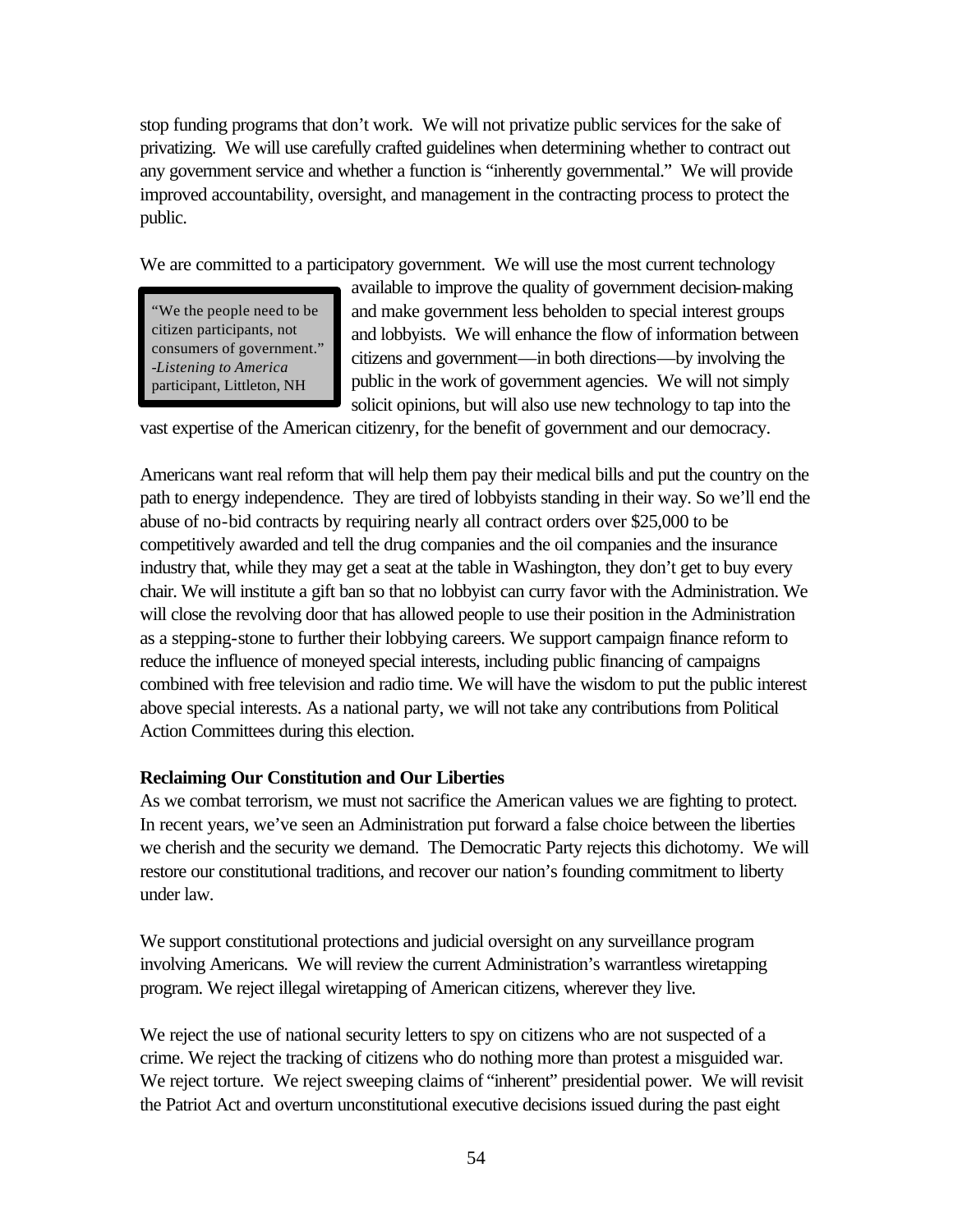years. We will not use signing statements to nullify or undermine duly enacted law. And we will ensure that law-abiding Americans of any origin, including Arab-Americans and Muslim-Americans, do not become the scapegoats of national security fears.

We believe that our Constitution, our courts, our institutions, and our traditions work.

In its operations overseas, while claiming to spread freedom throughout the world, the current Administration has tragically helped give rise to a new generation of potential adversaries who threaten to make America less secure. We will provide our intelligence and law enforcement agencies with the tools to hunt down and take out terrorists without undermining our Constitution, our freedom, and our privacy.

To build a freer and safer world, we will lead in ways that reflect the decency and aspirations of the American people. We will not ship away prisoners in the dead of night to be tortured in faroff countries, or detain without trial or charge prisoners who can and should be brought to justice for their crimes, or maintain a network of secret prisons to jail people beyond the reach of the law. We will respect the time-honored principle of habeas corpus, the seven century-old right of individuals to challenge the terms of their own detention that was recently reaffirmed by our Supreme Court. We will close the detention camp in Guantanamo Bay, the location of so many of the worst constitutional abuses in recent years. With these necessary changes, the attention of the world will be directed where it belongs: on what terrorists have done to us, not on how we treat suspects.

We recognize what leaders on the front lines of the struggle against terrorism have long known: to win this fight, we must maintain the moral high ground. When millions around the world see America living up to its highest ideals, we win friends and allies in this struggle for our safety and our lives, and our enemies lose ground.

For our Judiciary, we will select and confirm judges who are men and women of unquestionable talent and character, who firmly respect the rule of law, who listen to and are respectful of different points of view, and who represent the diversity of America. We support the appointment of judges who respect our system of checks and balances and the separation of power among the Executive Branch, Congress, and the Judiciary–and who understand that the Constitution protects not only the powerful, but also the disadvantaged and the powerless.

Our Constitution is not a nuisance. It is the foundation of our democracy. It makes freedom and self-governance possible, and helps to protect our security. The Democratic Party will restore our Constitution to its proper place in our government and return our Nation to our best traditions–including our commitment to government by law.

# **Voting Rights**

Voting rights are fundamental rights because they are protective of all other rights. We will work to fully protect and enforce the fundamental Constitutional right of every American vote—to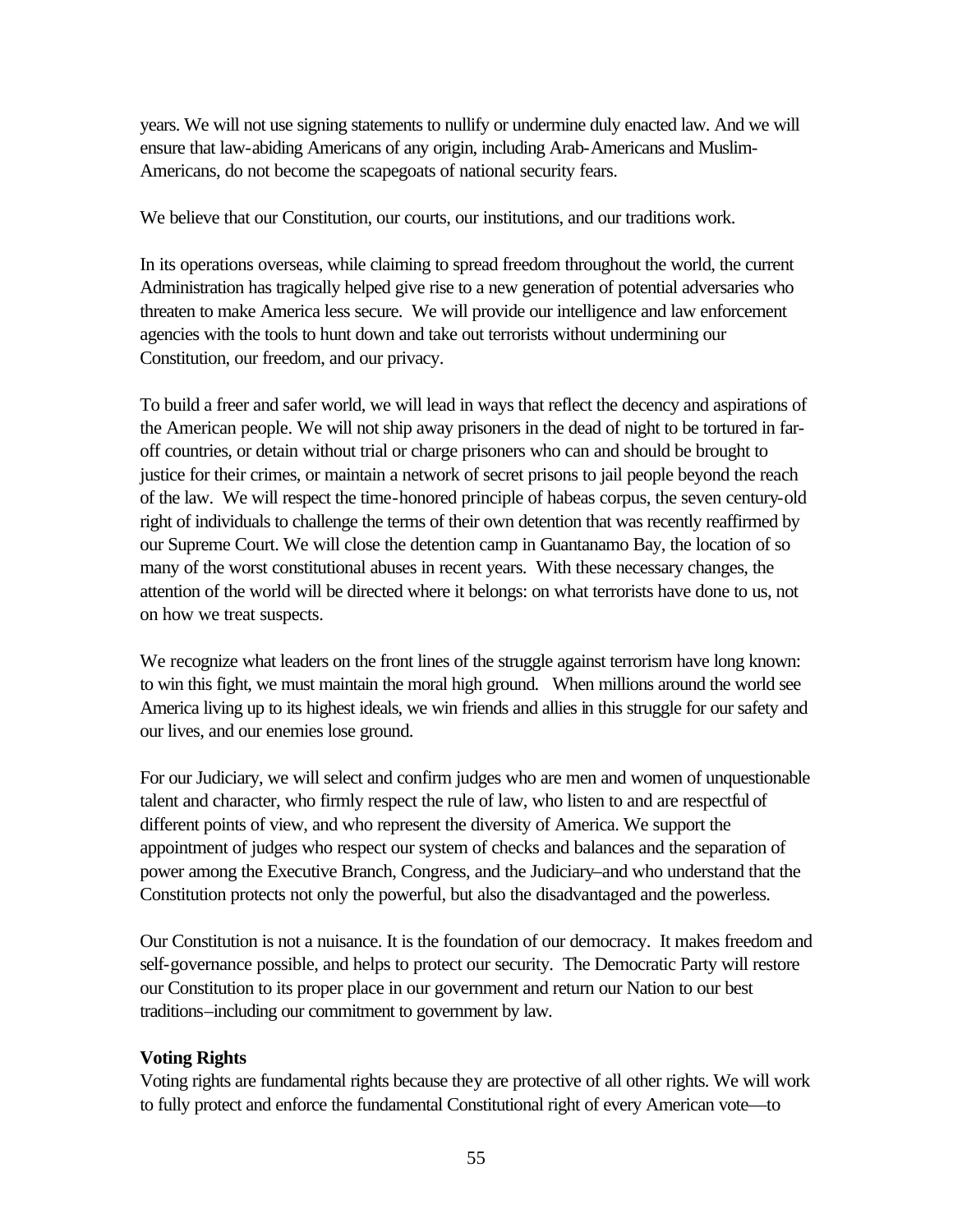ensure that the Constitution's promise is fully realized. We will fully fund the Help America Vote Act and work to fulfill the promise of election reform, including fighting to end long lines at voting booths and ensuring that all registration materials, voting materials, polling places, and voting machines are truly accessible to seniors, Americans with disabilities, and citizens with limited English proficiency. We will call for a national standard for voting that includes voterverified paper ballots. We will ensure that absentee ballots are accessible and accurately counted. We will vigorously enforce our voting rights laws instead of making them tools of partisan political agendas; we oppose laws that require identification in order to vote or register to vote, which create discriminatory barriers to the right to vote and disenfranchise many eligible voters; and we oppose tactics which purge eligible voters from voter rolls. We are committed to passing the Count Every Vote Act. Finally, we will enact legislation that establishes harsh penalties for those who engage in voter intimidation and creates a process for providing accurate information to misinformed voters so they can cast their votes in time.

#### **Partnerships with States**

Given the economic crisis across the country, states, and territories today face serious difficulties. More than half of our states face a combined billions of dollars in shortfalls. As a result, states have had to innovate and take matters into their own hands—and they have done an extraordinary job. Yet they should not have to do it alone. We will provide significant and immediate temporary funding to state and local governments, as well as territories and tribes. We will give these governmental entities a partner in the federal government, and a president who understand that prosperity comes not only from Wall Street and Washington, but from the perseverance of the American people. County and municipal governments, as well as territories and tribes, are also key partners with the federal government. These partnerships need to be revitalized to address their critical needs.

# **Partnership with Civic Institutions**

Social entrepreneurs and leading nonprofit organizations are assisting schools, lifting families out of poverty, filling health care gaps, and inspiring others to lead change in their own communities. To support these results-oriented innovators, we will create a Social Investment Fund Network that invests in ideas that work, tests their impact, and expands the most successful programs. We will create an office to coordinate government and nonprofit efforts.

# **District of Columbia**

Our civil rights leaders and many Americans of every background have sacrificed too much for us to tolerate continuing denial to the nearly 600,000 residents of our nation's capital of the benefits of full citizenship, especially the vote, that are accorded to citizens of every state. We support equal rights to democratic self-government and congressional representation for the citizens of our nation's capital.

# **Tribal Sovereignty**

American Indian and Alaska Native tribes have always been sovereign, self-governing communities, and we affirm their inherent right to self-government as well as the unique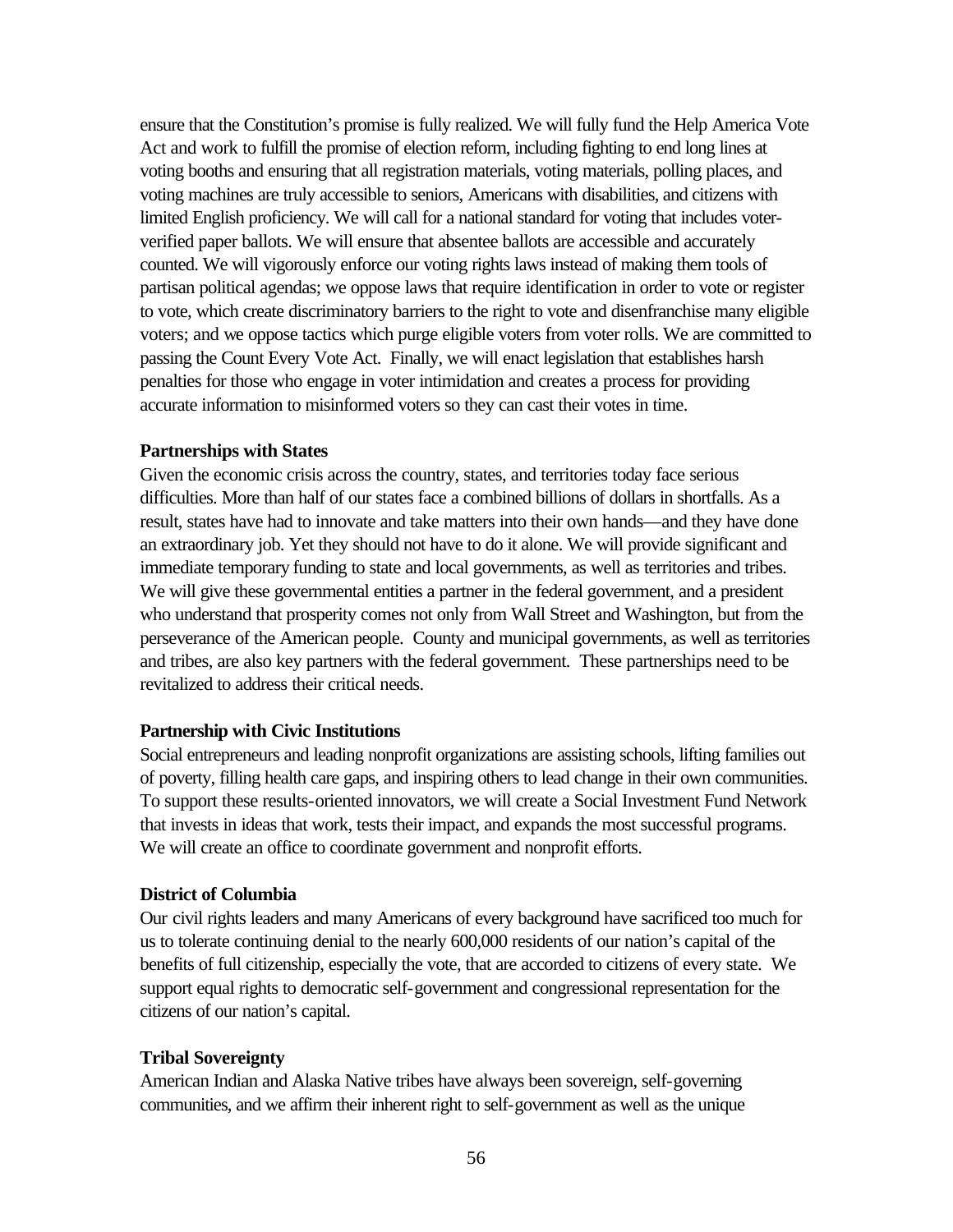government-to-government relationship they share with the United States. In exchange for millions of acres of land, our nation pledged to provide certain services in perpetuity; we will honor our nation's treaty and trust obligations by increasing resources for economic development, health care, Indian education, and other important services. We will respect American Indian cultural rights and sacred places. We will reexamine the legal framework that allows extreme rates of violent crime in Indian country; we will create a White House advisor on Indian Affairs; and we will host an annual summit with Indian leaders.

We support the efforts for self-determination and sovereignty of Native Hawaiians, consistent with principles enumerated in the Apology Resolution and the Native Hawaiian Government Reorganization Act. We will increase federal resources for economic development, education, health, and other important services. We will respect Native Hawaiian culture rights and sacred places.

# **Puerto Rico, Guam, American Samoa, the Northern Mariana Islands, and the U.S. Virgin Islands**

We recognize and honor the contributions and the sacrifices made in service of our country by the people living in Puerto Rico, Guam, American Samoa, the Northern Mariana Islands, and the U.S. Virgin Islands. We believe that the people of Puerto Rico have the right to the political status of their choice, obtained through a fair, neutral, and democratic process of selfdetermination. The White House and Congress will work with all groups in Puerto Rico to enable the question of Puerto Rico's status to be resolved during the next four years. We also believe that economic conditions in Puerto Rico call for effective and equitable programs to maximize job creation and financial investment. Furthermore, in order to provide fair assistance to those in greatest need, the U.S. citizens in Puerto Rico should receive treatment under federal programs that is comparable to that of citizens in the States. We will phase-out the cap on Medicaid funding and phase-in equal participation in other federal health care assistance programs. Moreover, we will provide equitable treatment to the U.S. citizens in Puerto Rico on programs providing refundable tax credits to working families. We believe that U.S. citizens in Guam, American Samoa, the Northern Mariana Islands, and the U.S. Virgin Islands should receive similar treatment.

We support full self-government and self-determination for the people of Guam, American Samoa, the Northern Mariana Islands, and the Virgin Islands, and their right to decide their future status. We will seek input from Guam on relevant military matters and we acknowledge the unique health care challenges that Pacific Island communities face. For all those who live under our flag, we support strong economic development and fair and equitable treatment under federal programs.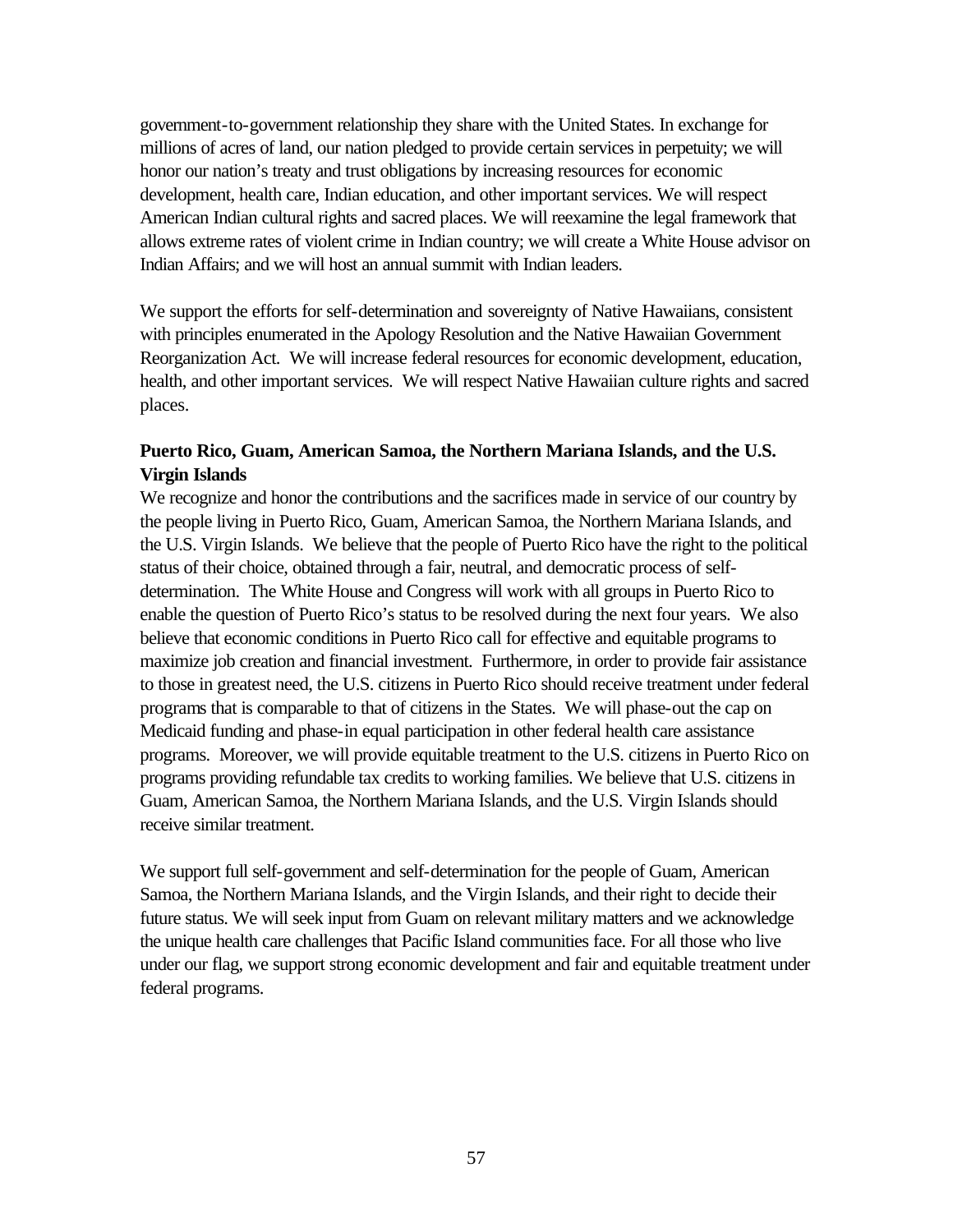

# **APPENDIX A**

# **Listening to America**

# *American Democracy in Action*

On July 8, 2008, the Obama for America Campaign and the Democratic National Committee unveiled "Listening to America: The Democratic Platform for Change," a bold initiative to include ordinary Americans in our platform process.

In an unprecedented response, 1645 meetings were held with 30,000 in attendance from July 15 through August 8. Americans gathered in living rooms, community centers, churches, union halls, schools, and parks.

All 50 states participated, as well as the District of Columbia, Puerto Rico, and the Virgin Islands. Here is a state-by-state breakdown:

| AK <sub>1</sub>   | IN        | 22             | <b>NH</b> | 17           | VA        | 38 |
|-------------------|-----------|----------------|-----------|--------------|-----------|----|
| AL 12             | <b>KS</b> | 17             | NJ        | 37           | VI        |    |
| AR 11             | KY        | 19             | <b>NM</b> | 26           | <b>VT</b> | 8  |
| AZ 30             | LA        | 20             | <b>NV</b> | 10           | WA        | 54 |
| CA 263            | MA        | 47             | <b>NY</b> | 132          | WI        | 28 |
| CO 55             | <b>MD</b> | 37             | <b>OH</b> | 39           | WV        | 7  |
| CT 24             | <b>ME</b> | 12             | OK        | 9            | WY        | 4  |
| DC 32             | MI        | 46             | <b>OR</b> | 38           | <b>PR</b> | 1  |
| DE 7              | <b>MN</b> | 23             | PA        | 57           |           |    |
| FL 69             | <b>MO</b> | 29             | RI        | 9            |           |    |
| GA 47             | <b>MS</b> | $\overline{4}$ | <b>SC</b> | 20           |           |    |
| -13<br>$H\!I$     | MT        | 6              | <b>SD</b> | $\mathbf{1}$ |           |    |
| IA<br>-11         | NC        | 34             | <b>TN</b> | 23           |           |    |
| 10<br>ID          | <b>ND</b> | 5              | <b>TX</b> | 90           |           |    |
| 68<br>$\rm{I\!L}$ | <b>NE</b> | 9              | UT        | 13           |           |    |

In addition, overseas meetings of Democrats were held in Shanghai, China, Dublin, Ireland, and Bangkok, Thailand, among other places.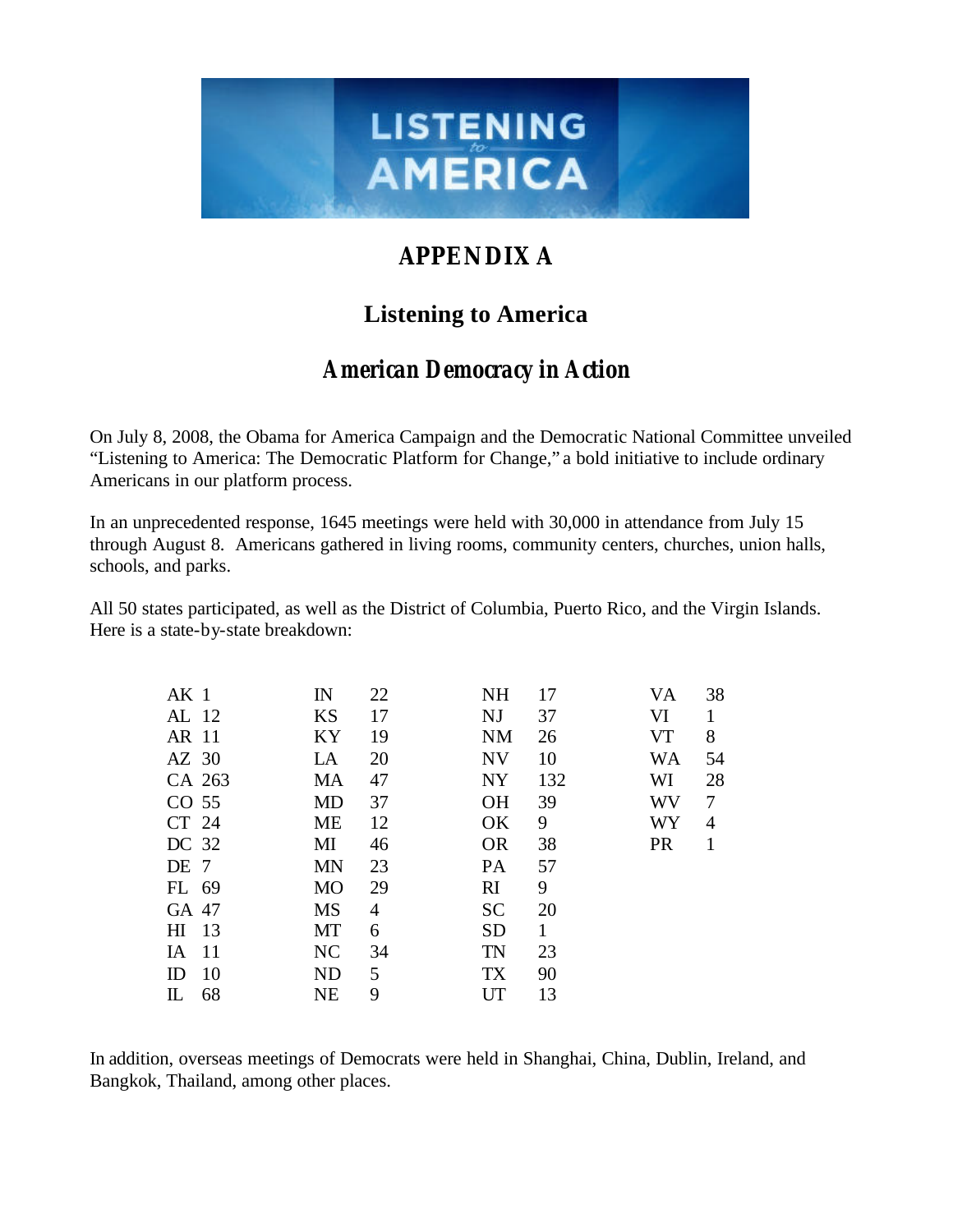Following is a sample of participants' comments from their Listening to America meetings.

*This was a great meeting and it included attendees from across the state. A woman from Pierre in the middle of the state drove four hours this morning . . . . Two college professors . . . drove three hours to attend the meeting. . . . I am thankful for this opportunity to have direct involvement with our nation's political process.* Brooking, South Dakota, July 26, 2008

*For many of our attendees, this was their first experience in active political discourse. All felt an overwhelming sense of empowerment and we are all very grateful for the opportunity to have our voices heard.* Oley, Pennsylvania, July 26, 2008.

*Our meeting was a great success. Each of us in attendance had never been a part of such an event before. We were all excited and energized by the opportunity to directly participate in the political process. As the host of the meeting, I recognize that our part in the 'big picture" of the November election is likely to be very small and perhaps even insignificant. However, the simple fact that the Obama campaign even took the time and energy to encourage ordinary citizens like me to take part in this process is extraordinary. I am extremely thankful for the opportunity to share my views and even more excited about the chance to bring other people into the discussion. Beyond that, 3 out of the 10 attendees at our meeting were Republicans! Each of them shared in different ways the fact that they were ready for change in our country and that Barack Obama is the "man for the job*.*"* Auburn Hills, Michigan, July 25, 2008

These reactions were the norm, not the exception. Indeed, a sizeable number of responders wanted the Listening to America program to continue under an Obama Administration.

Thank you to each and every person who opened their homes and took time out of their busy lives to participate in Listening to America: The Democratic Platform for Change.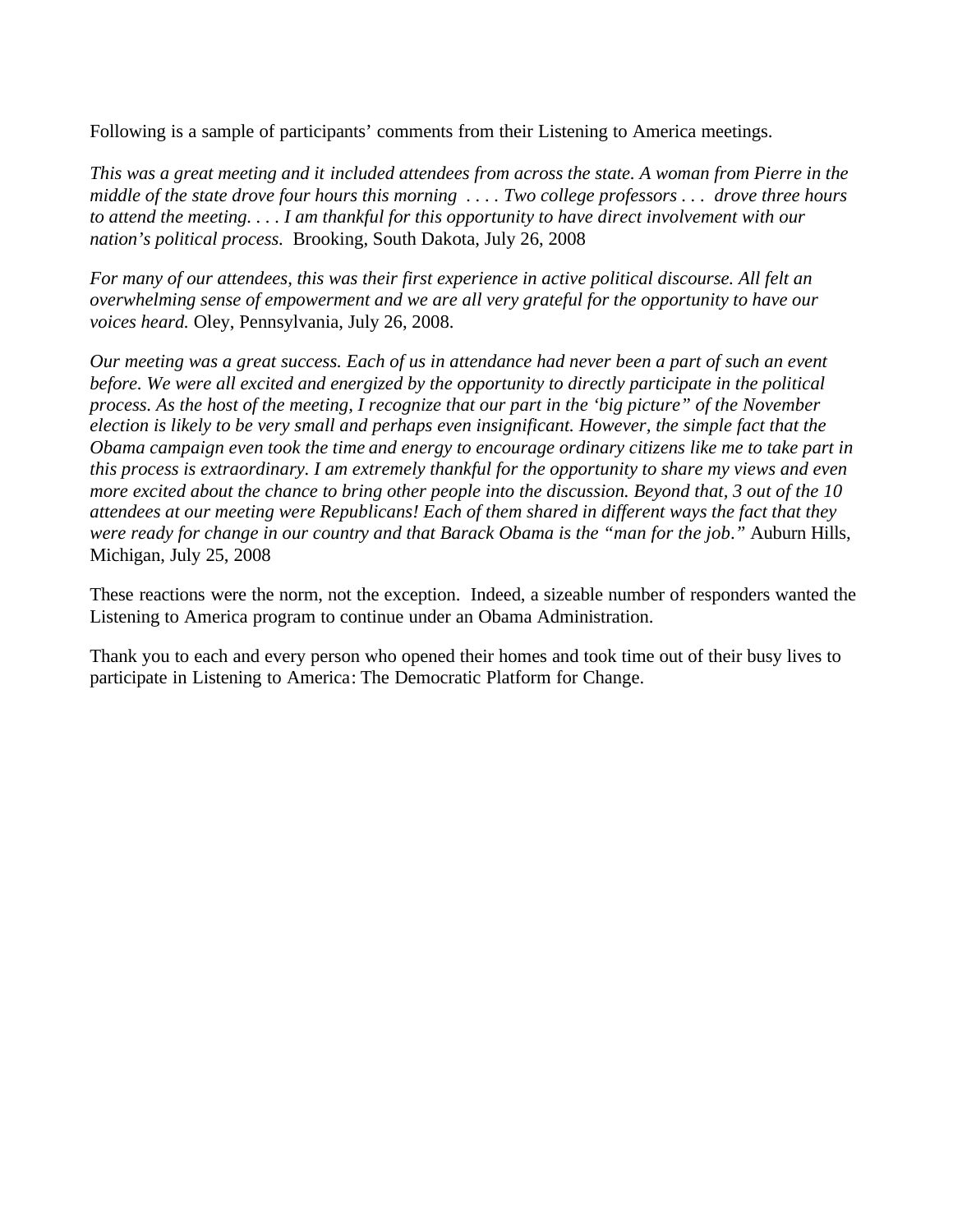

# **APPENDIX B**

# **THE ANNOTATED PLATFORM**

What follows is the framework of the Platform and material from the Listening to America Platform Meeting reports that directly relate to each of the sections of the Platform. Please note that some Platform sections are left blank because those sections were not addressed in sufficient detail in the Platform Meeting reports. The comments below are quotations from individual participants or Meeting reports.

# **Preamble**

*Littleton, NH, 7/20.* We the people should be citizen participants, not consumers of government.

*Burlington, MA, 7/19.* The platform should make Democrats' strongest case for why we should win in 2008. It should be bold; it should connect the party's core values and historic leaders, such as FDR and JFK.

*Cuyahoga Falls, OH, 7/20.* When FDR ran for President, he was a centrist, but because circumstances called for it and the people demanded it, he implemented progressive programs such as WPA (Works Program Admin), the New Deal, and even Social Security – the same kinds of focus on the common good that we need our Democratic Party and President to do now. FDR, like Obama was inheriting a country in need of change, with a strong movement of the people demanding change.

# **I. Renewing the American Dream**

# **Introduction**

*Earlysville, VA, 7/21.* We see the economy as being the center of every major domestic and foreign policy issue that we discussed.

# **Jumpstart the Economy and Provide Middle Class Americans Immediate Relief**

*Madison, TN, 7/18.* We need a starter plan that is thoughtful, fiscally responsible, and flexible since we are heading into a minefield of problems. We need to work the plan, and change it when it is wrong. We need to explain why we are changing it, without excuses, and keeping improving it until we get it right.

*Rocklin, CA, 7/23.* Give rebates and tax incentives for builders and homeowners.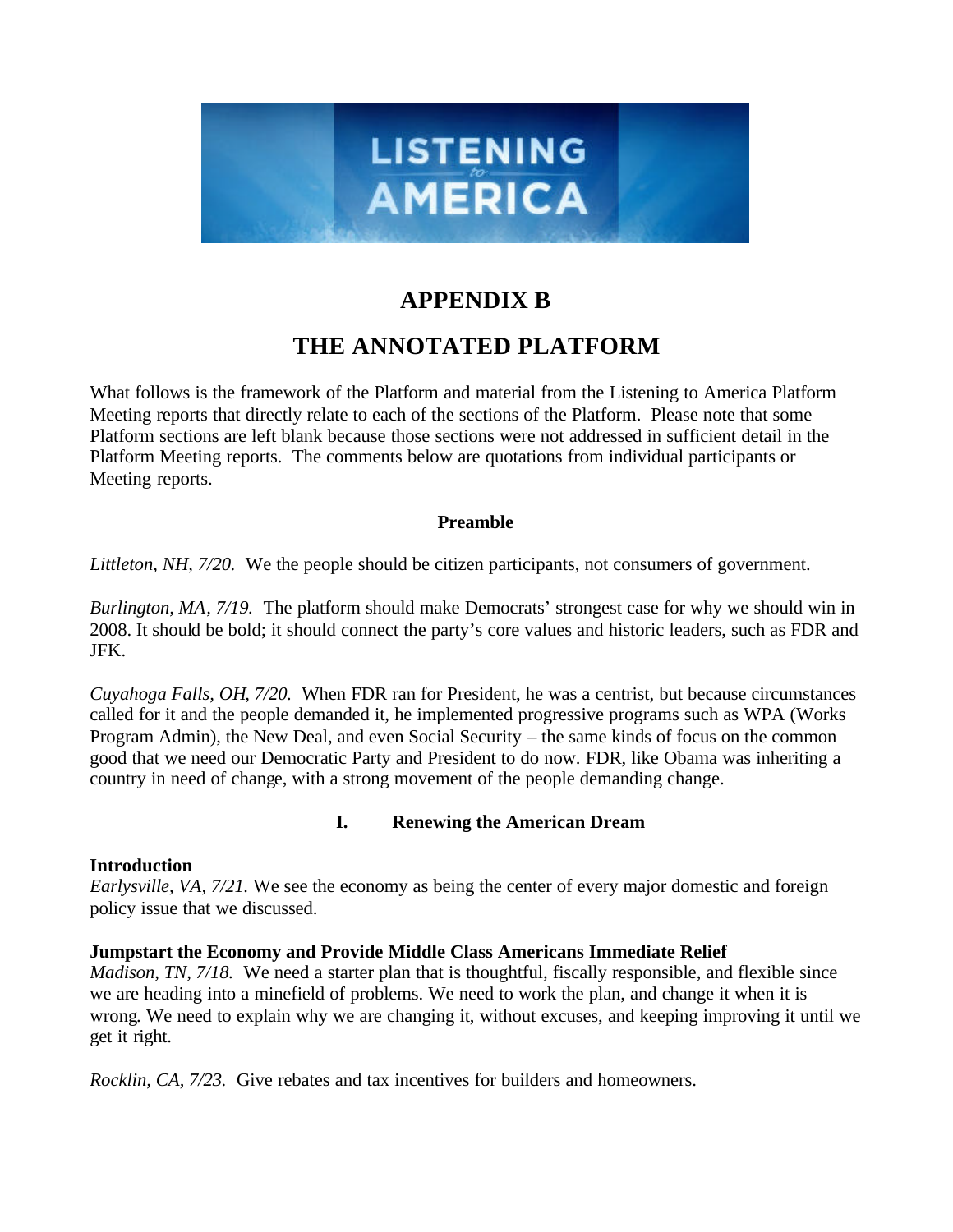*Houston, TX, 7/20.* We support stimulation of our economy by the creation of jobs for infrastructure repair and ensuring we keep our jobs here by promoting small businesses and fair trade, not free trade.

# **Empowering Families for a New Era**

• Affordable, Quality Health Care Coverage for All Americans *Baton Rouge, LA, 7/27.* The American people believe that health care should be treated as a right, not a commodity.

*Marion, IL, 7/19.* The absence of a national health care plan drives up costs to employers who provide health care competing against companies who make their products in a country with national health care.

*Westmoreland, PA, 7/20.* We believe that we need to strengthen the Long-Term Care options to remove the bias toward institutional care and strengthen home care benefits.

*Denver, CO, 7/25*. We have to start working on an overall preventive and "health not sick" care system.

*South Bend, IN, 7/22.* Require the same level of healthcare coverage for physical and mental health.

• Retirement

*Huntsville, AL, 7/27.* Provide comfort and peace of mind to our seniors and retired persons.

*Roseville, CA, 7/24.* Do Not Privatize Social Security, Study long-term needs of Social Security, Protect pensions.

• Good Jobs with Good Pay

*Washington, DC, 7/19.* Workers continue to struggle to organize. They frequently face intimidation in their workplaces, are harassed for supporting unionization efforts and also face the possibility of being fired for their activities. All of these workers contribute to American society, their communities and to our economy and they deserve the right to organize without fear.

• Work and Family

*Larchmont, NY, 7/20.* America must develop economic policies that have at their core the interests of all Americans, and that recognize that providing opportunity and dignity to the middle and lower classes is at the core of the American way of life

*Atlanta, GA, 7/26.* To be among the working poor means you have to choose between medicine and paying your bills.

• Poverty

*Jacksonville, FL 7/28.* There is a need to develop programs that will bring individuals out of poverty and reduce crime.

*Indianapolis, IN*. We believe there should be no such thing as a "working poor." We should ensure a living wage to all working citizens.

• Opportunity for Women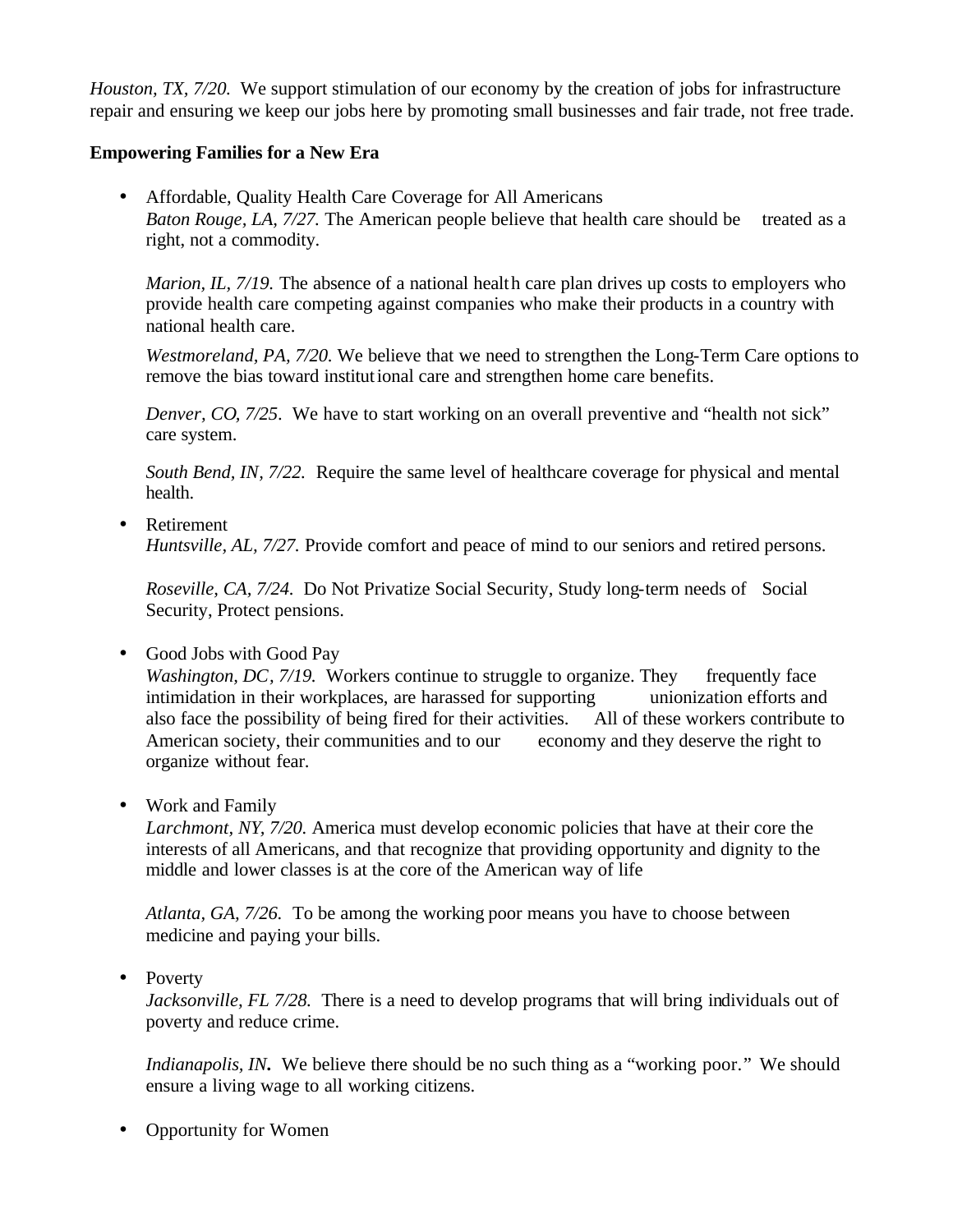*Aurora, OH, 7/20.* The Democratic Party believes that every woman deserves fair and equal pay and equal treatment in the workplace (barring discrimination) at all levels from blue collar to senior management.

#### **Investing in American Competitiveness**

• New American Energy

*Buzzards Bay, MA, 7/21.* All people, in all places, are entitled to adequate supplies of energy that are safe, affordable, and sustainable. To secure this end, the Democratic Party and its candidates will work for energy justice for all Americans and for all of the world's people. We shall support fuel assistance programs and energy conservation programs, programs for public transportation and adequate housing, and programs for the development of clean energy technology.

- A World Class Education for Every Child *Kirkwood, MO, 7/15.* Schools can and should be the building blocks, not only of the next generation but of democracy itself.
	- o *Early Childhood Education Omaha, NE.* The importance of early childhood development is beyond debate.

*Fishers, IN, 7/23.* We believe in the potential of every child and will not accept this underdevelopment of talent. An early start on childhood education is critical to ensure a desire for lifelong learning.

o *K-12* 

*Queens, NY, 7/22.* The achievement gap between poor and more affluent students at every level of the education system threatens our future as a democratic nation and a viable competitor in a global economy.

*Idaho Falls, ID, 7/20.* We recommend emphasis and enhancement of math and science education for all students from elementary school level to college in order for the U.S. to be able to compete in the global market. This includes support for training and hiring qualified teachers, providing opportunities for advancement, and competitive compensation.

*Greenwood, SC, 7/19.* Stop forcing special needs children to mainstream without adequate resources.

*Tamarac, FL, 7/25.* Not everyone can go to college, we need to also focus on vocational schools.

*Cookeville, TN, 7/23.* We need accountability for teachers—pay for performance including 180 degree evaluations (parents, other teachers, etc., not just test or class performance).

*Independent, KS, 7/26.* We suggest that more activities (e.g. after-school programs, summer programs) for rural youth be initiated to relieve the boredom that rural youth experience often leading to juvenile delinquency.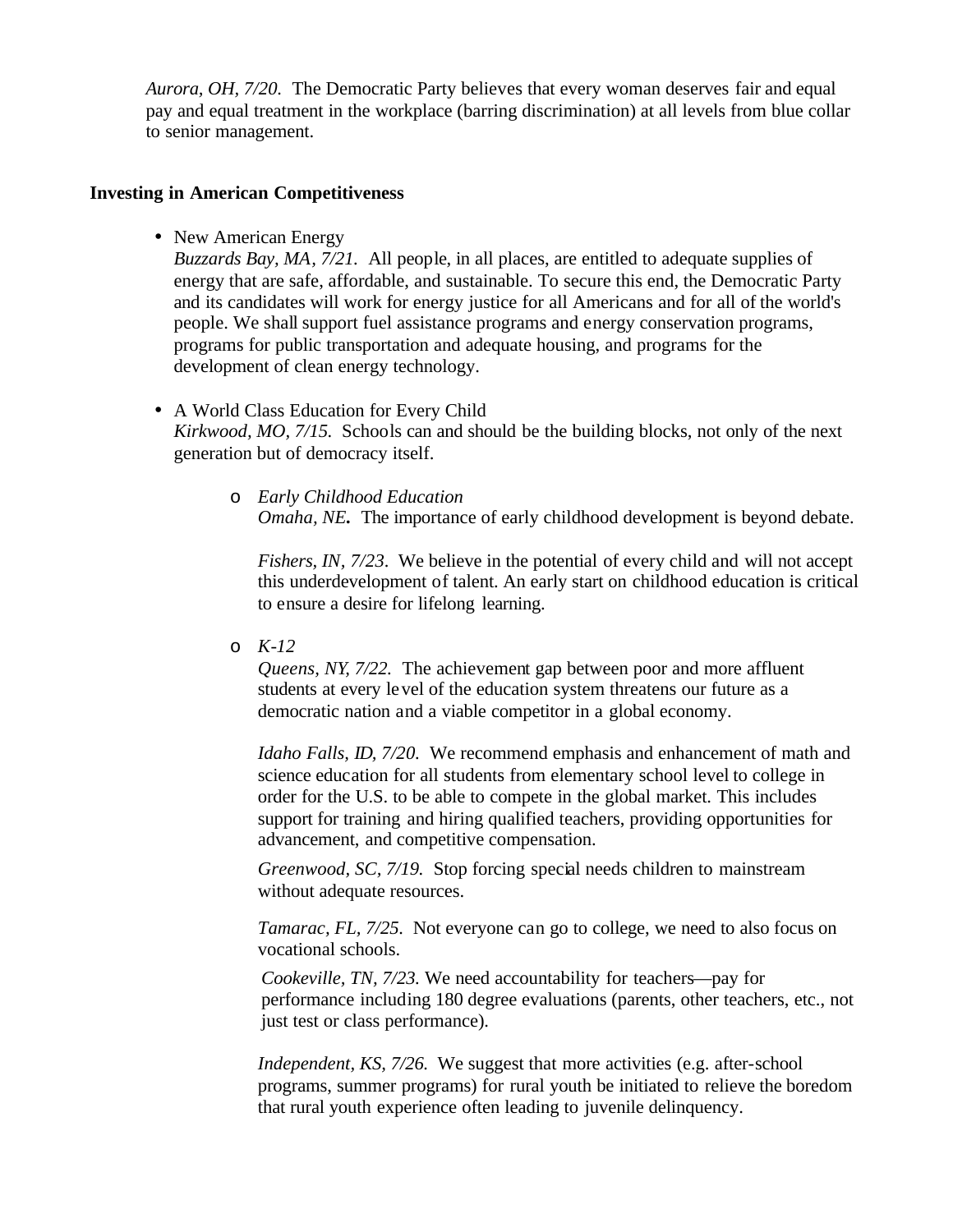• Higher Education

*Sandy, UT, 7/22.* Both the cost, and the necessity of a college education are going up everyday. The cost of tuition is putting that education out of reach of everyday Americans.

*Detroit, MI, 7/26.* We believe we can make financial aide available to every qualified student and over the long term create a profit for our government.

• Science, Technology, and Innovation

*Orange, CA, 7/23.* Federal support of university-level research has declined, and graduating students are facing insurmountable debts. Our education system at all levels is not focused on innovation: on the contrary a test-based system has taken creativity out of the classroom. We need innovation to solve critical environmental problems and to keep our economy moving forward.

*Atlanta, GA, 7/20.* We propose the development of a dedicated agency for research and development of renewable energy resources modeled after the design of NASA in the  $1960$ 's.

*The Netroots Platform.* We believe that we should invest in the Sciences. We support doubling federal funding for basic research, changing the posture of our federal government from being one of the most anti-science administrations in American history to one that embraces science and technology. This will foster homegrown innovation, help ensure the competitiveness of US technology-based businesses, and ensure that 21st century jobs can and will grow in America.

• Invest in Manufacturing and Our Manufacturing Communities *Lincoln, MI, 7/23.* We believe in building a better economy by investing in America manufacturing.

*Newport, CA, 7/19.* Another suggestion to help improve the economy is to create new employment opportunities by creating new industries, such as environmental/alternative resource manufacturing.

*Owensboro, KY, 7/27*. Give tax incentives to companies who keep jobs inside the U.S.

- Creating New Jobs by Rebuilding American Infrastructure *Flat Rock, MI, 7/23.* We also call for expanding financing for rebuilding our infrastructure at home, including, but not limited to, roads, bridges and our electrical grid system.
- A Connected America

*West Lafayette, OH, 7/25.* Broadband – For our children and ourselves, to grow our economy, and to create good jobs we need affordable high-speed broadband to every American family, business, and community. Just like we made sure that everyone has access to telephone service, we must make sure that everyone has access to high-speed Internet, the communications system of the 21st century. We cannot leave rural areas behind.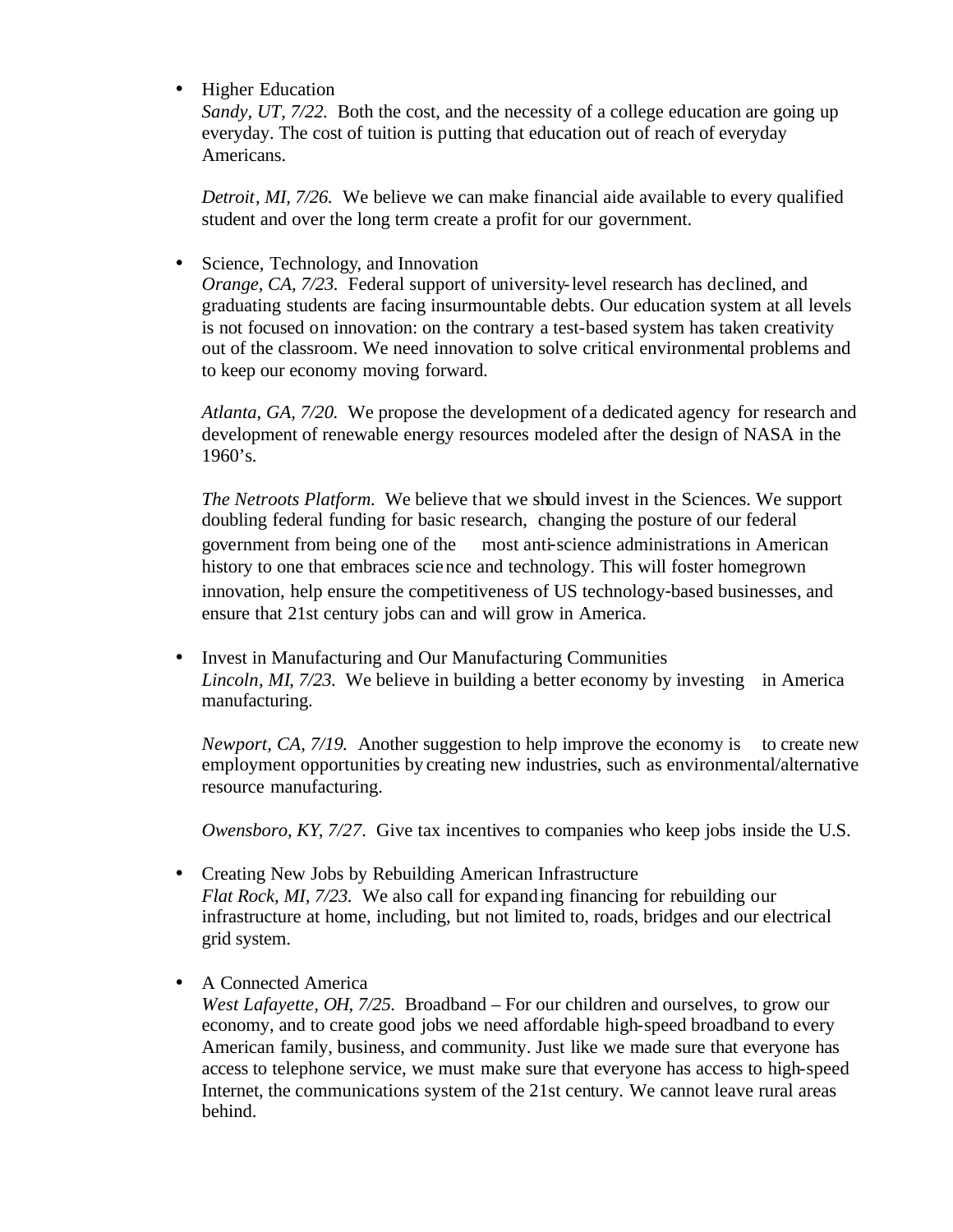• Support Small Business and Entrepreneurship

*Spring, TX, 7/26.* Those who had recent contact with the SBA expressed frustration in achieving positive support from that agency. All agreed that a new Democratic administration should scrutinize and expand SBA operations, but should feature SBA and its role in sparking domestic economy by assisting small business.

• Real Leadership for Rural America

*Clarksville, IN, 7/25.* Limit farm commodity payments to large corporate farms while continuing to support family farms.

*Mercer, IL, 7/20*. Encourage co-ops and organic farming. Increase broadband penetration into rural areas. Develop municipal wi-fi systems.

*Fargo, ND, 7/24.* Sustainable agriculture must be promoted such that farms are more sensitive to the impact on the environment and meet defined standards.

## **Economic Stewardship**

• Restoring Fairness to our Tax Code

*Winnektna, IL, 7/23.* The contrast must be drawn again and again with McCain who is actually proposing increasing taxes on the middle class while continuing to cut them for the wealthy.

*Bridgewater, CT, 7/23.* Re-structure our tax policy to create a simplified and progressive tax code.

*Omaha, NE.* The pressure on the middle class and the growing disparity between the rich and poor in the United States is a clear and present danger to our democracy.

• Housing

*Everett, WA, 7/23.* Affordable Housing – The last great unsubsidized affordable housing is being pushed out by speculators and greedy land developers. Manufactured Home Parks are being sold to make way for costly town-houses or condos and the inhabitants of the parks are left withan eviction notice and no way to recoup their investment that in most cases amounts to their life savings. Overnight – a life of reasonable comfort after a life time of hard work is transformed into a nightmare of dependence on charity and subsidy. Please include some mention of this affordable housing issue in the National Democratic Platform of 2008.

• Reforming Financia l Regulation and Corporate Governance *Midland, MI, 7/21.* We must restore credibility and regulation in the housing and financial industry.

*Ellsworth, ME, 7/22.* Financial markets should be subject to effective oversight and regulation.

• Consumer Protection

*Bellevue, WA, 7/26*. We urge that the Democratic Party restore the FDA as an independent and empowered regulatory agency.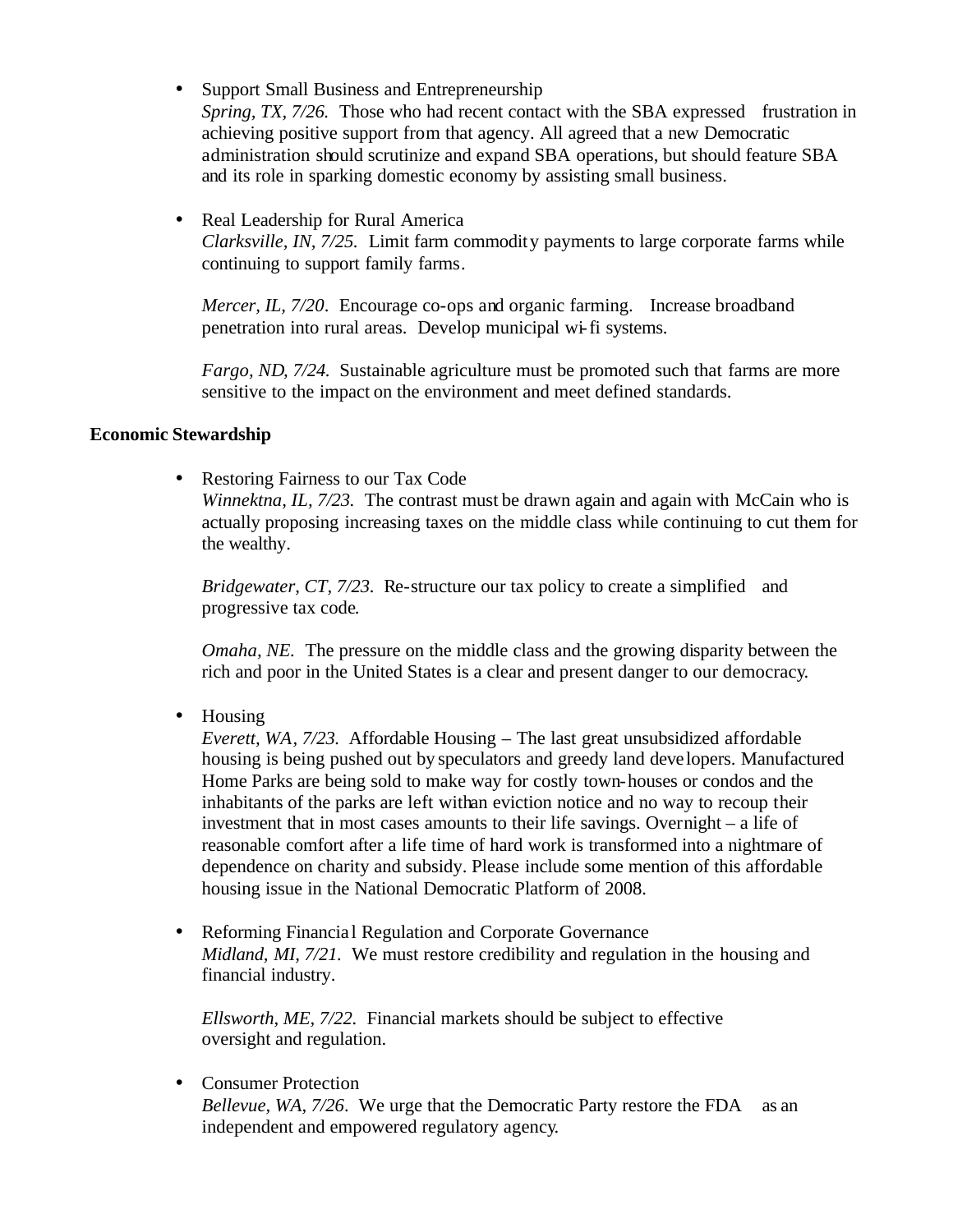*Hampton, VA, 7/27*. We would like to see trade standards improved, so that poisoned dog food, and lead based children's toys are more closely monitored.

• Savings

*Indio, CA, 7/19.* We must oppose privatizing social security, we need to raise the cap, possibly raising the retirement age, and other possible measures to make the program solvent into the future.

*Colorado Springs, CO, 7/21.* Require fully funded pension plans for vested employees; existing plans must be brought to full funding in a limited time or before declaring bankruptcy.

• Smart, Strong, and Fair Trade Policies *Chloe, WV, 7/26.* We resolve that free trade should be fair trade, for workers and consumers in all countries.

*Portland, OR, 7/21.* All trade agreements and treaties must be reviewed with the well being of the citizens of the United States as the primary goal.

*Green Brook, NJ, 7/22.* We should be more willing to work with the global economy; at the same time, we should hold our trading partners to a higher standard.

• Fiscal Responsibility

*Bloomsburg, PA, 7/26.* Adopt rational and realistic tax and spending policies that address on-going deficit and national debt concerns balanced with the need to implement high priority concerns

*Lexington, NC, 7/27.* Instead of spending trillions more to fund the war in Iraq, our concentration will be to provide affordable college education, better pay for qua lified teachers, and better academic programs for all students.

# **II. Renewing American Leadership**

#### **Introduction**

*Brooklyn, NY, 7/16.* The United States President should not be afraid to talk to countries such as Iran, Syria, North Korea, and Cuba.

*Dearborn, MI, 7/27.* Abroad, we are deeply troubled by the degree to which a unilateral approach has left America more isolated, less respected, and less secure in a changing world.

#### **Ending the War in Iraq**

*Prairie, KS, 7/20.* We recognize that contingencies and the opinions of military commanders and Iraqis may shorten or extend this [16-month] period.

*El Sobrante, CA, 7/19.* We believe strongly that the United States should end the War in Iraq and bring the soldiers home. We understand that this can not be done without thought and time.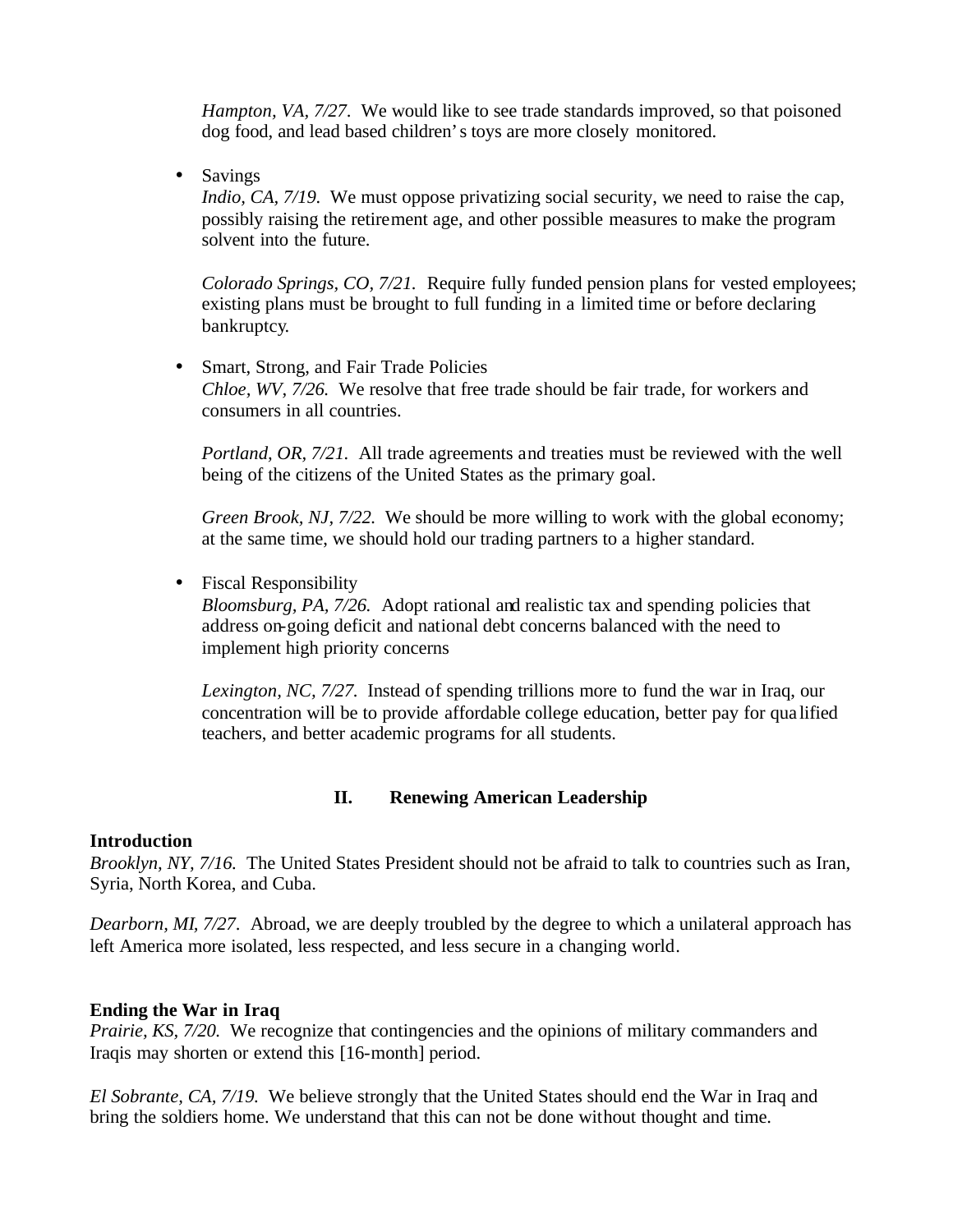## **Defeating Al Qaeda and Combating Terrorism**

• Win in Afghanistan

*Spring, WI, 7/18.* War in Afghanistan: Develop a responsible winning strategy.

*Paint Lick, KY, 7/22.* While we very much want to bring our troops home, we agreed that Afghanistan is a battleground we'll need to stay in even after coming out of Iraq.

- Seek a New Partnership with Pakistan
- Combat Terrorism

*Leander, TX, 7/25*. Use all means of eliminating Terrorism, including; a UN sponsored International Anti-Terrorism Force, increased International Cooperation, and a new Agency devoted to attacking the causes of worldwide Terrorism.

• Secure the Homeland

*Tavernier, FL, 7/15.* Improve United States port security by diverting funds currently used in prosecution of the 'War' in Iraq for vigorous inspection protocol, and advancement of new technologies for detection of dangerous materials and substances entering the nation's seaports.

• Pursue Intelligence Reform *Washington, DC, 7/19.* Federal agencies that should have been consulted on national security issues have either been ignored, as in the case of the State Department, or rebuked, as in the case of the Central Intelligence Agency.

#### **Preventing the Spread and Use of Weapons of Mass Destruction**

- A World Without Nuclear Weapons *Chandler, AZ, 7/24. We* believe in eliminating nuclear weapons worldwide.
- Secure Nuclear Weapons and the Materials to Make Them
- End the Production of Fissile Material
- End Cold War Nuclear Postures
- Prevent Iran from Acquiring Nuclear Weapons *Baltimore, MD, 7/21.* While taking no option off the table, sustained and aggressive diplomacy combined with tough sanctions should be our primary means to prevent Iran from building nuclear weapons. Military options should only, and always, be the last option.
- De-Nuclearize North Korea
- Biological and Chemical Weapons
- Stronger Cyber-Security

#### **Revitalizing the Military, Keeping Faith with Veterans**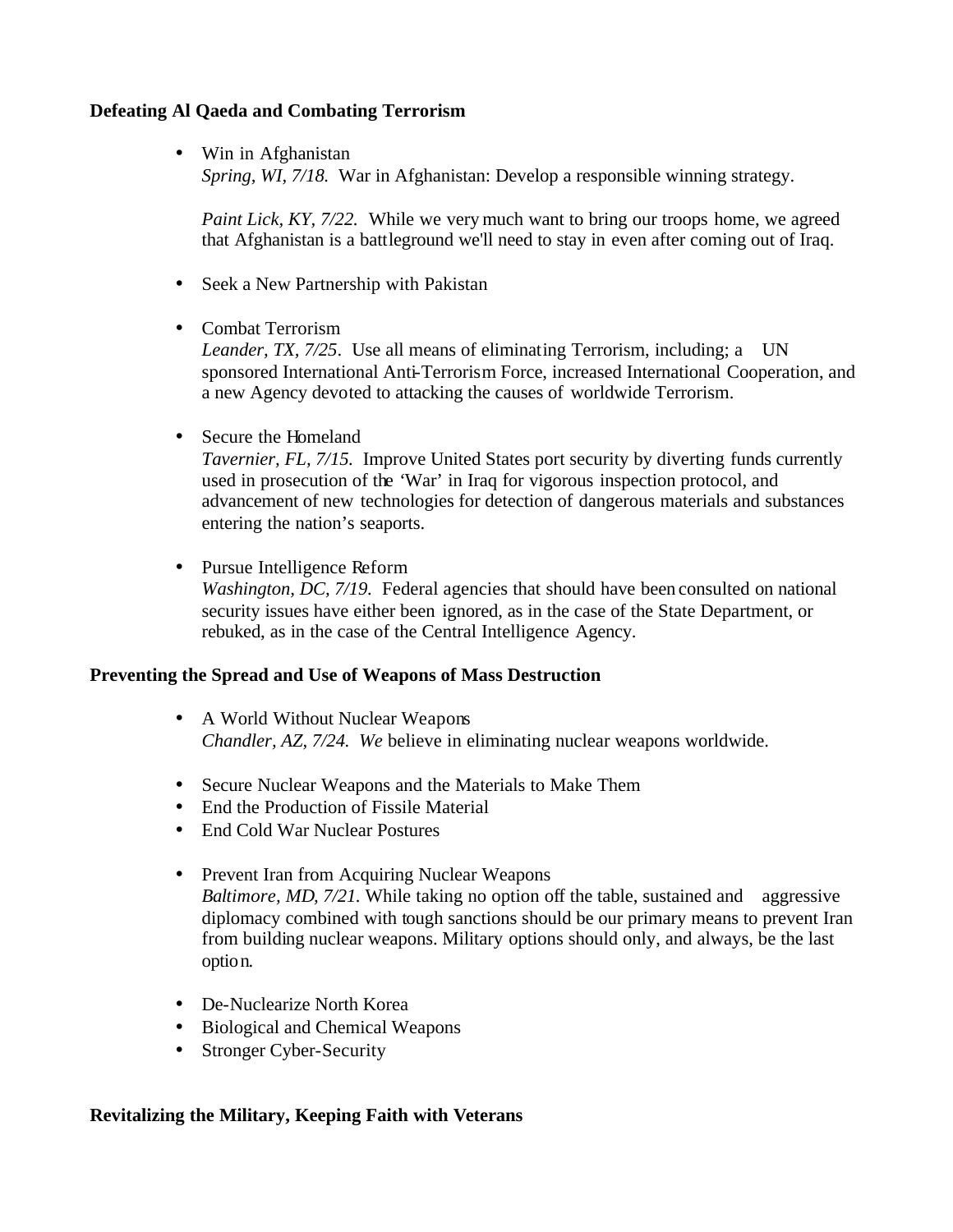- Expand the armed forces
- Recruit and Retain
- Rebuild the Military for 21st-Century Tasks
- Develop Civilian Capacity To Promote Global Stability and Improve Emergency Response
- Do Right by Our Veterans

*Las Vegas, NV, 7/23.* Veteran care is inadequate and substandard, and fails to provide basic "reasonable and customary care" that is found in most other private health insurance systems.

*Tell City, IN, 7/22*. Many young lives have been lost, and too many of our brave heroes are coming home wounded, both physically and psychologically, to a veteran hospital system unequipped to adequately care for them.

- Lift Burdens on Our Troops and Their Families
- Restore the Readiness of the Guard and Reserve *Houlton, ME, 7/26.* Stop misuse of the National Guard.

*Arvada, CO.* We demand that the families of the National Guard and Reservists be compensated financially in order to maintain their life style while their family member is serving in an active capacity.

• Allow All Americans to Serve

*Woodbury, MN, 7/19.* We will offer our young people the opportunity to join a peacetime national service program, to work in inner cities, rural communities and other underserved areas, to repair and maintain our national infrastructure, and to earn money for college while serving their country.

• Reform Contracting Practices and Make Contractors Accountable *Blairsville, GA, 7/23.* Eliminate No Bid Contracting Contracts should be available for public scrutiny.

# **Working for Our Common Security**

- Support Africa's Democratic Development *Daytona, FL, 7/21.* The U.S. should make a firm commitment to aid African education and business communities.
- Recommit to an Alliance of the Americas *Santa Fe, NM, 7/27.* As US citizens we seek a general upgrade of US foreign policy with regard to Latin America and as it related to the sovereignty of Latin American nations.
- Lead in Asia
- Strengthen Transatlantic Relations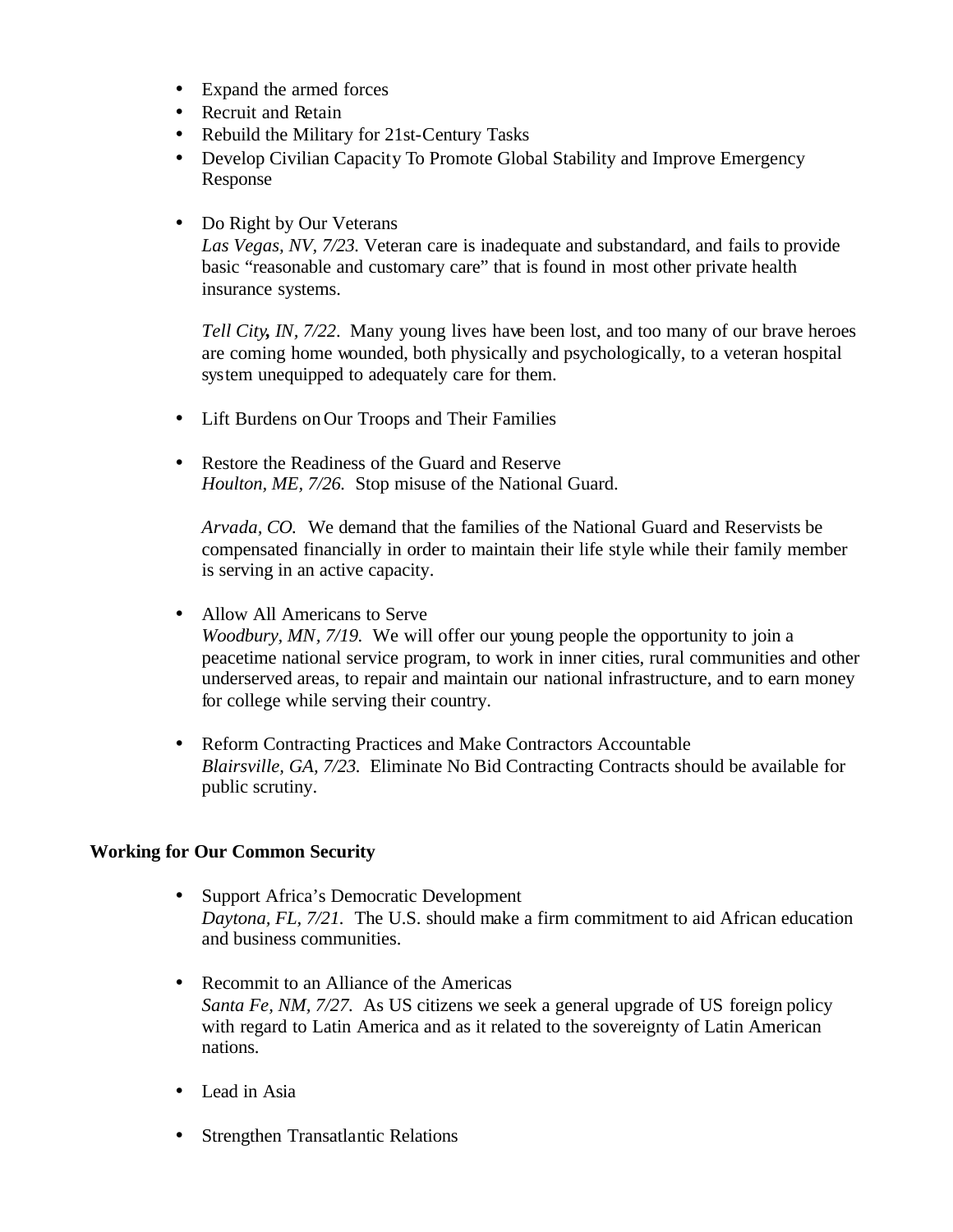*Washington, DC.* A close partnership with America's allies in Europe is one of the most important bedrocks of U.S. foreign policy. The Democratic Party believes that countries on both sides of the Atlantic must reaffirm their traditional commitment to collective security, but must also collaborate to address 21st century challenges such as stabilization and peacekeeping operations, nuclear non-proliferation, energy security, climate change, drug trafficking and global poverty.

• Stand with Allies and Pursue Diplomacy in the Middle East *Lincoln, RI, 7/26.* Support a Two-State solution and encourage US policy that both assists and enables a Two-State solution.

*Flushing, NY, 7/15.* The meeting called for the unconditional support of a united Israel with its capital in an undivided Jerusalem.

- Deepen Ties With Emerging Powers *Lebanon PA, 7/15.* We need to be a "super smart power" NOT a "super power." That means that we need to be a world leader; not a world bully.
- Revitalize Global Institutions

*Chester, PA, 7/23.* In a global community, the Administration should, with the consensus of the American Public, embrace a policy of humanitarian and economic aide while, at the same time, allowing each culture to retain its diversity and self-chosen form of government.

*Nazareth, PA, 7/16.* as a leader in the United Nations, the U.S. must make serious efforts to support and improve the functionality and effectiveness of this vital institution. Our ever-growing connectedness demands that the U.N. be a primary force for global stability.

# **Advancing Democracy, Development and Respect for Human Rights**

*Eugene, OR, 7/18.* We must live the ideals of our Constitution and Declaration of Independence globally to be respected as a model of democracy and freedom.

- Build Democratic Institutions *Rochester, NY, 7/22.* Make human rights and human welfare a more central priority in U.S. foreign policy, with an ensuing course of action that serves as a model for the rest of the world.
- Invest in our Common Humanity *Somerville, MA, 7/26.* The United States of America is a global leader, and I know that I and we as a country should be doing more to help the women in children in developing countries.

*Laramie, WY, 7/20.* We believe that our foreign policy should encourage debtforgiveness for the most impoverished nations.

*Decatur, AL, 7/26.* The Millennium Deve lopment Goals provide a path for ending extreme poverty, disease, and hunger for the poorest people in the world. It is possible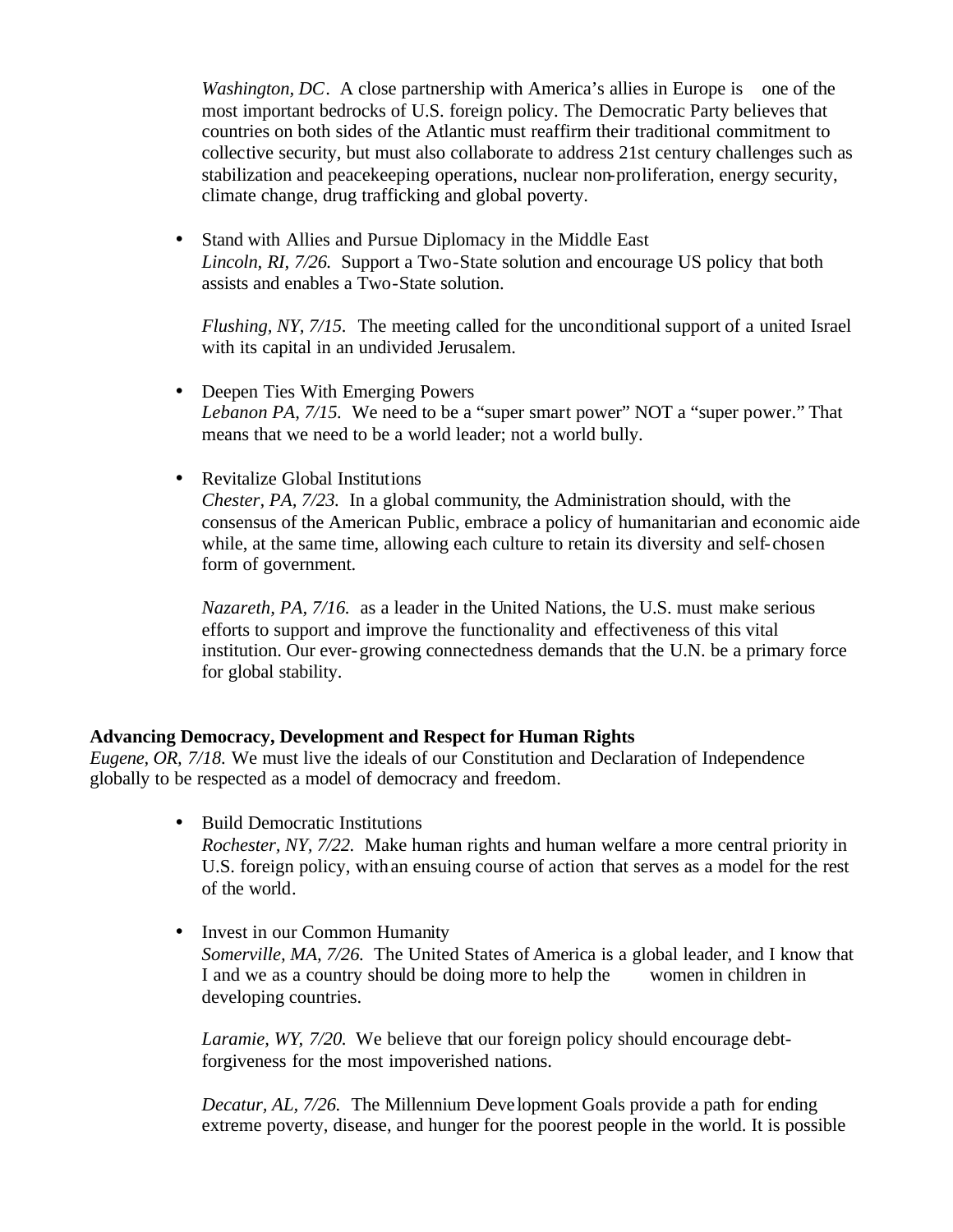for us to accomplish this mission by 2015. In addition, we must continue responsible debt cancellation for Third World countries and support the promising innovation of microfinance.

*Polson, MT, 7/27.* We believe in and demand a new era of civility and support in internationa l affairs to promote decent living conditions, protect the environment, and support human rights.

*Travis, TX 7/20.* We should do more to curb the spread of HIV/AIDS, increase vaccination programs, start micro-financing programs, and help countries build sustainable agriculture programs

• Global Health

*Farmington, MI, 7/19.* The United States should work with the international community to find solutions to global health problems, particularly those, which are easy to solve through immunizations and cheap supplies.

• Human Trafficking *Colorado Springs, CO, 7/25.* We condemn Human trafficking, a form of modern slavery.

## **Protecting Our Security and Saving Our Planet**

• Establish Energy Security

*Kent, OH, 7/17.* We call for a national policy directed toward the establishment of renewable energy to totally remove the nation from fossil fuel dependency.

*Flemington, NJ, 7/21*. The United States must embrace the imminent challenge of achieving energy independence the same way it has confronted so many challenges before: with leadership, innovation, and a strong belief in the limitless capacity of the American people to accomplish seemingly improbable feats.

• Lead to Combat Climate Change

*Seguin, TX, 7/23.* The challenge of global climate change to the survival of the human race, dwarfs all other challenges which face us in The U.S. and in the world . . . . All of our human actions affect global climate and natural ecosystem change in an interconnected way.

• Seizing the Opportunity *Orlando, FL, 7/26.* With good leadership, such as John F. Kennedy, the leadership can inspire great feats.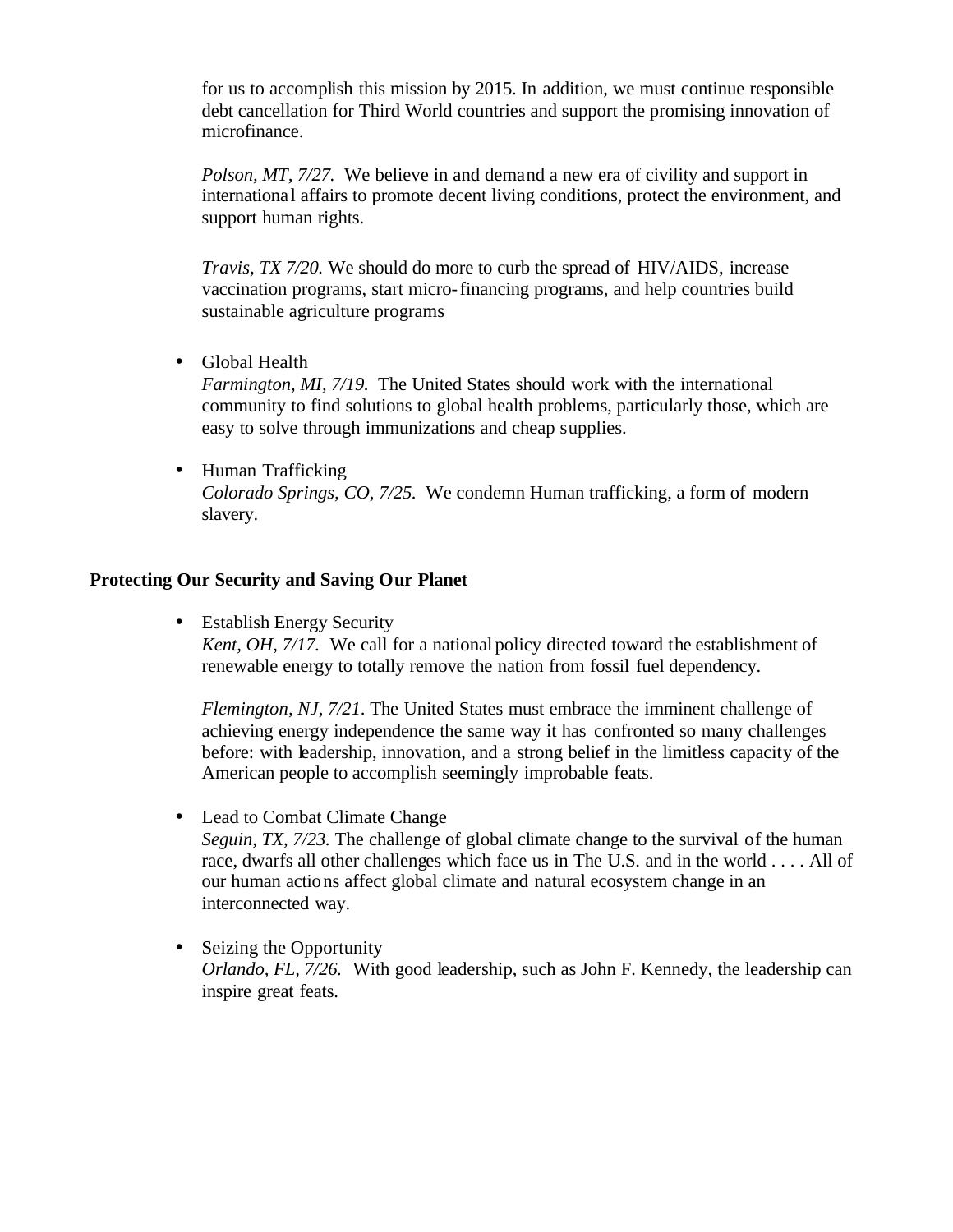# **III. Renewing the American Community**

#### **Service**

*Bellwood, IL, 7/20.* Promote social programs that build and unite families by providing incentives to students entering in the social fields such as credits, scholarships for those volunteering their time to an understaffed and underfunded social system.

# **Immigration**

*Alamosa, CO, 7/22.* Immigration reform must be done in a humane, rational, realistic manner.

*Wichita, KS, 7/22.* ICE should be given the resources needed to process visa applications in a timely manner.

*Studio City, CA, 7/15.* Need to enforce existing laws requiring employers to verify and hire only legal workers.

## **Hurricane Katrina**

*New Orleans, LA, 7/20.* Fulfill the Post Katrina Promises to New Orleans and Louisiana.

## **Preventing and Responding to Future Catastrophes**

*Sonoma, CA, 7/23.* Review and improve FEMA and to formulate a comprehensive Long term Disaster Plan for the country.

## **Stewardship of Our Planet and Natural Resources**

*Little Rock, AK, 7/21.* The way we take care of our earth directly reflects our value system and respect for future generations.

*Mountain View, CA, 7/14.* We as a country have an obligation to future generations, to ourselves, and to the world to respect and care for the environment and natural resources.

*Missoula, MT, 7/20*. Public land and water should be managed according to sound science rather than political expediency; political interests should not censor science during policy making.

*Catonsville, MD, 7/20*. Green environmental/energy policies must be made a priority now by seizing on the country's interest in the subject and concern with increasing energy prices.

*Honolulu, HI, 7/20*. Conservation. It's not the solution but it will contribute as well as buy time. The cheapest barrel of oil is the one you don't buy!

# **Partnership with States**

# **Metropolitan and Urban Policy**

*Brooklyn, NY, 7/20.* The federal government should invest in urban infrastructure and devote the bulk of federal transportation resources to improving public transit, in the same manner that they supported the construction of roads and highways in the 1950s and 1960s.

# **Firearms**

*Princeton, NJ, 7/27.* Fill a loop hole on gun control law through stepped up background checks of anyone buying guns at a gun show.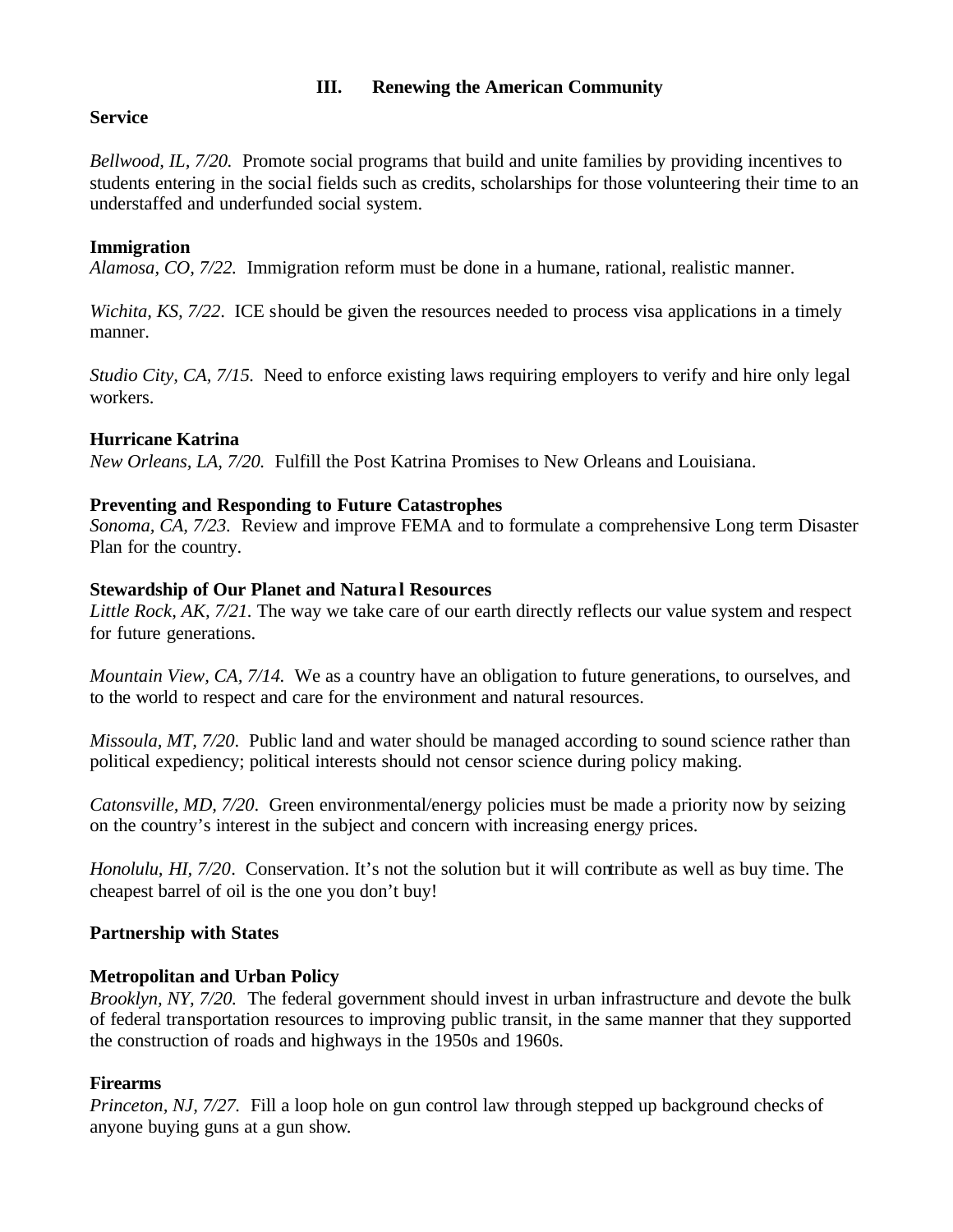## **Faith**

*Atlanta, GA, 7/22.* Strong families blessed with opportunity, guided by faith, and filled with dreams are the heart of a strong America.

# **The Arts**

*Baltimore, MD, 7/23.* Art matters. It defines us as individua ls, and as a people. By challenging the status quo, and bridging divides of culture, language, time, and place, the arts provoke positive change. Art is inherently democratic.

## **Americans with Disabilities**

*Bessemer, AL, 7/24.* The federal, state and local government should become proactive in establishing policies that address the needs of the disabled.

*Murray, KY, 7/27.* We believe that the Americans with Disabilities Act be fully and properly enforced by the U.S. Justice Department.

# **Children and Families**

*Kennesaw, GA, 7/19.* In order to invest in communities again, we must fund universal pre-k. All studies show that a child with the basics of education when entering kindergarten have a better opportunity of succeeding throughout their entire educational career.

#### **Fatherhood**

*San Luis Obispo, CA, 7/26*. Our priorities were . . . . Maternity and Paternity Benefits equal to other developed nations.

#### **Seniors**

*Aurora, OH, 7/20.* There should be emphasis on the need for appropriate care, be it home health or long term care facilities for seniors. Seniors should not be forced out of their homes, into divorce, or into sub satisfactory facilities in order to receive the care needed in their last years.

*Hillsborough, CT, 7/20*. People are retiring earlier and finding they can't really afford it. Many want to return to work but it is difficult to find jobs after age 55. Age discrimination is prevalent although it is subtle.

# **Choice**

*Fargo, ND, 7/24.* We support the reproductive rights of women as defended by Roe vs. Wade. We advocate for comprehensive sex education, family planning, and reimbursement of the costs of contraceptives. We encourage providing support for pregnant women such as pre-natal and post-natal care, counseling, and WIC programs.

# **Criminal Justice**

*Madison, WI, 7/19.* We as a nation spend a great deal of money on the effects of violence.... As earlier noted, communities are devoting more of our economic means to combat the detrimental effects of family violence than we do for prevention. It is not a question of if we as a nation can afford to expand services, but if we can afford not to.

# **A More Perfect Union**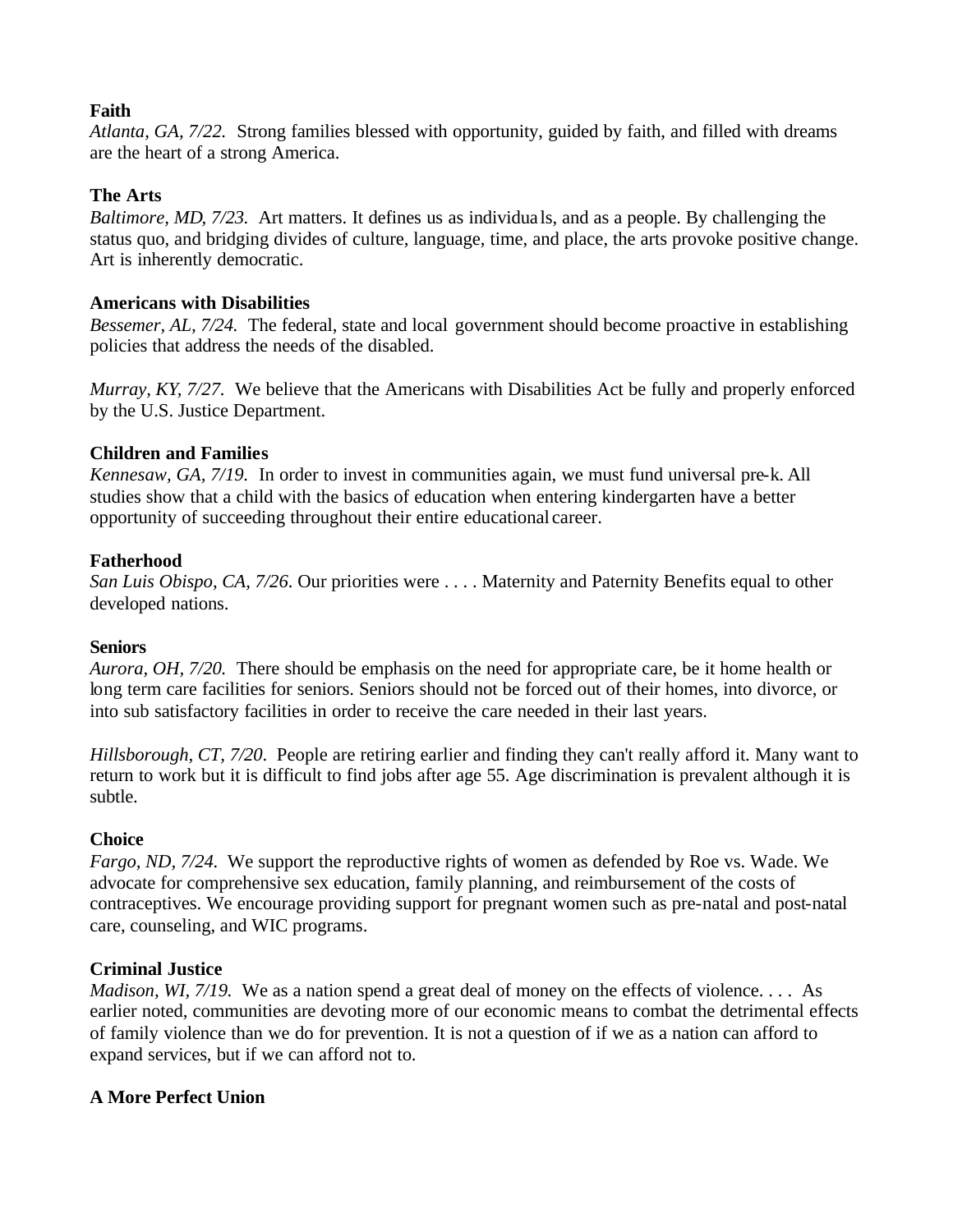*San Francisco, CA, 7/18*. The next Administration must support and further develop the Initiative and the Commission, which have worked to ensure that AAs and PIs can fully participate in all aspects of the federal government's operation.

*Fort Smith, AZ, 7/26.* We are committed to ensuring full equality for women.

*Chandler, AZ, 7/22.* Abolish the "Don't Ask, Don't Tell" policy. A person's sexual preference should be a non-issue.

*Tacoma, WA, 7/25.* Our celebration of diversity begins with a long past due appreciation of the Native American culture – whose ancient respect for nature is today's wisdom.

*Manhattan, NY*. I feel a little selfish doing this, but I'm here to talk about me. 23.6 million people have diabetes in the U.S. and that's talking about me, because I have diabetes. Nearly 1/3 of Latinos lack health insurance, and that's me again, because I'm Latino.

# **IV. Renewing American Democracy**

*San Juan, PR, 8/6*. If we as Democrats shall be the ones upon which history will thrust the reins of our government for the next four years, it will be our responsibility to ensure that the promise of change and a brighter future we are proposing for America becomes a reality for all citizens.

#### **Open, Accountable, and Ethical Government**

*Paddington, TX, 7/21*. The Declaration of Independence says we are all equal, but in our political system, we are decidedly unequal.

*Broken Arrow, OK, 7/26.* We believe the government needs a long-term commitment to consistency and transparency in fiscal operations.

*Fort Collins, CO.* Of course, shine the light on pork barrel spending and boldly educate Americans on the tools we have to get involved, stand up and stop it.

*Amarillo, TX, 7/17.* All political appointees MUST have education, professional and/or experiential credentials in the area in which they are being considered for appointment. For example, head of the OMB would have to have educational and professional experience and credentials in finance. The head of FEMA would have to have experience in emergency management. The head of FEMA should be required to watch the Weather Channel as part of his or her position.

# **Reclaiming Our Constitution and Our Liberties**

*Los Angeles, CA, 7/21.* We believe in open government that is accessible and accountable to all citizens. The current administration has served as precisely the opposite; operating under a veil of secrecy and denial, hiding behind "Executive Privilege" and "National Security" to keep the public from knowing the scope of its activities.

*Fairbanks, AK, 7/24.* Government of, by, and for the people: We demand a return to the rule of law and rigorous adherence to the rights and liberties asserted in our Constitution.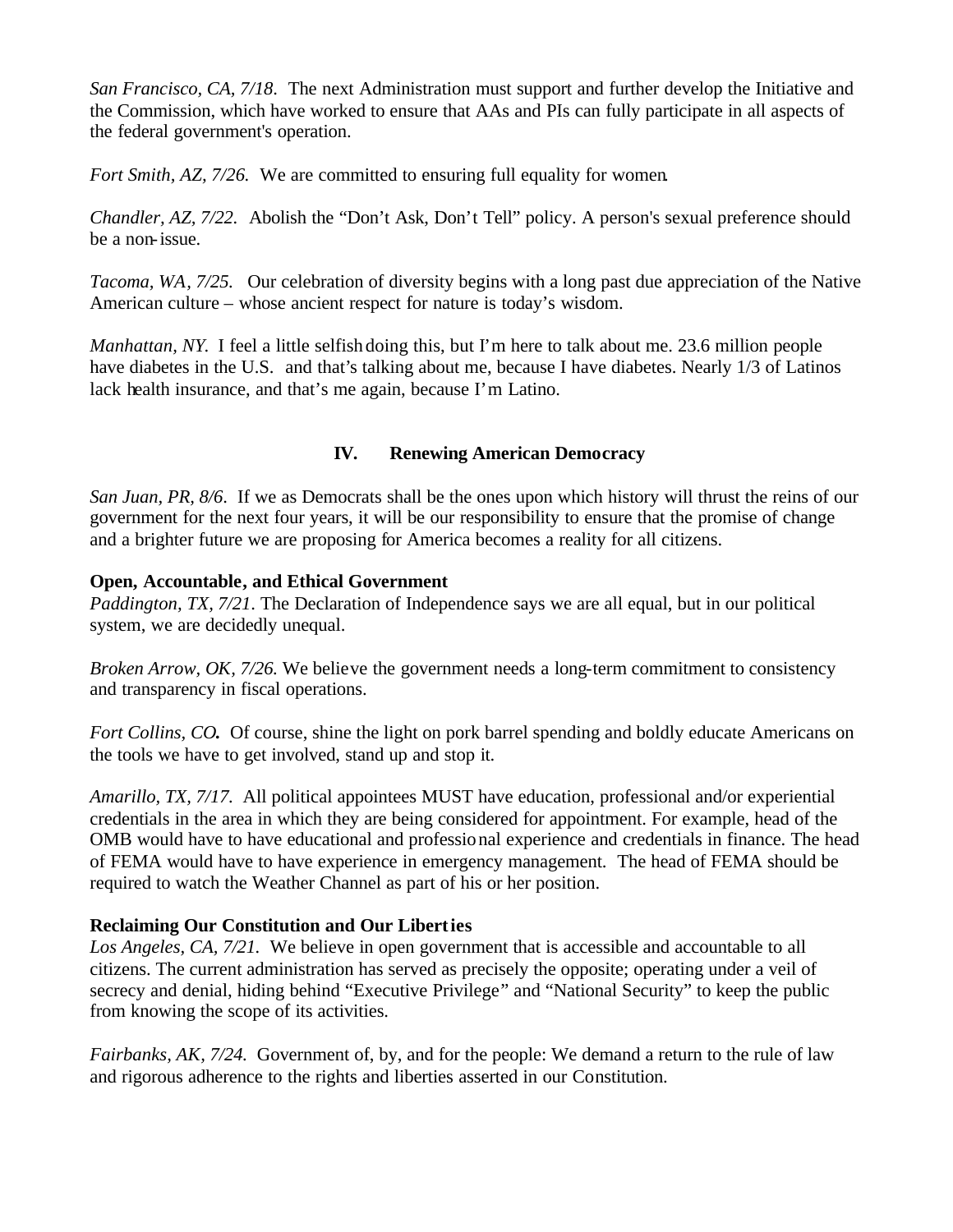#### **Voting Rights**

*Port Jefferson, NY, 7/21.* We will call for legislation that will fully protect and enforce the fundamental Constitutional right of every American to vote.

## **Partnership with Civic Institutions**

*Palo Alto, CA, 7/20.* We believe that moving forward, we will need to create strategic partnerships with corporations, non-profits, government agencies, and private citizen groups to come up with these solutions. We believe that this should start by first analyzing successful programs, and providing a series of grants to replicate these programs nationwide.

#### **District of Columbia**

*Washington, DC, 7/27*. Grant Statehood for the District of Columbia w/full congressional representation.

#### **Tribal Sovereignty**

*Brooking, SD, 7/26.* We encourage the Obama administration to appoint an Indian Affairs advisor within the first 100 days of his administration. We encourage this advisor to meet with tribal leaders and hear their concerns within the first year of the Obama administration.

*Honolulu, HI, 7/26*. Support Federal recognition for Native Hawaiians.

#### **Puerto Rico, Guam, American Samoa, the Northern Mariana Islands, and the U.S. Virgin Islands**

*San Juan, PR, 8/6.* We must treat our seniors in Puerto Rico – with respect to Medicaid and other federal health care programs – just as we treat our fellow citizens in the States.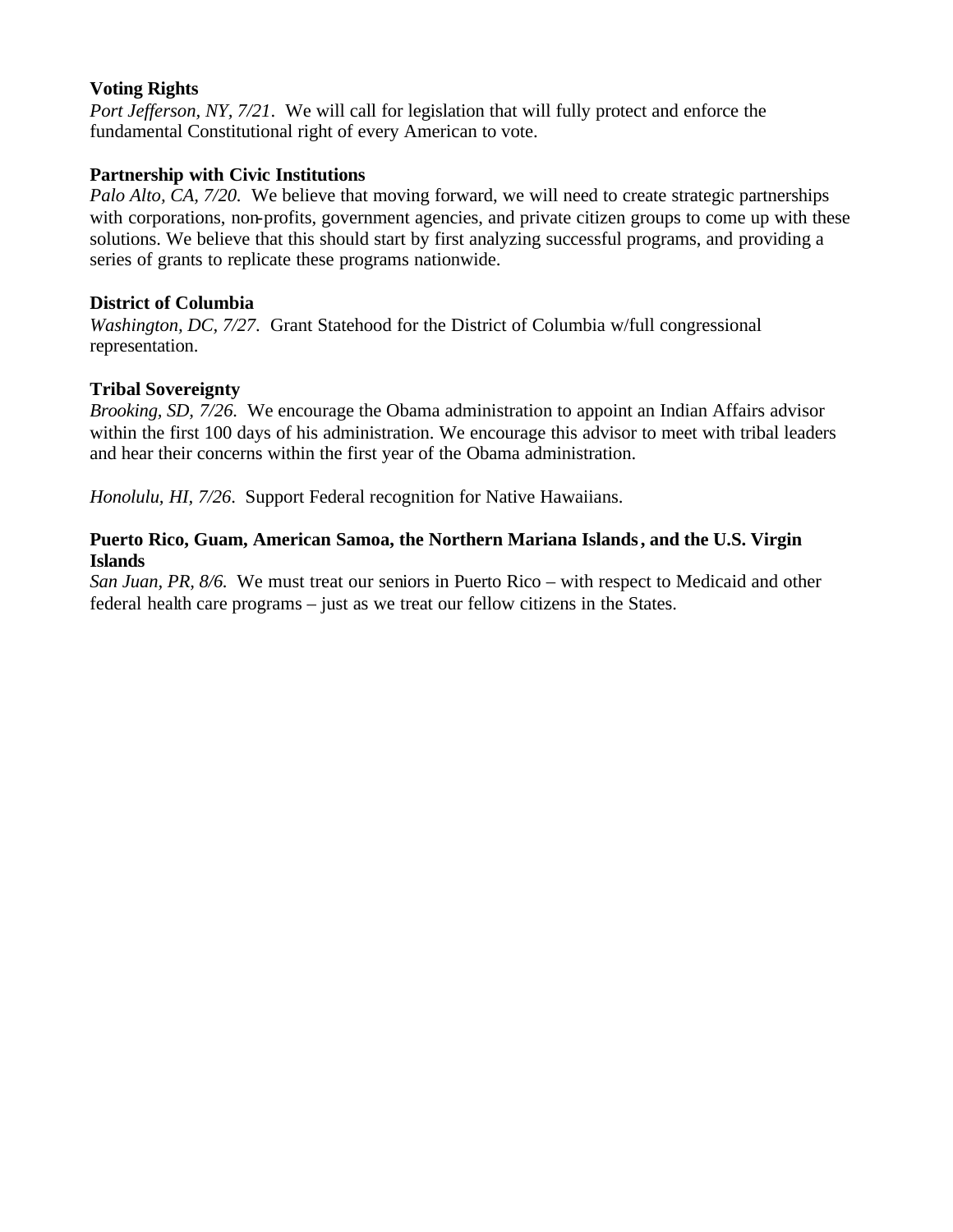# LISTENING **AMERICA**

# **APPENDIX C**

# **Platform Meetings (by state)**

| <b>State</b> | <b>City</b>                  | Date | <b>Event Name</b>                                            | <b>State</b> | City               | Date          | <b>Event Name</b>                                       |
|--------------|------------------------------|------|--------------------------------------------------------------|--------------|--------------------|---------------|---------------------------------------------------------|
| AK           | Fairbanks                    | 7/24 | Help Set 2008 Democratic Party Platform                      | AZ           | Oro Valley         | $\sqrt{7/19}$ | Greater Oro Valley Area - Part II                       |
| AL           | Altoona                      | 7/27 | Listening to America Platform Meeting                        | AZ           | Patagonia          | 7/19          | Patagonia Sonoita Area Platform Meeting                 |
| AL           | <b>Bessemer</b>              | 7/24 | Alabama Barack Team Bessemer: Democratic Platform For Change | AZ           | Payson             | 7/23          | <b>Platform Meeting</b>                                 |
| AL           | Birmingham                   | 7/19 | <b>Together We Stand</b>                                     | AZ           | Phoenix            | 7/15          | LGBTQ Community Democratic Party Platform               |
| AL           | Birmingham                   | 7/22 | Platform meeting                                             | AZ           | Phoenix            | 7/15          | Westside Phoenix, Arizona                               |
| AL           | Birmingham                   | 7/29 | Democratic Party Listen to America Meeting                   | AZ           | Phoenix            | 7/23          | <b>Platform Meeting</b>                                 |
| AL           | Decatur                      | 7/26 | Morgan County Platform Meeting                               | AZ           | Phoenix            | 7/26          | Arizona Platform Meeting                                |
| AL           | Huntsville                   | 7/27 | Listening to Huntsville                                      | AZ           | Phoenix            | 7/30          | <b>DFA-MC Platform Meeting</b>                          |
| AL           | Jacksonville                 | 7/26 | Coffee Break Platform Meeting                                | AZ           | Phoenix            | 8/3           | Platform Meeting - Meet Your Local Democrats!           |
| AL           | Mobile                       | 7/20 | <b>Platform Meeting</b>                                      | AZ           | Prescott<br>Valley | 7/19          | Quad Cities Obama Platform Meeting                      |
| AL           | Montgomery                   | 7/23 | Listen To America Meeting                                    | AZ           | <b>Oueen Creek</b> | 7/19          | Let your voice be heard                                 |
| AL           | Toney                        | 7/18 | Small Town Alabama Issues                                    | AZ           | Scottsdale         | 7/21          | <b>Platform Issues Discussion</b>                       |
| AR           | Bentonville                  | 7/24 | Create the Future Platform Caucus                            | AZ           | Scottsdale         | 7/22          | Listening to America                                    |
| AR           | Eureka                       | 7/19 | Eureka for Change                                            | AZ           | Sierra Vista       | 7/24          | Voters of Cochise County, Platform Meeting              |
| AR           | <b>Springs</b><br>Fort Smith | 7/26 | Fort Smith Platform Planning                                 | AZ           | Sun Lakes          | 7/24          | <b>Platform Meeting</b>                                 |
| AR.          | Garfield                     | 7/22 | It is our Duty                                               | AZ           | Tempe              | 7/27          | Platform Meeting and Wine Tasting Party                 |
| AR.          | <b>Hot Springs</b>           | 7/26 | Platform Meeting for Hot Springs, AR                         | AZ           | Tucson             | 7/20          | Pizza with a purpose                                    |
| AR           | Jonesboro                    | 7/24 | NEA for Obama Platform Meeting                               | AZ           | Tucson             | 7/21          | House Party to End Predatory Payday Loans @ Grijalva HQ |
| AR.          | Jonesboro                    | 7/27 | NEA for Obama Platform Meeting                               | AZ           | Tucson             | 7/23          | DNC Platform Mtg.                                       |
| AR           | <b>Little Rock</b>           | 7/19 | Obama 101                                                    | AZ           | Tucson             | 7/24          | Can't Afford the Gas to Go to Denver                    |
| AR           | Little Rock                  | 7/21 | Unity in Little Rock                                         | AZ           | Tucson             | 7/24          | Change for Change!                                      |
| AZ           | Chandler                     | 7/22 | <b>Chandler Platform Meeting</b>                             | AZ           | Tucson             | 7/24          | Sam's Platform Meeting                                  |
| AZ           | Cottonwood                   | 7/24 | <b>Platform Meeting</b>                                      | AZ           | Tucson             | 7/27          | Be a part of the process!                               |
| AZ           | Flagstaff                    | 7/25 | Stand for Change                                             | AZ           | Tucson             | 8/22          | Solar Power, Carpools, and Beers for Obama              |
| AZ           | Glendale                     | 7/26 | <b>Platform Discussion</b>                                   | CA           | Alameda            | 7/19          | Listening To America: Democratic Party Platform         |
| AZ           | Gold Canyon                  | 7/19 | Gold Canyon Obama Listening Event                            | <b>CA</b>    | Albany             | 8/2           | Democratic Platform Pot Luck                            |
| AZ           | Green Valley                 | 7/24 | Listening to America/Democratic Club of Santa Rita           | CA           | Arcata             | 7/23          | West End Road Platform                                  |
| AZ           | Mesa                         | 7/26 | Bringing the voice of the East Valley to Denver              | <b>CA</b>    | Auburn             | 7/15          | <b>Take Back Our Country</b>                            |
| AZ           |                              | 7/21 |                                                              | <b>CA</b>    | Benicia            | 7/28          | <b>Effecting the Democratic Platform</b>                |
|              | Nogales                      |      | Listening to the People: by the People                       |              |                    |               |                                                         |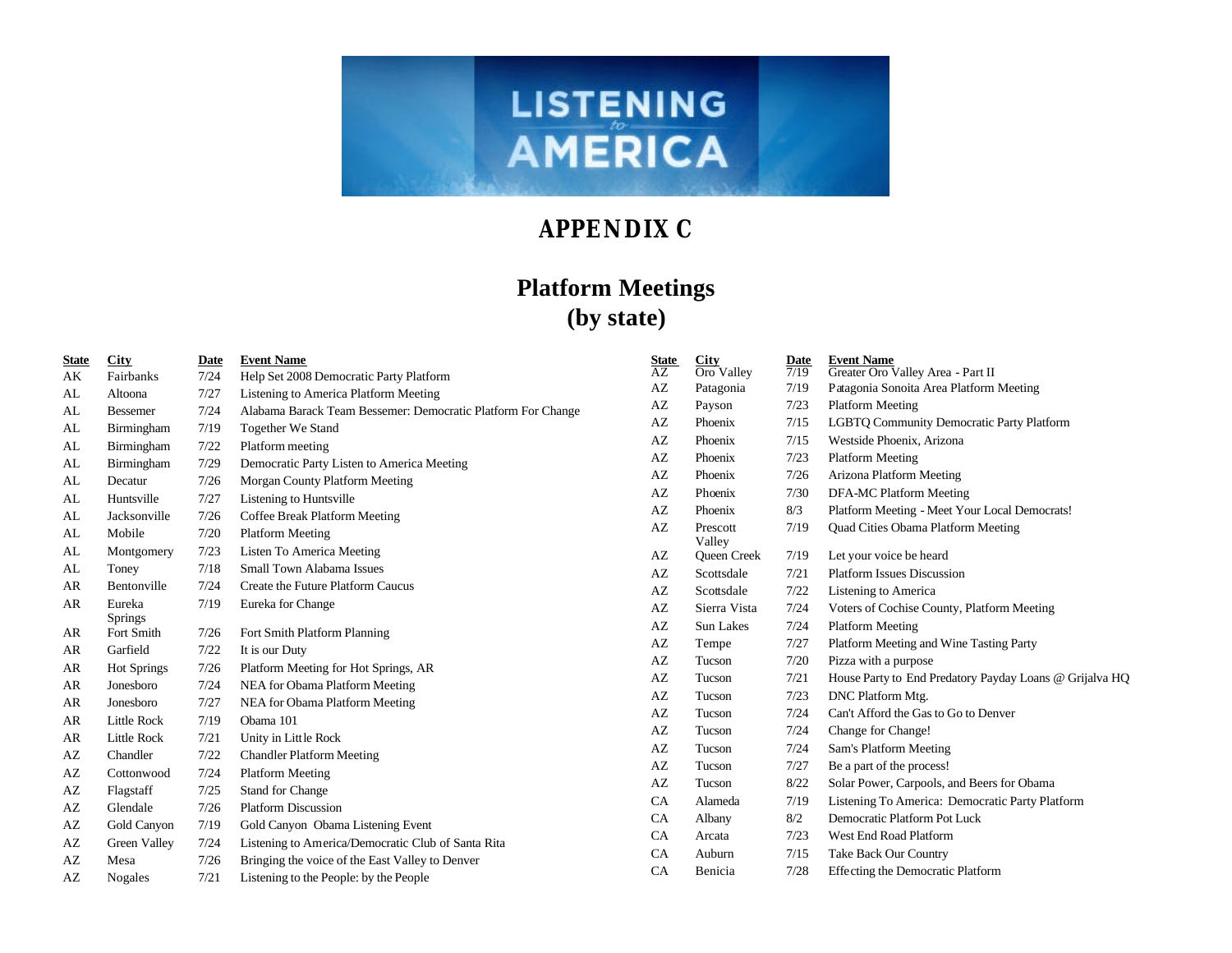| <b>CA</b> | Berkeley             | 7/15 | <b>Platform Meeting</b>                                               | CA | Discovery Bay       | 7/26 | Morish and Cunningham Online Seniors and Social Security Retirement              |
|-----------|----------------------|------|-----------------------------------------------------------------------|----|---------------------|------|----------------------------------------------------------------------------------|
| <b>CA</b> | <b>Berkeley</b>      | 7/20 | Democratic Party Platform Meeting in Berkeley                         |    |                     |      | <b>Platform Meeting</b>                                                          |
| CA        | Berkeley             | 7/20 | Discussing Platform                                                   | CA | Elk Grove           | 7/25 | Elk Grove Democratic Campaign HQ - Obama Platform Meeting                        |
| <b>CA</b> | Berkeley             | 7/22 | Global Marshall Plan                                                  | CA | Encinitas           | 7/31 | Democratic Values Event                                                          |
| <b>CA</b> | Berkeley             | 7/24 | Democratic Platform Strategy Session                                  | CA | Eureka              | 7/24 | Eureka Platform Meeting                                                          |
| <b>CA</b> | Berkeley             | 7/25 | Democratic Platform Meeting                                           | CA | Eureka              | 7/24 | Platform meeting                                                                 |
| CA        | Berkeley             | 7/26 | Listening to America: Platform Development Meeting                    | CA | Fairfax             | 7/26 | Marin County Obama Gathering                                                     |
| <b>CA</b> | Berkeley             | 7/26 | <b>Creating Our Platform Party</b>                                    | CA | Fallbrook           | 7/26 | Democratic Platform for Obama                                                    |
| <b>CA</b> | Berkeley             | 7/26 | Explicating realistic policy platforms                                | CA | Felton              | 7/19 | Felton platform meeting 4 Obama                                                  |
| <b>CA</b> | <b>Boulder Creek</b> | 7/27 | <b>SLV Platform Potluck</b>                                           | CA | Folsom              | 7/30 | Folsom Families for Barack - Platform Meeting                                    |
| CA        | Burbank              | 7/27 | It's Time 4 Change!                                                   | CA | Fort Bragg          | 7/21 | Mendocino Coast Democrats for Obama Platform Meetings                            |
| CA        | Calabasas            | 7/19 | Help Shape the Democratic Party Platform!                             | CA | Fresno              | 7/23 | Technology Platform meeting - Help develop the position on technology            |
| <b>CA</b> | Calabasas            | 7/23 | Invitation to Make A Difference                                       |    |                     |      | issues                                                                           |
| <b>CA</b> | Camarillo            | 7/26 | <b>Platform Meeting</b>                                               | CA | Fullerton           | 7/27 | <b>Fullerton Platform Meeting</b>                                                |
| CA        | Canyon Lake          | 7/27 | Obama meeting at Wally World                                          | CA | Glendale            | 7/23 | Armenians for Obama Platform Meeting                                             |
| <b>CA</b> | Carlsbad             | 7/19 | Northcoast for Obama Platform                                         | CA | Greenbrae           | 7/26 | Platform Meeting - Greenbrae                                                     |
| <b>CA</b> | Carmel               | 7/25 | Listening Event-Platform Meeting                                      | CA | Half Moon           | 7/26 | Platform Meeting on Energy Policy                                                |
| <b>CA</b> | <b>Castro Valley</b> | 8/3  | East Bay Change We Can Believe In Platform Event                      |    | Bay                 |      |                                                                                  |
| <b>CA</b> | Cerritos             | 7/19 | Social Action for Change                                              | CA | Hawthorne           | 7/26 | Dialogue for Unity                                                               |
|           | Chico                | 7/23 | Bring your voice                                                      | CA | Hayward             | 7/19 | Hayward Training and Platform Meeting                                            |
| CA        | Chico                |      | Chico Ideas for Platform                                              |    | Hercules            |      | What do you want for America                                                     |
| <b>CA</b> | Chino Hills          | 7/25 |                                                                       | CA |                     | 7/19 | Kane & Company, Jazz 4 Obama Platform Event                                      |
| <b>CA</b> |                      | 7/22 | Chino Valley Platform Meeting & Concert!                              | CA | Hollywood           | 7/31 |                                                                                  |
| CA        | Chula Vista          | 7/14 | Platform event                                                        | CA | Huntington<br>Beach | 7/27 | Platform for Change -- Obama OC and the Democratic Club of West<br>Orange County |
| <b>CA</b> | Chula Vista          | 7/20 | Your Ideas Count- South County San Diego Platform                     |    |                     |      |                                                                                  |
| <b>CA</b> | Chula Vista          | 7/25 | Atencion a la comunidad Hispano-Hablante del condado de San Diego     | CA | Inglewood           | 7/25 | Urban Electorate for Obama Platform Meeting                                      |
| <b>CA</b> | Chula Vista          | 7/26 | "We are the change we have been waiting for"                          | CA | Joshua Tree         | 7/19 | Democratic Party Plat form Meeting                                               |
| CA        | Claremont            | 7/25 | Voices for Change Platform Meeting                                    | CA | Klamath             | 7/20 | Requa Inn Platform Collaboration                                                 |
| CA        | Clayton              | 7/26 | Pot Luck Platform Meeting                                             | CA | La Jolla            | 7/31 | Help Create a Specific Platform                                                  |
| <b>CA</b> | Cloverdale           | 7/16 | Cloverdale for Obama general meeting about Democratic Platform issues | CA | La Mesa             | 7/23 | Healthcare                                                                       |
|           |                      |      |                                                                       | CA | Lafayette           | 7/27 | Platform meeting                                                                 |
| CA        | Clovis               | 7/22 | Weekly planning meeting - Fresno Platform Edition                     | CA | Laguna Niguel       | 7/21 | Aliso Viejo/Laguna Niguel Platform Meeting                                       |
| <b>CA</b> | Columbia             | 7/19 | Bottoms up participation                                              | CA | Lake                | 7/25 | Lake Arrowhead Voice                                                             |
| <b>CA</b> | Concord              | 7/26 | America is listening. What will you say?                              |    | Arrowhead           |      |                                                                                  |
| <b>CA</b> | Concord              | 7/26 | Listening to America - Crystyl Ranch                                  | CA | Lake Elsinore       | 7/26 | Evening Fireside Chat by the Pool&Barbeque                                       |
| CA        | Corte Madera         | 7/19 | Corte Madera Obama 08- Platform for Major Change                      | CA | Lake Isabella       | 7/27 | Kern Valley PAC Meeting                                                          |
| CA        | Corte Madera         | 7/21 | Citizens' Input for the Democratic Party Platform 2008                | CA | Lancaster           | 7/19 | Democratic Party Platform Submissions                                            |
| <b>CA</b> | Corte Madera         | 7/21 | Citizens' Input for the Democratic Party Platform 2008                | CA | Lemon Grove         | 7/22 | Obama Supporters Making a Difference                                             |
| <b>CA</b> | Costa Mesa           | 7/27 | Costa Mesa/Newport Beach Platform for Change                          | CA | Livermore           | 7/18 | Dessert & coffee gathering                                                       |
| <b>CA</b> | Cotati               | 7/26 | Your Highest Priorities for the Democratic Platform for Change        | CA | Lodi                | 7/16 | Democratic Party Platform Meeting                                                |
| CA        | <b>Crescent City</b> | 7/27 | Del Norte County Platform Meeting                                     | CA | Long Beach          | 7/20 | Having Your Say in the Democratic Party                                          |
| <b>CA</b> | Dana Point           | 7/15 | Dana Point Platform Meeting                                           | CA | Los Altos           | 7/27 | Global Development Plank of Democratic Platform                                  |
| CA        | Danville             | 7/22 | Call-in/email-in response                                             | CA | Los Angeles         | 7/13 | Westside for Obama Platform Meeting                                              |
| <b>CA</b> | Danville             | 7/22 | Email-in suggestions for US Energy Policy                             | CA | Los Angeles         | 7/18 | <b>Online Platform Meeting</b>                                                   |
| CA        | Davis                | 7/19 | South Davis Obama Platform Meeting                                    | CA | Los Angeles         | 7/19 | Helping to Build the Platform                                                    |
| <b>CA</b> | Davis                | 7/20 | The Davis People's Platform                                           | CA | Los Angeles         | 7/19 | CD 31 Platform Meeting                                                           |
| <b>CA</b> | Davis                | 7/23 | Platform Meeting on Education                                         | CA | Los Angeles         | 7/20 | Discussion for a Creative Platform                                               |
| CA        | Diamond Bar          | 7/18 | Diamond Bar and Communities for Change                                | CA | Los Angeles         | 7/20 | Campaign For Change Web Chat                                                     |
|           |                      |      |                                                                       | CA | Los Angeles         | 7/21 | Campaign For Change Web Chat                                                     |
|           |                      |      |                                                                       |    |                     |      |                                                                                  |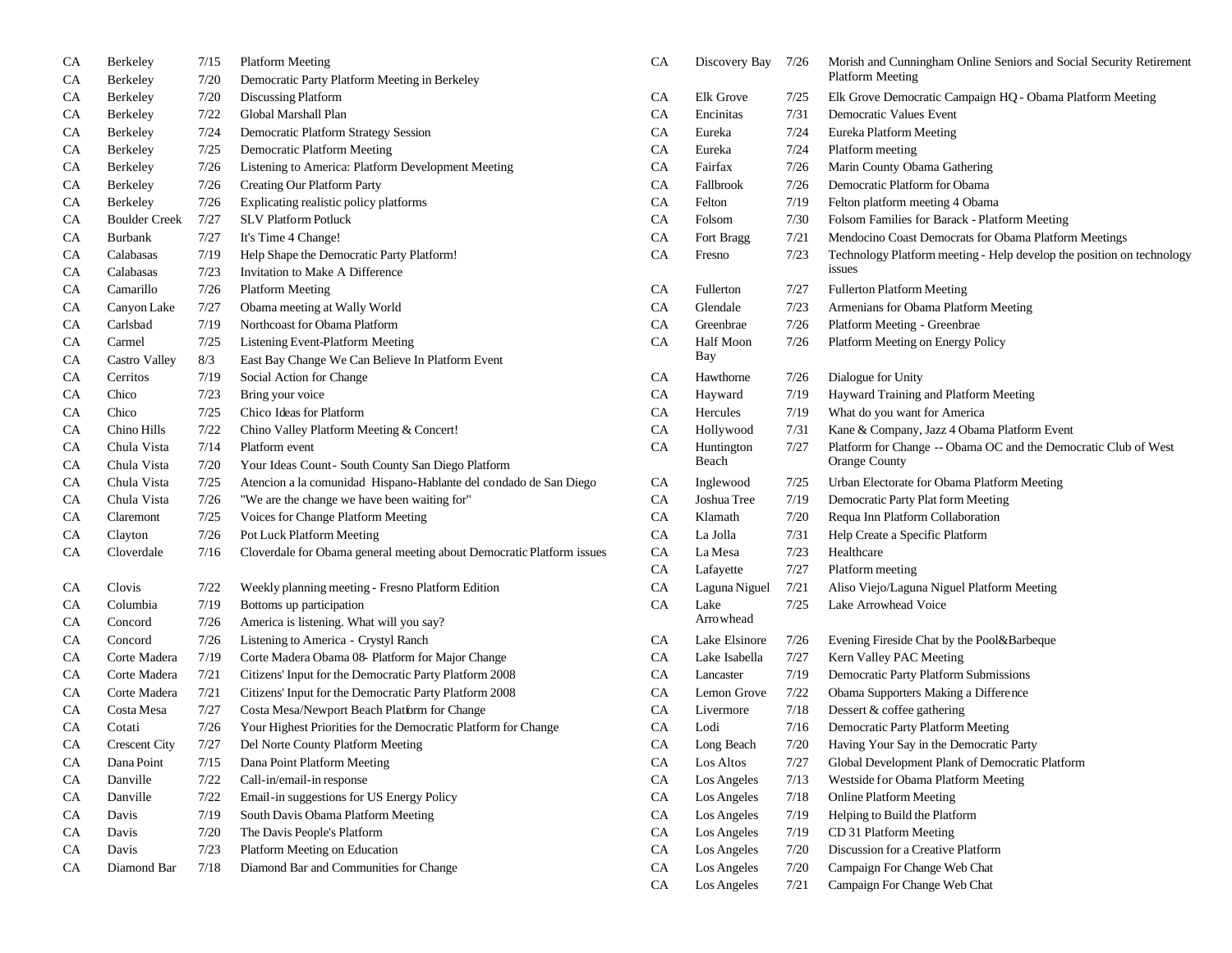| СA         | Los Angeles        | 7/21 | Campaign For Change Web Chat                                                |
|------------|--------------------|------|-----------------------------------------------------------------------------|
| CA         | Los Angeles        | 7/22 | <b>Building Our Support</b>                                                 |
| CA         | Los Angeles        | 7/23 | Adding A Community Perspective on Health to the 2008 Democratic<br>Platform |
| СA         | Los Angeles        | 7/23 | Chat for Change Web Chat                                                    |
| CA         | Los Angeles        | 7/24 | Westchester Democratic Club Platform Meeting                                |
| CA         | Los Angeles        | 7/24 | Barack  It's that Serious                                                   |
| CA         | Los Angeles        | 7/24 | When Obama Becomes President                                                |
| CA         | Los Angeles        | 7/26 | Mentoring America's Potential: Volunteerism and Community Service           |
| CA         | Los Angeles        | 7/26 | <b>Urban Platform</b>                                                       |
| CA         | Los Angeles        | 7/26 | What do you want to see powerfully change in America?                       |
| CA         | Los Angeles        | 7/27 | <b>Platform Meeting</b>                                                     |
| CA         | Los Angeles        | 7/27 | Uh, we need to talk                                                         |
| CA         | Los Angeles        | 7/29 | Larchmont to Koreatown ObamaRama                                            |
| CA         | Los Gatos          | 7/19 | FISA, Faith Based Reform & Iraq                                             |
| CA         | Los Gatos          | 7/24 | Los Gatos Mountains Residents Platform Meeting                              |
| СA         | Madera             | 7/19 | Madera 4 Obama - Platform Meeting                                           |
| СA         | Manhattan<br>Beach | 7/26 | El Porto Platform Meeting                                                   |
| СA         | Martinez           | 7/18 | Nail Down Some Planks                                                       |
| CA         | Mendocino          | 7/14 | Mendocino Coast Democrats for Obama Platform Meetings                       |
| CA         | Mendocino          | 7/14 | <b>Platform Meeting</b>                                                     |
| CA         | Midpines           | 7/27 | Drafting the People's Platform Potluck                                      |
| CA         | Mill Valley        | 7/21 | Mill Valley Senior for Peace Meeting                                        |
| СA         | Monrovia           | 7/24 | Foothill Community Democrats                                                |
| СA         | Moreno<br>Valley   | 7/19 | Moreno Valley Party Platform Meeting                                        |
| СA         | Moreno<br>Valley   | 7/26 | Listening To America: Platform Meeting And Afternoon Fiesta                 |
| СA         | Morro Bay          | 7/26 | Platform Dive in Morro Bay                                                  |
| СA         | Mountain<br>View   | 7/14 | Be the Change                                                               |
| СA         | Mountain<br>View   | 7/27 | Mountain View Platform Meeting                                              |
| СA         | Napa               | 7/21 | Listening to America: Democratic Platform for Change                        |
| CA         | Newark             | 7/26 | Tri-city (Newark/Fremont/Union City) for Change                             |
| CA         | Newhall            | 7/19 | <b>SCV Platform Breakfast</b>                                               |
| CA         | Newhall            | 7/22 | <b>SCV Platform Dinner</b>                                                  |
| СA         | Newport<br>Beach   | 7/19 | Listening to America: Orange County                                         |
| СA         | Newport<br>Beach   | 7/21 | Pick our planks                                                             |
| CA         | North<br>Hollywood | 7/27 | Something is happening here                                                 |
| CA         | Northridge         | 7/20 | Your Voice in the Democrat's Next Agenda                                    |
| CA         | Oakland            | 7/16 | Oakland united for Obama!                                                   |
| CA         | Oakland            | 7/25 | Platform BBQ in Oakland                                                     |
| CA         | Oakland            | 7/26 | Expressing Our Concerns For America                                         |
| CA         | Oakland            | 7/26 | Maxwell Park House Meeting                                                  |
| ${\rm CA}$ | Oakland            | 7/28 | Barack                                                                      |

| CA        | Oceanside           | 7/27 | North County Democratic Platform Meeting               |
|-----------|---------------------|------|--------------------------------------------------------|
| <b>CA</b> | Orinda              | 7/19 | Coffee and Platform Discussion                         |
| CA        | Orinda              | 7/25 | Gas-Efficient, Online Conversation to Develop Platform |
| CA        | Orland              | 7/24 | People Involved in Change                              |
| CA        | Oxnard              | 7/26 | Listening to Oxnard / Port Hueneme                     |
| CA        | Palmdale            | 7/26 | Vote on the Issues, Lets move America forward          |
| CA        | Palo Alto           | 7/26 | Make a Diff                                            |
| <b>CA</b> | Pasadena            | 7/22 | Help write the Democratic Platform                     |
| <b>CA</b> | Pasadena            | 7/22 | Pasadena Poetry Jam Session and Platform Meeting       |
| <b>CA</b> | Pebble Beach        | 7/26 | Discussing Democratic Platform                         |
| <b>CA</b> | Petaluma            | 7/20 | Jenny & Peggy's Platform event for Petaluma!           |
| <b>CA</b> | Petaluma            | 7/23 | Be a part of the process                               |
| CA        | Pinole              | 7/29 | US needs to change!                                    |
| <b>CA</b> | Placerville         | 7/19 | Greater Placerville Area Platform Meeting!             |
| <b>CA</b> | Placerville         | 7/27 | Greater Placerville Area Platform Meeting!             |
| <b>CA</b> | Pleasanton          | 7/26 | Help Shape The Democratic Party's Platform             |
| CA        | Poway               | 7/20 | The change we've been waiting for                      |
| CA        | Rancho<br>Cucamonga | 7/19 | Platform meeting & Obama Breakfast                     |
| <b>CA</b> | Rancho<br>Cucamonga | 7/26 | Platform meeting II & Obama Breakfast                  |
| CA        | Rancho<br>Mirage    | 7/19 | Democratic Party Platform Meeting                      |
| СA        | Redding             | 7/24 | Democratic Voices of Shasta Co.                        |
| <b>CA</b> | Redlands            | 7/16 | <b>Platform Meeting</b>                                |
| <b>CA</b> | Redlands            | 7/19 | Listening to America                                   |
| <b>CA</b> | Redlands            | 7/19 | <b>Issues That Bring Real Change</b>                   |
| СA        | Redondo<br>Beach    | 7/22 | Beach Cities Democratic Club                           |
| СA        | Redondo<br>Beach    | 7/27 | Change starts with ethics                              |
| <b>CA</b> | Redwood City        | 7/20 | Your Opinion Matters!                                  |
| CA        | Reedley             | 7/23 | Virtual Democratic Platform Meetings                   |
| CA        | Reedley             | 7/24 | Virtual Democratic Platform Meetings                   |
| CA        | Rialto              | 7/26 | Time For Change Platform Meeting                       |
| CA        | Riverside           | 7/23 | Obama Riverside Our Contribution to Change             |
| CA        | Riverside           | 7/26 | Listening to America: Riverside's Platform for Change  |
| CA        | Rocklin             | 7/23 | Our Hand in Shaping the Nation                         |
| CA        | Rocklin             | 7/29 | Have your ideas heard!                                 |
| CA        | Roseville           | 7/24 | <b>Platform Meeting</b>                                |
| CA        | Running<br>Springs  | 7/27 | Obama Listening to Our Mountain Concerns               |
| CA        | Sacramento          | 7/21 | Justice 4 All Includes Women of Color                  |
| CA        | Sacramento          | 7/22 | Beyond Just Faith Dem Platform Meeting                 |
| CA        | Sacramento          | 7/23 | Listening to Sacramento                                |
| <b>CA</b> | Sacramento          | 7/24 | Discussion on Education                                |
| <b>CA</b> | Sacramento          | 7/26 | <b>Obama Platform Meeting</b>                          |
| CA        | Sacramento          | 7/30 | Contribute to the Democratic Platform                  |
| CA        | Saint Helena        | 7/20 | Platform party                                         |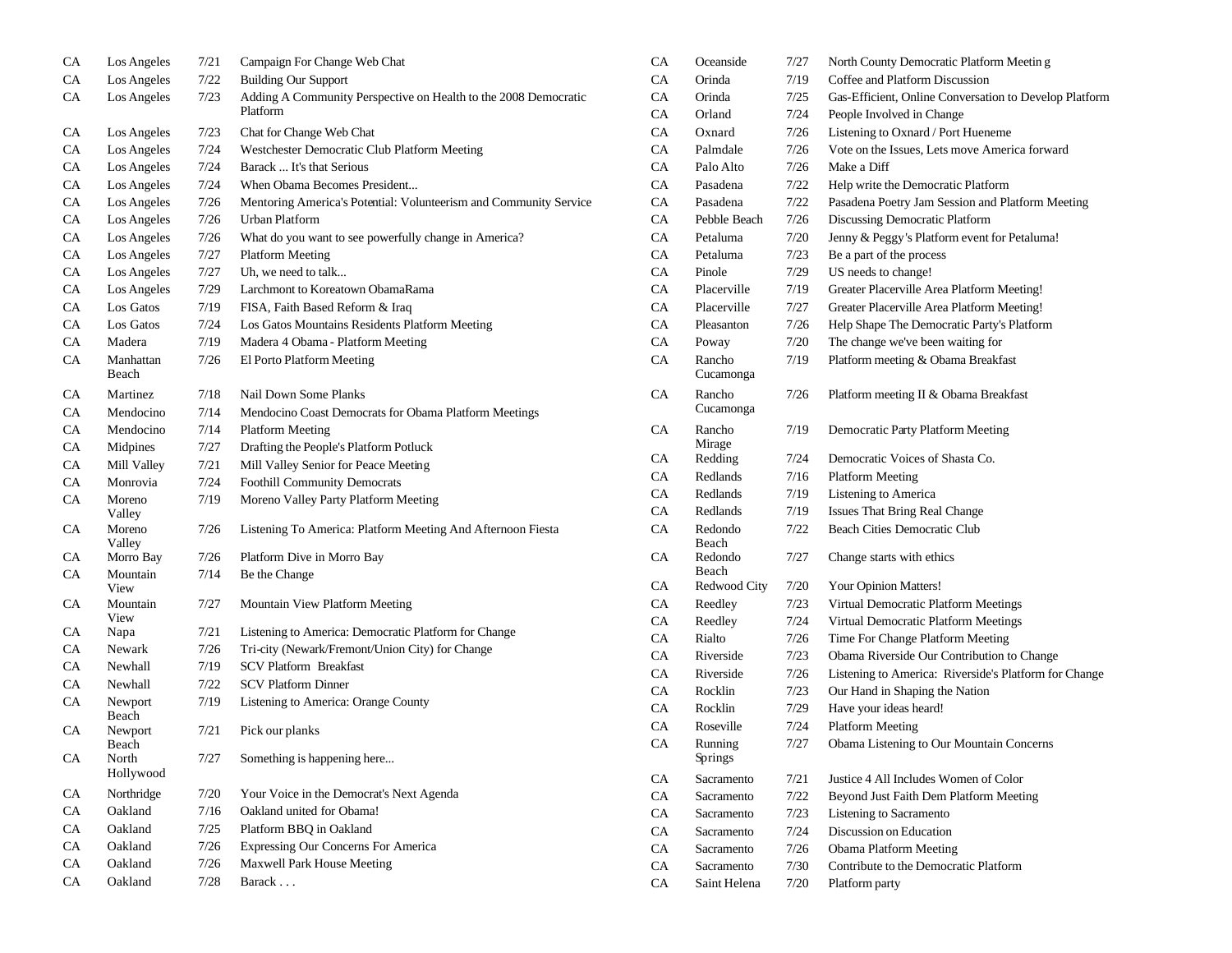| CA | San Anselmo            | 7/27   | Make Your Voice Heard                                                                      |
|----|------------------------|--------|--------------------------------------------------------------------------------------------|
| CA | San<br>Bernardino      | 7/28   | Listening to America: The Democratic Platform for Change for San<br>Bernardino County      |
| СA | San<br>Bernardino      | 7/28   | Believe in Change!                                                                         |
| CA | San Clemente           | 7/25   | Sunset Dinner for Change & Dialogue                                                        |
| CA | San Diego              | 7/14   | Platform meeting                                                                           |
| CA | San Diego              | 7/19   | <b>Platform Meeting</b>                                                                    |
| CA | San Diego              | 7/19   | <b>Platform Meeting</b>                                                                    |
| CA | San Diego              | 7/24   | San Diego Platform Meeting                                                                 |
| CA | San Diego              | 7/24   | Building Community Leadership for Change                                                   |
| CA | San Diego              | 7/25   | Obama Food Policy Platform                                                                 |
| CA | San Diego              | 7/26   | Our City. Our Voices. Our Country. Our Future.                                             |
| CA | San Diego              | 7/27   | Creating the future "One Small Group" at a time.                                           |
| CA | San Diego              | 7/27   | <b>Platform Meeting</b>                                                                    |
| CA | San Diego              | 7/28   | Pacific Beach For Obama                                                                    |
| CA | San Diego              | 7/30   | Penasquitos Platform meeting                                                               |
| CA | San Francisco          | 7/15   | Participate Democratic Platform                                                            |
| CA | San Francisco          | 7/17   | <b>High Speed Trains</b>                                                                   |
| CA | San Francisco          | 7/19   | Platform for Change                                                                        |
| CA | San Francisco          | 7/20   | Listening to America                                                                       |
| CA | San Francisco          | 7/20   | AAPI/South Asian Platform for Change National Conference Call                              |
| CA | San Francisco          | 7/20   | Maitri's Platform Meeting ACT 1: Foreign Policy                                            |
| CA | San Francisco          | 7/21   | Mait ri's Platform Meeting ACT 2: Domestic Policy                                          |
| CA | San Francisco          | 7/22   | A Meeting to Discuss the Democratic Party's Platform for the 2008<br><b>Election Cycle</b> |
| СA | San Francisco          | 7/22   | Maitri's Platform Meeting ACT 3: Energy, Environment and Healthcare                        |
| СA | San Francisco          | 7/23   | Maitri's Platform Meeting ACT 4: Government Accountability and Ethics                      |
| СA | San Francisco          | 7/23   | <b>Education and Environment Platform Meeting</b>                                          |
| CA | San Francisco          | 7/26   | Platform Chat in the Park (kid-friendly!)                                                  |
| CA | San Francisco          | 7/27   | Platform positions informed by core values, by TAG (The Alvarado<br>Group)                 |
| СA | San Francisco          | 7/27   | <b>Russian Hill Platform Meeting</b>                                                       |
| CA | San Francisco          | 7/31   | Shape the Technology Plank of the Obama Platform                                           |
| СA | San Jose               | 7/20   | Chat for Change in the Park                                                                |
| СA | San Jose               | 7/24   | Pragmatic Policy Platform                                                                  |
| CA | San Juan<br>Capistrano | 7/15   | Public Policy (Education)                                                                  |
| CA | San Leandro            | 7/19   | San Leandro Platform Meeting                                                               |
| CA | San Luis<br>Obispo     | 7/26   | Let's Collaborate                                                                          |
| CA | San Luis<br>Obispo     | 7/27   | Platform planning event                                                                    |
| CA | San Mateo              | 7/23   | DNC platform peace plank - Iraq, Iran, and torture                                         |
| CA | San Rafael             | $7/27$ | Listening to San Rafael: Platform for Change                                               |
| CA | Santa Ana              | 7/21   | Issue-Specific Meeting: The Environment & Healthcare                                       |
|    |                        |        |                                                                                            |

| CA | Santa Ana         | 7/23 | Issue-Specific Meeting: The Economy & International Relations                    |
|----|-------------------|------|----------------------------------------------------------------------------------|
| CA | Santa Barbara     | 7/18 | Home round table                                                                 |
| CA | Santa Barbara     | 7/23 | Provide Input into the Democratic Party Platform                                 |
| CA | Santa Cruz        | 7/20 | Santa Cruz Public Platform Meeting                                               |
| CA | Santa Cruz        | 7/23 | US Cuba policy platform discussion                                               |
| CA | Santa Cruz        | 7/26 | Downtown Democratic Platform Event                                               |
| CA | Santa Maria       | 7/23 | Help Shape the Democratic Platform!                                              |
| CA | Santa Monica      | 7/23 | Listening To America: Drinking Liberally/Venice for Obama platform<br>discussion |
| CA | Santa Monica      | 7/27 | Education, Health Care, Environment, Drug Law Reform                             |
| CA | Santa Rosa        | 7/20 | <b>DNC Platform Event</b>                                                        |
| CA | Santa Rosa        | 7/26 | Santa Rosa Platform Meeting for DNC                                              |
| CA | Santa Rosa        | 8/10 | <b>Platform Meeting</b>                                                          |
| CA | Sebastopol        | 7/19 | Contribute to DNC platform                                                       |
| CA | Sebastopol        | 7/26 | Sebastopol Creating our Platform Party                                           |
| CA | Sherman Oaks      | 7/19 | Listening to America - Sherman Oaks, CA                                          |
| CA | Sherman Oaks      | 7/21 | <b>Education Reform</b>                                                          |
| CA | Sherman Oaks      | 7/27 | If Not Now, WhenO                                                                |
| CA | Sherman Oaks      | 7/27 | <b>Finalize Platform Planks</b>                                                  |
| CA | Sonoma            | 7/20 | Expect to Win                                                                    |
| CA | Soquel            | 7/20 | Contribute to the Democratic Platform                                            |
| CA | South<br>Pasadena | 7/15 | Meetings to provide input to Obama platform                                      |
| CA | Spring Valley     | 7/19 | Plank by Plank a Platform is Built                                               |
| CA | Stockton          | 7/19 | Meeting at Buck home                                                             |
| CA | Stockton          | 7/23 | Obama San Joaquin Platform meeting                                               |
| CA | Studio City       | 7/15 | Got hope (Platform Meeting)                                                      |
| CA | Studio City       | 7/27 | Share your ideas                                                                 |
| CA | Sunnyvale         | 7/17 | Book Group Platform Ideas                                                        |
| CA | Temecula          | 7/26 | Morning Coffee Platform Meeting                                                  |
| CA | Thousand<br>Oaks  | 7/27 | Voices for Change in T.O.                                                        |
| CA | Tiburon           | 7/26 | Help write the Democratic Party Platform                                         |
| CA | Torrance          | 7/20 | Making sure our concerns are heard                                               |
| CA | Tujunga           | 7/20 | Platform for Change                                                              |
| CA | Ukiah             | 7/20 | Listening to America: The Democratic Platform for Change                         |
| CA | Ukiah             | 7/21 | Top ten issues for Ukiah's progressives                                          |
| CA | Upland            | 7/18 | Democratic Platform Meeting/SanBWomen for Obama                                  |
| CA | Vacaville         | 7/27 | Issues that matter, neighbors who care                                           |
| CA | Vallejo           | 7/20 | <b>Obama Platform Meeting</b>                                                    |
| СA | Ventura           | 7/23 | Ventura Democratic Platform Meeting                                              |
| CA | Visalia           | 7/19 | Listening to America: Visalia, CA                                                |
| CA | West<br>Hollywood | 7/26 | Walking the Plank In West Hollywood                                              |
| CA | West<br>Hollywood | 7/26 | What do you want to see powerfully change in America?                            |
| CA | Windsor           | 7/19 | Platform for Change                                                              |
| CA | Woodland<br>Hills | 7/22 | Defining Change                                                                  |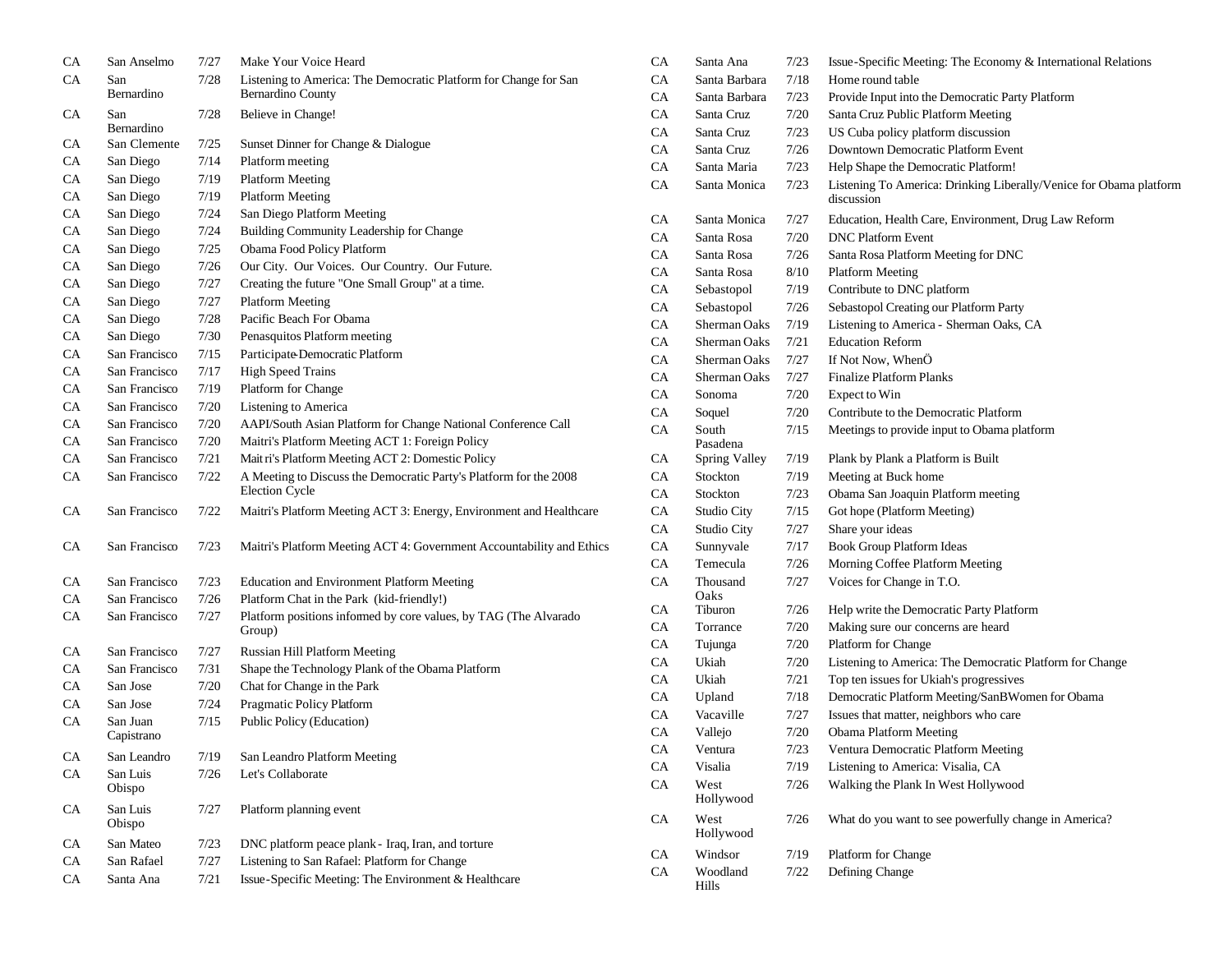| $_{\rm CO}$     | Alamosa                    | 7/19 | Listening To America                                              | $_{\rm CO}$        | Denver         | 8/26   | The Fabric of Community '08                                       |
|-----------------|----------------------------|------|-------------------------------------------------------------------|--------------------|----------------|--------|-------------------------------------------------------------------|
| <sub>CO</sub>   | Arvada                     | 7/19 | Arvada Platform Meeting                                           | $_{\rm CO}$        | Elizabeth      | 7/28   | Elbert County Obama Democratic Platform Meeting                   |
| <sub>CO</sub>   | Arvada                     | 7/26 | Have a Voice in America's Future                                  | $_{\rm CO}$        | Englewood      | 7/13   | <b>Platform Meeting</b>                                           |
| <sub>CO</sub>   | Avon                       | 7/22 | <b>Platform Issues Discussion</b>                                 | $_{\rm CO}$        | Englewood      | 7/25   | Platform Meeting, Part 2                                          |
| <sub>CO</sub>   | Boulder                    | 7/17 | Unite for Change House meeting and action                         | $\rm CO$           | Evergreen      | 7/20   | Lend Your Voice to Our Platform!                                  |
| CO <sub>1</sub> | Boulder                    | 7/22 | Webb House Democratic Party Platform Meeting                      | $_{\rm CO}$        | Fort Collins   | 7/12   | Unite for Change/Listening to America House Meeting               |
| CO <sub>1</sub> | Boulder                    | 7/27 | <b>What Matters</b>                                               | $_{\rm CO}$        | Fort Collins   | 7/20   | Listening to America                                              |
| CO <sub>1</sub> | Boulder                    | 7/27 | Democratic Platform for Change                                    | $_{\rm CO}$        | Golden         | 7/19   | Platform meeting                                                  |
| <sub>CO</sub>   | Castle Rock                | 7/19 | Plank positions and priorities                                    | CO                 | Golden         | 7/21   | Listening to Young Jeffco Dems                                    |
| $_{\rm CO}$     | Colorado                   | 7/21 | Planks for Seniors, Social Security, Medicare                     | $_{\rm CO}$        | Grand          | 8/15   | Help Decide the Democratic Platform                               |
|                 | Springs                    |      |                                                                   |                    | Junction       |        |                                                                   |
| $_{\rm CO}$     | Colorado                   | 7/21 | Planks for Civil Liberties and Immigration                        | $_{\rm CO}$        | Hotchkiss      | 7/27   | Delta County Obama Platform Meeting                               |
|                 | Springs                    |      |                                                                   | $_{\rm CO}$        | Lafayette      | 7/22   | Early Childhood Concerns                                          |
| CO.             | Colorado                   | 7/21 | Planks for Environment and Climate Change Policy                  | $_{\rm CO}$        | Lakewood       | 7/26   | You Have a Voice                                                  |
|                 | <b>Springs</b>             |      |                                                                   | $_{\rm CO}$        | Lakewood       | 7/26   | Platform party                                                    |
| $_{\rm CO}$     | Colorado                   | 7/22 |                                                                   | $\rm CO$           | Littleton      | 7/15   | Voice in our Country                                              |
|                 | <b>Springs</b>             |      | Planks for Energy/Technology/Conservation                         | $_{\rm CO}$        | Livermore      | 8/9    | Change NOW                                                        |
|                 |                            |      |                                                                   | $\rm CO$           | Longmont       | 7/16   | Barrack Information Change Gala                                   |
| $_{\rm CO}$     | Colorado<br><b>Springs</b> | 7/22 | Planks for IRAQ and Veterans Issues                               | $_{\rm CO}$        | Longmont       | 7/23   | Barack for Change Gala                                            |
|                 |                            |      |                                                                   | $_{\rm CO}$        | Longmont       | 7/23   | Listening to Longmont                                             |
| $_{\rm CO}$     | Colorado<br><b>Springs</b> | 7/22 | Planks for Education and Service to Country                       | CO                 | Merino         | 7/20   | Meet at Messex: Where Washington, Morgan and Logan Counties Come  |
|                 |                            |      |                                                                   |                    |                |        | Together                                                          |
| $_{\rm CO}$     | Colorado<br><b>Springs</b> | 7/23 | Energy & the Environment Policy Meeting                           | $_{\rm CO}$        | Pueblo         | 7/26   | Solutions for Colorado                                            |
|                 |                            |      |                                                                   | $_{\rm CO}$        | Pueblo         | 7/26   | Solutions for Colorado Kickoff with Congressman John Salazar      |
| $_{\rm CO}$     | Colorado                   | 7/24 | PFCD                                                              | $_{\rm CO}$        | Snowmass       | 7/24   | Listening together                                                |
|                 | <b>Springs</b>             |      |                                                                   | $_{\rm CO}$        | Steamboat      | 7/27   | Platform for Democratic Change                                    |
| $_{\rm CO}$     | Colorado                   | 7/24 | Planks for Economy, Jobs, Poverty Business, Fiscal Policy         |                    | <b>Springs</b> |        |                                                                   |
|                 | Springs                    |      |                                                                   | $_{\rm CO}$        | Windsor        | 7/26   | Solutions for Colorado Kickoff with Senator Ken Salazar (Platform |
| $_{\rm CO}$     | Colorado                   | 7/24 | Planks for Energy/Technology/Conservation                         |                    |                |        | Meeting)                                                          |
|                 | <b>Springs</b>             |      |                                                                   | CT                 | Bloomfield     | 7/24   | 1st CD Platform Meeting                                           |
| CO <sub>1</sub> | Colorado                   | 7/24 | Planks for Healthcare Policy                                      | CT                 |                | 7/20   | Energy & Climate solution                                         |
|                 | <b>Springs</b>             |      |                                                                   |                    | Bridgeport     |        |                                                                   |
| $_{\rm CO}$     | Colorado                   | 7/25 | Planks for Domestic (Urban and Rural) Policy                      | CT                 | Bridgewater    | 7/23   | Democratic Platform Meeting                                       |
|                 | <b>Springs</b>             |      |                                                                   | CT                 | Canaan         | 7/25   | Obama for America                                                 |
| $_{\rm CO}$     | Colorado                   | 7/25 | Planks for Women's' Issues                                        | ${\cal C}{\cal T}$ | Canton         | 7/27   | Barack's platform                                                 |
|                 | <b>Springs</b>             |      |                                                                   | CT                 | Canton         | 7/27   | Democratic Party Platform Meeting                                 |
| <sub>CO</sub>   | Colorado                   | 7/29 | <b>Platform Meeting</b>                                           | CT                 | Cromwell       | 7/19   | Cromwell for Obama                                                |
|                 | <b>Springs</b>             |      |                                                                   | CT                 | Glastonbury    | 7/27   | Environment                                                       |
| <sub>CO</sub>   | Denver                     | 7/19 | <b>Platform Meeting</b>                                           | CT                 | Guilford       | 7/22   | CT WFO Platform Meeting                                           |
| <sub>CO</sub>   | Denver                     | 7/20 | Democracy in Action                                               | CT                 | Killingworth   | 7/20   | <b>KDTC Platform Meeting</b>                                      |
| <sub>CO</sub>   | Denver                     | 7/20 | Create a Platform for Change                                      | CT                 | Middlefield    | 7/15   | Middlefield Platform Meeting                                      |
| $_{\rm CO}$     | Denver                     | 7/21 | Let's Help Shape the Future                                       | ${\cal C}{\cal T}$ | New Canaan     | $7/26$ | <b>Platform Discussion</b>                                        |
| <sub>CO</sub>   | Denver                     | 7/23 | <b>PFCD</b>                                                       | CT                 | New Haven      | 7/26   | New Haven Platform and Action Mtg                                 |
| <sub>CO</sub>   | Denver                     | 7/24 | <b>Platform Meeting</b>                                           | CT                 | Norwich        | 7/22   | Norwich Area Voices                                               |
| <sub>CO</sub>   | Denver                     | 7/25 | <b>PFCD</b>                                                       | CT                 | Redding        | 7/24   | Democratic Platform Meeting                                       |
| <sub>CO</sub>   | Denver                     | 7/27 | Climate Change, Energy, Environment, Poverty and other priorities | CT                 | Ridgefield     | 7/26   | Listening to America Platform Meet ing                            |
| <sub>CO</sub>   | Denver                     | 7/28 | West of the Park Meeting                                          | CT                 | Waterbury      | 7/21   | Hispanic Forum on the Issues                                      |
| <sub>CO</sub>   | Denver                     | 7/30 | The World is Listening                                            | CT                 | Waterbury      | 7/22   | Waterbury Speaks Out                                              |
| <sub>CO</sub>   | Denver                     | 8/24 | Environment                                                       | CT                 | West Hartford  | 7/18   | Discussion over Wine & Cheese                                     |
|                 |                            |      |                                                                   |                    |                |        |                                                                   |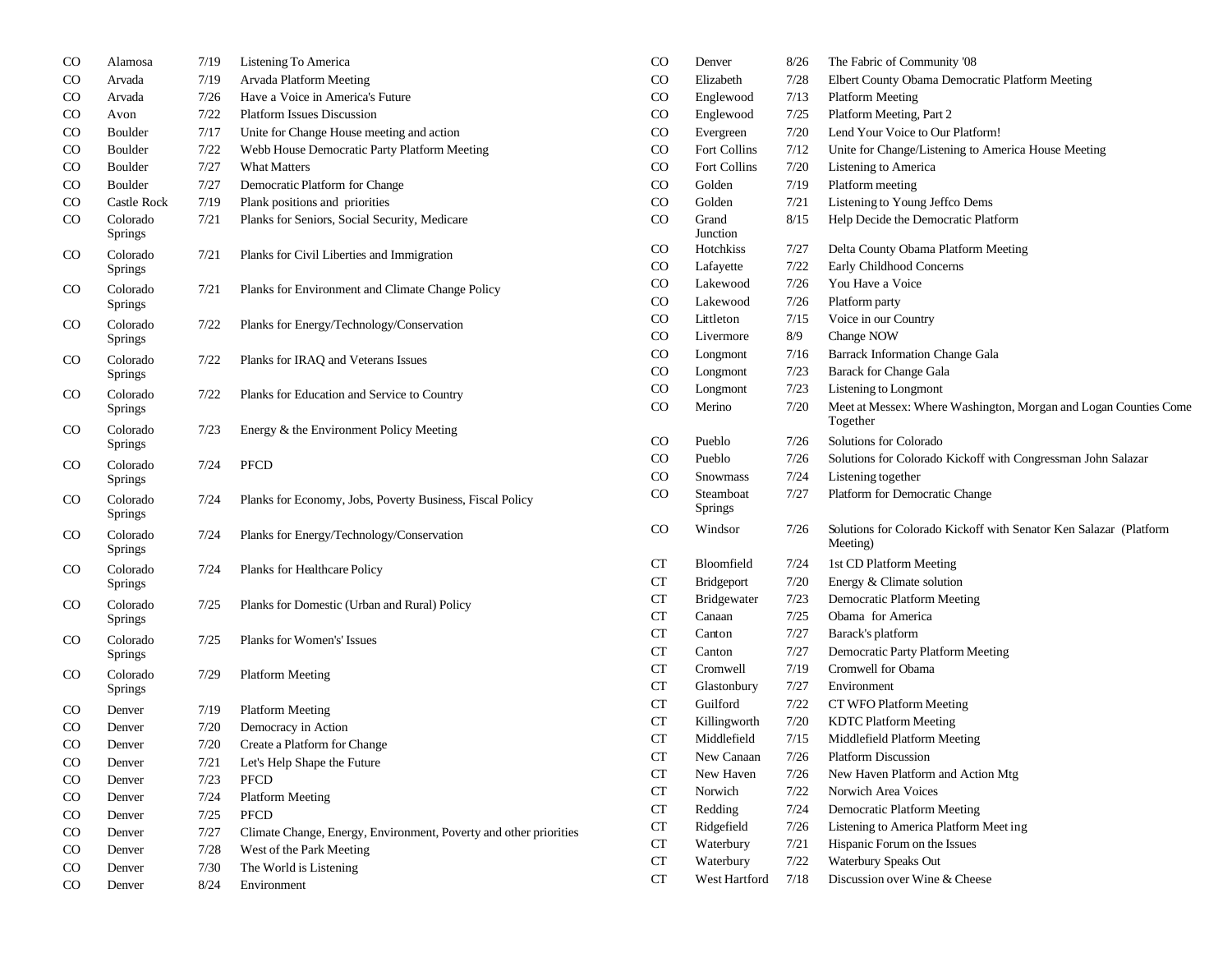| CT | West Hartford | 7/19 | University of Hartford Platform Meeting                                     | D)                           |
|----|---------------|------|-----------------------------------------------------------------------------|------------------------------|
| CT | West Hartford | 7/23 | Moving Forward Platform Night                                               | F1                           |
| CT | Weston        | 7/21 | Weston Democratic Platform Group                                            | $_{\rm{FI}}$                 |
| CT | Woodstock     | 7/23 | Help draft Democrats' platform                                              | $_{\rm{FI}}$                 |
| DC | Washington    | 7/12 | Women's Unity Network: Coming together around the issues                    | $_{\rm{FI}}$                 |
| DC | Washington    | 7/19 | The Labor Movement: Finding Our Place at the Table                          | F1                           |
| DC | Washington    | 7/19 | National Security and Veterans                                              | $_{\rm{FI}}$                 |
| DC | Washington    | 7/19 | Platform meeting to discuss energy policy                                   | FI                           |
| DC | Washington    | 7/20 | Farrah & Friends Platform Building                                          | $_{\rm{FI}}$                 |
| DC | Washington    | 7/22 | FPPFO Middle East Platform Meeting                                          | $_{\rm{FI}}$                 |
| DC | Washington    | 7/23 | Women in [International] Development - WID                                  |                              |
| DC | Washington    | 7/23 | Armenians for Obama                                                         | $_{\rm{FI}}$                 |
| DC | Washington    | 7/23 | Issues Hearing on Democratic Party Platform                                 | $_{\rm{FI}}$                 |
| DC | Washington    | 7/23 | Be the Change You Want to See                                               | $_{\rm{FI}}$                 |
| DC | Washington    | 7/23 | <b>Speed Matters</b>                                                        | $_{\rm{FI}}$                 |
| DC | Washington    | 7/24 | Creating a Nat'l Strat egy for Sustainability Platform Meeting              | $_{\rm{FI}}$                 |
| DC | Washington    | 7/24 | Energy: Sustainable Interdependence or Independence?                        | F1                           |
| DC | Washington    | 7/24 | New Direction                                                               | FI                           |
| DC | Washington    | 7/24 | FPPfO -- Democracy & Human Rights Platform Meeting                          | FI                           |
| DC | Washington    | 7/24 | FPPFO event: Obama and the Future of NATO                                   |                              |
| DC | Washington    | 7/24 | FPPFO Platform Meeting on Challenges of African Development                 | F1                           |
| DC | Washington    | 7/25 | Obamarama Martini Platform Happy Hour                                       |                              |
| DC | Washington    | 7/26 | African Affairs platform                                                    | $_{\rm{FI}}$                 |
| DC | Washington    | 7/26 | US Foreign Policy - Middle East                                             |                              |
| DC | Washington    | 7/26 | Oromo-Americans for Obama Foreign Policy Discussion: The Horn of<br>Africa  | $_{\rm{FI}}$                 |
| DC | Washington    | 7/27 | Engaging the World: A Platform for Change Discussion                        | FI                           |
| DC | Washington    | 7/27 | Change We Want to See                                                       | $_{\rm{FI}}$                 |
| DC | Washington    | 7/27 | Democratic Platform for Change Event at Busboys and Poets: A                | $_{\rm{FI}}$                 |
|    |               |      | <b>Community Forum</b>                                                      | $_{\rm{FI}}$                 |
| DC | Washington    | 7/27 | Obama Pride Metro-DC LGBT Policy House Party                                | $_{\rm{FI}}$                 |
| DC | Washington    | 7/27 | Metro-DC Trans Policy Platform House Party                                  | $_{\rm{FI}}$                 |
| DC | Washington    | 7/27 | FPPFO: Redefining America's Role in the World (Platform Meeting)            | $_{\rm{FI}}$                 |
| DC | Washington    | 7/27 | Solution Synod                                                              | $_{\rm{FI}}$                 |
| DC | Washington    | 7/30 | Policy Forum on US relations with Haiti and the Caribbean                   | FI                           |
| DC | Washington    | 7/31 | <b>Talk About Issues for Barack</b>                                         | FI                           |
| DC | Washington    | 8/1  | Our shared HistoryÖ (Platform Meeting)                                      | $_{\rm{FI}}$                 |
| DC | Washington    | 8/2  | Discussion Forum: Obama's Presidency and the Eritrean-American<br>Community | $_{\rm{FI}}$<br>$_{\rm{FI}}$ |
| DC | Washington    | 8/3  | Election '08 Countdown Strategy Session                                     | $_{\rm{FI}}$                 |
| DC | Washington,   | 7/20 | <b>Platform Meeting</b>                                                     | $\overline{\rm H}$           |
|    | DC            |      |                                                                             | FI                           |
| DE | Bear          | 7/24 | DE for Obama Listening to America Plank Building                            | FI                           |
| DE | Dover         | 7/19 | What type of change do we want?                                             | F1                           |
| DE | Dover         | 7/21 | Taking America Back                                                         | F1                           |
| DE | Harrington    | 7/24 | Listening to Delaware!!                                                     | $_{\rm{FI}}$                 |
| DE | New Castle    | 7/22 | <b>DNC Platform Listening Session</b>                                       | F1                           |
| DE | Newark        | 7/26 | Grey's Platform Meeting                                                     |                              |
|    |               |      |                                                                             |                              |

| DE         | Wilmington           | 7/25         | "Together, Better!" Generation Change                               |
|------------|----------------------|--------------|---------------------------------------------------------------------|
| FL         | Apollo Beach         | 7/20         | Speak Up Now                                                        |
| FL         | <b>Biscayne Park</b> | 7/19         | Biscayne Park for Obama Platform Meeting                            |
| FL.        | <b>Bradenton</b>     | 7/22         | <b>Wetzel Platform Meeting</b>                                      |
| FL         | <b>Brandon</b>       | 7/18         | E. Hillsborough County Speak-Up!                                    |
| FL         | <b>Brooker</b>       | 7/25         | Platform 4 Change                                                   |
| FL         | <b>Brooksville</b>   | 7/22         | Hernando is Obama Country                                           |
| FL.        | Clearwater           | 7/24         | Platform of Hope and Peace                                          |
| FL         | Davenport            | 7/26         | Main Street Voice                                                   |
| FL         | Daytona<br>Beach     | 7/21         | Africa platform                                                     |
| FL         | Deland               | 7/31         | Have A Say                                                          |
| FL         | Delray Beach         | 7/22         | Pot Luck                                                            |
| FL         | Deltona              | 7/15         | West Volusia for change                                             |
| FL.        | Doral                | 7/17         | Democratize the USA now!                                            |
| FL         | Englewood            | 7/19         | Obama Platform for America                                          |
| FL         | Estero               | 7/29         | Reducing our use of oil for energy                                  |
| FL         | FL.                  | 7/26         | Issues facing North FL Democrats                                    |
| FL         | Fort<br>Lauderdale   | 7/15         | Fort Lauderdale Dems                                                |
| FL         | Fort Walton<br>Beach | 7/23         | Democratic Party Platform Conference                                |
| FL         | Fort Walton<br>Beach | 7/25         | Democratic Party Platform Conference                                |
|            |                      |              |                                                                     |
| FL         | Fort Walton<br>Beach | 7/25         | Democratic Party Platform Meeting                                   |
| FL.        | Gainesville          | 7/25         | Listening to America                                                |
| FL.        | Hernando             | 7/14         | Democratic Platform Event                                           |
| FL.        | Hialeah              | 7/19         | Speak for Change                                                    |
| FL         | Homestead            | 7/24         | Platform discussion                                                 |
| FL.        | Hudson               | 7/26         | Hudson For Obama                                                    |
| FL         | Jacksonville         | 7/12         | Healthcare: An American Crisis                                      |
| FL         | Jacksonville         | 7/27         | Platform for change Jacksonville FL                                 |
| FL         | Jasper               | 8/16         | <b>Political Rally</b>                                              |
| FL         | Jennings             | 8/2          | Political Rally                                                     |
| FL         | Jensen Beach         | 7/15         | Jensen Beach Platform Committee                                     |
| FL         | Jupiter              | 7/25         | Ideas for a Better America                                          |
| FL         | Kissimmee            | 7/16         | A winning agenda at Denver Convention                               |
| FL         | Lady Lake            | 7/27         | speak out and speak up!                                             |
| FL         | Lake Worth           | 8/12         | <b>Platform Meeting</b>                                             |
| FL         | Leesburg             | 7/24         | Lake County Speak Up!                                               |
| FL         | Melbourne            | 7/22         | Party Platform Input Meeting                                        |
| FL         | Miami                | 7/15         | Our friends and their ideas                                         |
| ${\rm FL}$ | Miami                | 7/23         | Miami-Dade Hispanic Platform                                        |
| ${\rm FL}$ | Miami                | 8/9          | Florida Talks Economy at Elizabeth's                                |
| FL<br>FL   | Miami Shores         | 7/20<br>7/21 | What do YOU want for America?<br>Santa Rosa County Platform Meeting |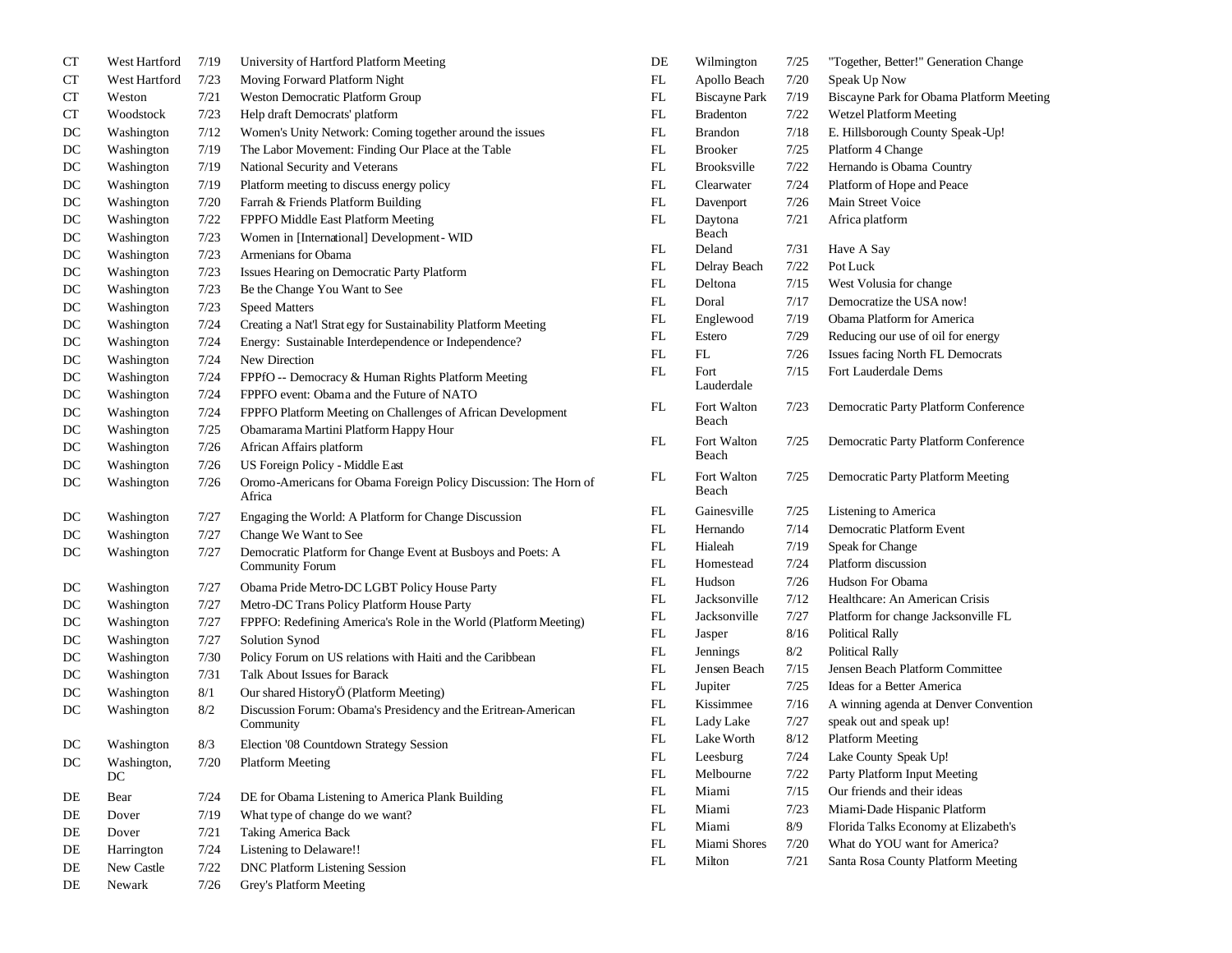| FL         | North Miami<br>Beach | 7/13 | Platform Meeting/Jam                                           |
|------------|----------------------|------|----------------------------------------------------------------|
| FL         | Ocala                | 7/26 | Platform and organizational meeting                            |
| FL         | Okeechobee           | 7/24 | Renewable Energy Plan for America to Stop Climate Change       |
| FL         | Orange Park          | 7/27 | Democratic Plat form for Change Listening Meeting              |
| FL         | Orlando              | 7/23 | <b>Back To Reality</b>                                         |
| FL         | Orlando              | 7/23 | Yalla Vote '08 Our Voice, Our Future                           |
| FL         | Orlando              | 7/25 | We the People Matter!                                          |
| FL         | Orlando              | 7/29 | Johnson's 4 Obama Platform Meeting                             |
| FL         | Orlando              | 8/13 | <b>Health Assurance</b>                                        |
| FL         | Palm Harbor          | 7/20 | Platform Meeting: Making It Happen Here 4                      |
| FL         | Safety Harbor        | 7/22 | Listening to Safety Harbor!                                    |
| FL         | Saint<br>Petersburg  | 7/15 | Reactivate FDR's US Civilian Conservation Corps                |
| FL         | Saint<br>Petersburg  | 7/20 | If the squeaking wheel gets the grease, let's start squeaking! |
| FL         | Saint<br>Petersburg  | 7/22 | Pinellas Stonewall Platform Party                              |
| FL         | Sarasota             | 7/20 | Sarasota for Change!                                           |
| FL         | Sarasota             | 7/21 | What Change?                                                   |
| FL         | Sarasota             | 7/25 | Sarasota Platform Meeting                                      |
| FL         | South Daytona        | 7/27 | Platform for Change Meeting Daytona                            |
| FL         | Stuart               | 7/20 | Moroccan Congress Platform for Change                          |
| FL         | Surfside             | 7/25 | Education, Health, Foreign Affairs, Veterans                   |
| FL         | Tallahassee          | 7/20 | Democratic Platform Plan                                       |
| FL         | Tallahassee          | 7/26 | Tallahassee Progressive Change Event                           |
| FL         | Tallahassee          | 7/26 | Volunteers for Obama Tallahassee Team                          |
| FL         | Tamarac              | 7/25 | Kings Point Platform Meeting                                   |
| FL         | Tampa                | 7/16 | Wide aWoke Wednesday                                           |
| FL         | Tampa                | 7/19 | Listen to The Caribbean American                               |
| FL         | Tampa                | 7/20 | Tampa's Youth Platform Project                                 |
| FL         | Tampa                | 7/20 | Tampa Bay O-Train Virtual Platform Meeting                     |
| FL         | Tampa                | 7/20 | Tampa Democrats for Progress Platform Meeting                  |
| FL         | Tampa                | 7/26 | South Tampa for Obama                                          |
| FL         | Tampa                | 7/29 | New Tampa Democrats Platform Meeting                           |
| FL         | Tavernier            | 7/15 | <b>Platform Meeting</b>                                        |
| FL         | West Palm<br>Beach   | 7/15 | West Palm for Obama                                            |
| FL         | West Palm<br>Beach   | 9/13 | Speak Out for Change                                           |
| FL         | White Springs        | 8/9  | <b>Political Rally</b>                                         |
| ${\rm GA}$ | Albany               | 7/26 | Ethics is the key                                              |
| GA         | Alpharetta           | 7/26 | Help for Small business                                        |
| GA         | Alpharetta           | 7/27 | Make Change Happen                                             |
| GA         | Athens               | 7/24 | Prescriptions for a Healthy America                            |
| GA         | Atlanta              | 7/12 | Unite for Change House Meeting - Buckhead/Pharr Rd.- Team 3    |
| GA         | Atlanta              | 7/13 | Platform/Listening party                                       |
| GA         | Atlanta              | 7/15 | Rep Your Hood City Campaign                                    |

| GА | Atlanta                       | 7/18 | Mental Illness Is Real                                                      |
|----|-------------------------------|------|-----------------------------------------------------------------------------|
| GА | Atlanta                       | 7/19 | Help Shape the Platform for Change                                          |
| GА | Atlanta                       | 7/19 | July 19, 2008 7pm Platform for Change Meeting                               |
| GA | Atlanta                       | 7/22 | Helping Parents improve children's lives                                    |
| GA | Atlanta                       | 7/26 | <b>Platform Meeting</b>                                                     |
| GА | Atlanta                       | 7/26 | Listening to America-Discussing the Issues                                  |
| GA | Atlanta                       | 7/27 | Yes We Can Kirkwood!                                                        |
| GА | Augusta                       | 7/17 | Setting the Course                                                          |
| GA | Augusta                       | 7/19 | House Party to Discuss Issues                                               |
| GА | Augusta                       | 7/26 | Dessert and Discussion                                                      |
| GА | Blairsville                   | 7/23 | Blairsville for Obama Platform by the People                                |
| GA | Conley                        | 7/24 | Listening to America                                                        |
| GA | Conyers                       | 7/23 | Listening to Rockdale: Platform Meeting                                     |
| GА | Covington                     | 7/19 | Plan our agenda                                                             |
| GA | Cumming                       | 7/18 | Cumming Neighborhood Meeting                                                |
| GА | Dalton                        | 7/19 | North Georgia Democrats Platform Meeting                                    |
| GA | Dublin                        | 7/26 | Laurens County Democrats Kick Off and Platform Meeting                      |
| GA | Ellijay                       | 7/24 | Camp Confusion for Change                                                   |
| GА | Fayetteville                  | 7/19 | DNC Platform for Change                                                     |
| GA | Jackson                       | 7/22 | Listening to America: What Matters to You                                   |
| GA | Kennesaw                      | 7/19 | <b>Education Forum</b>                                                      |
| GА | Lawrenceville                 | 7/22 | 1ChanceOnly Unity Meeting                                                   |
| GА | Lawrenceville                 | 7/27 | D7 Platform Agenda 4 Change                                                 |
| GA | Lithonia                      | 7/12 | Meet And Greet                                                              |
| GA | Lithonia                      | 7/19 | Listening in Lithonia                                                       |
| GA | Lizella                       | 7/26 | Obama for Change Fish Fry                                                   |
| GA | Macon                         | 7/17 | Believe Change is Possible!                                                 |
| GA | Marietta                      | 7/27 | Listening to Georgians - Shaping the Platform for Change                    |
| GA | Morganton                     | 7/25 | Platform gathering                                                          |
| GА | Perry                         | 7/15 | Obama, Issues and Dessert!                                                  |
| GА | Powder<br><b>Springs</b>      | 7/26 | Bottom to the Top                                                           |
| GА | Powder<br><b>Springs</b>      | 7/27 | A New Democracy - Atlantans For Change                                      |
| GА | Roswell                       | 7/22 | Let's be heard                                                              |
| GА | <b>Saint Simons</b><br>Island | 7/17 | Talk with Barack                                                            |
| GA | Savannah                      | 7/20 | Drinks and Discussion                                                       |
| GA | Savannah                      | 7/22 | Drinks and Discussion II                                                    |
| GА | Smyrna                        | 7/20 | Smyrna-Vinings Platform Meeting                                             |
| GА | Smyrna                        | 7/26 | Let's Create Change for America                                             |
| GA | Statesboro                    | 7/19 | Healthcare Platform Meeting                                                 |
| GA | Tyrone                        | 7/27 | Healthcare & Education Reform!                                              |
| H  | Haiku                         | 7/22 | <b>Education</b> policy                                                     |
| H  | Haleiwa                       | 7/20 | Obama Listening in the North Shore                                          |
| H  | Haleiwa                       | 7/24 | <b>Platform Discussion Meeting</b>                                          |
| H  | Honolulu                      | 7/17 | 1st Cyber Platform Forum: Global English Language Online Virtual<br>Meeting |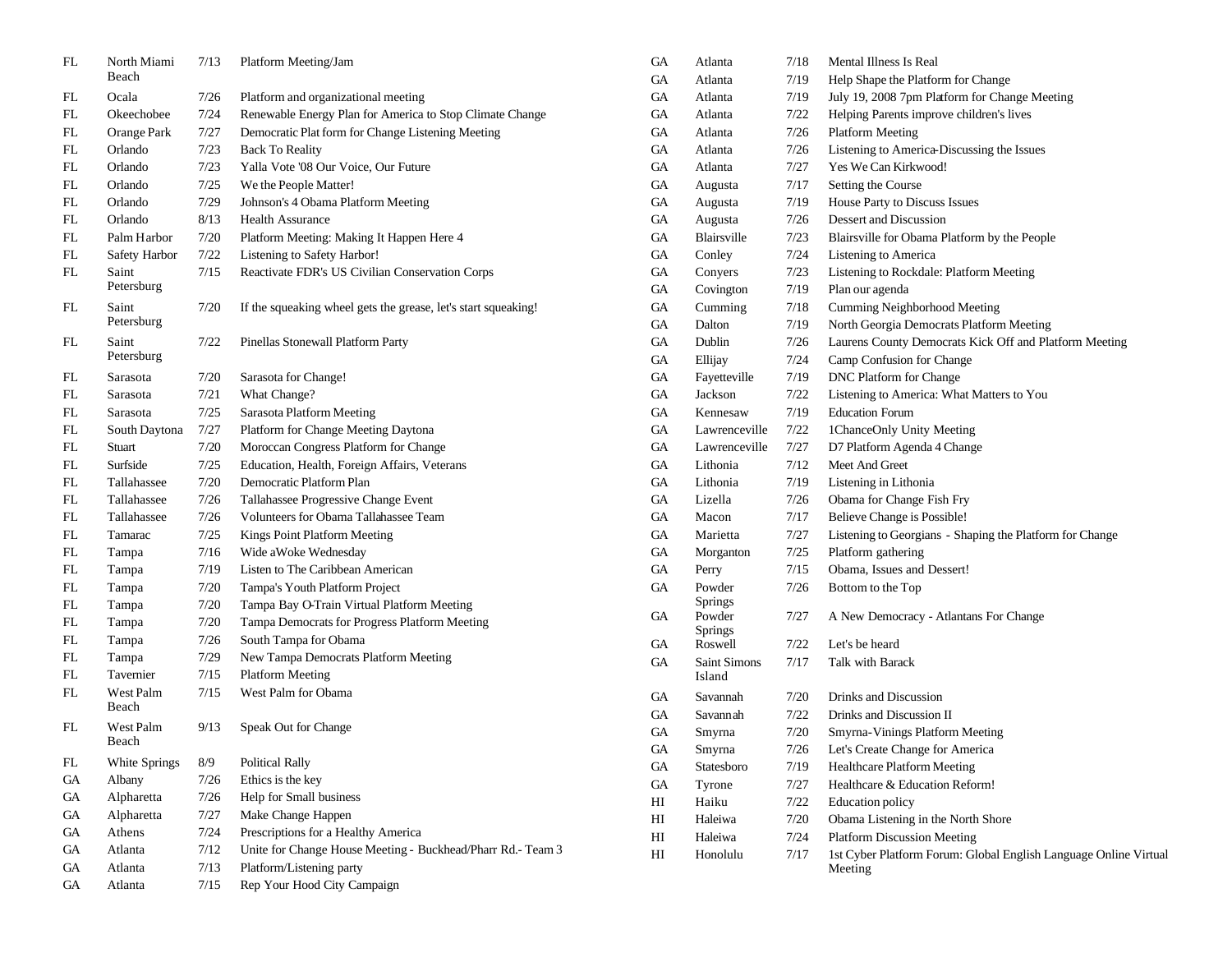| HI | Honolulu           | 7/19 | Listening to America I                                               | $\rm IL$                        | Chicago          | 7/24   | Urban Policy in America                                                         |
|----|--------------------|------|----------------------------------------------------------------------|---------------------------------|------------------|--------|---------------------------------------------------------------------------------|
| HI | Honolulu           | 7/26 | Listening to America II                                              | $\rm IL$                        | Chicago          | 7/25   | <b>Platform Meeting</b>                                                         |
| HI | Honolulu           | 7/26 | Native Hawaiian and Democratic Party of Hawaii Platform Input to     | IL                              | Chicago          | 7/26   | Listening to America                                                            |
|    |                    |      | Platform for Change                                                  | IL                              | Chicago          | 7/26   | Mental Healthcare & Unemployment Issues                                         |
| HI | Kapa'a             | 7/19 | It is time to be heard                                               | IL                              | Chicago          | 7/26   | Democratic Platform Caucus                                                      |
| HI | Kaunakakai         | 7/27 | Listening for change                                                 | $\rm IL$                        | Chicago          | 7/26   | Hey Kids, Let's Talk Policy                                                     |
| HI | Kihei              | 7/1  | Obama Listens                                                        | $\rm IL$                        | Chicago          | 7/26   | Platform Meeting in Edgewater                                                   |
| HI | Kihei              | 7/19 | Obama Listens                                                        | $\rm IL$                        | Chicago          | 7/27   | LVT/LVC At Federal/State Levels                                                 |
| HI | Lawai              | 7/19 | Democratic Platform Input and Prioritization                         | $\rm IL$                        | Chicago          | 7/27   | Virtual Pilot Platform Meeting                                                  |
| HI | Pukalani           | 7/25 | Discuss party platform                                               | IL                              | Chicago          | 7/28   | Ending Homelessness Should Be in the Democratic Platform                        |
| IA | Ames               | 7/20 | <b>Obama Platform Meeting</b>                                        | IL                              | Chicago          | 7/28   | Low Key Platform Meeting in Lincoln Park                                        |
| IA | Cresco             | 7/19 | Unity Starts with You! (Platform Meeting)                            | IL                              | Chicago          | 7/29   | <b>Education Brainstorm</b>                                                     |
| IA | Des Moines         | 7/22 | Put Climate Justice on the Radar                                     | IL                              | Chicago          | 8/2    | Park Manor-Chatham Platform Meeting                                             |
| IA | Fairfield          | 7/26 | Democratic Party Platform Review and Input                           | $\rm IL$                        | Chicago          | 8/3    | Greens for Obama Platform Meeting                                               |
| IA | <b>Mason City</b>  | 7/24 | Ideas for Change                                                     | $\rm IL$                        | Cicero           | 7/27   | Economy & health care                                                           |
| IA | Mount Vernon       | 7/21 | The O Party                                                          | $\rm IL$                        | Collinsville     | 7/22   | Southwestern Illinois Democratic Platform Meeting                               |
|    | <b>Sioux City</b>  | 7/15 | Sioux City Democratic Platform Meeting                               | $\mathop{\mathrm{IL}}\nolimits$ | Country Club     | 7/27   | About Change 08                                                                 |
| IA | Urbandale          | 7/29 | And now for the Details                                              |                                 | Hills            |        |                                                                                 |
| IA |                    | 7/26 | Obama Platform Meeting!!                                             | IL                              | Decatur          | 7/20   |                                                                                 |
| IA | Washington         |      |                                                                      |                                 | Deerfield        | 7/23   | Actively Listening - Hopes for the election<br>Tenth For Obama Platform Meeting |
| IA | Waterloo           | 7/26 | General Platform Development Meeting                                 | IL                              |                  | 7/19   |                                                                                 |
| IA | Waterloo           | 7/30 | Family and Children matter                                           | IL                              | Downers<br>Grove |        | Backyard platform meeting                                                       |
| ID | Boise              | 7/22 | Shepherd Platform Discussion                                         | IL                              | East Saint       | 8/1    | Southern Mission For Obama                                                      |
| ID | Boise              | 7/24 | Harris Ranch Democratic Platform Meeting                             |                                 | Louis            |        |                                                                                 |
| ID | Boise              | 7/26 | National Platform Meet ing                                           | IL                              | Evanston         | 7/15   | Democrates                                                                      |
| ID | Boise              | 7/27 | RiverRun and Friends Platform Meeting                                | IL                              | Evanston         | 7/18   | Platforming for Change: Economy, Education, Energy, and Environment             |
| ID | Hailey             | 7/19 | Neighborhood Platform Meeting                                        |                                 |                  |        |                                                                                 |
| ID | Idaho Falls        | 7/20 | Suggestions for 2008 Democratic Party Platform                       | IL                              | Evanston         | 7/19   | A gathering to share our views                                                  |
| ID | <b>Idaho Falls</b> | 7/22 | Independent Voter Forum for the Democratic Platform 2008             | IL                              | Evanston         | 7/21   | Let's Make Them Practice What They Preach!                                      |
| ID | Kamiah             | 7/21 | Creating change                                                      | IL                              | Evanston         | 7/25   | <b>Platform Suggestions</b>                                                     |
| ID | Ketchum            | 7/30 | Blaine County for Obama Number Two                                   | IL                              | Flossmoor        | 7/27   | Democratic Voices: Listening for Change                                         |
| ID | Moscow             | 7/27 | Listening to America-Democracy for All of Us                         | IL                              | Forest Park      | 7/27   | <b>Platform Party</b>                                                           |
| IL | Aledo              | 7/19 | Mercer County Democratic PM                                          | $\rm IL$                        | Grayslake        | 7/24   |                                                                                 |
| IL | Algonquin          | 7/24 | Listening to America: Democratic Platform for Change Meeting         | $\rm IL$                        | Greenville       | 7/20   | Prairie Crossing Platform Meeting<br>Greenville Democratic Platform Party       |
| IL | Bolingbrook        | 7/26 | America is Listening                                                 |                                 |                  |        |                                                                                 |
| IL | Champaign          | 7/27 | Listening to America: Champaign County for Obama Platform for Change | $\rm IL$                        | Homewood         | 7/26   | Meet The Future                                                                 |
|    |                    |      | meeting                                                              | $\rm IL$                        | Joliet           | 7/27   | <b>Platform Meeting</b>                                                         |
| IL | Chicago            | 7/16 | LVT/LVC At Federal/State Levels                                      | IL                              | Lombard          | 7/28   | DuPage Democrats                                                                |
| IL | Chicago            | 7/17 | Hit the Ground Running                                               | IL                              | Lombard          | 7/30   | DuPage Democrats                                                                |
| IL | Chicago            | 7/19 | Oxfam Action Corps Activist Breakfast                                | IL                              | Morton           | 7/19   | Platform Meeting Morton, IL                                                     |
| IL | Chicago            | 7/19 | Restoring America's moral authority                                  | IL                              | O Fallon         | 7/26   | To have a voice in the political process                                        |
| IL | Chicago            | 7/19 | Planning a Platform - This is Democracy                              | $\rm IL$                        | Oak Park         | $7/22$ | Obama Platform Input Meeting                                                    |
| IL | Chicago            | 7/20 | Work for Change                                                      | $\rm IL$                        | Oak Park         | 7/28   | Listening to America Platform Meet ing                                          |
| IL | Chicago            | 7/20 | Citizens for Obama                                                   | IL                              | Oswego           | 7/22   | Reaffirm the Bill of Rights                                                     |
| IL | Chicago            | 7/20 | Reclaiming our Schools                                               | IL                              | Park Ridge       | 7/26   | Grassroots Input to the Democratic Platform                                     |
| IL | Chicago            | 7/20 | "Learning & Listening" Summer BBQ                                    | $\rm IL$                        | Penfield         | 7/23   | Planning for the Future with Barack                                             |
| IL | Chicago            | 7/21 | Talk about Health Care                                               | IL                              | Peoria           | 7/26   | Fix VAWA Now - Work for Strong Families                                         |
| IL | Chicago            | 7/23 | Staying the course of Realpolitik                                    | IL                              | Peoria           | 8/6    | Setting the Platform                                                            |
| IL | Chicago            | 7/24 | Creating the 2008 Democratic Party Platform                          | IL                              | Rock Island      | 7/26   | Platform for Change                                                             |
|    |                    |      |                                                                      |                                 |                  |        |                                                                                 |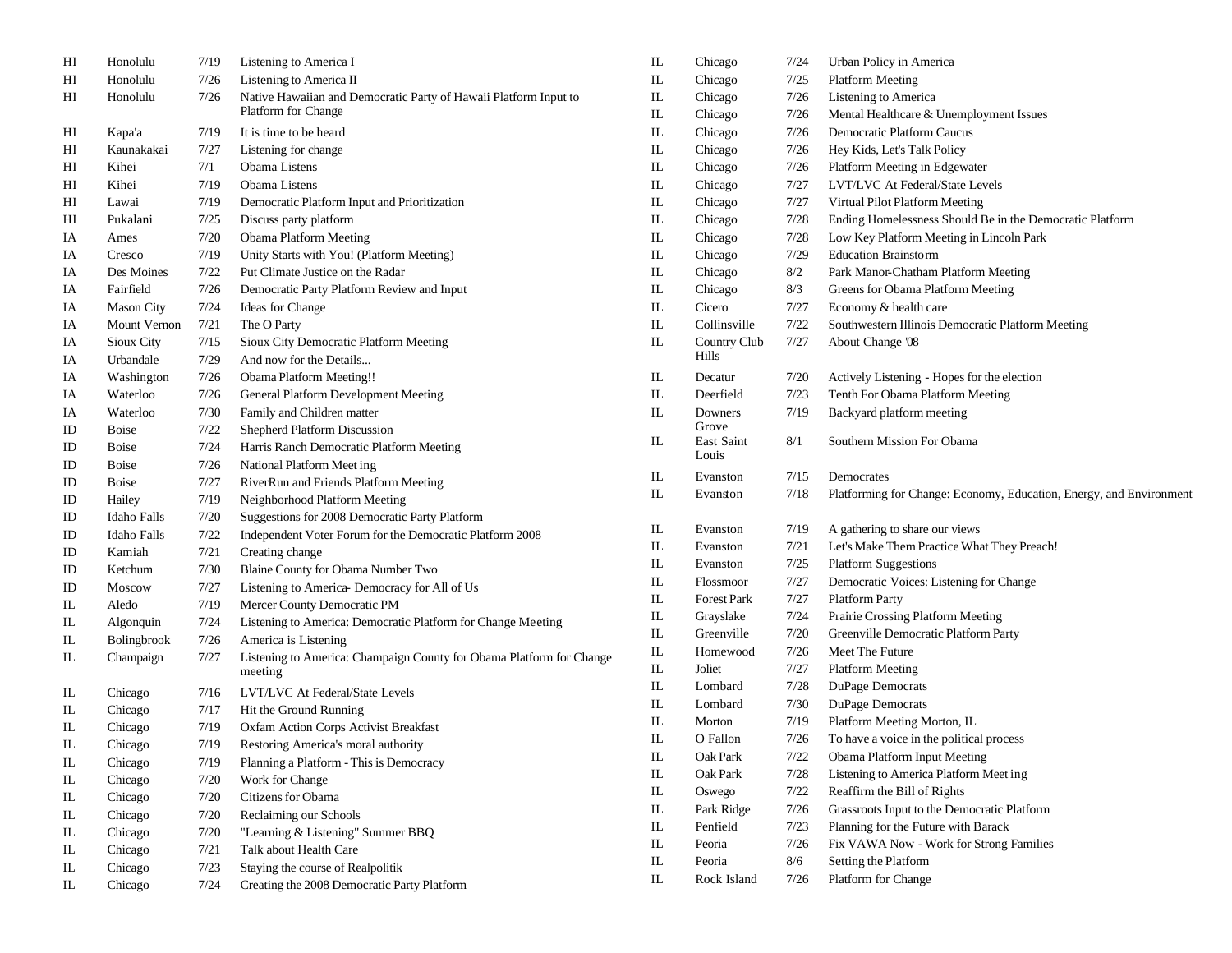| IL | Streamwood          | 7/14 | HanDI Meeting                                                 | KS | Your city          | 7/26 | Email Event - Democratic Platform                              |
|----|---------------------|------|---------------------------------------------------------------|----|--------------------|------|----------------------------------------------------------------|
| IL | Thomson             | 7/23 | Democratic Party Platform desires                             | KY | Bardstown          | 7/26 | Nelson Co Democrats for change                                 |
| IL | Washington          | 7/27 | <b>Blueprint</b> for Change                                   | KY | Battletown         | 7/31 | Meade County Dems Want to Know                                 |
|    | Park                |      |                                                               | KY | Berea              | 7/20 | Kings Trace Subdivision                                        |
| IL | Waukegan            | 7/18 | Community Meeting for Obama                                   | KY | Buckner            | 7/29 | Elder Hope!                                                    |
| IL | West Chicago        | 7/16 | Winfield Township Democratic Organization                     | KY | Frankfort          | 7/24 | Platform Meeting for Grass Roots Democrats                     |
| IL | West Peoria         | 7/20 | Making historylistening to America/potluck                    | KY | Hodgenville        | 7/17 | <b>Platform Meeting</b>                                        |
| IL | Winnetka            | 7/23 | Wednesday Women Meeting                                       | KY | Lancaster          | 7/22 | Garrard Co. Democrats' Voices for America's Future             |
| IL | Wood Dale           | 7/19 | Hispanics for Obama Opening and Discussion                    | KY | Lexington          | 7/19 | Who is Barack Obama                                            |
| IN | Bloomington         | 7/24 | Meeting for Change                                            | KY | Lexington          | 7/21 | Two Cents Worth' on the Platform                               |
| IN | Clarksville         | 7/25 | South Indiana Platform Meeting                                | KY | Lexington          | 7/22 | Hot Dogs & Hot Topics                                          |
| IN | Crown Point         | 7/20 | Platform Discussion for Supporters and Undecideds             | KY | Lexington          | 8/5  | Democratic Meet-and-Greet Ice Cream Social                     |
| IN | Danville            | 7/19 | Platform for change                                           | KY | Louisville         | 7/15 | No Child Left Behind                                           |
| IN | Decatur             | 7/26 | <b>Platform Discussion</b>                                    | KY | Louisville         | 7/23 | Louisville for Obama Platform Meeting                          |
| IN | Elkhart             | 7/18 | <b>Education Platform Meeting</b>                             | KY | Louisville         | 7/23 | Louisville Barackers                                           |
| IN | Fishers             | 7/23 | Hamilton County Platform Discussion                           | KY | Murray             | 7/27 | Writing a New and Exciting Chapter                             |
| IN | Goshen              | 7/26 | <b>Platform Meeting</b>                                       | KY | Newport            | 7/26 | Newport & The House of Tolble Speaks                           |
| IN | Granger             | 7/18 | Policies for Progress                                         | KY | Paducah            | 7/23 | Paducah Democrats Coming Together                              |
| IN | IN                  | 7/28 | Let your voice be heard                                       | KY | Richmond           | 7/24 | Listening to America: the Democratic Platform for Change       |
| IN | Indianapolis        | 7/16 | <b>Broad Ripple Speaks!</b>                                   | KY | Shelbyville        | 7/24 | <b>Platform Meeting</b>                                        |
| IN | Indianapolis        | 7/22 | Southwest Indianapolis Platform Meeting                       | KY | Shepherdsville     | 7/20 | <b>Bullitt County Platform Meeting</b>                         |
| IN | Indianapolis        | 7/22 | Plan The Future                                               | LA | <b>Baton Rouge</b> | 7/27 | Online platform meeting                                        |
| IN | Indianapolis        | 7/27 | <b>Platform Meeting</b>                                       | LA | <b>Baton Rouge</b> | 7/27 | Role of Pro-Life Democrats                                     |
| IN | Kentland            | 7/9  | 'Welcome Obama Staffer to Kentland!'                          | LA | Kenner             | 7/17 | Coming Together For Change                                     |
| IN | La Porte            | 7/24 | Community Forum: THE CHANGES WE NEED                          | LA | Kenner             | 7/27 | Democratic Party Platform - Metairie Area (1)                  |
| IN | Michigan City       | 7/15 | Step 1 - "By The People"                                      | LA | Lafayette          | 7/24 | Building the Obama Democratic Platform                         |
| IN | Newburgh            | 7/17 | <b>WFO Platform Meeting</b>                                   | LA | Lake Charles       | 7/26 | Help Write the Democratic Platform                             |
| IN | South Bend          | 7/22 | Contributing to Change                                        | LA | Mandeville         | 7/24 | Democratic Platform Input to Obama                             |
| IN | Tell City           | 7/22 | Platform for Change Discussion                                | LA | Monroe             | 7/19 | Time for a Change.                                             |
| IN | Whiteland           | 7/26 | Kelsay Farms Platform Meeting                                 | LA | New Orleans        | 7/19 | Workers' Voices Platform Hearing                               |
| IN | Whiteland           | 7/26 | National Rural Issues Platform Meeting                        | LA | New Orleans        | 7/20 | <b>Platform Meeting</b>                                        |
| KS | Fairway             | 7/20 | Prairie Village, Fairway, Mission Hills Phtform Meeting       | LA | New Orleans        | 7/20 | Progressive Platform for New Orleans                           |
| KS | Hutchinson          | 7/27 | Sharing Our Voice on the Issues                               | LA | New Orleans        | 7/22 | Dem Platform Brainstorming Session                             |
| KS | Independence        | 7/26 | Having our Say: A Democratic Platform                         | LA | New Orleans        | 7/24 | Walk the Talk Platform Party                                   |
| KS | Kansas City         | 7/26 | Healthcare Platform Meeting                                   | LA | New Orleans        | 7/28 | Platform Host Wrap Up                                          |
| KS | Lawrence            | 7/22 | <b>Environmental Disaster</b>                                 | LA | Shreveport         | 7/19 | Shreveport Democrat ic Platform Meeting                        |
| KS | Leawood             | 7/27 | Build a Platform Sunday July 27 3-5 pm                        | LA | Shreveport         | 7/26 | Shreveport Urban Policy Summit/Planning & Meeting              |
| KS | Mission             | 7/19 | Help Make Foreign Policy                                      | LA | Shreveport         | 7/26 | Urban Policy Summit/Planning & Meeting                         |
| KS | Mission             | 7/21 | Mission Platform Meeting!                                     | LA | Shreveport         | 7/26 | Shreveport Region-Listening to America Platform                |
| KS | Mission             | 7/23 | N.E. Johnson County- Mission, Merriam, Shawnee, Overland Park | LA | Slidell            | 7/12 | One mind one accord                                            |
|    |                     |      | <b>Platform Meeting</b>                                       | MA | Amesbury           | 7/23 | Pro-Life Democrats                                             |
| KS | Overland Park       | 7/23 | Overland Park Platform Meeting                                | MA | Amherst            | 7/26 | Listening to America                                           |
| KS | Shawnee             | 7/22 | Change for a Better Future                                    | MA | Ayer               | 7/19 | Faye Morrison                                                  |
| KS | Stilwell            | 7/19 | Opportunity to be part of change                              | МA | Belchertown        | 7/18 | <b>Empowering Our Community</b>                                |
| KS | Wichita             | 7/18 | What Matters to Kansans                                       | МA | Berlin             | 7/20 | Party Platform Creation                                        |
| KS | Wichita             | 7/19 | Listening to America                                          | MA | <b>Boston</b>      | 7/23 | 20-something Voices-A Platform Meeting for the Next Generation |
| KS | Wichita             | 7/22 | Online, on air platform meeting                               | MA | Boston             | 7/23 | Health Care in America - Obama Platform Meeting                |
| KS | <b>Yates Center</b> | 7/24 | We the People                                                 | MA | <b>Boston</b>      | 7/26 | How to win in November (Platform Meeting)                      |
|    |                     |      |                                                               |    |                    |      |                                                                |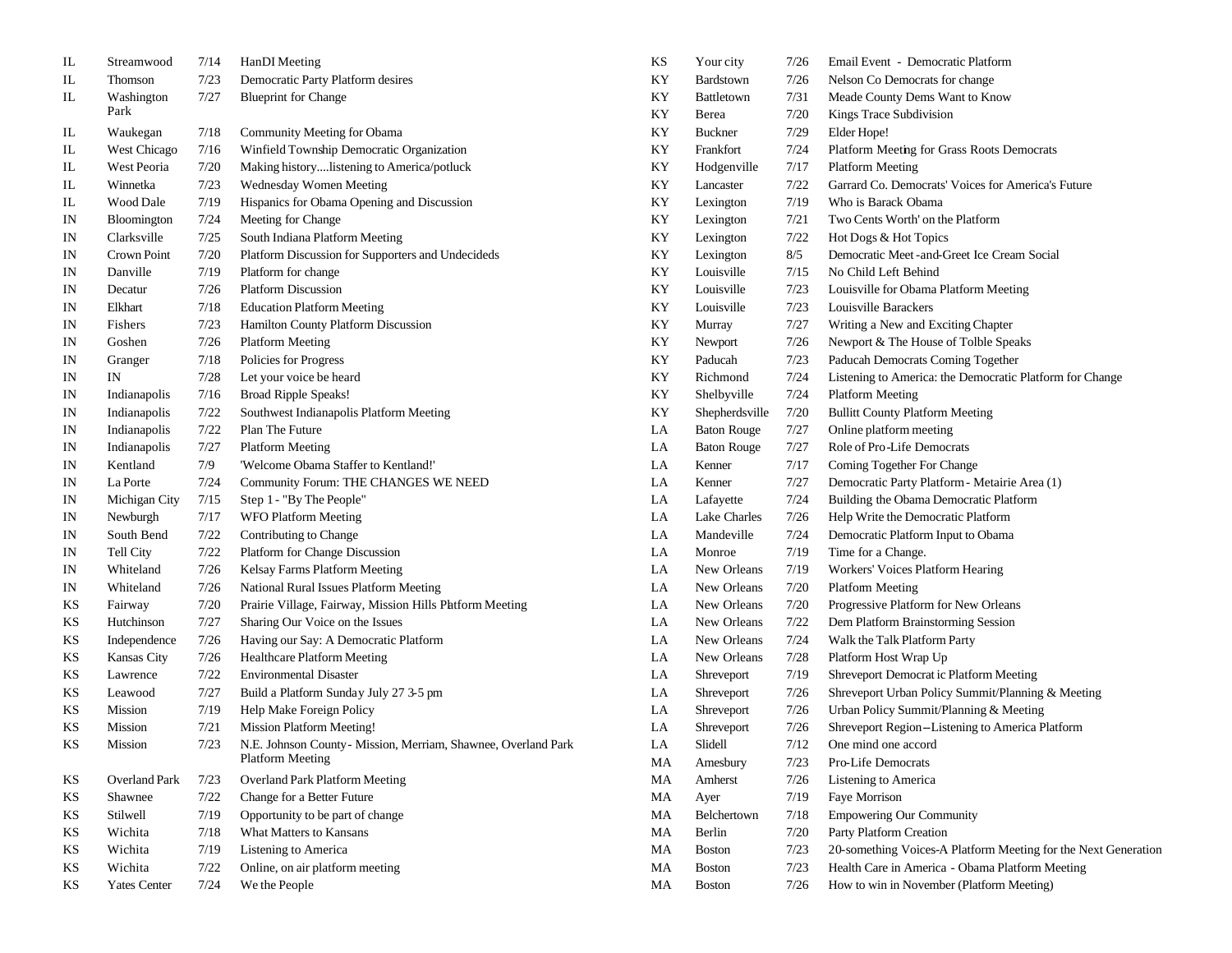| МA | Boxford          | 7/22 | Obama Organizing & Platform Meeting                                      | MD        | Baltimore            | 7/27 | Maryland for Obama State Steering Committee Platform Discussion |
|----|------------------|------|--------------------------------------------------------------------------|-----------|----------------------|------|-----------------------------------------------------------------|
| MA | <b>Brookline</b> | 7/17 | Peoples Platform Party                                                   | MD        | Bethesda             | 7/20 | After the Sunday Shows Platform Meeting                         |
| МA | <b>Brookline</b> | 7/22 | Brookline for Barack - Let Our Voices Be Heard                           | MD        | Bethesda             | 7/21 | Discussion of issues                                            |
| МA | Burlington       | 7/19 | Discuss Platform recommendations                                         | MD        | Bethesda             | 7/24 | Maryland APAs for Obama Platform Meeting                        |
| МA | Cambridge        | 7/20 | Cambridge Platform Meeting                                               | MD        | Bethesda             | 7/26 | Get Plugged In Platform Meeting & House Party                   |
| МA | Cambridge        | 7/22 | Cambridge Ward 1 Democratic Platform Party                               | MD        | Bethesda             | 7/18 | Improving the status of women in U.S.                           |
| МA | Cambridge        | 7/23 | Science Education                                                        | MD        | Bowie                | 7/19 | Rock 4 Barack - Part II                                         |
| МA | Cambridge        | 7/24 | Cambridge Ward 6/Mid-Cambridge Platform for Change Meeting               | MD        | Bowie                | 7/26 | Listening to Bowie                                              |
| МA | Cambridge        | 7/24 | Peace Action, Health Care, Immigration, and Your Issues                  | MD        | Burtonsville         | 7/25 | We Can Make a Difference                                        |
| МA | Colrain          | 7/23 | Let's create a rural vision for tomorrow                                 | MD        | Catonsville          | 7/20 | Obama Babes Platform Meeting                                    |
| МA | East Walpole     | 7/19 | Democratic Platform Meeting in Walpole                                   | MD        | Catonsville          | 7/21 | <b>Baltimore's Platform Meeting</b>                             |
| МA | Gardner          | 7/25 | <b>Platform Meeting</b>                                                  | MD        | Charlotte Hall       | 7/24 | Southern Maryland Listening to America                          |
| МA | Haydenville      | 7/27 | Potluck Brainstorm                                                       | MD        | Chevy Chase          | 7/27 | Platform meeting                                                |
| МA | Holyoke          | 7/26 | Dorothy's Platform Meeting                                               | MD        | Colmar Manor         | 7/24 | Let's Let Barack Hear What's Up with Family Docs!               |
| МA | Jamaica Plain    | 7/23 | JP Democratic Platform meeting                                           | MD        | Columbia             | 7/19 | Getting Down to Business Platform Meeting                       |
| MA | Lawrence         | 7/26 | The Smiths' Home                                                         | MD        | Davidsonville        | 7/19 | Shaping the Platform                                            |
| МA | Lexington        | 7/24 | <b>Platform Meeting</b>                                                  | MD        | Davidsonville        | 7/23 | Young Voters for Obama                                          |
| МA | Medford          | 7/26 | Changing The Frames on Democratic Policy                                 | MD        | Easton               | 7/24 | Help Build the 2008 Democratic Party Platform!                  |
| МA | Nantucket        | 7/19 | Platform meeting                                                         | MD        | <b>Ellicott City</b> | 7/27 | Priorities for Change                                           |
| МA | Nantucket        | 7/19 | <b>Platform Meeting</b>                                                  | MD        | Fort                 | 7/27 | Fort Washington Citizens for Obama                              |
| МA | Nantucket        | 7/26 | Write Our Platform for Change                                            |           | Washington           |      |                                                                 |
| MA | Needham          | 7/20 | Democratic Platform Meeting in Needham                                   | MD        | Frederick            | 7/20 | Frederick Speaks                                                |
| МA | Newburyport      | 7/28 | Platform/message discussion                                              | MD        | Frederick            | 7/26 | Grassroots Change Platform                                      |
| MA | North            | 7/22 | <b>Environmental P latform Discussion</b>                                | MD        | Grasonville          | 7/22 | Let's Contribute to the Democratic Platform!                    |
|    | Falmouth         |      |                                                                          | MD        | Hagerstown           | 7/17 | Washington County Platform Meeting                              |
| MА | Petersham        | 7/25 | Petersham Platform Meeting                                               | MD        | Laurel               | 7/26 | Food for Thought- Building U.S. Policy                          |
| МA | Somerville       | 7/20 | Health Care and Women's Issues                                           | MD        | MD                   | 7/24 | Severna Park Platform Meeting                                   |
| МA | Somerville       | 7/26 | Rescheduled Platform Brunch                                              | MD        | Olney                | 7/22 | Democratic Platform Ideas                                       |
| МA | South            | 7/30 | "Listening to America" -- Attleboro Area Meeting to Elect Barack Obama.  | MD        | Rockville            | 7/26 | Cutting costs & offering new options in healthcare              |
|    | Attleboro        |      |                                                                          | MD        | Severna Park         | 7/24 | Anne Arundel Volunteers Platform Meeting                        |
| МA | South            | 7/27 | Help determine the Democratic Convention platform                        | <b>MD</b> | Silver Spring        | 7/27 | Listening to America                                            |
|    | Wellfleet        |      |                                                                          | MD        | West                 | 7/27 | Platform Meeting/Women for Obama                                |
| MА | Southwick        | 7/30 | Listening to America in Southwick                                        |           | Friendship           |      |                                                                 |
| МA | Springfield      | 7/19 | Listening to Springfield                                                 | <b>ME</b> | <b>Brunswick</b>     | 7/26 | Public Democratic Platform Meeting in Brunswick Maine           |
| МA | Stockbridge      | 7/30 | Creating a Platform for Hope                                             | <b>ME</b> | Ellsworth            | 7/22 | Hancock County Listening for Change                             |
| МA | Waltham          | 7/19 | <b>International Students for Obama</b>                                  | <b>ME</b> | Falmouth             | 7/27 | Barack Obama Platform Meeting                                   |
| МA | Waltham          | 7/24 | Waltham Watertown Shares Ideas                                           | <b>ME</b> | Houlton              | 7/26 | <b>Platform Meeting</b>                                         |
| MA | Wayland          | 7/24 | Metrowest Obama Platform Meeting - Co-sponsored with Framingham          | <b>ME</b> | Portland             | 7/15 | So, What Is Important?                                          |
|    |                  |      | For Obama!                                                               | <b>ME</b> | Portland             | 7/30 | Gun Violence Prevention Platform                                |
| MA | Worcester        | 7/22 | Obama Listens to America Workshop                                        | $\rm ME$  | Searsport            | 7/26 | Waldo County Platform Meeting                                   |
| MA | Worcester        | 7/22 | Obama Listens to America Workshop II                                     | ME        | Sidney               | 7/27 | Kennebec County "Listening to the Grassroots"                   |
| MA | Worcester        | 7/26 | Worcester Platform Meeting                                               | <b>ME</b> | South Berwick        | 7/20 | GrassrootsDemocracyPlatformMeeting                              |
| MD | Annapolis        | 7/24 | Annapolis Platform meeting 7/24                                          | ME        | South                | 7/19 | Healthcare Reform                                               |
| MD | Arnold           | 7/23 | Listening to America: the Democratic Platform for Change                 |           | Thomaston            |      |                                                                 |
| MD | Baltimore        | 7/21 | <b>Platform Meeting</b>                                                  | <b>ME</b> | Thomaston            | 7/24 | Democratic Platform Meeting                                     |
| MD | Baltimore        | 7/23 | Platform Meeting on Environmental Protection and Social Justice and Arts | ME        | Vinalhaven           | 7/26 | For Islanders                                                   |
|    |                  |      |                                                                          | MI        | Ann Arbor            | 7/24 | Ann Arbor Dem Party Precinct 5-4 for Obama                      |
| MD | <b>Baltimore</b> | 7/24 | Platform Meeting: At-Risk and Homeless Youth                             | MI        | Ann Arbor            | 7/25 | <b>Education Policy Platform Vote</b>                           |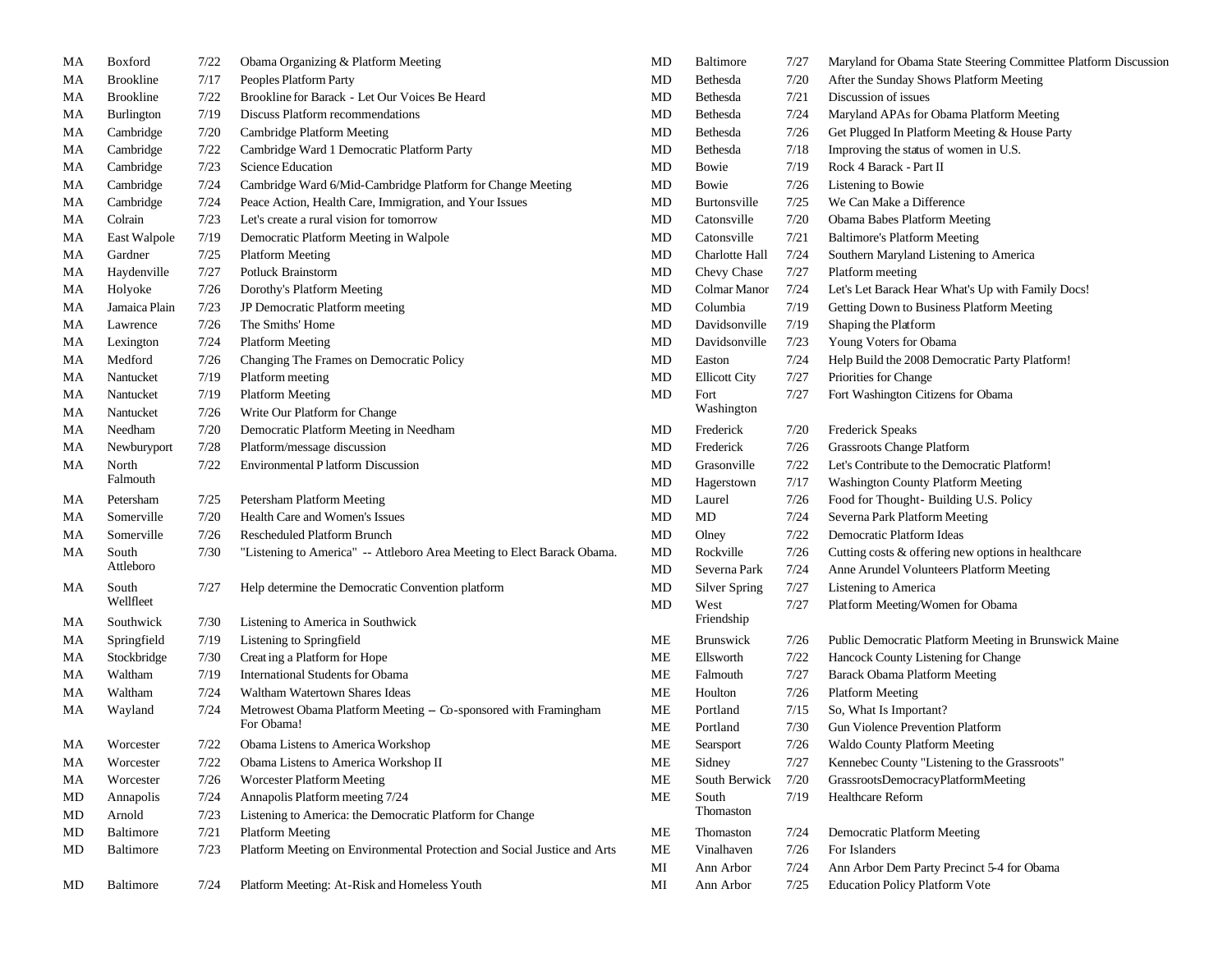| MI | Ann Arbor                  | 7/26   | Make Your Voice Heard: Decide the Democratic Platform for National<br>Issues |
|----|----------------------------|--------|------------------------------------------------------------------------------|
| MI | Auburn Hills               | 7/25   | Platform Meeting - Education and Environment                                 |
| MI | <b>Bloomfield</b><br>Hills | 7/19   | A Conversation with America                                                  |
| MI | <b>Bridgman</b>            | 7/26   | Platform Town Hall                                                           |
| MI | <b>Burton</b>              | 7/26   | Burton for Change House Party                                                |
| MI | Canton                     | 7/24   | Listening to America                                                         |
| МI | Canton                     | 7/24   | Listening to America                                                         |
| МI | Chelsea                    | 7/23   | Platform Meeting for western Washtenaw County                                |
| МI | Chelsea                    | 7/23   | Platform Meeting: Citizens of Western Washtenaw County                       |
| МI | Chelsea                    | 3/25   | "Urban and Rural America are part of one fabric"                             |
| МI | Clarkston                  | 7/23   | What's Important to Us as Americans and Michiganders?                        |
| МI | Dearborn                   | 7/23   | Standing together on the issues that matter                                  |
| МI | Dearborn                   | 7/24   | <b>Platform Meeting</b>                                                      |
| МI | Dearborn                   | 7/24   | Armenians For Obama                                                          |
| МI | Detroit                    | 7/25   | Det roit/Urban Platform Meeting                                              |
| МI | Detroit                    | 7/26   | <b>Platform Meeting</b>                                                      |
| МI | <b>East Lansing</b>        | 7/27   | Send Obama Democratic Platform Ideas                                         |
| MI | Farmington<br>Hills        | 7/19   | Metro Detroit Students Platform Meeting                                      |
| MI | <b>Flat Rock</b>           | 7/19   | Downriver Democratic Platform Discussion                                     |
| МI | Flint                      | 7/21   | Listening To America                                                         |
| МI | Grand Ledge                | 7/24   | Unite for Change Platform and Organizing Meeting                             |
| МI | <b>Grand Rapids</b>        | 7/20   | Making a difference                                                          |
| МI | <b>Grand Rapids</b>        | 7/26   | Help is on the way                                                           |
| МI | Ironwood                   | 7/26   | Gogebic Dems Platform Meeting                                                |
| МI | Kalamazoo                  | 7/31   | <b>Platform Meeting</b>                                                      |
| МI | Livonia                    | 7/24   | MSU Black Alumni for Change                                                  |
| МI | Ludington                  | 7/29   | Let Your Voice Be Heard                                                      |
| МI | Ludington                  | 7/29   | Ludington Area Platform Meeting                                              |
| MI | Mackinac<br>Island         | 7/22   | <b>Education for the Future</b>                                              |
| МI | Mason                      | 7/23   | <b>Platform Meeting</b>                                                      |
| МI | Midland                    | 7/16   | Democracy in Action                                                          |
| МI | Milford                    | 7/22   | <b>Platform Meeting</b>                                                      |
| MI | Mount<br>Pleasant          | 7/19   | <b>Platform Discussion Meeting</b>                                           |
| MI | Plymouth                   | 7/20   | <b>Faith and Politics</b>                                                    |
| MI | Rochester                  | 7/20   | Letting Our Voice Be Heard                                                   |
| MI | Royal Oak                  | $7/19$ | Infinite Possibility Participatory Self Government                           |
| МI | Sault Sainte<br>Marie      | 7/16   | Peacenik treehuggers for Obama                                               |
| МI | Sault Sainte<br>Marie      | 7/23   | Help decide the DNC platform meeting                                         |
| МI | Shelby<br>Township         | 7/27   | Unite for Change Picnic                                                      |
| МI | Southgate                  | 7/20   | Southgate, MI Platform Meeting                                               |

| MI | <b>Suttons Bay</b>  | 7/17 | Suttons Bay Input to Democratic Platform                      |
|----|---------------------|------|---------------------------------------------------------------|
| МI | West Olive          | 7/24 | Karel's Platform Meeting                                      |
| МI | Ypsilanti           | 7/20 | Yes We Can Reform Education                                   |
| МI | Ypsilanti           | 7/21 | Area Platform Meeting                                         |
| МI | Ypsilanti           | 7/21 | Ypsi/Ann Arbor Platform Meeting!                              |
| MΝ | Burnsville          | 7/24 | Listening Party?                                              |
| MΝ | Ely                 | 7/18 | Ely Decides!                                                  |
| MΝ | Faribault           | 7/27 | Your Stake in a Stronger America                              |
| MΝ | Frontenac           | 7/30 | <b>Obama Platform Meeting</b>                                 |
| MΝ | <b>Grand Marais</b> | 7/20 | Share Your Input for the Democratic Platform                  |
| MΝ | Maple Grove         | 7/23 | Maple Grove Platform Meeting                                  |
| MΝ | Maple Plain         | 7/24 | West Lake Progressives                                        |
| MΝ | Minneapolis         | 7/15 | <b>Issues Discussion</b>                                      |
| MΝ | Minneapolis         | 7/19 | Brooklyn Park Platform Meeting                                |
| MΝ | Minneapolis         | 7/24 | Sharing our Voices on the Democratic Platform                 |
| MΝ | Minneapolis         | 7/26 | St. Louis Park Precincts Platform Meeting                     |
| MΝ | Minneapolis         | 7/27 | Platform meeting                                              |
| MΝ | Northfield          | 7/19 | Platform meeting                                              |
| MΝ | Plymouth            | 7/26 | Platform for change                                           |
| MΝ | Rochester           | 7/26 | Rochester Area Platform Meeting                               |
| MΝ | Saint Paul          | 7/26 | <b>Obama Platform Meeting</b>                                 |
| MΝ | Saint Paul          | 7/28 | Let's talk about ending the war and bringing peace            |
| MΝ | Saint Paul          | 7/28 | MN PFCD meeting                                               |
| MΝ | Shoreview           | 7/27 | Let your voice be heard!                                      |
| MΝ | St. Louis Park      | 7/24 | St. Louis Park Platform Meeting                               |
| MΝ | Warroad             | 7/21 | Frank Marshall Davis Roundtable for Change                    |
| MΝ | Woodbury            | 7/17 | Create a Democratic Platform                                  |
| MΝ | Woodbury            | 7/27 | <b>Platform Meeting</b>                                       |
| MО | Alton               | 7/21 | <b>Platform Meeting</b>                                       |
| MО | Bourbon             | 7/26 | Plank by Plank - Building a Platform for the Obama Presidency |
| MО | Cameron             | 7/24 | Building a platform that we can stand on!                     |
| MО | Chesterfield        | 7/20 | Speaking up for America                                       |
| MО | Columbia            | 7/26 | Let the Midwest Be Heard!                                     |
| MО | Columbia            | 7/27 | A Chance to be Heard                                          |
| MО | Fulton              | 7/22 | Callaway county Democratic Platform meeting                   |
| MО | Howardville         | 7/25 | What Matters Most                                             |
| MО | Independence        | 7/26 | Prioritization of Campaign Issues                             |
| MО | Joplin              | 7/24 | Plan for change                                               |
| MО | Kansas City         | 7/20 | <b>Creating Our Future</b>                                    |
| MО | Kansas City         | 7/20 | Clay County Show Me Change                                    |
| МO | Kansas City         | 7/20 | KC platform for change                                        |
| МO | Kansas City         | 7/21 | <b>House Meeting</b>                                          |
| МO | Kansas City         | 7/23 | Plank construction in summer school                           |
| МO | Kansas City         | 7/24 | Democratic Evolution                                          |
| МO | Kansas City         | 7/26 | Unite for Change (Platform Meeting)                           |
| МO | Kansas City         | 8/26 | Unite for Change (Platform Meeting)                           |
| МO | Kirkwood            | 7/15 | Kirkwood Listening to America                                 |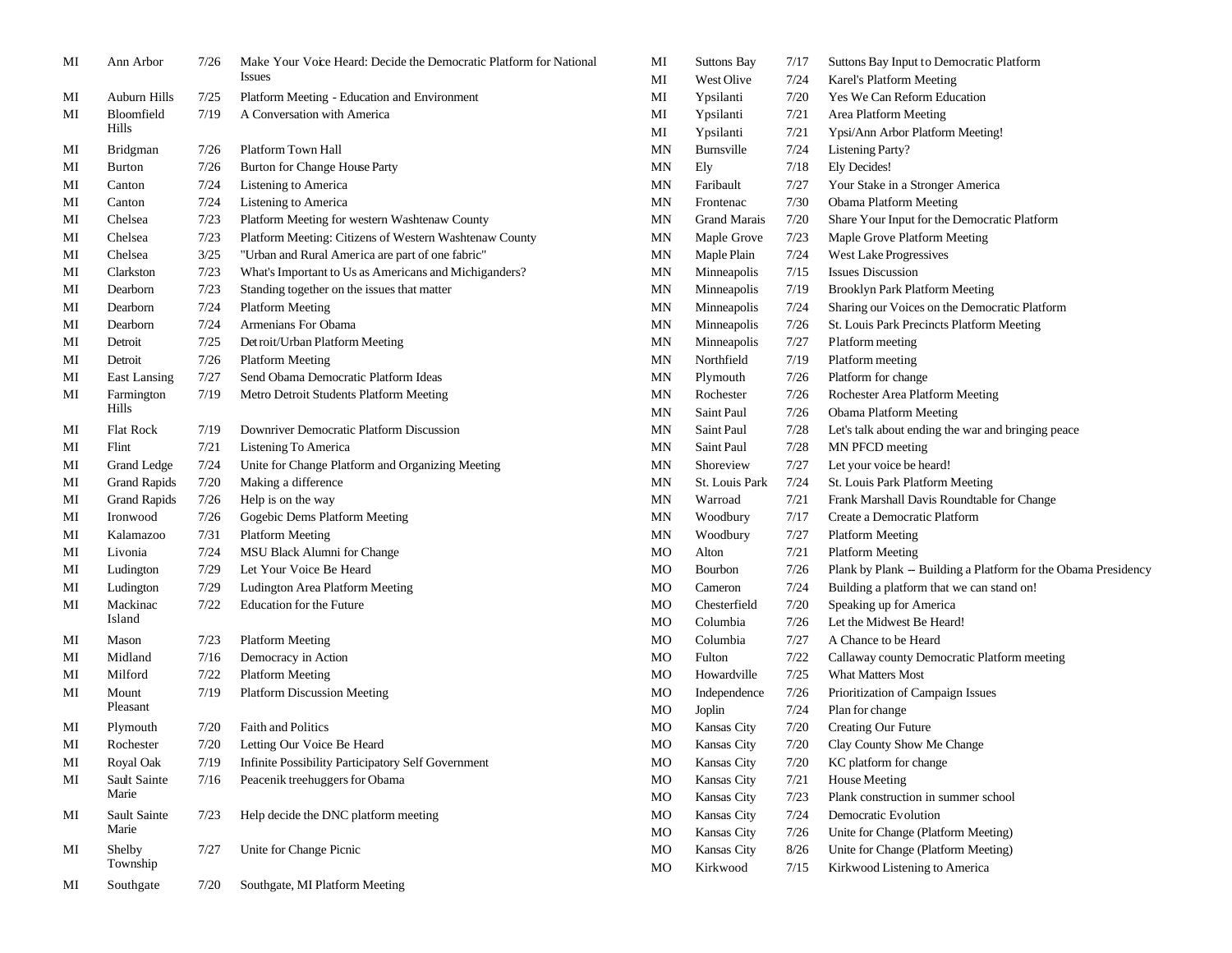| MO             | Maryland           | 7/23 | <b>Platform Discussion</b>                                  | NC         | Raleigh              | 7/19 | Listening to America                                               |
|----------------|--------------------|------|-------------------------------------------------------------|------------|----------------------|------|--------------------------------------------------------------------|
|                | Heights            |      |                                                             | <b>NC</b>  | Raleigh              | 7/26 | Raleigh's Platform for Change in America Meeting                   |
| МO             | Owensville         | 7/20 | Platform meeting                                            | <b>NC</b>  | Raleigh              | 7/27 | Oakwood for Obama                                                  |
| МO             | Perryville         | 7/23 | Perry County Platform Meeting                               | NC         | Salisbury            | 7/22 | Listening to America                                               |
| МO             | Raymore            | 7/25 | You Can Make a Difference                                   | <b>NC</b>  | Sanford              | 7/28 | Lee County Obama Platform Discussion                               |
| МO             | Saint Louis        | 7/24 | Our Country, Our Party, Our Platform                        | NC         | Southport            | 7/26 | Listening to America                                               |
| MО             | Saint Louis        | 7/25 | Barack Obama is asking to hear from us                      | <b>NC</b>  | Swannanoa            | 7/27 | Progressive Democrats of Western North Carolina                    |
| MО             | Saint Louis        | 7/26 | Girlfriends Platform Meeting                                | ${\rm NC}$ | Wilmington           | 7/26 | Listening to America                                               |
| MO             | Saint Louis        | 7/26 | Seniors & Disabled Talk about Health Care                   | NC         | Wilmington           | 7/27 | Listening to America                                               |
| MО             | Saint Louis        | 7/26 | Take Back Our Party!                                        | <b>NC</b>  | Wilson               | 7/22 | Wilson Labor Council Platform Meeting                              |
| MО             | Saint Louis        | 7/27 | Building the Planks of Change We Can Believe In             | ND         | Fargo                | 7/24 | Platform for Change Meeting                                        |
| MО             | Slater             | 7/25 | Saline County Platform Meeting                              | ND         | Grenora              | 7/25 | Campaign For Change                                                |
| MS             | Columbus           | 8/2  | Speak Out                                                   | ND         | Langdon              | 7/25 | Langdon Platform Party                                             |
| МS             | Hattiesburg        | 7/19 | Barack opens Platform to us all!                            | ND         | Minot                | 7/27 | Shaping America                                                    |
| MS             | Jackson            | 7/25 | Praying for Godly Leadership                                | ND         | Wilton               | 7/28 | Platform Meeting at Wilton Rural Ambulance Building                |
| MS             | Jackson            | 7/26 | Democratic Platform for Change and Voter Registration Drive | <b>NE</b>  | Lincoln              | 7/26 | Your Ideas                                                         |
| MS             | Ocean Springs      | 7/19 | Seeking a change in our world                               | NE         | Lincoln              | 7/26 | Lincoln for Obama Listening to America Event!!!                    |
| МT             | <b>Great Falls</b> | 7/24 | Listening to America Platform Meeting                       | NE         | Lincoln              | 7/27 | Women's Issues - Platform Meeting for Change!                      |
| MТ             | Helena             | 7/20 | Platform ideas                                              | NE         | Omaha                | 7/14 | Caffeine Dreams Democratic Platform Discussion                     |
| MТ             | Helena             | 7/27 | Reverence for Life Platform Meeting                         | $\rm NE$   | Omaha                | 7/17 | Listening to Omaha                                                 |
| МT             | Missoula           | 7/20 | Missoula Platform Meeting                                   | NE         | Omaha                | 7/24 | Obama Platform Priorities of Omahans                               |
| МT             | Missoula           | 7/27 | Democratic Party Platform Meeting                           | NE         | Omaha                | 7/26 | Obama Platform Priorities for Omahans #2                           |
| MТ             | Polson             | 7/27 | Polson Democrats Speaking Out                               | NE         | Omaha                | 7/27 | Listening to Omaha                                                 |
| NC             | Asheville          | 7/24 | Listening to WNC: The Economy                               | $\rm NE$   | Omaha                | 7/27 | Coffee with the Candidates                                         |
| N <sub>C</sub> | Asheville          | 7/26 | Dem Values Group Platform Input                             | <b>NH</b>  | Concord              | 7/24 | Health Care Platform Meeting                                       |
| NC             | Belmont            | 7/20 | Listening to America Event                                  | <b>NH</b>  | Grantham             | 7/19 | A Platform to Stand On                                             |
| NC             | Boone              | 7/27 | HCBO - High Country for Barack Obama - Platform Meeting     | <b>NH</b>  | Hanover              | 7/17 | Democratic Platform-Meeting for Change                             |
| NC             | Burnsville         | 7/24 | <b>Burnsville for Barack</b>                                | <b>NH</b>  | Keene                | 7/24 | Your Democratic Platform                                           |
| NC             | Carrboro           | 7/25 | Listening to America                                        | <b>NH</b>  | Lebanon              | 7/19 | Shaw Street Block Party BBQ - Chili Cook-off and Platform Meeting! |
| NC             | Cary               | 7/26 | Upbeat Platform Meeting near the Cary YMCA                  | <b>NH</b>  | Littleton            | 7/20 | Pizza, Platform and Planning                                       |
| NC             | Cary               | 7/27 | Part of the Platform Party                                  | <b>NH</b>  | Manchester           | 7/23 | Health Care Platform Meeting                                       |
| NC             | Chapel Hill        | 7/26 | Listening to America: Orange County Platform Meeting        | <b>NH</b>  | Marlborough          | 7/20 | Create Change                                                      |
| NC             | Charlotte          | 7/20 | Listening to America: the Democratic Platform for Change    | <b>NH</b>  | Milford              | 7/26 | Listening to America: The Souhegan Valley                          |
| NC             | Charlotte          | 7/25 | Listening to our Neighbors                                  | <b>NH</b>  | Nashua               | 7/26 | Nashua House Party/Platform Meeting                                |
| NC             | Charlotte          | 7/27 | Make Your Voice Heard!                                      | <b>NH</b>  | Peterborough         | 7/19 | Victory 2008! (Platform Meeting)                                   |
| NC             | Charlotte          | 8/15 | To all of you and those of us                               | <b>NH</b>  | Portsmouth           | 7/25 | Port smouth NH Platform meeting                                    |
| NC             | Durham             | 7/27 | Environmental and Energy Policy                             | <b>NH</b>  | Stratham             | 7/24 | Discussion & Dessert                                               |
| NC             | Fayetteville       | 7/26 | Positive Change 08                                          | <b>NH</b>  | Stratham             | 7/24 | Let your voice be heard: Discussion & Dessert                      |
| NС             | Fuquay Varina      | 7/20 | Changes that America Needs                                  | <b>NH</b>  | Tilton               | 7/21 | Make your voice heard                                              |
| <b>NC</b>      | Goldsboro          | 7/26 | Listening to America: YOUR Democratic Platform              | <b>NH</b>  | Union                | 7/16 | Listening in Union                                                 |
| NC             | Goldsboro          | 7/28 | Communities Helping Form the Democratic Platform            | NH         | Westmoreland         | 7/24 | 2nd Westmoreland Meeting                                           |
| NC             | Greensboro         | 7/27 | Anti-War Pro-Green Progressives Want Their Voices Heard!    | NJ         | Audubon              | 7/26 | Obama Platform Meeting - Got Hope?                                 |
| NC             | Huntersville       | 7/24 | Let's Create A Platform For A United Tomorrow               | NJ         | Avalon               | 7/24 | 7-MBDC Democratic Platform Build                                   |
| NC             | Kinston            | 7/25 | Round Table Discussion of Potential Party Platform Issues   | NJ         | Barnegat             | 7/26 | <b>Platform Meeting</b>                                            |
| NC             | Lexington          | 7/26 | We Set the Stage                                            | NJ         | Bayonne              | 7/27 | America, please listenÖ Bayonne Speaks                             |
| NC             | Marshall           | 7/22 | Listen to the Mountains                                     | NJ         | Bordentown           | 7/24 | Health Care: Prevention                                            |
| NC             | Pinehurst          | 7/25 | Issues affecting our community                              | NJ         | <b>Bradley Beach</b> | 7/27 | Monmouth County for Obama                                          |
| NC             | Pittsboro          | 7/27 | Platform Work - Energy Policy                               |            |                      |      |                                                                    |
|                |                    |      |                                                             |            |                      |      |                                                                    |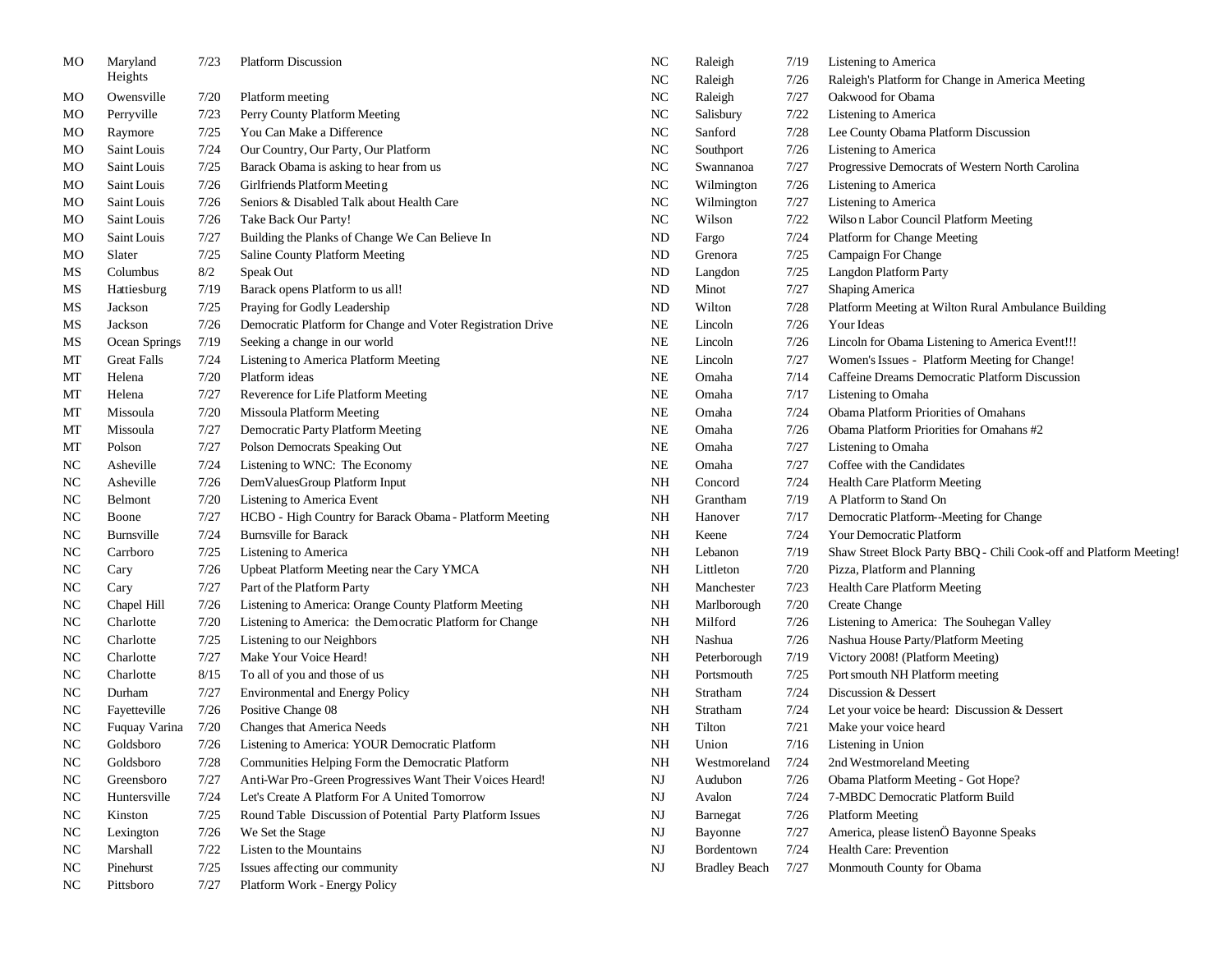| NJ | Cape May      | 7/10 | Cape May County Federation of Democratic Women Platform Meeting        | NM        | Los Alamos      | 7/20 | Setting Policy on the National Labs                                  |
|----|---------------|------|------------------------------------------------------------------------|-----------|-----------------|------|----------------------------------------------------------------------|
|    |               |      |                                                                        | <b>NM</b> | Los Alamos      | 7/20 | Setting Policy on DOE & Labs                                         |
| NJ | Chatham       | 7/27 | Chatham/Madison/Summit - Platform Meeting                              | NM        | Los Alamos      | 7/23 | National Platform Discussion                                         |
| NJ | Chester       | 7/24 | Take Back Your Government                                              | <b>NM</b> | Placitas        | 7/22 | Placitas Democratic Platform meeting                                 |
| NJ | Denville      | 7/15 | Healthcare issue                                                       | NM        | Portales        | 7/15 | Change for America                                                   |
| NJ | East Orange   | 7/25 | Share your Voice!                                                      | <b>NM</b> | Questa          | 7/27 | Taos County Platform Meeting                                         |
| NJ | Edison        | 7/24 | Health Care: Prevention                                                | <b>NM</b> | Santa Fe        | 7/19 | GBLTQ Happy Hour/Platform Meeting                                    |
| NJ | Flemington    | 7/21 | Democracy is Not a Spectator Sport                                     | <b>NM</b> | Santa Fe        | 7/19 | Brainstorming ideas for the Democratic Party Platform 2008           |
| NJ | Flemington    | 7/25 | Health Care: Prevention                                                | <b>NM</b> | Santa Fe        | 7/23 | Discussion for the Democratic Platform                               |
| NJ | Glen Rock     | 7/20 | Educating the Jewish community on Obama's real platform on Israel, not | <b>NM</b> | Santa Fe        | 7/24 | Turquoise Trail Platform Meeting                                     |
|    |               |      | disinformation                                                         | <b>NM</b> | Santa Fe        | 7/24 | Key issues of concern in creating a Democratic platform.             |
| NJ | Green Brook   | 7/22 | Ordinary People for Obama: Make Your Voice Heard!                      | <b>NM</b> | Santa Fe        | 7/25 | Environment and Energy Platform Meeting                              |
| NJ | Hackettstown  | 7/18 | Platform for Change meeting                                            | NM        | Tijeras         | 7/24 | East Mountain Policy Opinions                                        |
| NJ | Haddonfield   | 7/19 | Haddonfield Platform Experiment                                        | <b>NV</b> | Henderson       | 7/19 | Henderson for Obama Platform and Persuasion Call Meeting             |
| NJ | Hamilton      | 7/12 | Unite for Change                                                       | <b>NV</b> | Las Vegas       | 7/19 | Building A Platform For The People & By The People                   |
| NJ | Lawrenceville | 7/27 | Citizens' input for Democratic Party Platform                          | <b>NV</b> | Las Vegas       | 7/20 | Democratic Platform Meeting                                          |
| NJ | Lawrenceville | 7/30 | Mercer County for Obama Platform Hearing                               | <b>NV</b> | Las Vegas       | 7/20 | Armenians for Obama                                                  |
| NJ | Loveladies    | 7/16 | Long Beach Island Democratic Club Platform Meeting                     | <b>NV</b> | Las Vegas       | 7/25 | <b>Assembly District 5 Platform Creation</b>                         |
| NJ | Madison       | 7/24 | Platform meeting                                                       | <b>NV</b> | Las Vegas       | 7/26 | African Americans Focused Platform Meeting                           |
| NJ | Milltown      | 7/27 | Election of Barack Obama                                               | <b>NV</b> | Las Vegas       | 7/27 | AD 37(& Friends) Platform Meeting                                    |
| NJ | Newton        | 8/8  | Platform & Organizational Meeting                                      | <b>NV</b> | Reno            | 7/26 | Listening in the Park                                                |
| NJ | North         | 7/19 | North Plainfield For Obama                                             | <b>NV</b> | Tonopah         | 7/15 | Democratic Platform Meeting                                          |
|    | Plainfield    |      |                                                                        | <b>NV</b> | Yerington       | 7/25 | South Lyon Democrats Platform for Change                             |
| NJ | Paterson      | 7/21 | Artists-4-Obama                                                        | NY        | Albany          | 7/23 | Platform for Change                                                  |
| NJ | Princeton     | 7/23 | Help Create Obama Platform                                             | <b>NY</b> | Barrytown       | 8/1  | Barrytown platform meeting                                           |
| NJ | Ringwood      | 7/25 | Where We Stand                                                         | <b>NY</b> | <b>Batavia</b>  | 7/23 | Listening to America Community Meeting                               |
| NJ | Somerset      | 7/22 | Somerset County Platform Adviso ry Caucus                              | <b>NY</b> | Beacon          | 7/18 | Discuss Issues                                                       |
| NJ | South Orange  | 7/20 | Platform for Change--Essex County                                      | <b>NY</b> | Beacon          | 7/25 | Listening to America: Platform for Change and Organizational Meeting |
| NJ | Trenton       | 7/26 | 2008 Election Issues                                                   |           |                 |      |                                                                      |
| NJ | Warren        | 7/16 | <b>Platform Meeting</b>                                                | NY        | <b>Bolton</b>   | 7/16 | Our Priorities                                                       |
| NJ | West Orange   | 7/19 | Help Change our direction [Endless war]                                |           | Landing         |      |                                                                      |
| NJ | Westfield     | 7/27 | Making College Affordable                                              | <b>NY</b> | <b>Bolton</b>   | 7/16 | What Are our priorities?                                             |
| NJ | Willingboro   | 7/18 | Burlington County for Obama - NJ for Obama                             |           | Landing         |      |                                                                      |
| NJ | Willingboro   | 7/25 | NJ for Obama Burlington County                                         | NY        | <b>Bronx</b>    | 7/21 | North Bronx Platform Meeting                                         |
| NJ | Wyckoff       | 7/18 | Wine, Cheese & Change!                                                 | NY        | <b>Bronx</b>    | 7/22 | Change we can believe in - what matters most to us                   |
| NM | Albuquerque   | 7/20 | An Education Platform to Stand On                                      | NY        | <b>Bronx</b>    | 7/28 | Bronx LBGT -Oriented Our Platform Meeting                            |
| NM | Albuquerque   | 7/20 | Amy Romero Platform Party                                              | <b>NY</b> | <b>Brooklyn</b> | 7/15 | Caribbean Americans For Obama                                        |
| NM | Albuquerque   | 7/22 | Democratic Platform Input                                              | <b>NY</b> | <b>Brooklyn</b> | 7/17 | <b>Educators</b> for Obama                                           |
| NM | Albuquerque   | 7/23 | <b>Grassroots Platform Discussion</b>                                  | <b>NY</b> | <b>Brooklyn</b> | 7/17 | Platform for Change with Congressional Candidates                    |
| NΜ | Albuquerque   | 7/25 | <b>DPNM National Democratic Platform Meeting</b>                       | <b>NY</b> | <b>Brooklyn</b> | 7/18 | Brooklyn park beautify for change                                    |
| NM | Albuquerque   | 7/26 | Law & Science For the Future                                           | NY        | <b>Brooklyn</b> | 7/19 | "We the People!"                                                     |
| NM | Albuquerque   | 7/26 | Barack Obama Platform meeting                                          | NY        | <b>Brooklyn</b> | 7/20 | Brooklyn for Obama Platform Meeting                                  |
| NM | Albuquerque   | 7/26 | Taylor Ranch Platform Meeting                                          | NY        | Brooklyn        | 7/20 | I'm Listening and Watching, How About You?                           |
| NM | Albuquerque   | 7/26 | Let's bring it together                                                | NY        | Brooklyn        | 7/20 | Kensington for Obama                                                 |
| NM | Belen         | 7/19 | Valencia County for Barack Obama                                       | NY        | <b>Brooklyn</b> | 7/21 | Setting our party's priorities                                       |
| NM | <b>DATIL</b>  | 7/19 | Dennis's Platform Meeting                                              | NY        | Brooklyn        | 7/22 | The Power to Change                                                  |
| NM | Edgewood      | 7/22 | Let's hear you Voice!                                                  | NY        | Brooklyn        | 7/23 | Educators for Obama                                                  |
| NM | Gallup        | 7/20 | Armenians for Obama                                                    | <b>NY</b> | Brooklyn        | 7/24 | Ideas in Greenpoint                                                  |
|    |               |      |                                                                        |           |                 |      |                                                                      |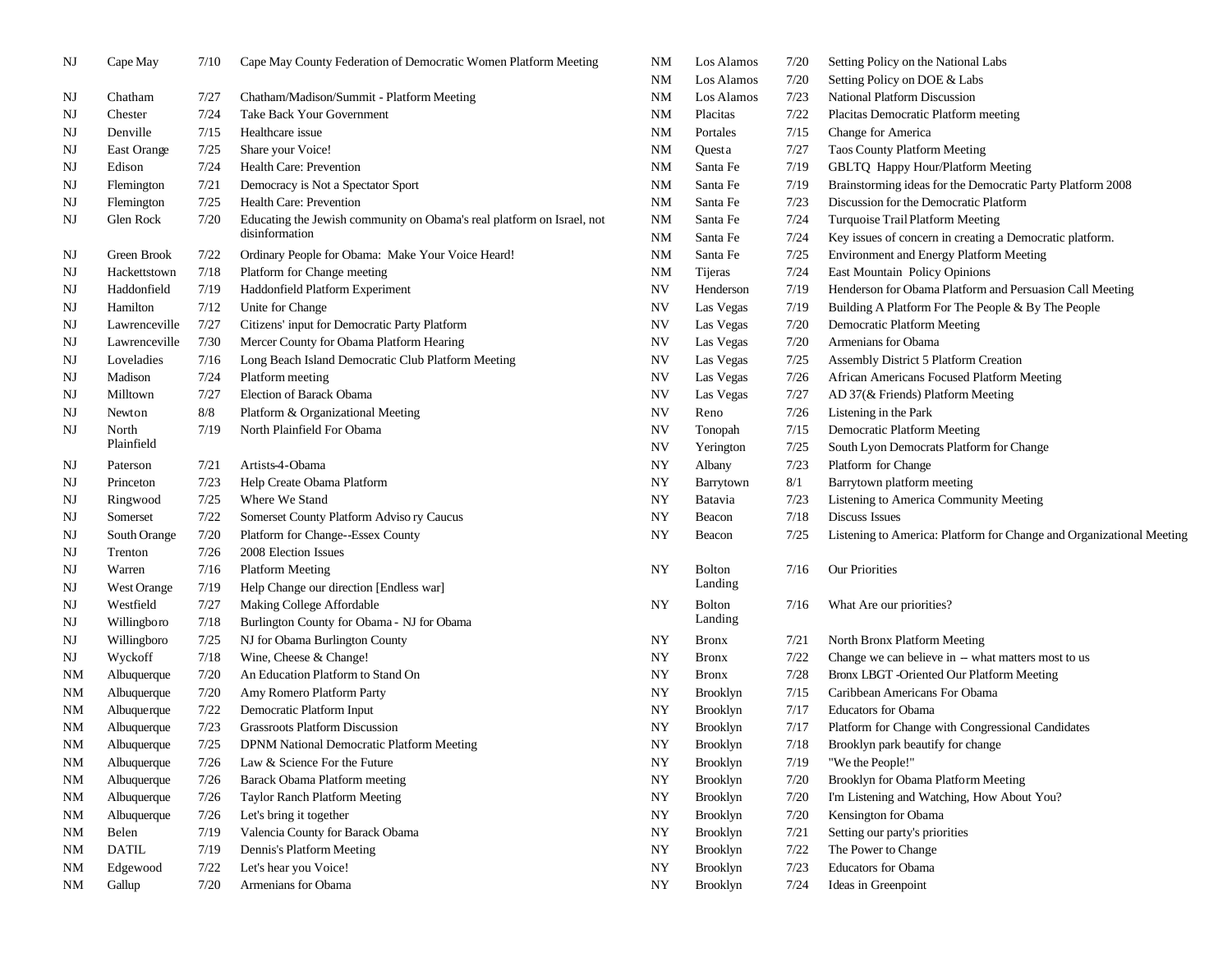| NY | <b>Brooklyn</b> | 7/24 | From the Left (Platform Meeting)                               | NY        | Montebello     | 7/20 | Platform Cocktail Party                                                 |
|----|-----------------|------|----------------------------------------------------------------|-----------|----------------|------|-------------------------------------------------------------------------|
| NY | <b>Brooklyn</b> | 7/26 | Help shape the campaign platform                               | <b>NY</b> | Mount Vernon   | 7/26 | Mount Vernon Platform for Change!                                       |
| NY | <b>Brooklyn</b> | 7/29 | Democratic Party Platform Hearings in Brooklyn, NY             | <b>NY</b> | New Windsor    | 7/26 | Platform and Organizational Meeting                                     |
| NY | <b>Brooklyn</b> | 7/29 | Brooklyn LBGT - Oriented Our Platform Meeting                  | NY        | New Windsor    | 7/27 | Listening to America                                                    |
| NY | Brooklyn        | 7/30 | Tini wine bar - toast for change                               | <b>NY</b> | New York       | 7/15 | Its time for your concern to be head                                    |
| NY | <b>Brooklyn</b> | 9/1  | Recognize the Need for Change                                  | <b>NY</b> | New York       | 7/17 | Armenians for Obama                                                     |
| NY | Buffalo         | 7/20 | Obama Inner City Blues III                                     | <b>NY</b> | New York       | 7/17 | Tribeca For Change 2008                                                 |
| NY | Buffalo         | 7/24 | Buffalo Platform and Volunteer Meeting                         | NY        | New York       | 7/18 | <b>Platform</b> for Seniors                                             |
| NY | Buffalo         | 7/27 | Obama Inner City Blues IV (Platform Meeting)                   | <b>NY</b> | New York       | 7/19 | East Harlemites Unite For Change Meeting                                |
| NY | Canton          | 7/26 | <b>Obama Platform Meeting</b>                                  | <b>NY</b> | New York       | 7/19 | East Village / West Village for Obama Platform Discussion               |
| NY | Central Islip   | 7/19 | Formulating Platform Agenda                                    | <b>NY</b> | New York       | 7/19 | Its time for your concern to be heard                                   |
| NY | Chautauqua      | 7/18 | Wilder's Chautauqua                                            | <b>NY</b> | New York       | 7/22 | Restore Sanity to American Policy                                       |
| NY | Chautauqua      | 7/27 | Chautauqua Platform Meeting                                    | <b>NY</b> | New York       | 7/22 | Meeting for Progress: Make Your Voice Heard on the '08 Democratic       |
| NY | Chester         | 7/24 | A Platform for our Times                                       |           |                |      | Party Platform                                                          |
| NY | Cortland        | 7/26 | Cortland's Wisdom Counts                                       | NY        | New York       | 7/23 | Democratic National Committee and Obama for America Platform            |
| NY | Croton-on-      | 7/23 | Toward reducing abortions by common-ground means               |           |                |      | Meetings in Manhattan                                                   |
|    | Hudson          |      |                                                                | <b>NY</b> | New York       | 7/23 | Every Voice Counts!                                                     |
| NY | Cutchogue       | 7/21 | <b>Platform Meeting</b>                                        | <b>NY</b> | New York       | 7/23 | NYC Democratic Platform Meeting                                         |
| NY | Dover Plains    | 7/20 | Democratic Platform for Change                                 | <b>NY</b> | New York       | 7/23 | West Village LGBT-Oriented Our Platform Meeting                         |
| NY | East Hampton    | 7/26 | Lawn Party                                                     | <b>NY</b> | New York       | 7/24 | Convent Avenue Baptist Church (Community service - the Obama            |
| NY | East Setauket   | 7/23 | Setauket/Stony Brook Platform Meeting                          |           |                |      | Platform)                                                               |
| NY | Flushing        | 7/15 | Toward a sane energy policy                                    | <b>NY</b> | New York       | 7/24 | <b>AQTA</b> for Obama                                                   |
| NY | Garrison        | 7/24 | It's Time to Start Working on Obama'08                         | <b>NY</b> | New York       | 7/25 | <b>Entrepreneurs</b> for Obama                                          |
| NY | Gouverneur      | 7/15 | <b>Platform Meeting</b>                                        | <b>NY</b> | New York       | 7/25 | Mental Health Check-Ups for Youth                                       |
| NY | Greenlawn       | 7/27 | Splash for Democracy                                           | <b>NY</b> | New York       | 7/26 | Harlem4Obama Platform Meeting                                           |
| NY | Hamilton        | 7/30 | Madison County NY Platform Meeting                             | <b>NY</b> | New York       | 7/26 | New York Latinos for Obama Platform and Potluck Meeting                 |
| NY | Hamilton        | 7/30 | Madison County Platform Meeting                                | <b>NY</b> | New York       | 7/27 | Listening to America - Upper West side                                  |
| NY | Hastings on     | 7/22 | 2008 Democratic Platform                                       | <b>NY</b> | New York       | 7/27 | Listening to Washington Heights                                         |
|    | Hudson          |      |                                                                | <b>NY</b> | New York       | 7/27 | Platform for Change - Riverside Park                                    |
| NY | Hastings on     | 7/27 | Hastings on Hudson Democratic Committee Obama Platform Meeting | <b>NY</b> | New York       | 7/27 | Harlem LGBT-Oriented Our Platform Meeting                               |
|    | Hudson          |      |                                                                | <b>NY</b> | New York       | 7/27 | The Movement                                                            |
| NY | Hempstead       | 7/27 | Healthcare Platform Meeting                                    | <b>NY</b> | New York       | 7/27 | Platform Meeting - Nicole Poindexter                                    |
| NY | Highland        | 7/26 | New Paltz & Vicinity for Obama Platform Meeting                | <b>NY</b> | New York       | 7/29 | Open Platform Meeting - Voting Rights, Human Rights, Civil Justice      |
| NY | Hunter          | 7/29 | Citizens voice for change                                      | <b>NY</b> | New York       | 7/30 | Open Platform Meeting - Regulatory Affairs, Separation of Powers & Rule |
| NY | Huntington      | 7/24 | Platform Meeting - Huntington                                  |           |                |      | of Law                                                                  |
|    | Bay             |      |                                                                | NY        | New York       | 10/1 | Climate Equity Discussion, hosted by Oxfam Action Co rps NYC            |
| NY | Ithaca          | 7/27 | Obama for America Platform Meeting                             | <b>NY</b> | Philmont       | 7/20 | Philmont's Own Platform Meeting                                         |
| NY | Jackson         | 7/29 | Queens, NY LBGT - Oriented Our Platform Meeting                | NY        | Pittsford      | 7/22 | Rochester Educators for Obama platform meeting                          |
|    | Heights         |      |                                                                | <b>NY</b> | Pittsford      | 7/23 | Get Hope and Participate                                                |
| NY | Jamaica         | 7/22 | Listening to Queens - the Democratic Platform for Change       | NY        | Pittsford      | 7/24 | Health care platform                                                    |
| NY | Keene Valley    | 7/26 | Keene, New York Platform Meeting                               | NY        | Plattsburgh    | 8/2  | North Country for Obama Plat form Discussion                            |
| NY | Kismet          | 7/26 | Platform Meeting - Kismet FI New York                          | <b>NY</b> | Port Jefferson | 7/23 | Platform Meeting in Port Jefferson                                      |
| NY | Larchmont       | 7/20 | Democratic Platform Meeting                                    | NY        | Poughkeepsie   | 7/17 | Poughkeepsie Platform and Organizational Meeting                        |
| NY | Liberty         | 7/29 | Governing - once elected                                       | NY        | Pound Ridge    | 7/26 | District 4 Talks                                                        |
| NY | Long Beach      | 7/27 | One Nation Under God                                           | <b>NY</b> | Red Hook       | 7/16 | Red Hook Hudson Valley Platform Conference                              |
| NY | Long Island     | 7/25 | LIC for Obama - Democratic Platform Proposal Meeting           | NY        | Richmond Hill  | 7/27 | Make Real Change Happen                                                 |
|    | City            |      |                                                                | <b>NY</b> | Rochester      | 7/23 | Mt Hope Diner Meeting                                                   |
| NY | Miller Place    |      | A Platform for Change                                          | <b>NY</b> | Rochester      | 7/25 | Platform Meeting around the options for the poor                        |
|    |                 | 7/24 |                                                                |           |                |      |                                                                         |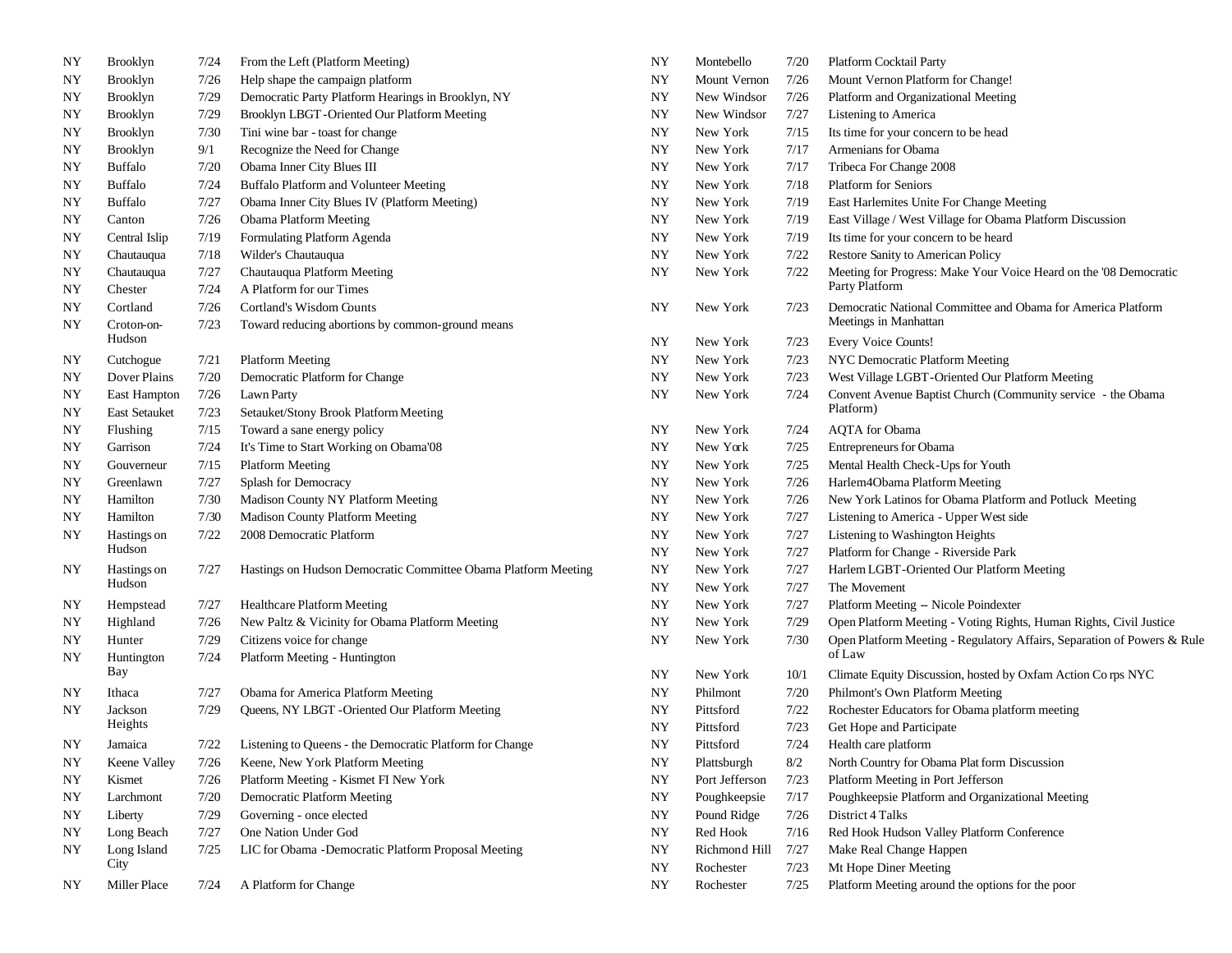| NY | Rochester           | 7/25 | Building the platform                                                |
|----|---------------------|------|----------------------------------------------------------------------|
| NY | Rochester           | 7/26 | Rochester Faith Community for Obama Platform Issues Start-Up Meeting |
|    |                     |      |                                                                      |
| NY | Rochester           | 7/26 | Share Your Ideas                                                     |
| NY | Rochester           | 7/26 | Listening to America: Irondequoit                                    |
| NY | Rosendale           | 7/19 | Platform for Change at Rosendale Campaign HQ                         |
| NY | Sag Harbor          | 7/21 | <b>Platform Meeting</b>                                              |
| NY | Saratoga<br>Springs | 7/22 | Platform Meeting - ObamaSarartoga                                    |
| NY | Scarsdale           | 7/25 | Democratic Party Platform Meeting                                    |
| NY | Schenectady         | 7/27 | <b>Platform Meeting</b>                                              |
| NY | Sleepy Hollow       | 7/24 | Sleepy Hollow Democrats for Obama                                    |
| NY | Staten Island       | 7/24 | Platform Meeting/Pot luck                                            |
| NY | Staten Island       | 7/24 | Staten Island Platform for Change with Congressional Candidates      |
| NY | <b>Stony Brook</b>  | 7/23 | Issues in Early Childhood                                            |
| NY | Syracuse            | 7/24 | Democratic Party Platform Meeting                                    |
| NY | Syracuse            | 7/24 | <b>Syracuse Platform Meeting</b>                                     |
| NY | Tarrytown           | 7/21 | Advise the Democratic Party on Platform Issues                       |
| NY | <b>Troy</b>         | 7/24 | Listening to America in Rensselaer County                            |
| NY | Trumansburg         | 7/22 | Shape the Democratic Party's Agenda                                  |
| NY | Utica               | 7/26 | Support Obama                                                        |
| NY | Wyandanch           | 7/26 | Wyandanch Platform for Change & Get Involved Forum                   |
| NY | Wyandanch           | 7/26 | Wyandanch Platform Meeting for Change                                |
| NY | Yaphank             | 7/25 | <b>Platform Party</b>                                                |
| OН | Akron               | 7/23 | Help Shape the 2008 Democratic Platform                              |
| OН | Akron               | 7/26 | Neighbor Hood Platform Meeting                                       |
| OН | Aurora              | 7/20 | Issues, coffee and donuts                                            |
| OН | <b>Brecksville</b>  | 7/27 | A New Horizon                                                        |
| OН | <b>Brooklyn</b>     | 7/25 | Pro-Life Democrats                                                   |
| OН | Canton              | 7/24 | <b>Stark County's Voice</b>                                          |
| OН | Centerville         | 7/27 | Centerville and Miami Valley for Obama                               |
| OН | Cincinnati          | 7/13 | Hyde Park/Mount Lookout Platform Meeting                             |
| OН | Cincinnati          | 7/20 | Listening To America                                                 |
| OН | Cincinnati          | 7/26 | The Allen's Westside Platform Party                                  |
| OН | Cleveland           | 7/19 | <b>Obama Platform Issues</b>                                         |
| OН | Cleveland           | 7/24 | Health Care Platform Meeting                                         |
| OН | Cleveland           | 7/24 | Help Change America!                                                 |
| OН | Columbus            | 7/19 | Mothers & Sisters Prayer Circle for The Obamas                       |
| OН | Columbus            | 7/19 | Prolife Democrats discuss the platform                               |
| OН | Columbus            | 7/20 | Listening to America                                                 |
| OН | Columbus            | 7/22 | An education platform based on rigorous research                     |
| OH | Columbus            | 7/23 | Health Care Platform Meeting                                         |
| OH | Columbus            | 7/23 | <b>Clitonville Platform Meeting</b>                                  |
| OH | Columbus            | 7/25 | Communication Workers of America Platform Roundtable                 |
| OH | Columbus            | 7/26 | Pizza, Politics and the Grassroots                                   |
| OH | Columbus            | 7/28 | <b>Platform Meeting</b>                                              |
| OH | Euclid              | 7/25 | Platform meeting                                                     |
| OH | Findlay             | 7/23 | Hancock County Democrats Platform Meeting                            |
|    |                     |      |                                                                      |

| OН         | Georgetown               | 7/29 | <b>Platform Meeting</b>                                    |
|------------|--------------------------|------|------------------------------------------------------------|
| OН         | Hilliard                 | 7/21 | <b>Hilliard Platform Meeting</b>                           |
| OН         | Kent                     | 7/17 | Platform discussion                                        |
| OН         | Kent                     | 7/20 | Progressive Democrats of America Platform Drafting Meeting |
| OН         | Kettering                | 7/21 | Obama Organizing & Platform House Party                    |
| OН         | Lancaster                | 7/27 | Fairfield County and Surrounding Area Platform Meeting     |
| OН         | <b>Newark</b>            | 7/21 | Licking County, OH - 2008 Democratic Platform Meeting      |
| OН         | Oregon                   | 7/19 | Platform/Community Event                                   |
| OН         | Oxford                   | 7/26 | Listening to Oxford                                        |
| OН         | South Euclid             | 7/21 | South Euclid Democratic Platform Event                     |
| OН         | University<br>Heights    | 7/26 | Grassroots Platform Meet ing                               |
| OК         | <b>Broken Arrow</b>      | 7/26 | Listening to America Platform Meeting                      |
| ОK         | Edmond                   | 7/20 | Decide the issues for the platform                         |
| ОK         | Norman                   | 7/21 | <b>Heartland Platform Conference</b>                       |
| ОK         | Oklahoma                 | 7/25 | Listening to Oklahoma                                      |
|            | City                     |      |                                                            |
| ОK         | Oklahoma                 | 7/26 | Obama "Platform For Change" Meeting                        |
| ОK         | City<br>Oklahoma<br>City | 7/26 | Oklahoma Youth for Change                                  |
| ОK         | Stillwater               | 7/26 | <b>Stillwater Speaks</b>                                   |
| OK         | Tulsa                    | 7/19 | Monthly Whiteside Park Meeting                             |
| ОK         | Tulsa                    | 7/26 | Concerns of Change Seekers                                 |
| OR         | Beavercreek              | 7/27 | Don't Miss the Boat-- On Board with Barack                 |
| OR.        | Bend                     | 7/23 | Deschutes Precinct 43                                      |
| <b>OR</b>  | Corvallis                | 7/24 | <b>BC Dems Platform Meeting</b>                            |
| OR         | Corvallis                | 7/24 | Platform meeting                                           |
| OR         | Enterprise               | 7/27 | Soil policy                                                |
| OR         | Eugene                   | 7/22 | Unite for Change Platform Meeting                          |
| OR.        | Eugene                   | 7/26 | Listening to the World                                     |
| OR.        | Eugene                   | 7/26 | <b>DNC Platform House Party</b>                            |
| OR         | Eugene                   | 7/26 | Platform Meeting Clark House                               |
| OR.        | Eugene                   | 7/27 | Platform for Change Listening Meeting                      |
| <b>OR</b>  | <b>Hood River</b>        | 7/29 | Voices of Hood River, or Democrats                         |
| OR         | La Grande                | 7/26 | Democratic Party Platform Meeting/Union County             |
| OR         | Lake Oswego              | 7/26 | Make your voice heard in Lake Oswego                       |
| OR         | Medford                  | 7/18 | Platform Meeting/School Supply Fundraiser                  |
| OR         | Milton<br>Freewater      | 7/22 | Milton-Freewater Democratic Platform for Change Meeting    |
| 0R         | Molalla                  | 7/15 | <b>Energy Platform Meeting</b>                             |
| OR.        | Myrtle Point             | 7/18 | Rural Retirees for Obama                                   |
| ${\sf OR}$ | Oregon City              | 7/19 | Our Country, Our Platform                                  |
| <b>OR</b>  | Pendleton                | 7/25 | Umatilla County Democrats Pendleton Meeting                |
| <b>OR</b>  | Portland                 | 7/16 | Winnable platform?                                         |
| <b>OR</b>  | Portland                 | 7/19 | Listening to America House Party                           |
| <b>OR</b>  | Portland                 | 7/20 | Shaping Our Democratic Agenda                              |
| <b>OR</b>  | Portland                 | 7/20 | Armenians for Obama                                        |
| <b>OR</b>  | Portland                 | 7/20 | Mt. Tabor Democrats 2008                                   |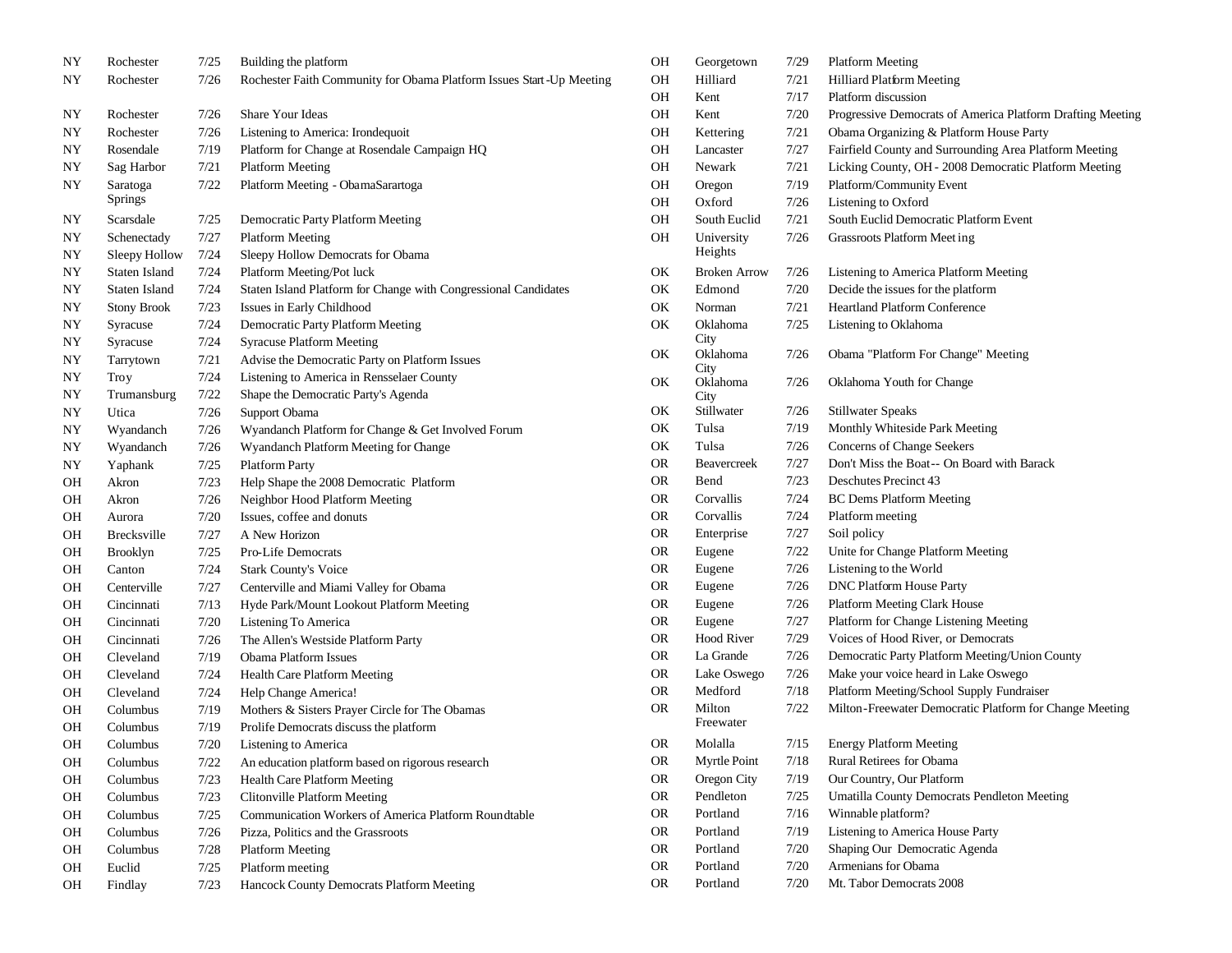| <b>OR</b> | Portland           | 7/20 | East Portland Platform Meeting                             | PA          | Lewisburg            | 7/15 | Obama Platform meeting                                                                         |
|-----------|--------------------|------|------------------------------------------------------------|-------------|----------------------|------|------------------------------------------------------------------------------------------------|
| <b>OR</b> | Portland           | 7/20 | Build the platform for change                              | PA          | McMurray             | 7/26 | Democratic Party's Presidential Platform Meeting                                               |
| OR.       | Portland           | 7/21 | Stephanie W Sussman                                        | PA          | Mount Joy            | 7/21 | Listening To America in the Garden                                                             |
| OR.       | Portland           | 7/25 | Portlanders on Global Warming & Energy                     | PA          | Nazareth             | 7/16 | <b>Our Priorities</b>                                                                          |
| OR        | Portland           | 7/27 | Our Platform                                               | PA          | Oley                 | 7/26 | Berks County Speaks to the DNC                                                                 |
| <b>OR</b> | Roseburg           | 7/16 | Rural Oregon Platform Issues                               | PA          | Philadelphia         | 7/15 | Let's Meet at the Fish                                                                         |
| OR.       | Salem              | 7/28 | Your Ideas for the DNC Platform                            | PA          | Philadelphia         | 7/19 | Directing the Democratic Party: Discussion with NW Philly's Obama<br><b>Organizing Fellows</b> |
| <b>OR</b> | Salem              | 7/28 | Envisioning Change in Salem, Oregon, America and the World |             |                      |      |                                                                                                |
| <b>OR</b> | Springfield        | 7/23 | A Platform for Change                                      | PA          | Philadelphia         | 7/19 | Mt. Airy Community for Obama                                                                   |
| <b>OR</b> | Tigard             | 7/16 | We the People speak                                        | PA          | Philadelphia         | 7/19 | Foreign Policy                                                                                 |
| OR.       | Tigard             | 7/21 | National Platform for Change Open Forum                    | PA          | Philadelphia         | 7/20 | Southwest Philadelphia Platform Meeting!                                                       |
| <b>OR</b> | Tigard             | 7/23 | TigardObamanators Team Organizing Meeting                  | PA          | Philadelphia         | 7/21 | Having our say in crafting the Democratic Platform                                             |
| OR        | Tualatin           | 7/25 | Health Care Not Sick Care                                  | PA          | Philadelphia         | 7/22 | Washington Square West Neighborhood Gathering                                                  |
| <b>OR</b> | West Linn          | 7/21 | Roberta Schwarz                                            | PA          | Philadelphia         | 7/23 | Philly Young Adults 4 Obama Inaugural Meeting                                                  |
| PA        | Bethlehem          | 7/20 | Shaping the future of healthcare                           | PA          | Philadelphia         | 7/24 | Armenians for Obama                                                                            |
| PA        | Bethlehem          | 7/22 | Listening To America                                       | PA          | Philadelphia         | 7/24 | Philadelphia Platform Meeting directed by the National Obama Campaign                          |
| PA        | Bloomsburg         | 7/23 | A Platform for Change - A Democratic Unity Event           |             |                      |      |                                                                                                |
| PA        | Bloomsburg         | 7/26 | The platform: what would you suggest                       | PA          | Philadelphia         | 7/26 | Town Hall Meeting                                                                              |
| PA        | <b>Bryn Mawr</b>   | 7/22 | Listening to America                                       | PA          | Philadelphia         | 7/26 | NE Community Constitution Platform                                                             |
| PA        | Centre Hall        | 7/17 | Contribute to Dem Platform                                 | PA          | Philadelphia         | 7/26 | Yes We Can, Obama's The Man!                                                                   |
| PА        | Chester            | 7/16 | Help Shape the Democratic Party's Platform for Change      | PА          | Philadelphia         | 7/27 | <b>Healthcare Platform Discussion</b>                                                          |
|           | <b>Springs</b>     |      |                                                            | PA          | Philadelphia         | 7/30 | Presidential Issues Forum and Voter Registration                                               |
| PA        | Chester<br>Springs | 7/23 | Help Shape the Democratic Party's Platform for Change      | PA          | Pittsburgh           | 7/19 | <b>Barack Obama Platform Meeting</b>                                                           |
| PА        | Chester            | 7/30 | Help Shape the Democratic Party's Platform for Change      | PA          | Pittsburgh           | 7/24 | Democratic Party for Change                                                                    |
|           | <b>Springs</b>     |      |                                                            | PA          | Pittsburgh           | 7/25 | East End Platform Party                                                                        |
| PА        | Chester            | 8/6  | Help Shape the Democratic Party Platform for Change        | PA          | Red Lion             | 7/26 | Listening to America Meeting                                                                   |
|           | <b>Springs</b>     |      |                                                            | PA          | Washington           | 7/27 | Washington County For Obama '08 Democratic Platform Meeting                                    |
| PA        | Clarion            | 7/14 | Clarion/Venango County Democratic Platform Meeting         | PA          | Whitehall            | 7/25 | Listening to America Event                                                                     |
| PA        | Downingtown        | 7/19 | Chesco Zone 7 Dems - Leading the Way to Victory '08 !      | PA          | <b>Willow Street</b> | 7/28 | Obama Platform in Willow Street                                                                |
| PA        | Doylestown         | 7/21 | Recovery from Addiction Issues                             | PA          | Wycombe              | 7/17 | Women's Platform Ideas                                                                         |
| PA        | East               | 7/27 | Eburg Obama '08 Platform Meeting                           | PR          | San Juan             | 8/6  | Puerto Rico for Change                                                                         |
|           | Stroudsburg        |      |                                                            | RI          | <b>Block Island</b>  | 7/22 | <b>Block Island Platform Party</b>                                                             |
| PA        | Easton             | 7/19 | Williams Twsp. Democratic Platform Meeting                 | RI          | <b>Bristol</b>       | 7/15 | Democratic Platform                                                                            |
| PA        | Erie               | 7/25 | Listening to America: The Democratic Platform for CHANGE   | $_{\rm RI}$ | <b>Bristol</b>       | 7/22 | <b>Bristol</b> for Obama                                                                       |
| PA        | Fayetteville       | 7/19 | Creating a National St rategy for Sustainability           | RI          | <b>Bristol</b>       | 7/25 | Democratic Platform Meeting                                                                    |
| PA        | Gettysburg         | 7/27 | Platform meeting                                           | RI          | <b>Bristol</b>       | 7/25 | Have a Say in the Obama Platform!                                                              |
| PA        | Green Lane         | 7/27 | Policy Input to the Dem National Platform                  | RI          | Lincoln              | 7/26 | Democratic Platform Meeting in Lincoln, RI                                                     |
| PА        | Harrisburg         | 7/27 | Listening To America - Voices From The Hill                | RI          | Middletown           | 7/17 | Contributing to the democratic party platform                                                  |
| PA        | Hatfield           | 7/25 | Help decide the Democratic Platform                        | RI          | Providence           | 7/22 | Political Deliberation in Action                                                               |
| PА        | Havertown          | 7/27 | Ridgeway Democrats for Change!                             | RI          | Westerly             | 7/29 | <b>Westerly Platform Meeting</b>                                                               |
| PA        | Immaculata         | 7/23 | Mental Health Initiative                                   | SC          | Andrews              | 7/23 | Georgetown Co. Dem Platform meeting                                                            |
| PA        | Jenkintown         | 7/24 | <b>Restore Our Constitution</b>                            | ${\rm SC}$  | Columbia             | 7/19 | Brewer-Bradford-Chenault Family Reunion                                                        |
| PA        | Jenners            | 7/15 | Platform meeting                                           | SC          | Columbia             | 7/22 | Mental Health Care                                                                             |
| PА        | King of<br>Prussia | 7/24 | Platform meeting                                           | SC          | Columbia             | 7/24 | What Do We Need?                                                                               |
| PA        | Landenberg         | 7/25 | <b>Obama Platform Meeting</b>                              | SC          | Columbia             | 7/26 | South Carolina Democratic Party Listening to America Platform Meeting                          |
| PA        | Lebanon            | 7/15 | Listening To Lebanon                                       |             |                      |      |                                                                                                |
| PA        | Levittown          | 7/16 | The Economy & the National Debt                            | SC          | Conway               | 7/21 | Horry County Dems Planning for 2008 Platform                                                   |
|           |                    |      |                                                            | SC          | Conway               | 8/29 | Straight Talk from Hometown America                                                            |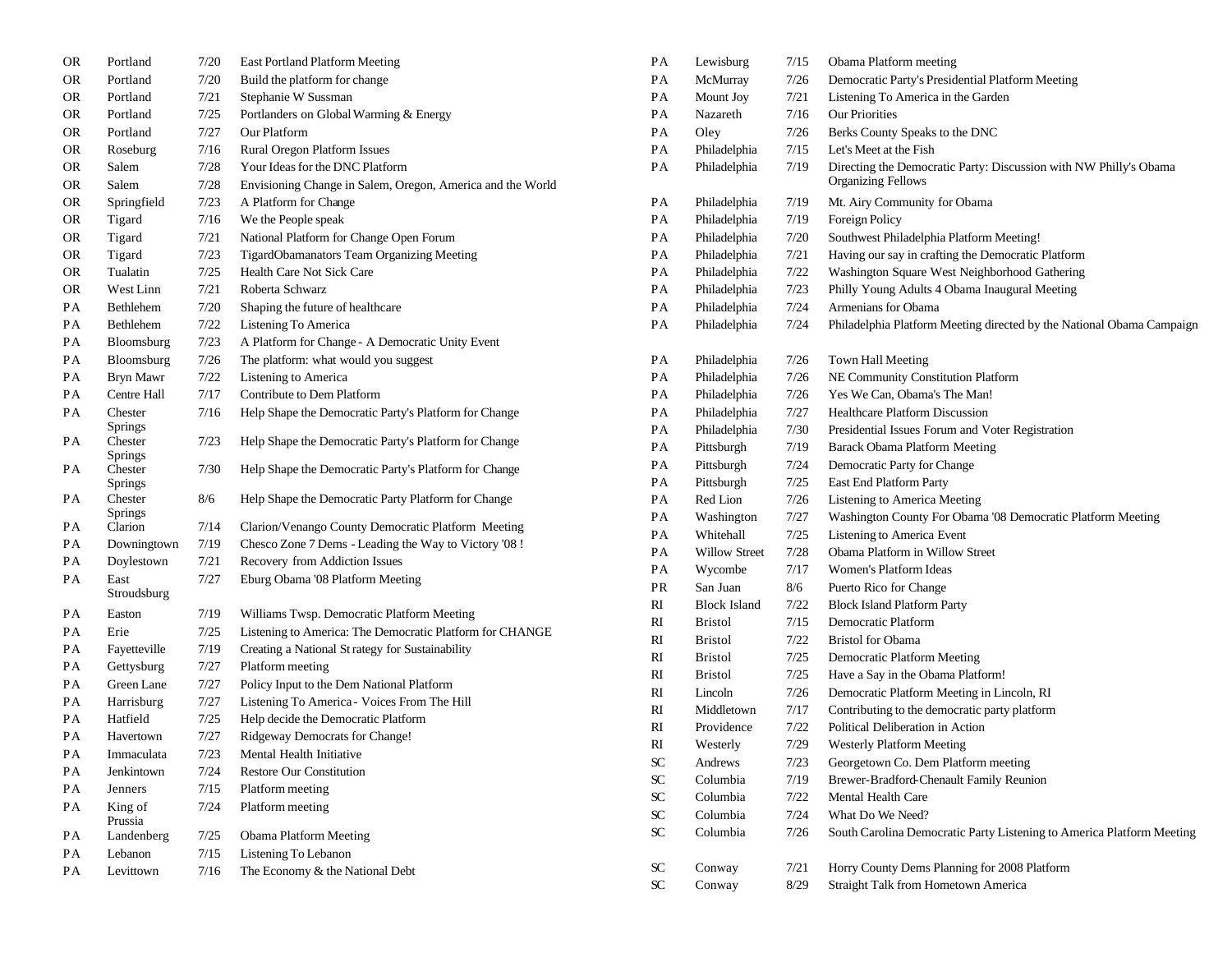| ${\rm SC}$      | Elgin            | 7/17 | Cue Team, Kershaw CTY, SC Volunteers                 | <b>TX</b>              | Austin               | 7/18 | Space Policy Platform Meeting                               |
|-----------------|------------------|------|------------------------------------------------------|------------------------|----------------------|------|-------------------------------------------------------------|
| ${\rm SC}$      | Elgin            | 7/17 | Platform and Invite all to Obama Cookout             | TX                     | Austin               | 7/18 | East Austin Speak-Out!                                      |
| SC              | Elgin            | 7/22 | Cue Team, Kershaw CTY, SC Volunteers                 | TX                     | Austin               | 7/20 | Armenians for Obama                                         |
| ${\rm SC}$      | Florence         | 7/25 | Civil Rights & Energy and Environment                | TX                     | Austin               | 7/20 | We can do it!                                               |
| ${\rm SC}$      | Georgetown       | 7/24 | Georgetown Co. Dem Platform meeting - Carver's Bay   | TX                     | Austin               | 7/22 | Dem Platform Planning Meeting                               |
| ${\rm SC}$      | Georgetown       | 7/25 | Georgetown Co. Dem Platform meeting - Georgetown, SC | TX                     | Austin               | 7/23 | Travis Pct .314 Platform Meeting                            |
| ${\rm SC}$      | Greenville       | 7/19 | Let's have an influence                              | TX                     | Austin               | 7/26 | Our Party                                                   |
| ${\rm SC}$      | Greenville       | 7/19 | Preparation of platform                              | TX                     | Austin               | 8/6  | West Lake Hills Platform Meeting                            |
| ${\rm SC}$      | Irmo             | 8/17 | Can we do it? Yes we Can!                            | <b>TX</b>              | <b>Beaumont</b>      | 7/19 | Listening in SE Texas                                       |
| ${\rm SC}$      | Mc               | 7/26 | Planning the Democratic Platform                     | TX                     | Bedford              | 7/21 | <b>Tarrant County Speaks</b>                                |
|                 | Clellanville     |      |                                                      | TX                     | Boerne               | 7/26 | Pie and Platform                                            |
| SC <sub>1</sub> | Pageland         | 7/18 | Pageland/Chesterfield County South Carolina Meeting  | TX                     | Cedar Hill           | 7/26 | Finally, A Real Government For The People                   |
| SC <sub>1</sub> | Pawleys          | 7/26 | Georgetown Co. Dem Platform meeting - Waccamaw Neck  | TX                     | Cleburne             | 7/12 | Johnson County Democrats Organize                           |
|                 | Island           |      |                                                      | ${\rm T}{\rm X}$       | Cleveland            | 7/21 | <b>Rural Counties Count</b>                                 |
| SC <sub>1</sub> | Simpsonville     | 7/19 | SC, Yes we can!!                                     | TX                     | Corpus Christi       | 7/20 | Listen to America                                           |
| SC              | York             | 7/26 | Listen to York County, SC                            | TX                     | Corpus Christi       | 7/25 | Platform Meeting for Change                                 |
| <b>SD</b>       | <b>Brookings</b> | 7/26 | Listening to South Dakota                            | TX                     | Dallas               | 7/19 | Democratic Platform Meeting - Precinct 1141                 |
| TN              | Brentwood        | 7/19 | Platform Meeting in Brentwood                        | <b>TX</b>              | Dallas               | 7/20 | Lake Highlanders Making a Change                            |
| TN              | Cane Ridge       | 7/20 | Platform for Change                                  | TX                     | Dallas               | 7/23 | County Convention Delegate Reunion-Continue Making History! |
| TN              | Chattanooga      | 7/26 | Chattanooga Platform Meeting                         | <b>TX</b>              | Dallas               | 7/26 | Democracy in action, finally!                               |
| TN              | Clarksville      | 7/24 | Democratic Party Platform Meeting                    | TX                     | Dallas               | 7/27 | Obama Dallas (Youth) Platform Meeting                       |
| TN              | Cookeville       | 7/15 | Cookeville Platform Meeting                          |                        |                      |      | Obama's Platform Round Table                                |
| TN              | Cookeville       | 7/23 | Platform Meeting for Hope!                           | TX<br>${\rm T}{\rm X}$ | Dallas               | 7/31 |                                                             |
| TN              | Dickson          | 7/25 | Dickson County Platform Meeting                      |                        | Denton               | 7/19 | Where do we go and how do we get there?                     |
| TN              | Johnson City     | 7/27 | Tri-Cities Platform for Change Meeting               | TX                     | El Paso              | 7/27 | Democratic Party Platform Meeting                           |
| TN              | Knoxville        | 7/20 | Democratic Party Platform Meeting                    | <b>TX</b>              | Fort Worth           | 7/12 | O Yes we can                                                |
| TN              | Madison          | 7/19 | The Girls' Planks                                    | TX                     | Fort Worth           | 7/15 | Exchange for Change                                         |
| TN              | Mc Minnville     | 7/19 | <b>Condition America</b>                             | <b>TX</b>              | Fort Worth           | 7/19 | Workers for change                                          |
| TN              | Memphis          | 7/20 | Midtown Memphis for Change                           | TX                     | Fort Worth           | 7/20 | DFW Airport/Mid-Cities Speak Out-Plat Mtg                   |
| TN              | Memphis          | 7/26 | Homeland Security: Domestic Readiness                | TX                     | Garland              | 7/18 | We can change the world                                     |
| TN              | Mohawk           | 7/11 | Bring in the vote & campaign contribution            | TX                     | Georgetown           | 7/23 | Sustainable Energy / Education                              |
| TN              | Murfreesboro     | 7/20 | Murfreesboro for Obama Platform Meeting              | TX                     | <b>Grand Prairie</b> | 7/26 | Speak Now or Forever Hold Your Peace- Grand Prairie         |
| TN              | Murfreesboro     | 7/22 | Darrell's Boro Platform Meeting                      | <b>TX</b>              | Highland             | 7/26 | Denton Democrat Club Breakfast                              |
| TN              | Murfreesboro     | 7/22 | Moms for Obama Platform Meeting                      |                        | Village              |      |                                                             |
| TN              | Nashville        | 7/26 | <b>Obama Platform Meeting</b>                        | TX                     | Houston              | 7/10 | Houston for Obama Monthly Meetup and Platform Discussion    |
| TN              | Nashville        | 7/27 | Democratic Platform - Time to Give Input!            | ${\rm T}{\rm X}$       | Houston              | 7/12 | Platform - National Guardianship Reform Desperately Needed  |
| TN              | Summertown       | 7/24 | Please listen to the people                          | TX                     | Houston              | 7/16 | Change - The 2008 Obama Platform                            |
| TN              | Tullahoma        | 7/22 | Listening to America Platform Meeting                | TX                     | Houston              | 7/16 | Creating a Platform for the Future                          |
| TN              | Tullahoma        | 7/22 | Weekly/Platform Meeting of Tullahoma for Obama       | TX                     | Houston              | 7/17 | Obama Volunteer Headquarters Think Tank                     |
| TN              | Tullahoma        | 7/23 | Listening to America Platform Meeting                | TX                     | Houston              | 7/19 | <b>Platform Meeting</b>                                     |
| TX              | Alvin            | 7/24 | Alvin Democrat/Obama for President Platform Meeting  | <b>TX</b>              | Houston              | 7/19 | Montrose Area Platform Discussion                           |
| <b>TX</b>       | Amarillo         | 7/16 | Amarillo Input on the Platform                       | TX                     | Houston              | 7/19 | 2008 Democratic Platform Meeting                            |
| TX              | Amarillo         | 7/24 | Transformation                                       | TX                     | Houston              | 7/20 | Dave's Platform Meeting                                     |
| TX              | Arlington        | 7/17 | SW Arlington Speaks                                  | TX                     | Houston              | 7/20 | Armenians for Obama                                         |
| TX              | Arlington        | 7/19 | Platform Mt -Listening to America Home Mt            | TX                     | Houston              | 7/20 | <b>Platform Creation Gathering</b>                          |
| TX              | Arlington        | 7/26 | Platform House Meeting (rescheduled)                 | TX                     | Houston              | 7/20 | Democratic Platform Planning Meeting                        |
| TX              | Athens           | 7/22 | Help mold the platform                               | TX                     | Houston              | 7/22 | National Space Policy Platform                              |
| TX              | Austin           | 7/16 | <b>Online Platform Discussion</b>                    | TX                     | Houston              | 7/23 | Listening to America: The Democratic Platform for Change    |
|                 |                  |      |                                                      | TX                     | Houston              | 7/23 | Harris County AFL-CIO Council Meeting                       |
|                 |                  |      |                                                      |                        |                      |      |                                                             |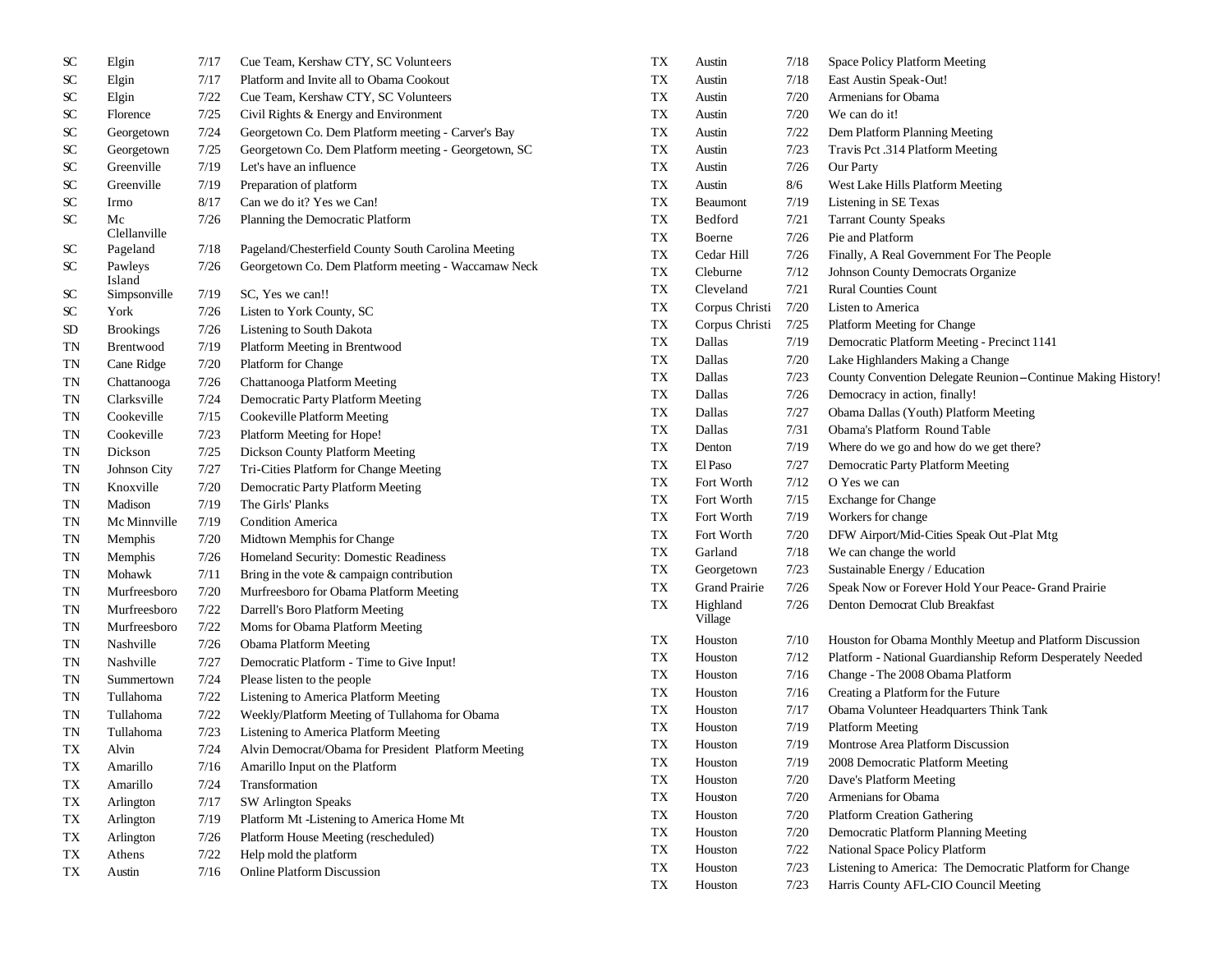| TX | Houston        | 7/26    | <b>Heights Discussion Group</b>                             | VA        | Alexandria        | 7/26 | <b>Education Platform Meeting</b>                                |
|----|----------------|---------|-------------------------------------------------------------|-----------|-------------------|------|------------------------------------------------------------------|
| TX | Houston        | 7/26    | SD 15 Platform for Change Meeting                           | <b>VA</b> | Annandale         | 7/27 | Upholding the Establishment Clause                               |
| TX | Houston        | 7/27    | Platform Meeting for Change                                 | VA        | Arlington         | 7/18 | New Space Policy Platform Meeting                                |
| TX | Huntsville     | 7/26    | Walker County Democratic Platform for Change                | VA        | Arlington         | 7/20 | <b>Obama Platform Meetings</b>                                   |
| TX | Katy           | 7/22    | Katy / Fort Bend 2008 Platform meeting                      | VA        | Arlington         | 7/26 | Platform for Change Cafe                                         |
| TX | Kilgore        | 7/30    | Small Christian Group - Platform for Change                 | <b>VA</b> | Arlington         | 7/26 | 16th Street Forum Platform Meeting                               |
| TX | Kyle           | 7/19    | Texas 4 Obama Platform Meeting                              | VA        | Arlington         | 7/29 | The Spirit of Sustainability                                     |
| TX | Lago Vista     | 7/25    | North Shore Democrats' Potluck & Platform Event             | <b>VA</b> | Arlington         | 7/31 | Virtual HIMSS members Platform Meeting                           |
| TX | Longview       | 7/25    | Gregg County For Obama Meeting -- Platform for Change       | VA        | Ashburn           | 7/28 | Education, Economy, and Faith                                    |
| TX | Missouri City  | 7/26    | Building a Platform for the People                          | <b>VA</b> | Charlottesville   | 7/21 | Local Folk for Obama                                             |
| TX | Nacogdoches    | 7/19    | <b>Community Platform Meeting</b>                           | <b>VA</b> | Charlottesville   | 7/27 | What do you want to happen?                                      |
| TX | Plano          | 7/13    | <b>Platform Meeting</b>                                     | <b>VA</b> | Gordonsville      | 7/26 | Barboursville for Obama Platform Meeting                         |
| TX | Plano          | 7/18    | Ideas for Democratic Platform                               | <b>VA</b> | Hampton           | 7/25 | <b>Platform Strategy</b>                                         |
| TX | Plano          | 7/26    | Democratic Platform Meeting                                 | <b>VA</b> | Hampton           | 7/27 | Hampton (grassroots) Platform Strategy Meeting                   |
| TX | Plano          | 7/26    | Plano Platform                                              | VA        | Heathsville       | 7/24 | Northumberland County Democratic Platform Meeting                |
| TX | Richardson     | 7/25    | Help Write the Democratic Platform                          | VA        | Leesburg          | 7/19 | Write Our Platform for Change                                    |
| TX | Rockwall       | 8/16    | Meeting to discuss Obama Platform                           | <b>VA</b> | Lorton            | 7/19 | African Americans for Obama - Northern Virginia Platform Meeting |
| TX | San Angelo     | 7/26    | <b>SAFO Platform Meeting</b>                                | <b>VA</b> | Lovettsville      | 7/20 | Energy, the Environment, and Global Climate Change House Party   |
| TX | San Antonio    | 7/21    | South Texans for a New America                              | <b>VA</b> | Luray             | 7/27 | The Voice of Page County                                         |
| TX | San Antonio    | 7/26    | <b>Platform Meeting</b>                                     | VA        | Manassas          | 7/25 | Shape the Democratic Platform                                    |
| TX | San Antonio    | 7/27    | Lets Get San Antonio into the political process!            | VA        | Mc Lean           | 7/12 | NOVA Youth Meeting on Economics for Obama                        |
| TX | Seguin         | 7/23    | Ecologically Sound, Sustainable/Resilient Local Livelihoods | <b>VA</b> | Mc Lean           | 7/26 | Obama Bunch Brunch                                               |
| TX | Seguin         | 7/24    | Democrat Platform Planning Meeting: Goals for America       | VA        | Mendota           | 7/10 | Make Mendota Count                                               |
| TX | Southlake      | 7/19    | We the People Can Change America                            | VA        | Oakton            | 7/19 | Pro-Life Democrats                                               |
| TX | Spring         | 7/26    | Your Small Business - The Heart of American Economy         | VA        | Palmyra           | 7/24 | Fluvanna for Obama                                               |
| TX | Sugar Land     | 7/15    | <b>Community Platform Meeting</b>                           | VA        | Richmond          | 7/24 | Obama Issue Meeting                                              |
| TX | Tyler          | 7/27    | Azalea District Platform for Change                         | <b>VA</b> | Richmond          | 7/27 | Follow-up from Unite for Change                                  |
| TX | Waco           | 7/26    | Listening: Waco Drives Democratic Platform                  | VA        | Roanoke           | 7/15 | <b>Building the Planks</b>                                       |
| TX | Waskom         | 7/19    | Rural America                                               | VA        | Roanoke           | 7/19 | Building the Planks - a Follow Up Meeting                        |
| TX | Weatherford    | 7/24    | What's important to you                                     | VA        | Stafford          | 7/24 | Platform Meeting and Strategy Meeting                            |
| TX | Wimberley      | 7/15    | Goals For America                                           | <b>VA</b> | Vienna            | 7/20 | Foreign Policy Issues                                            |
| TX | Wimberley      | 7/24    | Dem Platform Meeting                                        | <b>VA</b> | Vienna            | 7/26 | <b>Platform Party</b>                                            |
| UT | Ephraim        | $8/2\,$ | Obama Democrats Platform forum                              | <b>VA</b> | Virginia          | 7/22 | The Plight of the Elderly in America                             |
| UT | Logan          | 7/26    | Platform Meeting in Cache County                            |           | Beach             |      |                                                                  |
| UT | Moab           | 7/26    | Obama's Going Green                                         | VA        | Virginia          | 7/26 | What's Important to the People of Hampton Roads                  |
| UT | Saint George   | 7/23    | <b>Issues We Care About</b>                                 | VA        | Beach<br>Virginia | 7/26 | Platform Meeting at Organic Food Depot                           |
| UT | Saint George   | 7/23    | Southern Utah: Listening to America                         |           | Beach             |      |                                                                  |
| UT | Saint George   | 7/23    | We Can Create Change                                        | VI        | Christiansted     | 7/26 | Virgin Islands Platform for Change: Bringing in the Sunlight     |
| UT | Salt Lake City | 7/12    | 1st meeting of discussing platform issues                   | VT        | Brattleboro       | 7/23 | Your Platform Ideas - My garden                                  |
| UT | Salt Lake City | 7/19    | 2nd National Party Platform discussion meeting              | <b>VT</b> | Burlington        | 7/22 | Help Build the Party Platform Foundation!                        |
| UT | Salt Lake City | 7/21    | <b>Healthcare Platform</b>                                  | VT        | Middlebury        | 7/18 | Community platform meeting                                       |
| UT | Salt Lake City | 7/26    | <b>Breakfast for Obama</b>                                  | VT        | Middletown        | 7/11 | Gathering Thoughts for the Platform                              |
| UT | Sandy          | 7/22    | Take the reins                                              |           | <b>Springs</b>    |      |                                                                  |
| UT | South Weber    | 7/29    | South Weber Democratic Party Platform Meeting               | VT        | Montpelier        | 7/21 | Central Vermont Platform Meeting                                 |
| UT | Springdale     | 7/24    | Science Recommendations                                     | VT        | Stowe             | 7/26 | National Platform Meeting with Rep. Peter Welch                  |
| UT | Washington     | 7/25    | Exchange of views                                           | VT        | Stowe             | 7/30 | Platform Meeting with Congressman Peter Welch                    |
| VA | Abingdon       | 7/11    | High Noon Abingdon Event                                    | VT        | Woodstock         | 7/17 | Building a Platform for the Future                               |
| VA | Alexandria     | 7/22    | National Mental Health and Substance Use Position           | <b>WA</b> | Auburn            | 7/19 | An America We Can Believe In                                     |
|    |                |         |                                                             |           |                   |      |                                                                  |